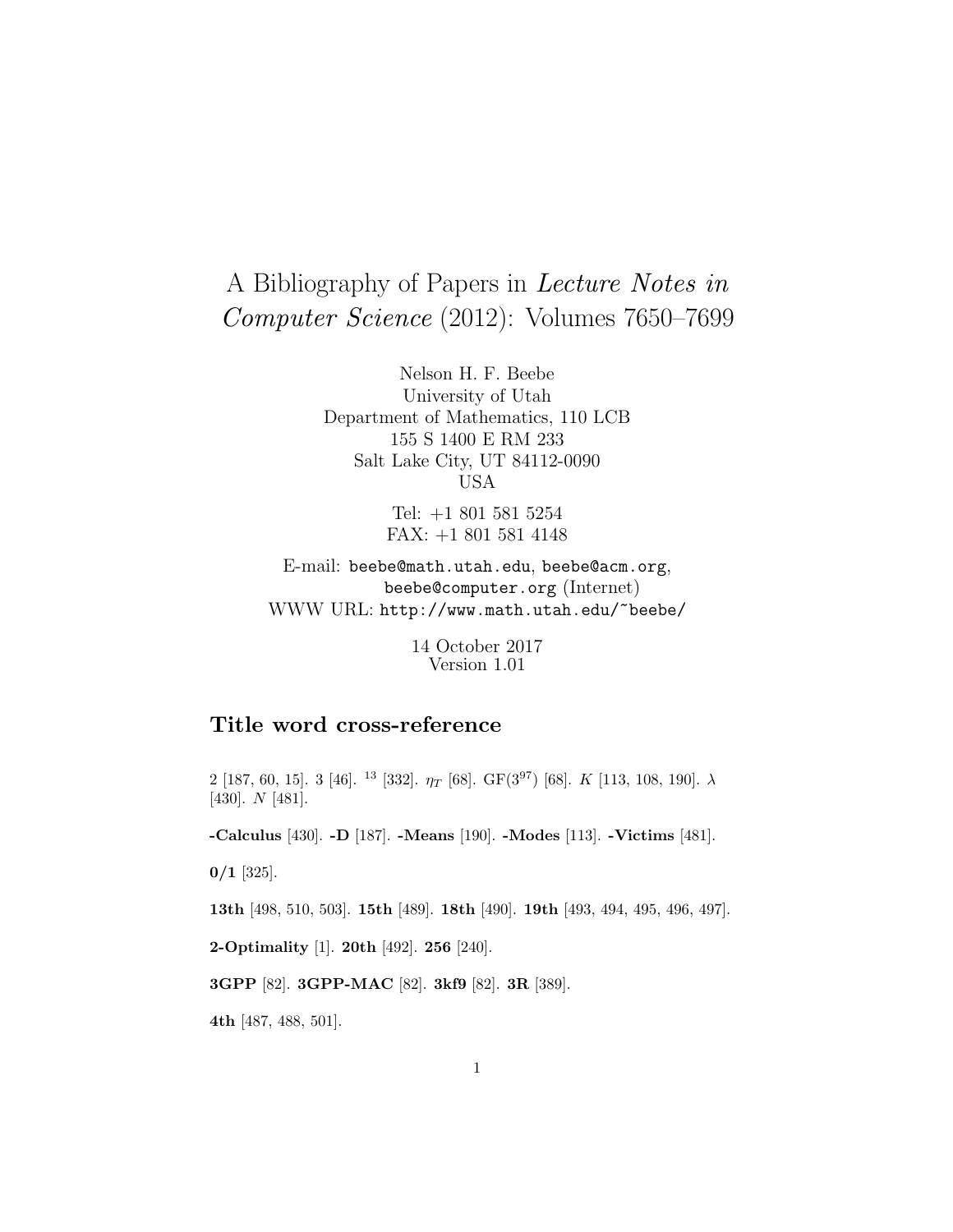**51** [422].

**8th** [504, 500].

**9th** [502].

**Abandoning** [8]. **ABE** [307]. **Abella** [430]. **ABML** [109]. **Abstract** [353]. **Accelerated** [386]. **Acceleration** [212]. **Accelerometer** [446]. **Accelerometer-Based** [446]. **Access** [278, 276, 312, 306, 279, 322]. **Accuracy** [144]. **Achieve** [471]. **Acquisition** [253, 259]. **Action** [328, 361]. **Activities** [5, 134, 120, 205]. **Activity** [456, 457, 446, 463]. **Ad** [36, 98, 284]. **Ad-Hoc** [36, 284]. **AdaBoost** [7]. **Adaptation** [30]. **Adaptive** [386, 447, 457, 323, 453, 173, 328, 355]. **Adaptively** [73]. **Adaptivity** [83]. **Additive** [116]. **Adjacencies** [51]. **Administration** [312]. **ADP** [141]. **Adult** [257]. **Advanced** [440, 441]. **Advances** [503, 490]. **Advantage** [255]. **Advertisers** [371]. **Aerial** [204]. **AES** [244]. **against** [71, 485, 236, 285, 466, 80]. **Agent** [262, 453, 176, 334, 138]. **Agglomerative** [172]. **Agreement** [478, 367]. **Agreement-Conflict** [367]. **Agricultural** [404]. **Aided** [418]. **AIGG** [484]. **Airport** [318]. **AIRS** [504]. **Alarm** [118]. **Alert** [118]. **Alertness** [137]. **Algebraic** [75, 469]. **Algorithm** [388, 318, 391, 396, 321, 97, 323, 315, 395, 379, 187, 229, 333, 114, 173, 190, 105, 28, 394, 186, 385, 331, 384, 390, 185, 383, 45, 329, 212, 343, 269, 344]. **Algorithms** [50, 378, 491, 98, 177, 324, 52, 410, 61, 399]. **Alias** [420]. **Alignment** [27]. **Allocation** [197]. **Always** [126, 210]. **Alzheimer** [383]. **Ambient** [453, 461, 452, 509]. **AmI** [509]. **Analaysis** [489]. **Analog** [407]. **Analyses** [297]. **Analysis** [137, 262, 86, 332, 46, 270, 37, 239, 96, 491, 98, 119, 23, 408, 81, 78, 76, 136, 472, 291, 61, 420, 458, 384, 390, 392, 221, 300, 210, 178]. **Analytics** [400, 403, 399, 506]. **Anchor** [355]. **Annealing** [413, 168]. **Anomaly** [305, 299]. **Anonymity** [478]. **Anonymity-Based** [478]. **Anonymous** [301]. **Answering** [358]. **Ant** [333]. **Antenna** [382]. **Anti** [127, 105]. **Anti-Histamine** [127]. **Anti-tampering** [105]. **Anycast** [390]. **Application** [74, 332, 382, 177, 245, 189, 131, 387, 404, 168, 449, 490, 269]. **Applications** [73, 77, 29, 294, 139, 510, 440, 487, 488, 61, 30]. **Applied** [46]. **Applying** [29]. **Approach** [305, 142, 395, 67, 453, 153, 481, 261, 410, 105, 6, 339, 15, 306, 24, 441, 9, 12, 179, 220, 402, 373, 322, 141]. **Approval** [477]. **Approximate** [85]. **Approximation** [97, 229]. **Approximations** [115]. **APT** [481]. **Arabic** [157]. **Architecture** [303, 120, 455]. **Area** [252]. **ARIA** [472]. **Arithmetic** [191]. **Array** [382, 57, 355, 54]. **Arrays** [55]. **Artificial** [393, 396, 195, 105, 150, 208, 228]. **ARX** [78]. **Asia** [504]. **ASIACRYPT** [490]. **ASMIA** [300]. **Aspects** [296]. **Assembler** [422]. **Assemblies** [203]. **Assessment** [138, 275, 154, 384, 349]. **Assignment** [318]. **Assistant** [439]. **Assistive** [463]. **Association** [127, 108, 111, 106]. **Associative** [216, 252]. **Assumptions** [66, 242, 67]. **Asymmetric** [382]. **Asymptotically** [81].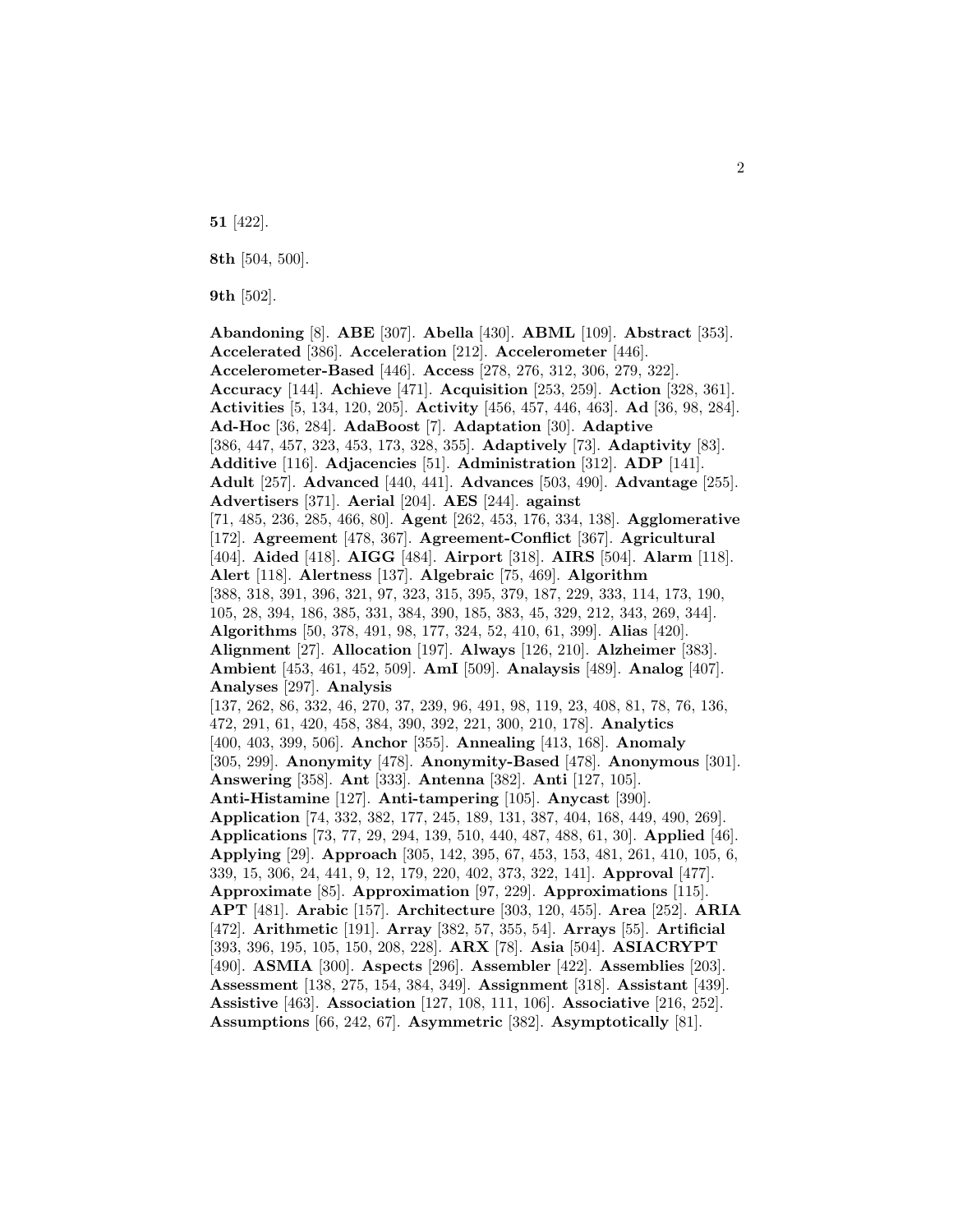**ATESC** [407]. **Atmosphere** [229]. **Atomicity** [290]. **Attack** [242, 305, 484, 240, 245]. **Attacks** [418, 467, 485, 241, 78, 285, 246, 80]. **Attention** [158]. **Attentive** [184]. **Attitude** [460]. **Attribute** [27]. **Attributes** [116]. **Auction** [289]. **Audio** [133, 337, 199]. **Audio-Visual** [133]. **Audiovisual** [337]. **Auditory** [137, 199]. **Augmented** [181]. **August** [510]. **Austin** [489]. **Australia** [501]. **Authenticated** [478]. **Authentication** [294, 476, 196, 306]. **Auto** [200]. **Auto-encoder** [200]. **Automated** [193, 203, 300]. **Automatic** [442, 451, 441, 247, 353]. **Automation** [418, 456]. **Autonomous** [287]. **AutoProof** [441]. **Autoregressive** [364]. **Availability** [301]. **Aware** [277]. **Awareness** [34, 453, 449]. **Away** [205]. **Axiomatic** [18]. **Axiomatization** [41].

**Baby** [428]. **Back** [103, 414, 443, 448]. **Bacterial** [383]. **Bag** [336]. **Baggage** [318]. **Balance** [225]. **Balanced** [471, 253]. **Bands** [35]. **Base** [14]. **Based** [58, 305, 243, 287, 396, 64, 447, 332, 290, 484, 270, 370, 11, 317, 204, 98, 119, 445, 446, 148, 407, 187, 68, 7, 229, 478, 324, 375, 397, 143, 226, 161, 225, 118, 105, 196, 283, 339, 27, 385, 369, 265, 360, 380, 15, 376, 390, 227, 8, 191, 316, 348, 151, 112, 12, 336, 149, 346, 208, 123, 349, 220, 201, 313, 304, 219, 373, 463, 322, 141, 180, 223, 345, 344, 250]. **Baseline** [342]. **Bases** [18]. **Basic** [50, 255]. **Basis** [342]. **BatGaze** [260]. **Bayes** [153, 366]. **Bayesian** [107, 184, 20, 213, 130, 158]. **BB84** [236]. **BDA** [506]. **Bear** [450]. **Bee** [396]. **Behavior** [310, 451, 138, 408, 30, 201]. **Behavior-Based** [201]. **Behavioral** [461]. **Behaviour** [464]. **Beijing** [490]. **Belief** [18]. **Benchmark** [201]. **Best** [382]. **Beta** [170]. **between** [116, 267, 124, 253, 450]. **beyond** [82]. **BFO** [385]. **Bhubaneswar** [505]. **BI** [499]. **Biasing** [271]. **Biclique** [466]. **Biclustering** [226]. **Bidding** [138]. **Big** [403, 400, 506]. **Big-Data** [400]. **Binary** [49, 50, 62]. **Binding** [478]. **Bio** [166]. **Bio-inspired** [166]. **Biochemical** [330]. **Birthday** [82]. **Blind** [189]. **Block** [77, 350, 245, 76, 410, 472, 247, 178]. **Boolean** [469]. **Bound** [82]. **Boundary** [381]. **Bounds** [241]. **BP** [219]. **Braille** [448]. **Brain** [267, 127, 261, 263, 152, 499]. **Breaking** [68]. **Breakout** [327]. **Bridge** [124]. **Broadside** [382]. **Browser** [274, 479]. **Browsing** [406]. **BTC** [190]. **Building** [409, 312]. **Bundling** [340]. **Business** [120].

**C** [423, 332]. **CA3** [165]. **Cache** [99]. **Cache-Oblivious** [99]. **Caching** [89]. **Calculator** [143]. **Calculus** [430]. **Calibration** [128]. **Camellia** [245]. **Camera** [352, 128]. **Can** [93]. **Capacitive** [446]. **Car** [448]. **Case** [46, 109, 214]. **Cash** [290]. **Categorical** [110]. **Categories** [145]. **Categorization** [166, 162]. **Category** [163, 358, 257]. **Category-integrated** [358]. **Cauchy** [338]. **CBFO** [385]. **CBFO-Hybrid** [385]. **CBFO-S** [385]. **CEC2011** [202]. **Cell** [7]. **Cellular** [53]. **Center** [260]. **Centric** [475]. **Centroid** [168]. **Certificate** [292]. **Certificate-Less** [292]. **Certificates** [432, 306]. **Certification** [287, 419]. **Certified** [424, 507]. **Change** [89]. **Channel** [281]. **Chaotic** [161]. **Character** [200]. **Characteristics** [264].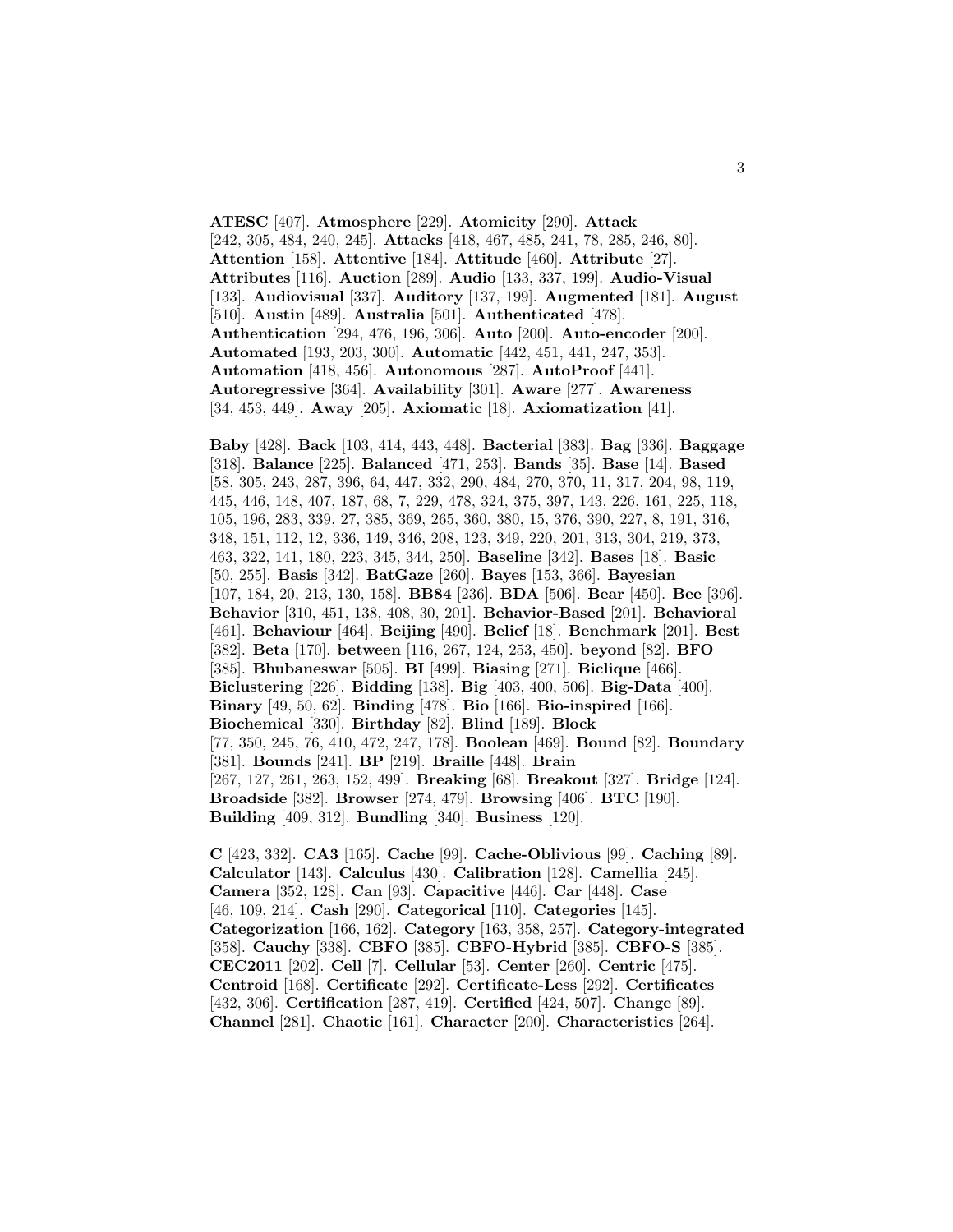**Characterization** [234]. **Chattering** [299]. **Chattering-Free** [299]. **Checking** [437, 419]. **Chi** [487, 488]. **Children** [450]. **China** [492, 504, 490, 499]. **Chip** [344]. **Choice** [3]. **Chosen** [244]. **Chosen-Key** [244]. **Chronic** [262]. **Chunking** [28]. **Cipher** [77, 81, 245, 76, 472, 80]. **Ciphers** [246, 247]. **Circular** [382]. **Circularity** [48]. **City** [487, 488]. **Class** [194]. **Classification** [401, 163, 207, 367, 479, 186, 366, 185, 228, 201, 368, 269]. **Classifier** [457, 324, 159]. **Classifiers** [298, 184, 409]. **Click** [360]. **Client** [483]. **Client-Side** [483]. **Closest** [333]. **Closure** [433]. **Cloud** [308, 403, 233, 309, 404]. **CLPKM** [292]. **Clustered** [100]. **Clustering** [393, 396, 395, 119, 407, 114, 173, 190, 172]. **Clustering-Based** [119]. **Co** [214]. **Co-segmentation** [214]. **Code** [424]. **Coding** [350, 341, 346]. **Coercion** [289]. **Cognitive** [134, 278, 135, 19, 205]. **Coherently** [187]. **Coinductively** [429]. **Colaborative** [31]. **Collaboration** [38]. **Collaborative** [310, 5, 2, 3, 361]. **Collection** [359]. **Collective** [23, 487, 488]. **Collision** [240]. **Colony** [396, 333]. **Color** [254, 168, 227]. **Coloring** [327]. **Colorization** [341]. **Combination** [144]. **Combinatorial** [60, 45, 489]. **Combiner** [17]. **Combining** [297, 366, 452]. **Commerce** [294]. **Communication** [86, 287, 450]. **Community** [358]. **Commutation** [57]. **Compact** [432]. **Comparison** [401, 1, 385, 17, 219, 361]. **Compatible** [199]. **CompCert** [423]. **Compensation** [350, 208]. **Competition** [202]. **Competitive** [216]. **Compiler** [417]. **Compilers** [421]. **Completeness** [433, 72, 234]. **Complex** [174]. **Complexity** [241, 136]. **Components** [49]. **Composite** [232]. **Compositional** [428]. **Compositive** [253]. **Compression** [91, 240]. **Computation** [94, 95, 237, 474, 143, 179]. **Computational** [164, 199, 487, 488]. **Compute** [231]. **Computer** [418, 191]. **Computer-Aided** [418]. **Computing** [249, 77, 29, 403, 505, 309, 404, 421]. **Concepts** [124]. **Concerns** [176]. **Concurrent** [426, 316]. **Conditionals** [14]. **Conditions** [411, 138]. **Conference** [502, 491, 498, 507, 504, 493, 494, 495, 496, 497, 503, 487, 488, 505, 509, 506, 500, 490, 499]. **Conflict** [367, 3]. **Connected** [49]. **Connectivity** [130]. **Consensus** [3]. **Consensuses** [1]. **Consistency** [308]. **Constant** [66, 93]. **Constant-Size** [66]. **Constrained** [341, 318]. **Constraints** [60]. **Construction** [298, 32]. **Constructions** [66, 74, 78]. **Constructive** [433]. **Consumption** [471, 150, 345]. **Contact** [342]. **Content** [337, 462, 301]. **Contents** [412]. **Context** [34, 445, 453, 462]. **Context-Based** [445]. **Contextual** [54, 459]. **Contribution** [258]. **Control** [98, 297, 451, 278, 276, 312, 279, 258, 141]. **Controlled** [473]. **Controller** [216]. **Convergence** [381]. **Conversational** [143]. **convex** [139]. **Convolution** [332, 59]. **Cooperative** [332]. **Coordinates** [24]. **Coq** [439]. **Core** [37, 316]. **Correction** [4, 342]. **Correctness** [422]. **Correlation** [79, 187]. **Cortex** [134, 205]. **Cortical** [137]. **Costs** [86]. **Counting** [221]. **Coupled** [222]. **Covariance** [181]. **Cover** [97]. **Covers** [44]. **Covert** [281]. **CPP** [507]. **CPUs** [316]. **Creating** [449]. **Creativity** [264]. **Credit** [155]. **Crisis** [451]. **criteria** [154]. **Criterion** [1]. **Crop** [404]. **Cross** [187].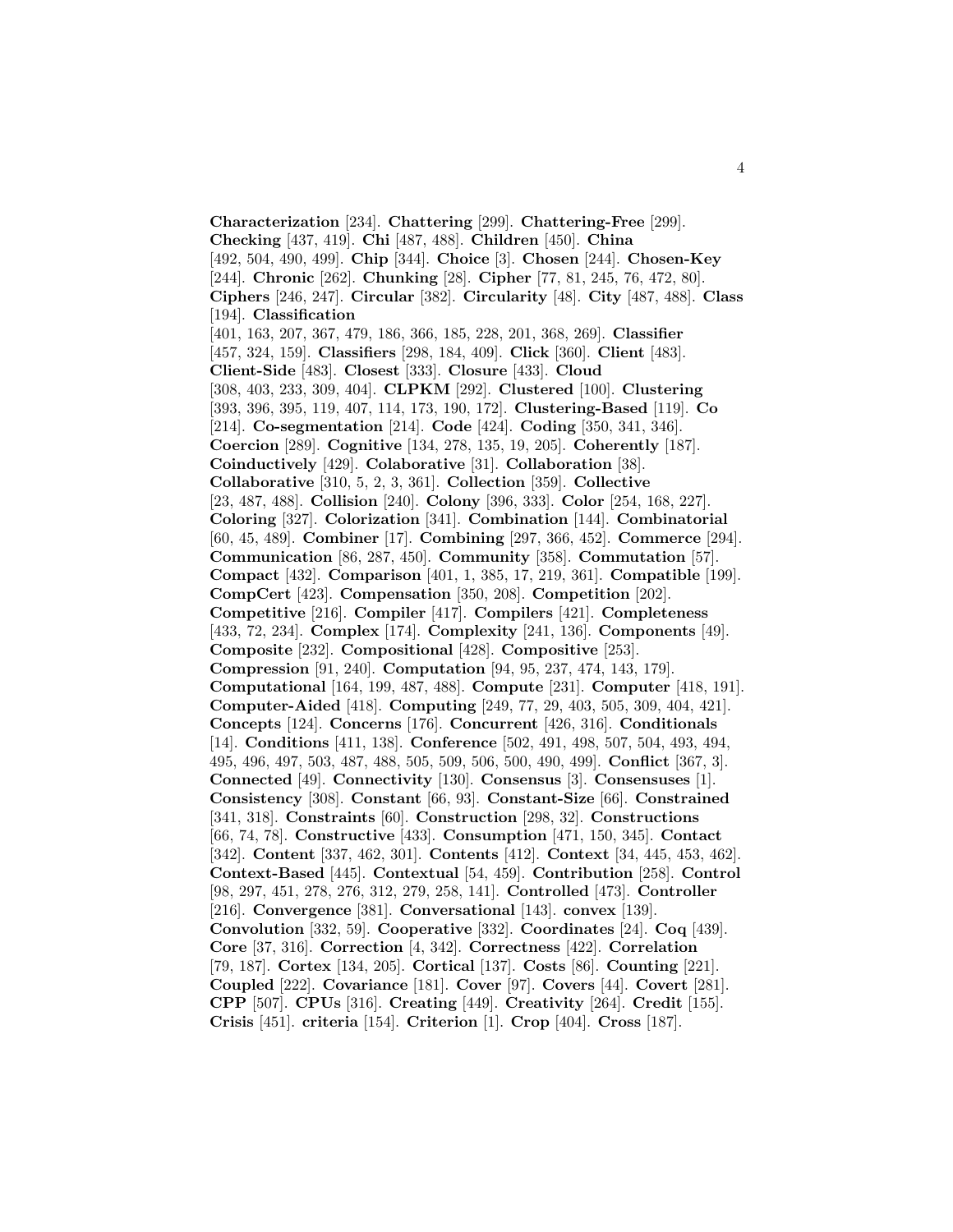**Cross-Correlation** [187]. **Crossover** [202]. **Crowdsourcing** [20]. **Crude** [15]. **Cryptanalysis** [243, 466]. **Cryptographic** [291]. **Cryptography** [418, 64, 470]. **Cryptology** [498, 490]. **Cryptosystems** [68]. **CSS** [501]. **CT** [218]. **Cube** [430]. **Cubes** [23]. **Cubing** [23]. **Cuckoo** [388]. **Cultural** [391]. **Culture** [165]. **Current** [471]. **Curvatures** [46]. **Curve** [47]. **Curves** [474]. **Customer** [192]. **Cyberspace** [501]. **Cylindrical** [24].

**D** [46, 187, 60]. **Dafny** [442]. **Dam** [189]. **Darknet** [310]. **Data** [116, 107, 270, 115, 155, 403, 26, 173, 225, 28, 136, 106, 387, 409, 47, 506, 295, 24, 231, 130, 400]. **Database** [308, 25, 288]. **Databases** [403, 13, 402, 405]. **Datasets** [110]. **DC** [386]. **DCEL** [44]. **Dead** [141]. **Dead-Zone** [141]. **Deadline** [101]. **DEAL** [329]. **DEBORA** [123]. **December** [502, 492, 491, 498, 507, 504, 503, 505, 506, 500, 490, 501, 499]. **Decision** [152, 39, 117, 154]. **Decision-Making** [152]. **Decisional** [70]. **Decoding** [267, 134]. **Decomposition** [178]. **Decoupled** [187]. **Dedicated** [147]. **Deduplication** [28]. **Defence** [285]. **Definition** [23]. **Deflection** [37]. **Dehazing** [229]. **Delay** [390]. **Delayed** [174]. **Delhi** [506]. **Demand** [292]. **Dementia** [464]. **Dense** [110]. **Density** [322]. **Dependency** [331, 123]. **Dependency-Based** [123]. **Deployment** [33]. **Depth** [261, 260, 352]. **Design** [129, 39, 324, 203, 322, 491]. **Designs** [418]. **Detecting** [85, 482, 370, 297, 483, 268, 300]. **Detection** [298, 310, 305, 401, 372, 484, 11, 299, 317, 445, 7, 206, 118, 339, 191, 151, 223]. **Determination** [207]. **Determine** [233, 481]. **Determining** [130]. **Development** [143, 164]. **Deviations** [217]. **Device** [268, 211]. **Devices** [296, 295]. **Diabetic** [193]. **Diagnosis** [383]. **Dictionaries** [99]. **Dictionary** [198]. **Difference** [216]. **Differential** [242, 382, 467, 215, 78, 76, 394, 472, 326, 380, 316, 80]. **Differentials** [247]. **Digital** [290, 46, 43, 283, 51, 306]. **Digitized** [228]. **Dilution** [135]. **Dimensional** [218]. **Direction** [329]. **Direction-Guided** [329]. **Dirichlet** [171, 197]. **Disambiguation** [434, 363]. **Discovering** [122, 8]. **Discovery** [323, 373]. **Discrete** [249, 379, 174, 60, 47]. **Discriminant** [213]. **Disease** [383]. **Disorders** [164]. **Dispatch** [385]. **Dispersed** [321]. **Display** [452]. **Displays** [462]. **Disruption** [390]. **Dissection** [232]. **Dissimilarity** [140]. **Distant** [355]. **Distinguishers** [79, 244]. **Distortion** [346]. **Distributed** [95, 187, 324, 394, 304]. **Distribution** [129, 394, 322]. **Distributions** [171]. **Diversification** [397]. **Diversified** [359]. **Diversity** [217, 159]. **Division** [435]. **DOA** [187]. **Document** [169, 197, 376]. **Documentation** [405]. **Does** [126, 210]. **Doha** [493, 494, 495, 496, 497]. **Domain** [475, 282, 106, 347, 123]. **Dominance** [319]. **dominated** [330]. **Dominating** [61]. **Dominators** [421]. **Double** [246]. **Double-SP** [246]. **Down** [101, 369]. **Driven** [462, 120, 455]. **DRM** [309]. **Drugs** [127, 300]. **Dual** [67, 181]. **Duration** [337]. **during** [255, 33, 256, 260, 136]. **DyCML** [471]. **Dynamic** [396, 95, 379, 100, 297, 33, 166, 138, 471, 173, 28, 276, 130]. **Dynamical** [194]. **Dynamics** [262, 305, 266, 381].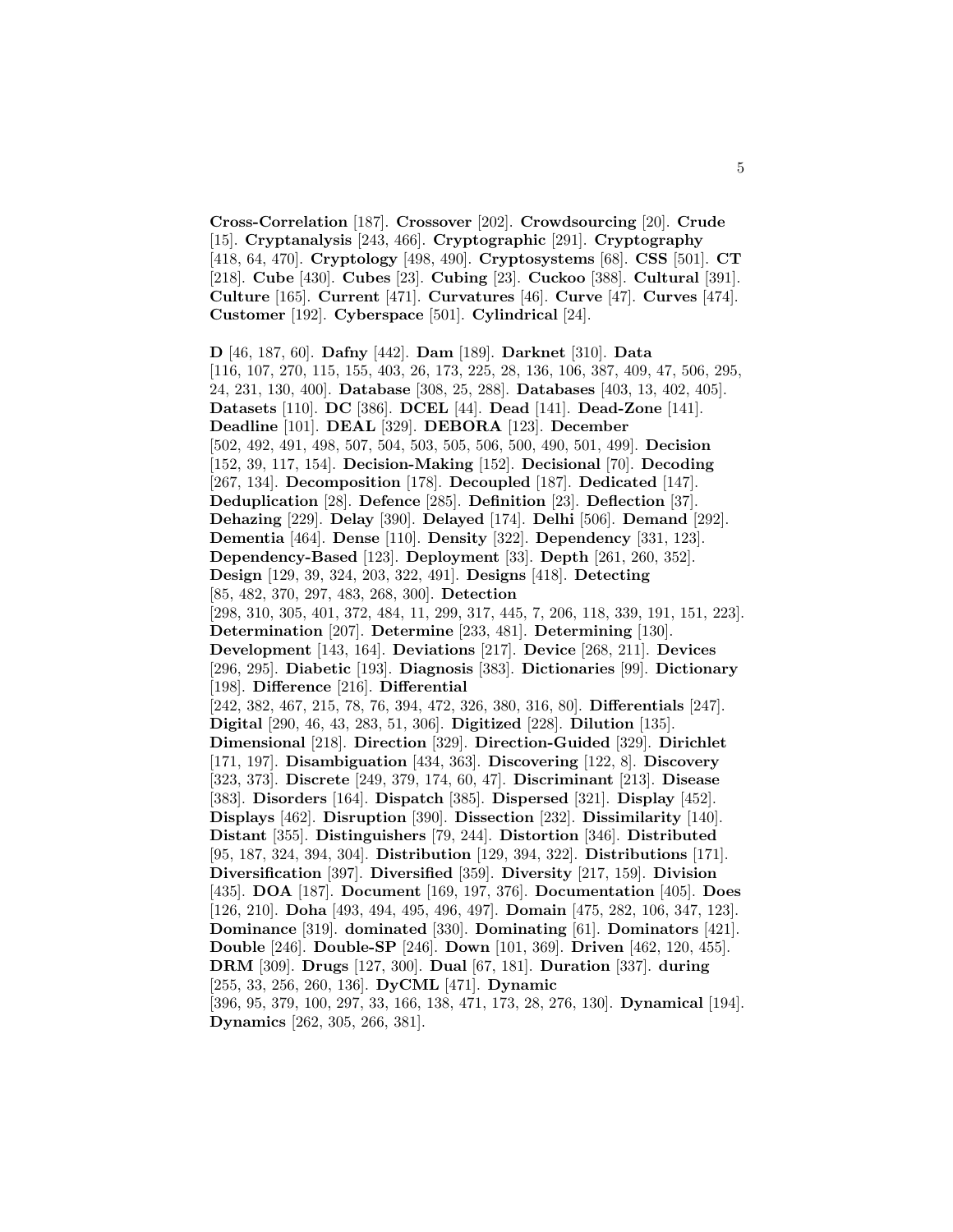**E-exam** [196]. **Early** [152, 8, 383]. **Eavesdropping** [236]. **Economic** [385, 392, 408]. **Economics** [408]. **EcoSim** [320]. **Edge** [317]. **Editor** [31]. **Education** [404]. **EEG** [271, 136, 268]. **Effect** [264, 320, 215, 261, 208]. **Effective** [130]. **Effects** [135]. **Efficiency** [350]. **Efficient** [388, 74, 169, 89, 91, 482, 232, 323, 100, 25, 333, 412, 410, 409, 468, 269]. **Effort** [393]. **Efforts** [176]. **EFP** [25]. **EFP-M2** [25]. **Elapsed** [90]. **Elastic** [163]. **Elba** [508]. **Electronic** [289]. **Elements** [203]. **Elicitation** [402]. **Elimination** [435]. **Email** [298, 483]. **Embedded** [435, 470, 250]. **Embodied** [450]. **Emergence** [320]. **Emerging** [33]. **Emotion** [268]. **Emotional** [119]. **Emotive** [268]. **Emphasis** [264]. **Empirical** [153, 210]. **Employees** [196]. **Empowerment** [264]. **encoder** [200]. **Encrypted** [231]. **Encryption** [232, 307, 304, 309]. **End** [346]. **End-to-End** [346]. **Energetic** [282]. **Energy** [87, 89, 150, 392]. **Engineering** [400, 379]. **Enhanced** [372, 402]. **Enhancement** [388]. **Enhancing** [95, 446, 375, 404, 360, 82]. **Enough** [365]. **Enrichment** [353]. **Ensemble** [298, 11, 324, 217, 409, 159]. **Entailment** [407]. **Entity** [365, 9, 123]. **Entity-Relationship** [123]. **Entrepreneurial** [126, 210]. **Entropy** [380]. **Enumeration** [469]. **Environment** [396, 458, 301, 208]. **Environments** [447, 460, 454, 279, 455]. **Epoc** [268]. **ERP** [255]. **Errors** [434]. **Estimate** [217]. **Estimating** [153, 128]. **Estimation** [129, 187, 195, 381, 348, 258, 199]. **Evaluation** [337, 234, 360, 452, 468, 383, 313]. **Even** [81, 469]. **Even-Mansour** [81]. **Even-Variable** [469]. **Event** [119, 120, 339, 455]. **Event-Driven** [120, 455]. **Evoked** [137]. **Evolution** [502, 382, 394, 326, 380, 334, 316]. **Evolutionary** [318, 315, 325, 505, 461, 329, 179]. **Evolved** [330]. **Evolving** [170]. **exam** [196]. **Examinations** [207]. **Executable** [423]. **Execution** [33]. **Exemplar** [351]. **Expansion** [86, 365]. **Experimental** [96]. **Experts** [4]. **Explain** [261]. **Explicit** [452]. **Exploitation** [114]. **Exploiting** [374, 405, 368, 357]. **Exploration** [386, 114]. **Exploratory** [361]. **Exploring** [374, 450, 357]. **Explosion** [437]. **Extended** [337, 11]. **Extensive** [117]. **Extracting** [123]. **Extraction** [386, 142, 218, 10, 362, 461, 9]. **Extreme** [36, 119]. **Eye** [342].

**Face** [214, 336]. **Faceted** [406]. **Facial** [341, 205, 336]. **Factors** [150, 313]. **Factory** [452]. **Failure** [99]. **Fairness** [176]. **Fall** [445, 191]. **Family** [242]. **Fast** [86, 59, 44, 330, 45, 178]. **Faster** [249, 94, 244]. **Fatigue** [262]. **Fault** [242, 92, 472]. **Fault-Tolerant** [92]. **FBONT** [170]. **FCSRs** [243]. **Fear** [408]. **Feasibility** [392]. **Feasible** [315]. **Feature** [133, 372, 270, 171, 218, 339, 340, 461, 192]. **Features** [375, 408, 260, 441, 228]. **Feedback** [206, 258]. **Feistel** [246]. **Fermat** [431]. **Fiat** [235]. **FIFO** [102]. **Fighting** [273]. **Figure** [317]. **File** [301]. **File-Sharing** [301]. **Filling** [343]. **Filter** [169, 118]. **Filtering** [298, 482]. **Filters** [129]. **Financial** [154]. **Finding** [107, 43]. **Fingerprint** [313]. **FIREFLY** [385]. **Firing** [153]. **First** [90, 323, 491, 506]. **First-Order** [323]. **Fitness** [317, 320]. **Fitting** [47]. **Fixed** [191]. **Fixed-Point** [191]. **FJSSP** [379]. **Flexible** [170, 216]. **Flood** [384]. **Flooding** [484, 485]. **Flow** [88, 297].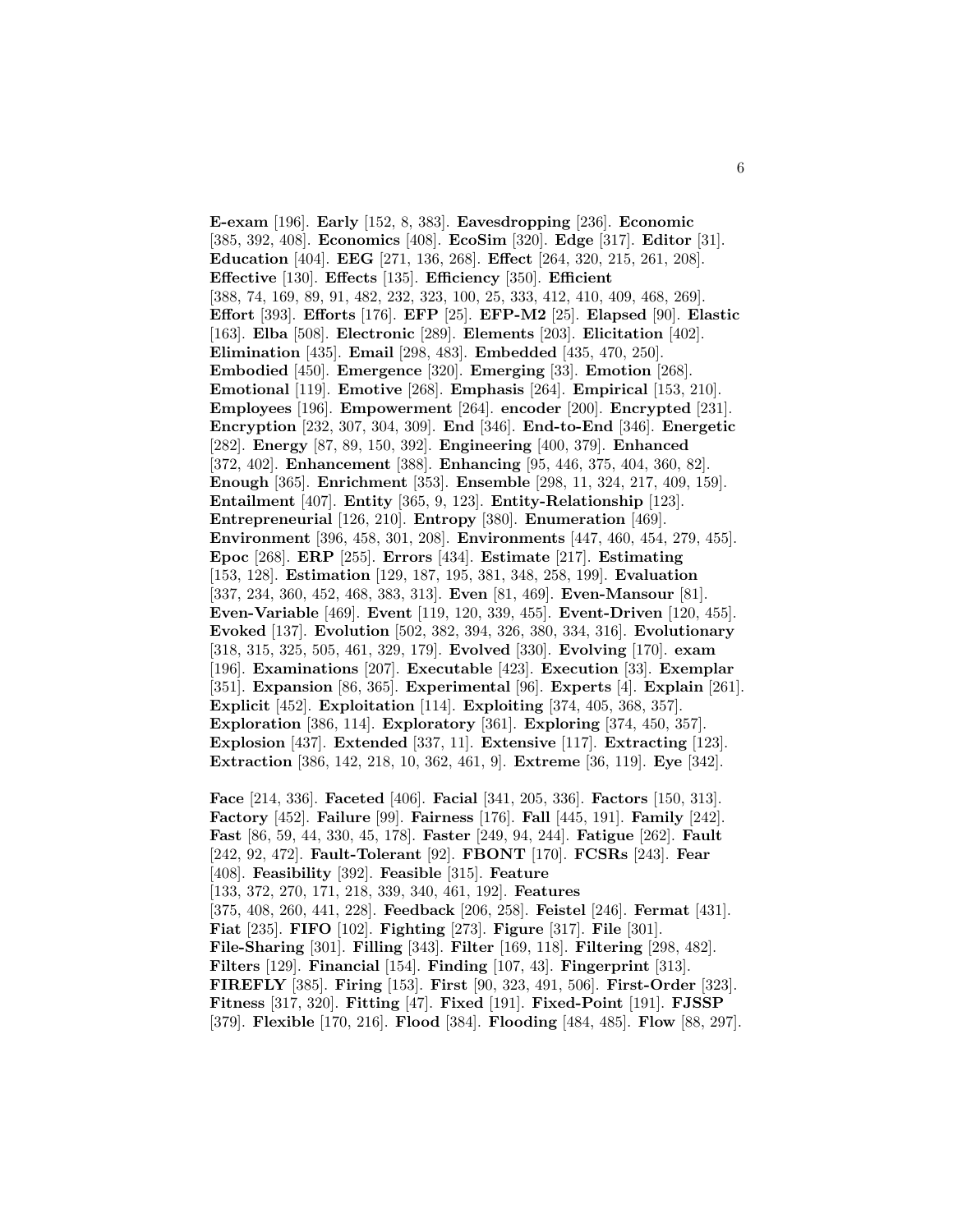**Flow-Time** [88]. **Flux** [332]. **FMRI** [130, 270, 252, 256]. **Focus** [192]. **Foraging** [383]. **Forecasting** [170, 144, 138, 408]. **Forecasts** [35, 144]. **Forgery** [483]. **Form** [67, 117]. **Formal** [416, 435]. **Formalization** [430]. **Formalizing** [421]. **Formally** [420]. **Formally-Verified** [420]. **Foundations** [276, 492]. **Fractional** [131]. **Fractional-Space** [131]. **Framework** [49, 29, 16, 278, 355]. **Free** [299, 260]. **Frequent** [25, 12]. **Front** [21, 42, 63, 84, 104, 125, 146, 167, 188, 209, 230, 251, 272, 293, 314, 335, 356, 377, 398, 415, 436, 444, 465, 486]. **Frontal** [205]. **Fuel** [150]. **Full** [478, 475]. **Function** [240, 234, 342]. **Functional** [393, 424]. **Functionalities** [72]. **Functionalities-** [72]. **Functionality** [201]. **Functions** [74, 480, 317, 213, 241, 75, 469]. **Fundus** [193, 151]. **Fusion** [133, 184, 219, 180]. **Future** [64, 13]. **Fuzzy** [393, 266, 324, 16, 160, 283, 19, 15, 454, 172, 17, 194].

**GA** [330]. **Gait** [345, 344]. **Games** [117]. **Gaps** [94]. **Garbling** [73]. **Gaussian** [148, 151, 130]. **Gaze** [260]. **GBML** [324]. **Gedi** [491]. **Gene** [321]. **General** [307]. **Generalized** [74, 171, 241, 474, 381, 172, 194]. **Generation** [394, 463]. **Generational** [316]. **Generator** [100]. **Generators** [243, 291]. **Generic** [66, 22]. **Genes** [320]. **Genetic** [378, 317, 177, 114, 384, 390]. **Geo** [369]. **Geo-locating** [369]. **Geographical** [10]. **GESNIC** [485]. **Gestural** [455]. **Gesture** [352, 455]. **GET** [484, 485]. **Global** [194]. **Gold** [408]. **Good** [365]. **GPU** [226]. **GPU-Based** [226]. **GPUs** [468]. **Gradients** [7, 215]. **Grading** [193]. **Grain** [242]. **Grammars** [56]. **Granular** [19]. **Granularity** [177]. **Graph** [86, 114, 338, 269]. **Graphics** [212]. **Graphs** [61]. **Gravitational** [321]. **Gray** [388, 341, 190]. **Greenhouse** [208]. **Grid** [53, 302, 322, 302]. **Group** [181, 462, 387]. **Growing** [132]. **Guided** [326, 329]. **Guwahati** [500].

**H.264** [347, 346]. **H.264/AVC** [347]. **H.264/SVC** [347]. **Hamsi** [240]. **Hamsi-256** [240]. **Hand** [352]. **Handling** [387]. **Handwriting** [156]. **Handwritten** [157]. **Hanoi** [502]. **Hard** [71, 107]. **Hard-to-Invert** [71]. **Harmony** [202, 379]. **Hash** [480, 241, 475]. **Hashing** [338, 250]. **Hastings** [186]. **Head** [371]. **Hearing** [137]. **Heartbeat** [401]. **Hebbian** [164]. **HEMH2** [325]. **Hessenberg** [410]. **Hessian** [474]. **Heterogeneous** [248, 102]. **Heuristic** [256, 2, 159, 259]. **Hexagonal** [56]. **HID** [305]. **Hierarchical** [374, 2]. **High** [350, 248]. **High-Speed** [248]. **Higher** [419, 245]. **Higher-Order** [419, 245]. **Hilbert** [194]. **Hippocampal** [165]. **Histamine** [127]. **Histogram** [7]. **History** [370]. **Hoc** [36, 98, 284]. **HOG** [223]. **Hold'em** [40]. **Hole** [343]. **Hole-Filling** [343]. **Holistic** [253]. **Home** [456, 458]. **Homepage** [373]. **Hopfield** [161]. **Host** [311]. **HTTP** [484, 485]. **Human** [119, 7, 365, 179, 223]. **Human-Input** [365]. **Human-Simulated** [179]. **Hybrid** [91, 391, 325, 385, 331, 156, 347, 392, 9]. **Hybrid-Domain** [347]. **Hypergraph** [263]. **Hypergraphs** [97]. **Hyperplanes** [45]. **hypothesis** [350].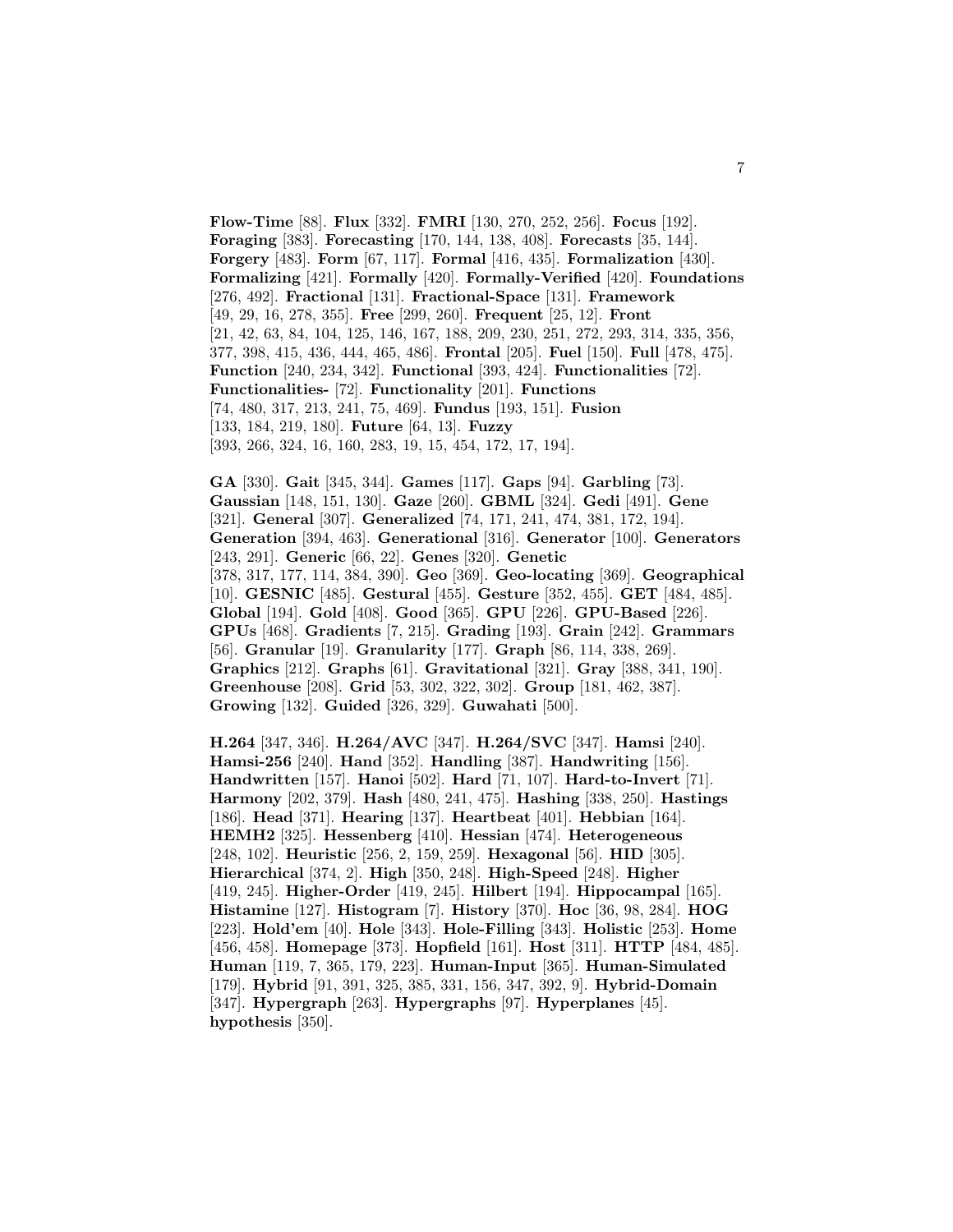**I/O** [410]. **I2P** [301]. **ICCCI** [487, 488]. **ICISS** [500]. **Iconic** [296]. **ICONIP** [493, 494, 495, 496, 497]. **Identification** [133, 321, 331, 149]. **Identifiers** [376]. **Identity** [294, 304]. **Identity-Based** [304]. **IEEE** [202]. **IEEE-CEC2011** [202]. **II** [494, 488, 210]. **III** [495]. **Illicit** [300]. **Im** [69]. **Image** [388, 58, 489, 224, 62, 229, 375, 341, 351, 61, 168, 380, 384, 227, 149, 349, 219, 128]. **Image-Based** [375]. **Images** [193, 49, 50, 169, 140, 204, 190, 283, 151, 313]. **Imaging** [220]. **Imbalanced** [155]. **Immune** [75, 179]. **Immunity** [469]. **Implement** [206]. **Implementation** [485, 178]. **Implementations** [248]. **Implicit** [452]. **Impossible** [467, 247]. **Improved** [467, 325, 26, 190, 472, 392, 149, 349, 220]. **Improving** [155, 301]. **Impulse** [169]. **Impulsive** [174]. **IMU** [345, 344]. **IMU-Based** [345, 344]. **Incoherent** [236]. **Incomplete** [115]. **Incorporating** [375]. **Incremental** [58, 162, 112, 336]. **Independent** [129, 281]. **Index** [41, 13, 8]. **India** [498, 505, 506, 500]. **Indirect** [150]. **Individual** [264, 132, 361]. **INDOCRYPT** [498]. **Induction** [112]. **Inductive** [424, 257]. **Inertial** [445]. **Infer** [461]. **Inference** [283]. **Influence** [315, 254]. **Informatics** [261, 499]. **Information** [270, 255, 62, 504, 493, 494, 495, 496, 497, 375, 252, 503, 226, 367, 10, 265, 360, 312, 183, 490, 402, 357, 504, 510, 500]. **Information-Theoretic** [270]. **Informative** [370]. **Initial** [315]. **Injection** [348]. **Input** [107, 225, 365, 141]. **Insider** [288]. **inspired** [166]. **Instance** [175]. **Instrument** [206]. **Integral** [79]. **Integrated** [480, 343, 358]. **Integrating** [4]. **Integrity** [288]. **Intel** [422]. **Intellectual** [480]. **Intelligence** [105, 487, 488, 509, 461, 300]. **Intelligent** [492, 203, 118, 454]. **Intentions** [126, 210]. **Intents** [280]. **Interaction** [460, 448]. **Interactive** [177, 203, 4, 464]. **Interface** [39]. **Interfaces** [447, 455, 463]. **International** [489, 502, 492, 498, 507, 493, 494, 495, 496, 497, 510, 508, 487, 488, 505, 509, 506, 500, 490, 501, 499]. **Interview** [207]. **Intrinsic** [264, 334]. **Introduction** [438, 439, 330]. **Intrusion** [118]. **Invariance** [60]. **Inverse** [181]. **Invert** [71]. **Investigation** [378]. **Investigations** [481]. **Investor** [408]. **Involving** [194]. **iOS** [295]. **IPv6** [476]. **Isabelle** [425]. **Island** [510, 508]. **ISMIS** [492]. **iSOM** [162]. **Isothetic** [43]. **Isotopic** [332]. **Israel** [491]. **Italy** [508, 509]. **Itemset** [110, 111]. **Itemsets** [12]. **Iterate** [74]. **Iterated** [241, 81]. **Iterative** [141, 194]. **IV** [496]. **IWCIA** [489].

**Japan** [507]. **Jeju** [510]. **Joint** [509, 219]. **Juggle** [429].

**Kernel** [157, 387]. **Kernels** [427]. **Key** [286, 244, 478, 476, 233, 292, 470, 304]. **Keyer** [448]. **Keyless** [282]. **Keyphrase** [362]. **Keypoint** [214]. **Keystroke** [305]. **Kibbutz** [491]. **Knapsack** [325]. **Knapsacks** [232]. **Knowledge** [142, 109, 5, 118, 3, 365, 106, 14, 363]. **Knowledge-Based** [118]. **Kolkata** [498]. **Korea** [510]. **KP** [307]. **KP-ABE** [307]. **Kyoto** [507].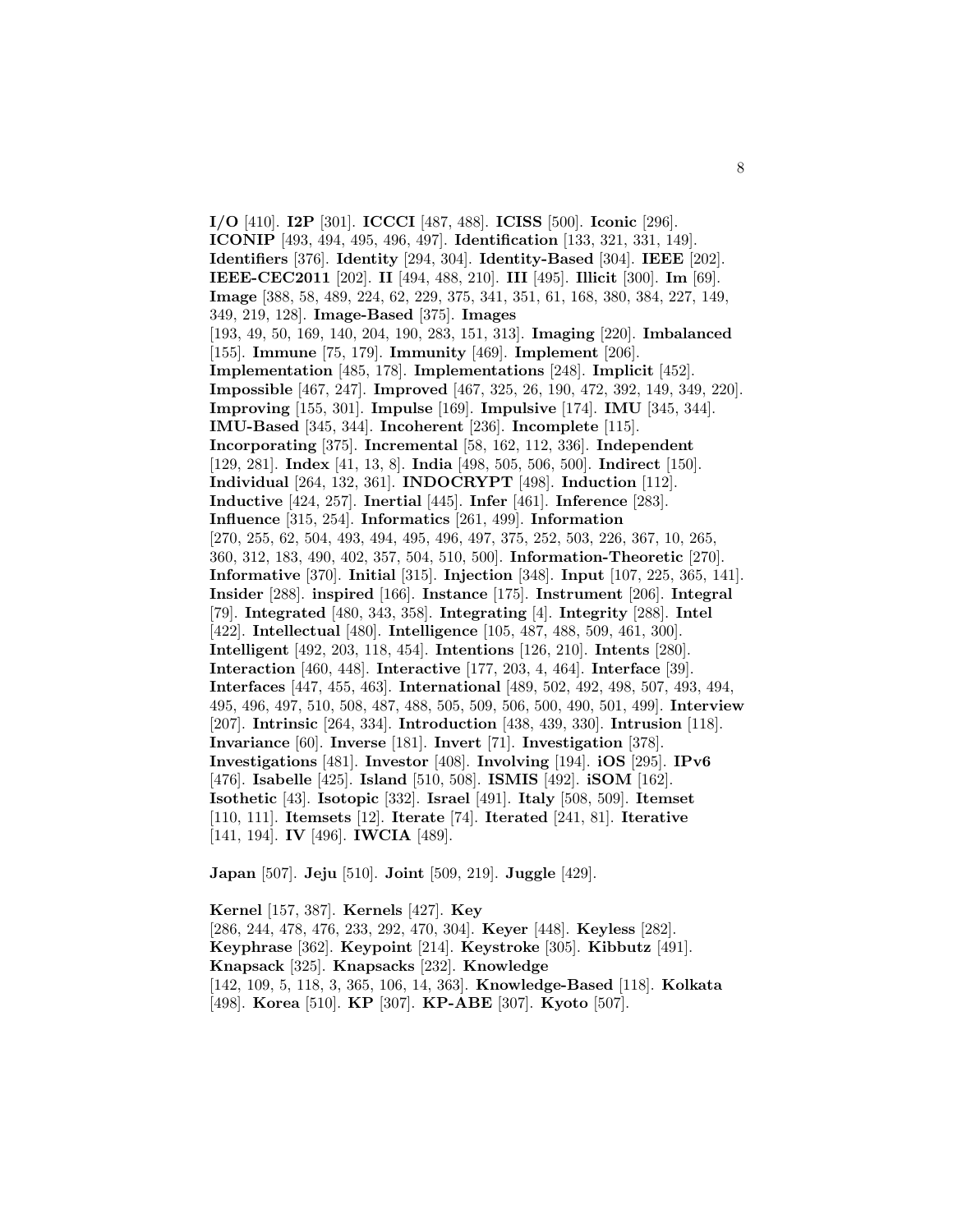**Label** [257]. **Labeling** [49, 332]. **Labs** [404]. **Lagrangian** [181]. **Language** [121, 177, 358, 253]. **Languages** [447, 57, 54]. **Large** [331, 402]. **LASER** [508]. **Latency** [77]. **Latent** [197]. **Lattices** [65]. **Law** [165]. **Layer** [124]. **Layers** [112]. **Layout** [322]. **LBlock** [466]. **LBP** [223]. **Leakage** [238, 71, 237]. **Learn** [225]. **Learning** [58, 401, 502, 457, 184, 7, 213, 139, 397, 182, 256, 161, 164, 189, 15, 454, 183, 9, 336, 159, 175, 395]. **Lectures** [508]. **LED** [76]. **Less** [292]. **Level** [388, 255, 59, 1, 473]. **Level-Wise** [59]. **Leveraging** [351, 365]. **Lexical** [124, 363]. **License** [222]. **Lightweight** [483]. **Like** [161]. **Likelihood** [185]. **Limb** [258]. **Limen** [215]. **Line** [157, 456, 237]. **Line/Off** [237]. **Linear** [79, 432, 341, 15, 169]. **Link** [393, 33]. **Linked** [178]. **Linking** [222]. **List** [287]. **List-Based** [287]. **Little** [431]. **Load** [144, 385]. **Local** [327, 115, 140, 375, 397]. **Locality** [341]. **Locality-Constrained** [341]. **Localization** [222]. **Localized** [171]. **locating** [369]. **Location** [382, 445]. **Log** [479]. **Logarithms** [249]. **Logic** [456, 432, 433, 438, 471, 160, 15]. **Logical** [106]. **Long** [337]. **Look** [236]. **Loop** [109]. **Low** [77]. **Low-Latency** [77]. **LS** [148]. **LS-SVR** [148]. **Lukasiewicz** [160]. **Luminance** [215]. **Luring** [411].

**M** [294]. **M-Identity** [294]. **M2** [25]. **MAC** [82]. **Macau** [492, 499]. **Machine** [401, 267, 203, 139, 416]. **Machines** [11, 182, 147]. **Macro** [408]. **Macro-economic** [408]. **Macula** [151]. **Maculopathy** [193]. **Mahalanobis** [213]. **Make** [93]. **Making** [152, 154]. **Malicious** [273]. **Malicous** [482]. **malleability** [235]. **Mammograms** [228]. **Management** [476, 292, 284, 192, 304]. **Manager** [428]. **MANET** [278]. **MANETs** [292]. **Manifold** [139]. **Manipulator** [389]. **Mansour** [81]. **Map** [162]. **Mapping** [26, 328]. **Mappings** [194]. **MapReduce** [29]. **Maps** [207, 10, 19, 186, 145, 132]. **Markerless** [352]. **Market** [138]. **Marketing** [176]. **Markov** [456]. **Mass** [332, 321, 228]. **Mass-Dispersed** [321]. **Matching** [350, 214, 223]. **Materialized** [413]. **Mathematical** [411, 65]. **Matrix** [86, 224, 187]. **Matter** [103, 414, 443, 21, 42, 63, 84, 104, 125, 146, 167, 188, 209, 230, 251, 272, 293, 314, 335, 356, 377, 398, 415, 436, 444, 465, 486]. **Max** [110]. **Maximum** [469]. **MCS** [422]. **MCS-51** [422]. **Means** [35, 190]. **Measure** [48, 111, 260]. **Measurement** [215, 345, 344]. **Measurements** [332]. **Measures** [217]. **Measuring** [274]. **Mechanized** [417, 421]. **MedAlg** [491]. **Media** [119, 406, 300]. **Mediterranean** [491]. **Meet** [245]. **Meet-in-the-Middle** [245]. **Meeting** [463]. **Melbourne** [501]. **Melodic** [206]. **Memetic** [142, 323, 505, 331]. **Memory** [89, 213, 428]. **Merging** [18]. **Merit** [317]. **MESFET** [386]. **Mesh** [285]. **Messages** [370]. **Meta** [395]. **Meta-learning** [395]. **Metabolic** [332]. **Metadata** [284]. **Metaheuristics** [325]. **Meter** [303]. **Method** [35, 372, 482, 204, 148, 181, 248, 26, 2, 387, 409, 15, 112, 149, 123, 180, 194].

**Methods** [401, 483, 154, 452, 17]. **Metropolis** [186]. **Microprocessor** [422]. **Microprocessors** [470]. **Middle** [245]. **Min** [110]. **Min-Max** [110]. **Minh**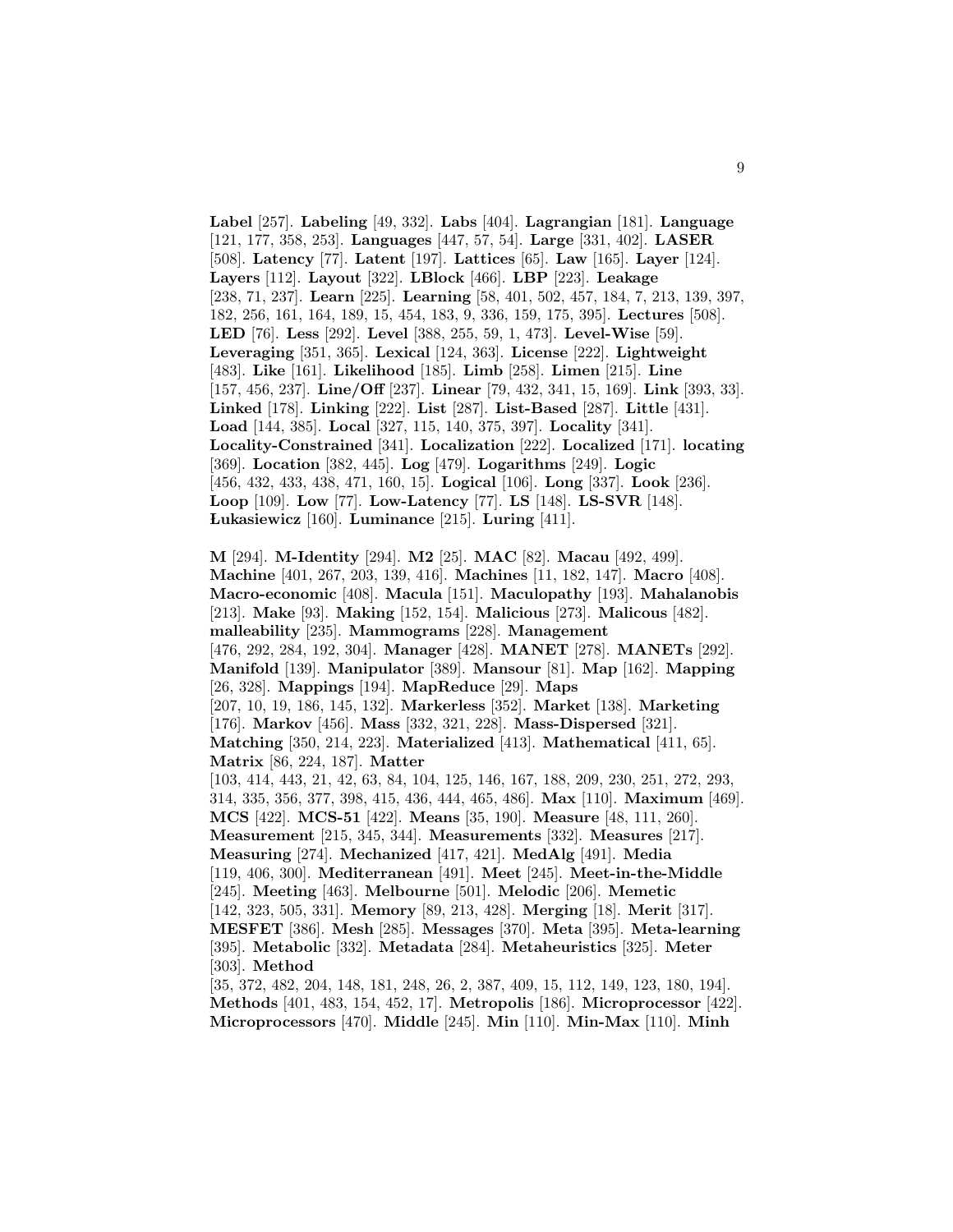- [487, 488]. **Minimization** [87]. **Minimum** [88, 327]. **Mining**
- [116, 108, 25, 111, 6, 106, 12]. **Missing** [195]. **MISTY1** [467]. **Mitigating**
- [288]. **MIX** [289]. **Mixture** [171, 151]. **Mobile**
- [286, 274, 296, 294, 476, 284, 449, 211]. **Modal** [433, 14, 323]. **Mode** [299, 471]. **Model**

[34, 386, 58, 262, 447, 121, 37, 437, 321, 25, 229, 166, 358, 419, 475, 364, 351, 278, 160, 164, 404, 165, 54, 316, 151, 279, 18, 263, 126, 199, 357]. **Model-Based** [447]. **Modeling** [40, 5, 135, 265, 15, 346, 158]. **Modelling** [411, 150, 156]. **Models** [416, 154, 312]. **Modes** [113]. **Modifications** [366]. **Modified** [148, 389]. **Modular** [195]. **Moments** [217]. **Money** [290]. **Monitoring** [189]. **Morphological** [61]. **Motifs** [8]. **Motion** [350, 339]. **Motivating** [176]. **Motivation** [264]. **Motives** [334]. **Movement** [408]. **Movement-Forecasting** [408]. **Moving** [13]. **MRI** [218]. **Multi** [298, 350, 270, 457, 202, 323, 453, 389, 176, 154, 384, 470, 334, 183, 316, 473, 279, 178, 180]. **Multi-Agent** [453, 176, 334]. **Multi-block** [178]. **Multi-Classifier** [457]. **Multi-core** [316]. **Multi-criteria** [154]. **Multi-hypothesis** [350]. **Multi-Level** [473]. **Multi-modal** [323]. **Multi-objective** [389]. **Multi-Organization** [279]. **Multi-Parent** [202]. **Multi-precision** [470]. **Multi-sensor** [384, 180]. **Multi-Task** [183]. **Multi-tier** [298]. **Multi-Voxel** [270]. **Multicast** [87]. **Multiclass** [147, 185]. **Multicollision** [241]. **Multidimensional** [79, 26, 8]. **Multilevel** [380]. **Multimaps** [99]. **Multimedia** [503, 339]. **Multimodal** [460]. **Multinomial** [366]. **Multiobjective** [325, 319]. **Multipath** [92, 208]. **Multiple** [121, 232, 184, 7, 182, 4, 313, 175]. **Multiple-Instance** [175]. **Multiplication** [271, 86, 470]. **Multiprocessor** [90]. **Multivariable** [24]. **Multivariate** [468]. **Music** [375, 374, 22]. **Mutation** [382, 378, 330]. **Mysteries** [65].

**Naive** [366, 263]. **Name** [363]. **Named** [9]. **Nearly** [141]. **Necessity** [411]. **Needs** [16]. **Negligible** [99]. **Negotiation** [117, 18]. **Net** [163]. **Nets** [216, 55]. **Network** [107, 36, 456, 321, 184, 213, 118, 189, 168, 191, 281, 208, 228, 130, 126, 210, 201, 222]. **Network-** [36]. **Networking** [3]. **Networks** [286, 393, 95, 200, 96, 204, 98, 100, 33, 195, 174, 161, 285, 284, 176, 369, 150, 390, 263]. **Neural** [393, 170, 224, 204, 213, 195, 134, 153, 226, 161, 189, 205, 150, 168, 191, 208, 228, 222, 493, 494, 495, 496, 497]. **Niche** [384]. **Niching** [397]. **Node.js** [275]. **Nodes** [37, 213]. **Noise** [129, 169, 348]. **Noisy** [319, 47]. **Nominal** [116]. **Non** [169, 456, 235, 108, 139, 475, 319, 330, 355, 450]. **Non-convex** [139]. **Non-dominated** [330]. **Non-linear** [169]. **Non-malleability** [235]. **Non-parametric** [319]. **Non-programmable** [475]. **Non-redundant** [108]. **Non-verbal** [450]. **Non-visual** [456]. **Noninterference** [427, 426]. **Nonlinear** [141, 128]. **Nonparametric** [171]. **Normalization** [121]. **Normalized** [157]. **Novel** [286, 143, 173, 13, 61, 306, 304]. **November** [489, 493, 494, 495, 496, 497, 487, 488, 509]. **NP** [107]. **NP-Hard** [107]. **Number** [315, 222].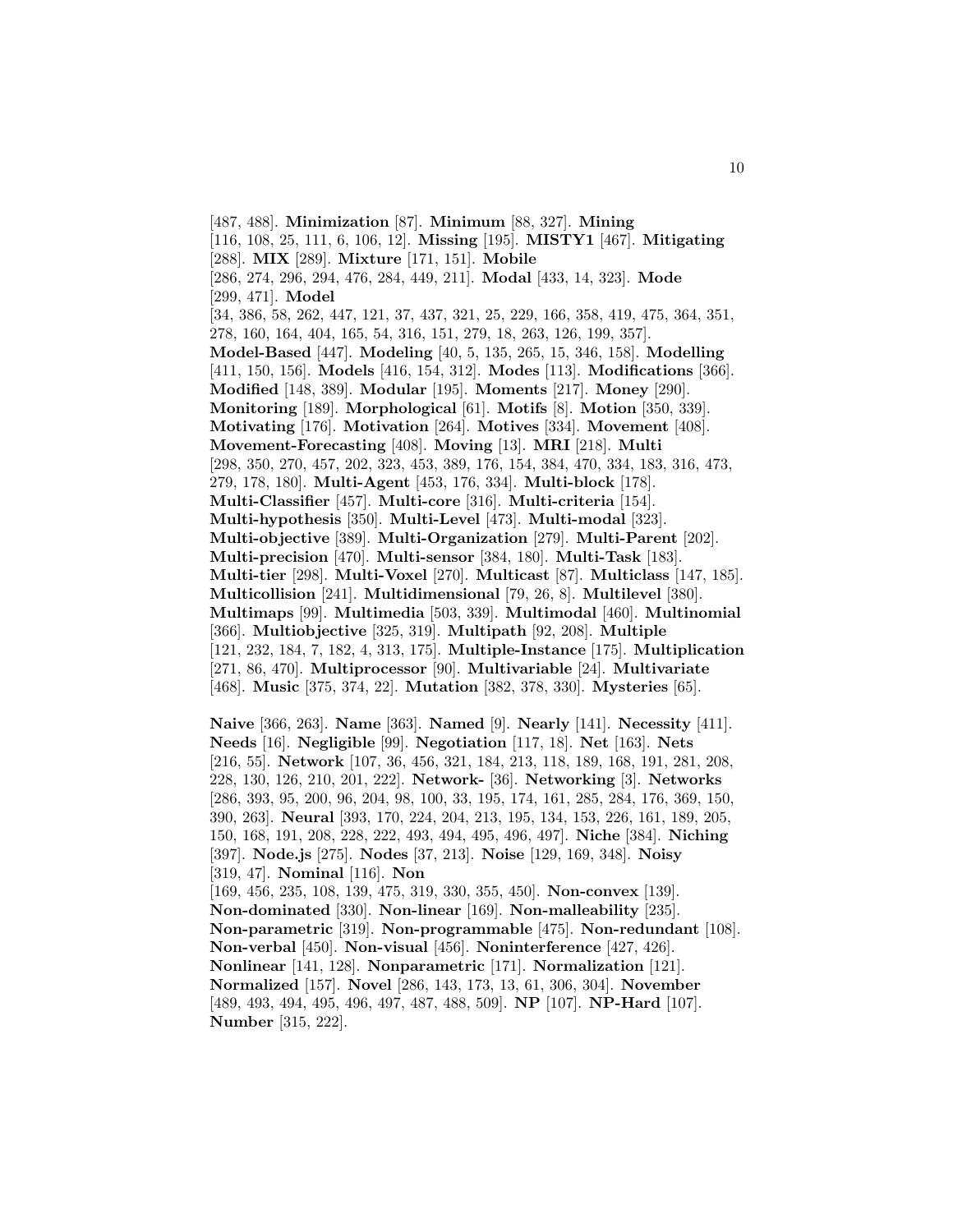**O** [410]. **Object** [46, 11, 43, 198, 254, 13, 214, 441, 402]. **Object-Oriented** [441]. **objective** [389]. **Objects** [162]. **Oblique** [261]. **Oblivious** [99]. **OBS** [37]. **Observer** [299]. **Observing** [310]. **Obtaining** [197]. **OCE** [31]. **Off** [157]. **Off-Line** [157]. **Office** [196]. **Offline** [200]. **Oil** [15]. **OMP** [219]. **On-Chip** [344]. **On-Demand** [292]. **On-Line** [456, 237]. **On-Line/Off-Line** [237]. **One** [74, 73, 1, 360]. **One-Level** [1]. **One-Time** [73]. **One-Way** [74]. **Online** [31, 129, 101, 143, 336]. **Only** [382]. **Ontology** [27, 124]. **Open** [123]. **Open-Domain** [123]. **Operating** [427]. **Operations** [22]. **Operator** [170, 319]. **Operators** [114]. **Ophthalmic** [207]. **Opponent** [40]. **Optimal** [236, 394, 70, 141]. **Optimality** [1]. **Optimising** [422]. **Optimization** [391, 332, 315, 333, 139, 381, 147, 160, 389, 319, 265, 331, 191, 392, 383, 322]. **Optimizations** [330]. **Optimized** [253]. **Optimizer** [386]. **Options** [38]. **Oracle** [475]. **Orange** [354]. **orBAC** [279]. **Order** [238, 323, 419, 245, 69]. **Ordering** [38]. **Organising** [186]. **Organization** [279]. **Organized** [218, 292]. **Organizing** [207, 367, 162, 145, 132]. **Oriented** [7, 362, 347, 441, 247]. **Orthogonal** [44]. **Outlooks** [182]. **Outsourcing** [73]. **Over-constrained** [318]. **Overcomplete** [198]. **Overlapping** [271]. **Overview** [10]. **Oz** [459].

**P** [54]. **Pacific** [503]. **Pacific-Rim** [503]. **Packets** [102]. **Pages** [482]. **Pairing** [64, 68, 474]. **Pairing-Based** [64, 68]. **Palm** [149]. **Panel** [410]. **Papers** [510]. **PARAFAC** [178]. **PARAFAC/CP** [178]. **Parahippocampal** [252]. **Parallel** [324, 248, 468]. **Parallelism** [152]. **Parallels** [267]. **Parameter** [386, 321, 378]. **Parameters** [128]. **parametric** [319]. **Parent** [202]. **Parents** [450]. **Part** [493, 494, 495, 496, 497, 487, 488, 223, 126, 210]. **Part-Templates** [223]. **Partial** [97, 57, 192]. **Particle** [386, 396, 381, 392]. **Party** [72]. **Passwords** [296]. **Past** [64]. **Patch** [140, 336]. **Patch-Based** [336]. **Path** [43]. **Paths** [95]. **Pattern** [270, 254, 6, 185, 9]. **Patterns** [85, 332, 94, 25, 461, 463]. **Payment** [477, 290]. **PayWord** [477]. **PCM** [503]. **PDF** [129]. **PEAQ** [199]. **Pearl** [430]. **Pearls** [431]. **Pedestrian** [221]. **Peer** [29]. **Peer-to-Peer** [29]. **Penalized** [185]. **1** [325]. **AVC** [347]. **CP** [178]. **Off-Line** [237]. **SVC** [347]. **Perception** [265]. **Perception-Based** [265]. **Perceptual** [152]. **Perfect** [75]. **Performance** [35, 37, 315, 364, 217, 383]. **Periodic** [85]. **Periods** [337]. **Peripheral** [254]. **Permissions** [449]. **PermissionWatcher** [449]. **Person** [262]. **Personalization** [462]. **Personalized** [32]. **Perspective** [400, 403]. **Persuasive** [452]. **Perturbation** [116]. **Pervasive** [77]. **PET** [220]. **Petri** [55]. **Phase** [89, 333, 471]. **Phase-Change** [89]. **Phishing** [298]. **Phrases** [122]. **Physical** [480, 312]. **Physiological** [266]. **Piles** [364]. **Pisa** [509]. **Pitch** [206]. **Pixel** [11, 60]. **Pixel-Based** [11]. **Pixel-Invariance** [60]. **Pixels** [282]. **Place** [252]. **Placement** [394]. **Planar** [128]. **Plane** [51]. **Planning** [91]. **Plate** [222]. **Platform** [23, 275]. **Play** [132]. **Player** [206]. **PLIDMiner** [373]. **Point** [106, 191, 322, 128]. **Points** [323, 306]. **Poker** [40]. **Pole** [225]. **Policies** [280, 102]. **Polish** [121, 123].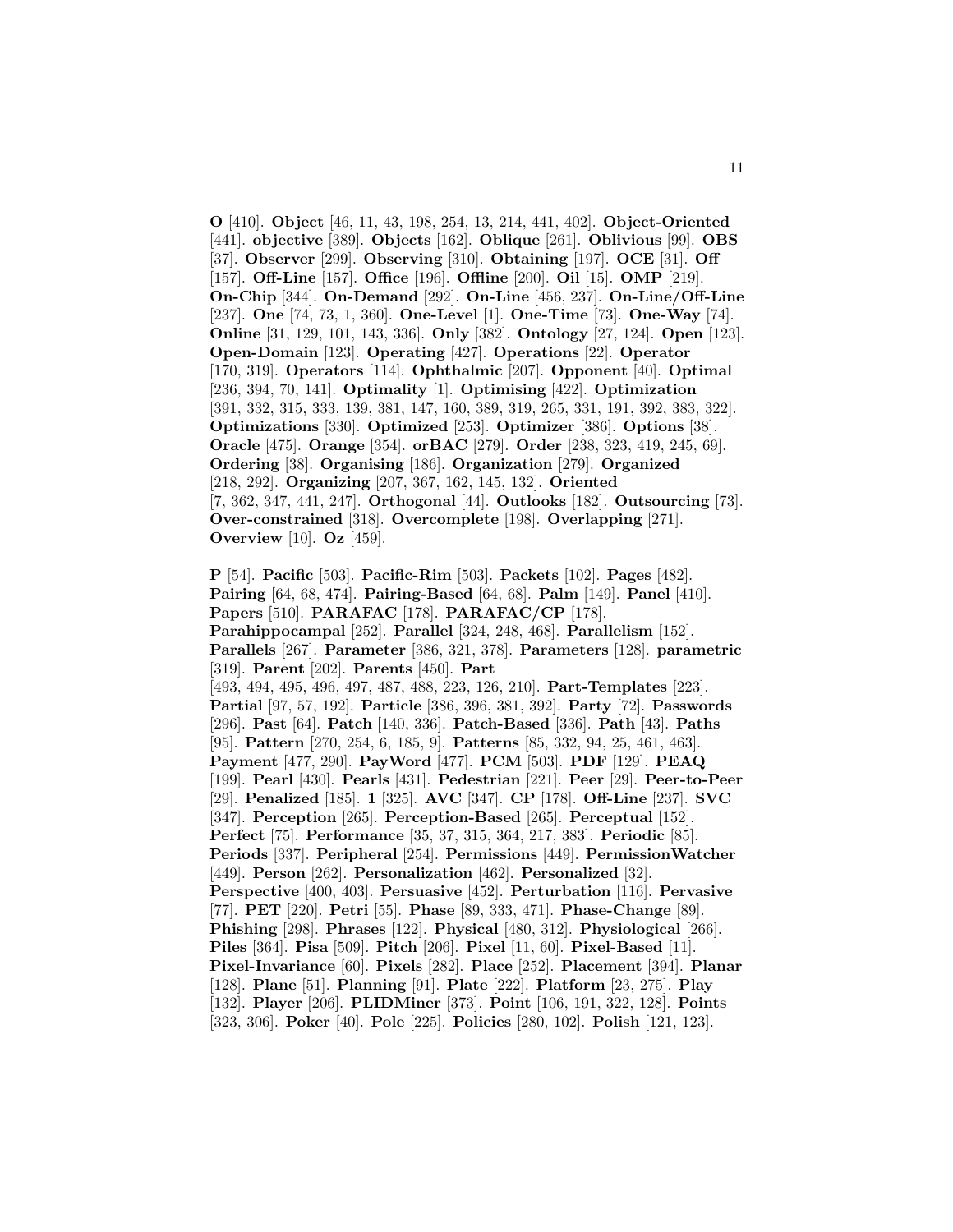**Poly** [157]. **Polynomial** [47]. **Polynomials** [468]. **Polyphonic** [206]. **Possibilistic** [113]. **possibility** [69]. **Post** [164]. **Post-Traumatic** [164]. **Potential** [137, 38, 371]. **Power** [391, 471, 41, 165, 345]. **Power-Law** [165]. **PPA** [252]. **Practical** [508, 439, 404]. **Precipitation** [195]. **precision** [470]. **Predicting** [364]. **Prediction** [393, 350, 33, 148, 217, 154]. **Predictions** [155]. **Predictive** [217]. **Prepositional** [122]. **Preprocessing** [155]. **Presence** [450]. **Present** [64]. **Preservation** [52]. **Preserving** [66, 116, 309, 13]. **Price** [138, 408]. **Prime** [69]. **Prime-Order** [69]. **PRINCE** [77]. **Principal** [128]. **Privacy** [116, 309, 13, 295, 302]. **Privacy-Preserving** [309, 13]. **Probabilistic** [115, 48]. **Probability** [99]. **Problem** [318, 88, 327, 107, 437, 97, 333, 256, 6, 385, 205, 70, 322]. **Problems** [50, 202, 232, 325, 387, 331, 70]. **Proceeding** [259]. **Proceedings** [493, 494, 495, 496, 497, 487, 488, 489, 502, 492, 491, 498, 507, 504, 503, 505, 509, 506, 500, 490, 501, 499]. **Process** [171, 4, 156, 253]. **Processing** [224, 493, 494, 495, 496, 497, 102, 252, 503, 226]. **Producing** [424]. **Production** [150]. **Profile** [32, 455]. **Profiles** [2]. **Profit** [101]. **Program** [438, 442, 419]. **programmable** [475]. **Programming** [317]. **Programs** [73, 507, 435]. **Progress** [498]. **Projecting** [69]. **Projections** [62]. **Promote** [126, 210]. **Proof** [430, 432, 411, 475, 435, 439]. **Proof-Assistant** [439]. **Proofs** [418, 431, 507]. **Propagation** [36]. **Properties** [60, 15]. **Property** [430, 480, 478, 69]. **Protection** [296, 480, 485]. **Protocol** [286, 294, 281]. **Protocol-Independent** [281]. **Protocols** [237]. **ProtoLeaks** [281]. **Proving** [67, 440, 426]. **Proximity** [446, 357]. **Proxy** [476, 309]. **Pseudo** [243]. **Pseudo-random** [243]. **Pseudoinversion** [224]. **PSO** [389]. **Psychological** [264]. **Public** [462, 292, 470, 306]. **Public-Key** [470]. **Publishing** [5]. **Pulse** [222]. **PVS** [440]. **PVT** [15].

**Qatar** [493, 494, 495, 496, 497]. **Quad** [190]. **Quadratic** [468]. **Quality** [337, 349, 313, 373, 199]. **Query** [362, 402, 368]. **Query-By-Object** [402]. **Query-Oriented** [362]. **Question** [358]. **Queueing** [102]. **Quickcheck** [425].

**Radial** [394, 342]. **Radio** [36]. **Rainbow** [248]. **Random** [382, 100, 83, 475, 243]. **Randomisations** [116]. **Randomised** [97]. **Randomized** [74]. **Ranging** [208]. **Rank** [70]. **Rare** [111]. **Rasterization** [211, 212]. **Rates** [153]. **Rating** [434]. **Raw** [225]. **RBAC** [277]. **RBF** [148]. **Re** [309]. **Re-encryption** [309]. **Reactions** [119]. **Reactive** [391]. **Real** [95, 378, 206, 225, 352, 205, 344]. **Real-Parameter** [378]. **Real-Time** [206, 352, 205, 344]. **Reasonable** [242]. **Reasoning** [257]. **Reassignment** [376]. **Rebound** [246]. **Recognition** [157, 456, 46, 457, 200, 446, 462, 198, 254, 147, 352, 355, 214, 9, 336, 222]. **Recognizing** [460]. **Recommendation** [395, 5, 412, 374, 2, 4]. **Reconstruction** [62]. **Records** [195]. **Rectangular** [86, 55]. **Reduced** [244, 467]. **Reduced-Round** [244, 467]. **Reducing** [464, 345]. **Reduction**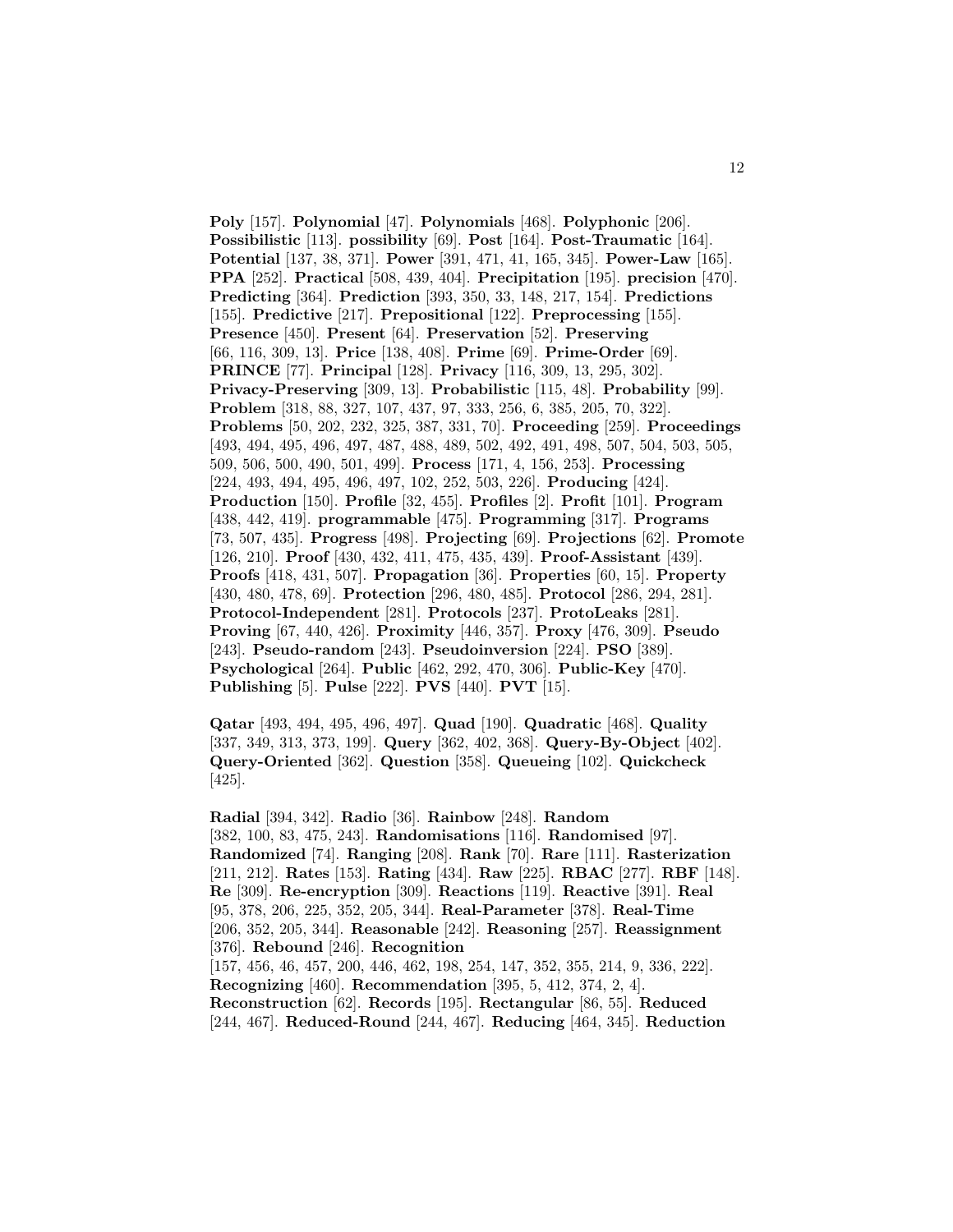[475, 410, 192]. **Reduction-Centric** [475]. **Reductions** [70]. **redundant** [108]. **Reference** [355]. **Refinement** [109, 353]. **Regional** [56, 227]. **Regression** [387]. **Regular** [74]. **Regulatory** [321]. **Reinforcement** [214]. **Related** [464]. **Relation** [367, 27]. **Relational** [405]. **Relations** [116, 122]. **Relationship** [192, 123]. **Relative** [111]. **Reliable** [281]. **RelSup** [111]. **Remanufacturing** [379]. **Remote** [143]. **Removal** [169]. **Renewable** [392]. **Reoptimization** [88]. **Replacement** [116]. **Replicating** [271]. **Represent** [24]. **Representation** [163, 198, 336, 219]. **Reproduced** [165]. **Reproduction** [326]. **Requirement** [402]. **Requirements** [337]. **Reranking** [351]. **Research** [5]. **Researcher** [373]. **Resilient** [237]. **Resistant** [289]. **Resolution** [220]. **Resources** [205]. **Response** [451]. **Responses** [152]. **Rest** [136]. **Retail** [176]. **Retention** [116]. **Retrieval** [255, 504, 358, 375, 265, 214, 357]. **Reusability** [359]. **Revelation** [264]. **Reversible** [283]. **Revised** [510, 508]. **Revisited** [36, 83, 241, 72, 360]. **Revocation** [287]. **Rewriting** [56, 365]. **Rigid** [60]. **Rim** [503]. **Risk** [277, 155, 154]. **Risk-Aware** [277]. **Robust** [7, 216, 340, 306, 348]. **Robustly** [165]. **ROI** [223]. **ROI-HOG** [223]. **Role** [257]. **Rooms** [451, 463]. **Root** [435]. **ROSETTA** [239]. **Rough** [113, 204]. **Round** [244, 467]. **Rounds** [246]. **Route** [91]. **Routing** [87, 37, 390]. **RPKM** [113]. **Rule** [324, 111, 283, 112, 259]. **Rule-Based** [324]. **Rules** [108, 106, 112]. **Rumor** [96].

**S** [385]. **Saddle** [323]. **SafeCode** [295]. **Safeguarding** [295]. **Safety** [189, 501]. **Sales** [364]. **Saliency** [351, 227]. **Salient** [175]. **Sammon** [26]. **Samples** [271]. **Sampling** [201]. **Satellite** [384]. **Satisfying** [1]. **Scalable** [416, 399, 30]. **Scale** [7, 341, 190, 331]. **Scaling** [87, 165]. **Scatters** [229]. **Scheduling** [88, 101]. **Schema** [405]. **Scheme** [476, 309, 304]. **Schemes** [378, 71]. **School** [508]. **SEAL** [502]. **Search** [388, 327, 321, 202, 379, 371, 351, 135, 359, 32, 247, 361]. **Searchable** [307]. **Second** [507]. **Secure** [303, 73, 287, 71, 237, 294, 471, 234, 284, 311]. **Security** [274, 308, 67, 81, 475, 510, 275, 295, 500, 490, 466, 501]. **Seeds** [365, 365]. **Segment** [339]. **Segment-Based** [339]. **Segmentation** [58, 204, 168, 227, 214]. **Selected** [510]. **Selection** [93, 270, 171, 181, 413, 175]. **Selective** [397]. **Self** [207, 173, 292, 218, 162, 186, 145, 132]. **Self-Adaptive** [173]. **Self-Organising** [186]. **Self-Organized** [218, 292]. **Self-Organizing** [207, 162]. **Sells** [364]. **Semantic** [122, 365, 32]. **Semantics** [423, 417, 27]. **SEMCCO** [505]. **Semi** [457, 9]. **Semi-supervised** [457, 9]. **Sensing** [446]. **Sensitivity** [15]. **Sensor** [286, 384, 180]. **Sensors** [456, 445]. **Sensory** [152]. **Sentiment** [364]. **Separating** [45]. **Separation** [189]. **Sequence** [291]. **Sequences** [132]. **Sequential** [152, 6]. **Series** [170, 148, 217, 8]. **Server** [485]. **Services** [34, 33, 455]. **Sessions** [277]. **Set** [107, 266, 93, 365]. **Sets** [204, 177, 16, 61]. **Setting** [69]. **Settling** [369]. **Several** [213, 246]. **Shall** [429]. **Shamir** [235]. **Shape** [254, 223]. **Shared** [183]. **Sharing** [301]. **Sheets**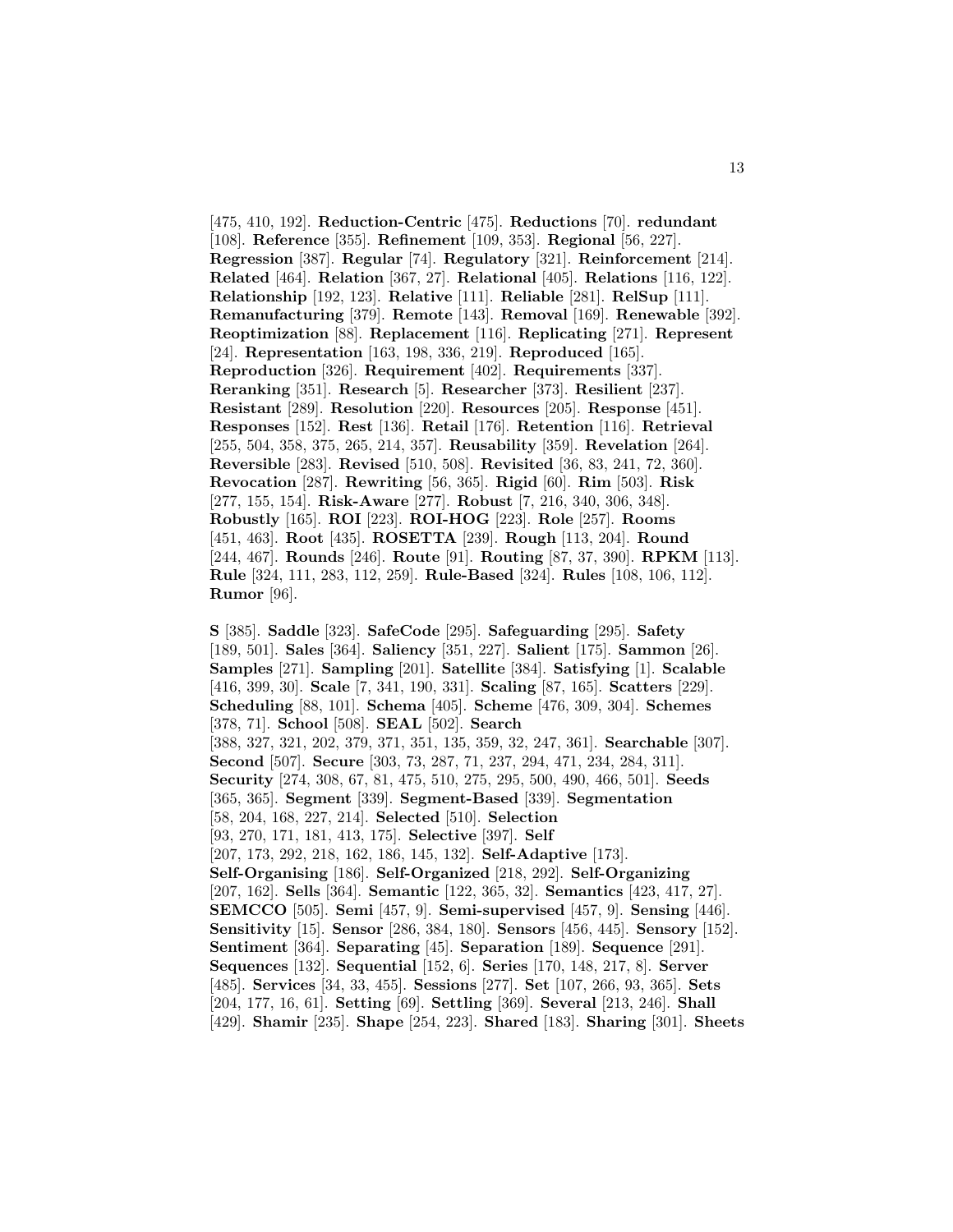[207]. **Shift** [205]. **Short** [35]. **Short-Term** [35]. **Shortest** [90, 95, 43]. **Shortest-Elapsed-Time-First** [90]. **Side** [483]. **Signals** [216, 268]. **Signature** [71, 473]. **Signatures** [66, 67]. **Similarity** [269, 349]. **Simple** [66]. **Simulated** [413, 168, 179, 502]. **Simulation** [332, 266, 98, 176]. **Simulation-Based** [98]. **Simulations** [334]. **Simultaneous** [213]. **Singapore** [503]. **Single** [239, 197, 246]. **Single-SP** [246]. **SIRMs** [160]. **Size** [66]. **Sizing** [394]. **Skeletal** [62]. **Skill** [256]. **Sleep** [266, 101, 269]. **Slice** [165]. **Slicing** [44]. **Sliding** [299]. **Sliding-Mode** [299]. **Slow** [101]. **Small** [50, 249, 176, 354, 165]. **Small-World** [176, 165]. **Smart** [303, 447, 460, 412, 458, 455, 463, 322, 302]. **Smartphones** [297]. **Social** [460, 96, 406, 3, 369, 300, 353, 126, 210]. **Societies** [504]. **Soft** [480]. **Software** [393, 273, 508, 439]. **Solution** [385, 376]. **Solutions** [315]. **Solving** [202, 256, 3, 205, 259]. **Somatosensory** [134]. **Some** [50, 70, 65]. **Somewhat** [311]. **Sorting** [318, 330, 376]. **Sorting-Based** [376]. **Sound** [458, 208]. **Sound-Based** [208]. **Source** [187, 189]. **SP** [246]. **Space** [50, 16, 131, 22]. **Spaces** [194]. **Spanners** [92]. **Sparse** [181, 198, 219]. **Sparsest** [107]. **Sparsity** [159]. **Spatial** [282, 347]. **Spatio** [35, 120, 24]. **Spatio-temporal** [35, 120, 24]. **Speaker** [133]. **Specialising** [457]. **Specific** [330, 183]. **Specifications** [216, 424]. **Spectral** [407]. **Spectrometry** [332]. **Speech** [147, 355]. **Speed** [87, 248]. **Spiking** [368]. **SPL** [37]. **SPL-OBS** [37]. **Sponsored** [371]. **Spreading** [96]. **Square** [435]. **Squeezing** [238]. **SSH** [311]. **SSIM** [346]. **SSIM-Based** [346]. **Stages** [269]. **State** [437, 174, 136]. **States** [134]. **Static** [67, 297]. **Station** [318]. **Statistic** [357]. **Statistical** [401, 319]. **Statistics** [261]. **Status** [137]. **Steering** [448]. **Steganography** [282]. **Stiefel** [139]. **Stiffness** [258]. **Stimulus** [136]. **Stolen** [295]. **STPHD** [180]. **STPHD-Based** [180]. **Strategy** [382, 397]. **Stratified** [18]. **Stream** [80]. **Streaming** [409]. **Strengths** [233]. **Stress** [164]. **String** [431, 333]. **Stripes** [354]. **Structural** [11, 349]. **Structure** [66, 374, 161, 13]. **Structure-Preserving** [66]. **Structured** [22]. **Structuring** [16, 51]. **Study** [327, 46, 255, 109, 371, 252, 256, 254, 479, 214, 212, 219]. **Subjects** [137]. **Sudoku** [259]. **Sum** [327]. **Summaries** [197]. **Summarization** [407]. **Summarizing** [14, 405]. **Summer** [508]. **Super** [220]. **supervised** [457, 9]. **Supervision** [186]. **Support** [447, 11, 117, 111, 182, 147, 455]. **Supporting** [308]. **Surveillance** [120]. **SVMs** [157]. **SVR** [148]. **Swarm** [386, 381, 392, 505]. **Swing** [225]. **Switching** [174]. **Symmetric** [72, 236]. **Symposium** [492, 501]. **Synchronization** [174, 161, 165]. **Syndrome** [262, 250]. **Syndrome-Based** [250]. **Synthesis** [382, 343]. **System** [193, 290, 200, 248, 206, 427, 394, 54, 151, 392, 221, 211, 212, 208, 201, 304, 342, 345, 194]. **Systemic** [274]. **Systems** [303, 492, 39, 480, 453, 20, 83, 203, 4, 15, 399, 449, 500, 141].

**Tag** [353]. **tampering** [105]. **Tandem** [332]. **Target** [93]. **Targeted** [111]. **Task** [183]. **Tate** [474]. **Teaching** [397]. **Teaching-Learning** [397]. **Technique** [397]. **Techniques** [196, 440]. **Techno** [392]. **Techno-Economic**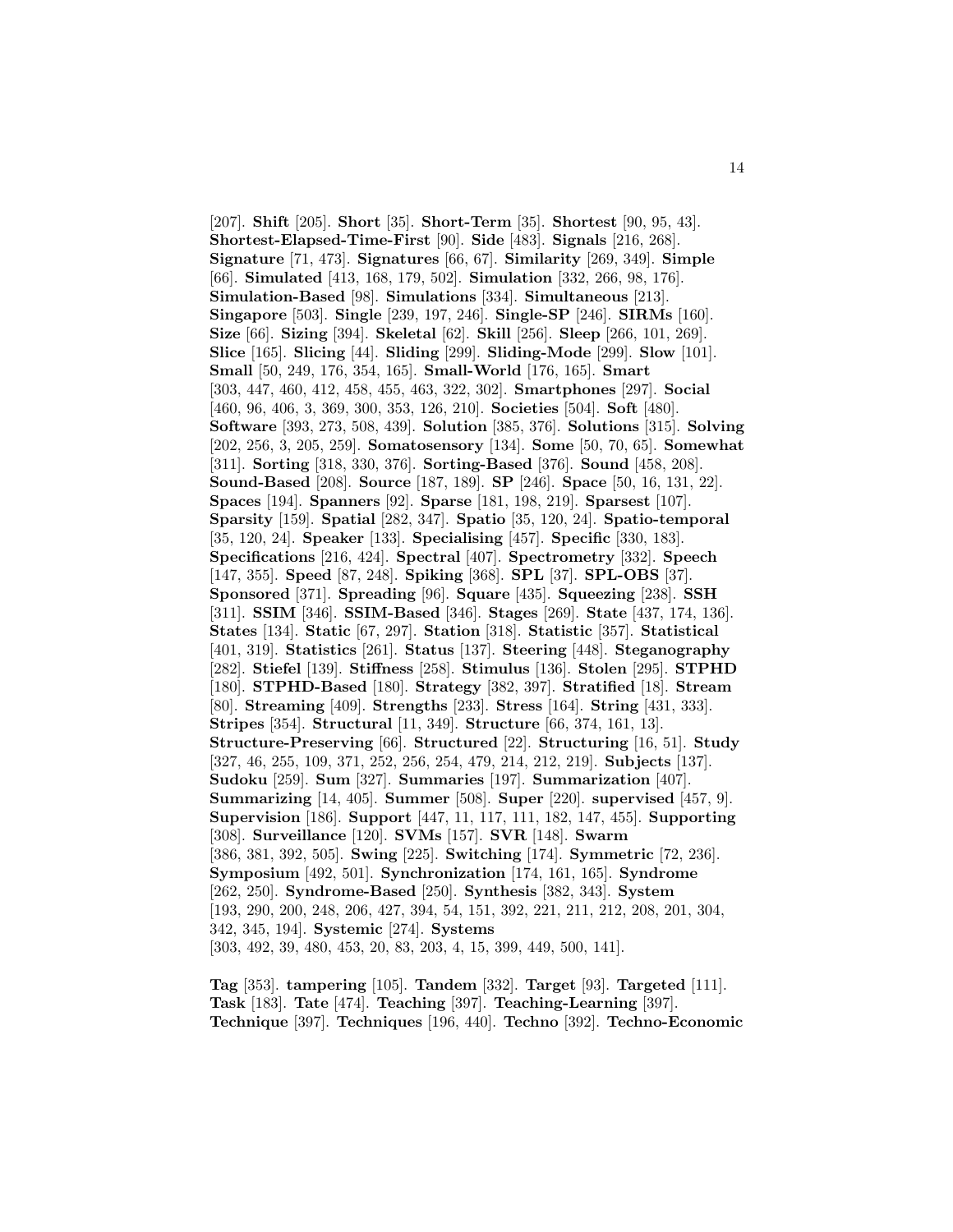[392]. **Technologies** [487, 488]. **Technology** [504]. **Teddy** [450]. **Template** [350]. **Templates** [223]. **Temporal** [262, 350, 35, 120, 24]. **Tensor** [11, 178]. **Term** [35]. **Terminal** [299]. **Test** [137, 254, 359]. **Texas** [40]. **Text** [121, 124, 366]. **Texts** [123]. **Textual** [407]. **Texture** [228]. **Their** [411, 450]. **Thematic** [363]. **Theorem** [440, 431]. **Theoretic** [270]. **Theoretical** [400, 126]. **Theory** [16, 490]. **Thermal** [149]. **Thinning** [52]. **Third** [505, 509]. **Threat** [288]. **Three** [471, 218, 112]. **Threshold** [484]. **Thresholding** [380]. **Thresholds** [93]. **Tianjin** [504]. **tier** [298]. **Tight** [81]. **Tightly** [45]. **Tile** [56]. **Time** [88, 90, 73, 337, 170, 148, 206, 217, 13, 352, 131, 205, 8, 344]. **Timeline** [479]. **Tolerant** [92, 390]. **Tool** [260]. **Tools** [508]. **Top** [108]. **Top-** [108]. **Topology** [98, 52, 174, 53, 165]. **Total** [88]. **Trace** [239]. **Tracking** [11, 383]. **Tractable** [93]. **Traffic** [310, 201]. **TrafficS** [201]. **Training** [457, 17]. **Trajectory** [13]. **Transactional** [25]. **Transcoder** [347]. **Transfer** [454]. **Transform** [235]. **Transformation** [372, 307]. **Transformations** [60]. **Transient** [131]. **Transient-Time** [131]. **Transitions** [361]. **Transitive** [433]. **TRARM** [111]. **TRARM-RelSup** [111]. **Traumatic** [164]. **Tree** [12]. **Tree-Based** [12]. **Trees** [170, 110, 111]. **Triangular** [52, 53]. **Trigonometry** [131]. **Trimmed** [144]. **Triples** [123]. **Triviality** [234]. **Truncated** [247]. **Trust** [278, 284, 279, 279]. **Trust-orBAC** [279]. **Tsallis** [380]. **Tumor** [127]. **Turning** [35]. **Tutorial** [508]. **TV** [412]. **Tweets** [369]. **Twitter** [370, 369, 368]. **Two** [238, 62, 333, 1, 72]. **Two-Level** [1]. **Two-Party** [72]. **Two-Phase** [333]. **TX** [489]. **Type** [291, 15]. **Type-** [15].

**Undergoing** [137]. **Understanding** [119, 451, 83, 132]. **Unified** [234]. **Unit** [222]. **Unit-Linking** [222]. **Units** [360]. **UOWHFs** [74]. **Update** [286]. **USA** [489]. **Use** [150]. **User** [447, 370, 460, 2, 295, 449, 32, 30, 463]. **Users** [369]. **Using** [388, 34, 157, 386, 87, 305, 393, 391, 337, 456, 350, 457, 200, 480, 445, 68, 442, 7, 216, 195, 207, 44, 138, 233, 408, 413, 111, 198, 2, 190, 118, 160, 410, 28, 197, 394, 3, 389, 282, 339, 122, 268, 150, 331, 384, 312, 183, 306, 192, 392, 363, 300, 132, 208, 228, 130, 159, 222, 199, 342]. **Utility** [12].

**V** [497]. **V2GPriv** [302]. **V2V** [287]. **Validation** [156]. **Valley** [323]. **Valley-Adaptive** [323]. **Vandalism** [372]. **Variable** [469]. **Variance** [94]. **Variational** [177]. **Vector** [11, 182, 147]. **Vectorial** [243]. **Vehicle** [302, 222]. **Vehicle-to-Grid** [302]. **Vein** [149]. **verbal** [450]. **Verification** [290, 417, 118, 508, 439, 441, 428, 421]. **Verified** [420]. **Verifier** [442]. **Version** [392]. **Vertex** [97]. **Veto** [41]. **via** [92, 171, 261, 3, 353, 223]. **Victims** [481]. **Video** [350, 346]. **Videoconference** [342]. **Videoconferencing** [347]. **Videoconferencing-Oriented** [347]. **Videos** [336, 221]. **Vietnam** [502, 487, 488]. **Vietnamese** [9]. **View** [413, 106, 343]. **Viewing** [260]. **Virtual** [404, 428]. **Visibility** [269]. **Vision** [254, 191]. **Visual** [133, 163, 225, 136, 135, 162, 258, 158, 456]. **Visualisation** [163]. **Visualization** [310, 26, 479, 145]. **Visuomotor** [258]. **Vote** [20]. **Voxel**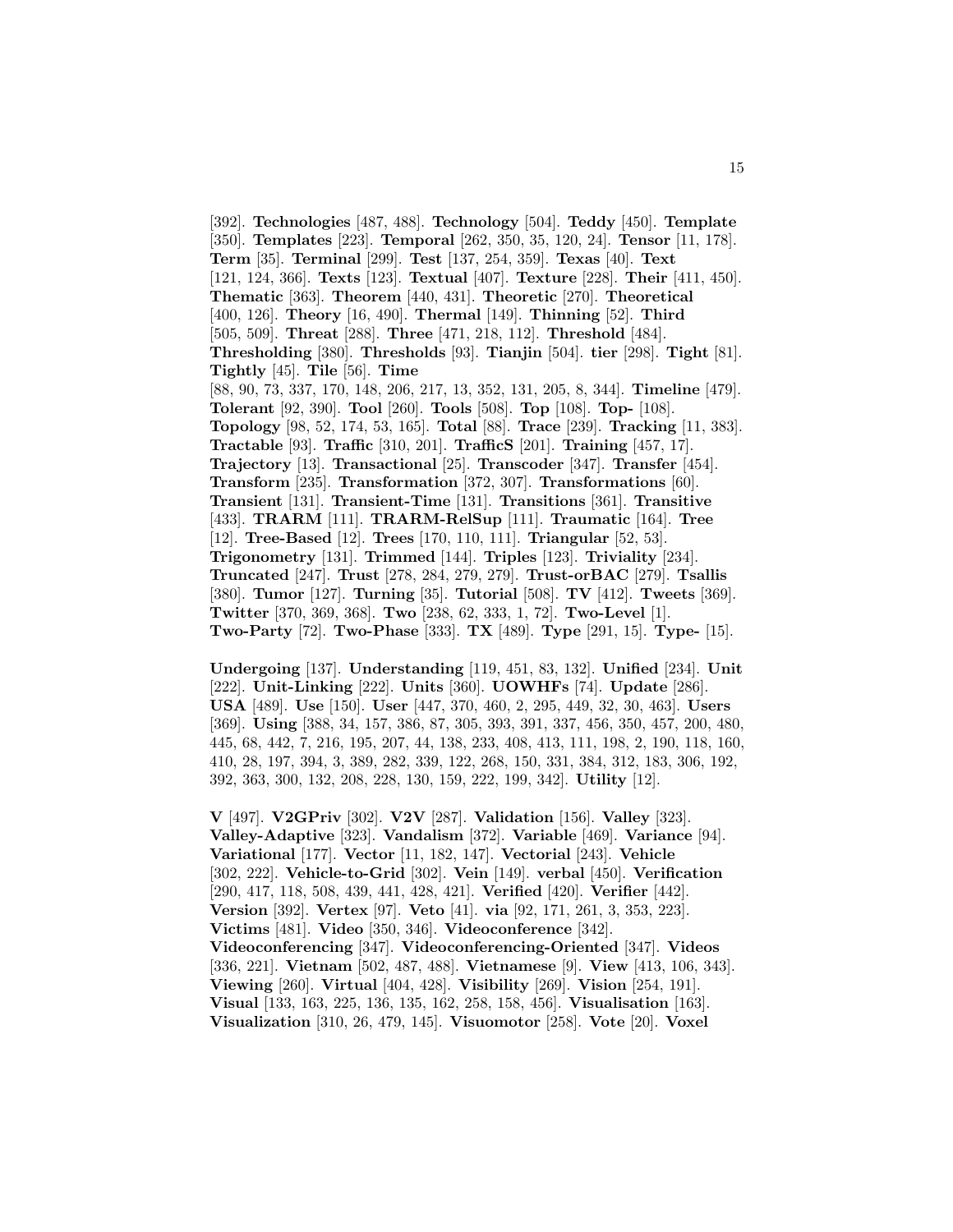[270]. **VulnerableMe** [274].

**Wall** [464]. **Wandering** [464]. **Warehouse** [23]. **Watermarking** [283]. **Watershed** [58]. **Watershed-Based** [58]. **Way** [74]. **Weaker** [246]. **Weaknesses** [274]. **Web** [34, 35, 482, 33, 485, 367, 479, 32, 455, 30, 361]. **Weighted** [12]. **Weighting** [20]. **Wheat** [150]. **Wheel** [448]. **Where** [369]. **White** [354]. **Wide** [342]. **Wikipedia** [372, 365]. **Wireless** [98, 285]. **WISA** [510]. **Wise** [59]. **Wizard** [459]. **Word** [157, 247]. **Word-Oriented** [247]. **Words** [336]. **Work** [50]. **Workshop** [489, 510]. **Workspace** [389]. **World** [176, 165]. **Wormhole** [285].

**XCS** [328].

**Young** [450].

**Zero** [79]. **Zone** [141]. **ZUC** [80].

## **References**

#### **Kozierkiewicz-Hetmanska:2012:COL**

[1] Adrianna Kozierkiewicz-Hetmańska. Comparison of one-level and twolevel consensuses satisfying the 2-optimality criterion. Lecture Notes in Computer Science, 7653:1–10, 2012. CODEN LNCSD9. ISSN 0302- 9743 (print), 1611-3349 (electronic). URL http://link.springer.com/ chapter/10.1007/978-3-642-34630-9\_1/.

#### **Maleszka:2012:HMC**

[2] Marcin Maleszka, Bernadetta Mianowska, and Ngoc-Thanh Nguyen. A heuristic method for collaborative recommendation using hierarchical user profiles. Lecture Notes in Computer Science, 7653:11–20, 2012. CODEN LNCSD9. ISSN 0302-9743 (print), 1611-3349 (electronic). URL http:// link.springer.com/chapter/10.1007/978-3-642-34630-9\_2/.

## **Nguyen:2012:SCC**

[3] Quoc Uy Nguyen, Trong Hai Duong, and Sanggil Kang. Solving conflict on collaborative knowledge via social networking using consensus choice. Lecture Notes in Computer Science, 7653:21–30, 2012. CODEN LNCSD9. ISSN 0302-9743 (print), 1611-3349 (electronic). URL http:// link.springer.com/chapter/10.1007/978-3-642-34630-9\_3/.

## **Pham:2012:IME**

[4] Xuan Hau Pham, Jason J. Jung, and Ngoc-Thanh Nguyen. Integrating multiple experts for correction process in interactive recommendation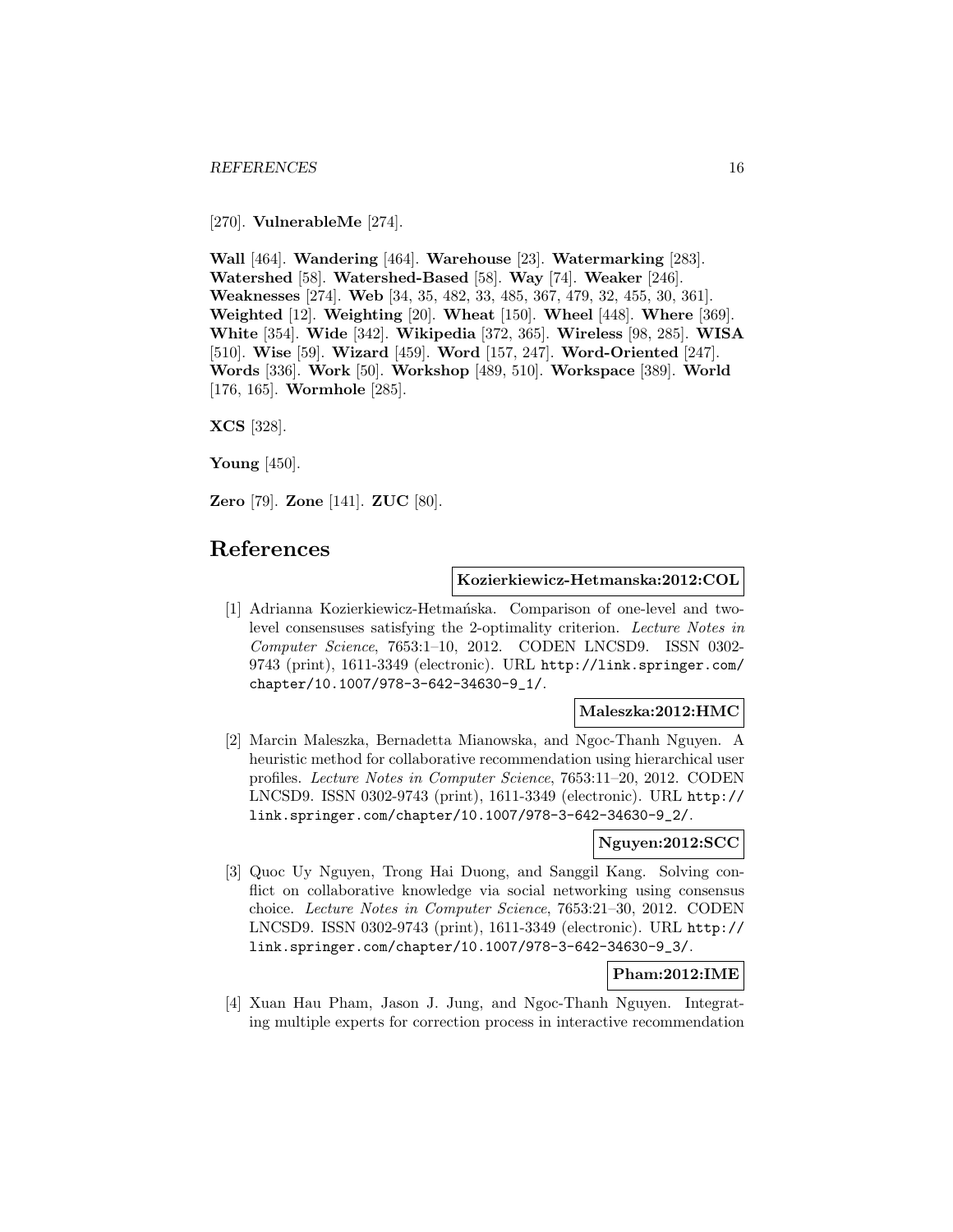systems. Lecture Notes in Computer Science, 7653:31–40, 2012. CODEN LNCSD9. ISSN 0302-9743 (print), 1611-3349 (electronic). URL http:// link.springer.com/chapter/10.1007/978-3-642-34630-9\_4/.

#### **Huynh:2012:MCK**

[5] Tin Huynh and Kiem Hoang. Modeling collaborative knowledge of publishing activities for research recommendation. Lecture Notes in Computer Science, 7653:41–50, 2012. CODEN LNCSD9. ISSN 0302-9743 (print), 1611-3349 (electronic). URL http://link.springer.com/chapter/10. 1007/978-3-642-34630-9\_5/.

## **Nguyen:2012:NAP**

[6] Thanh-Trung Nguyen and Phi-Khu Nguyen. A new approach for problem of sequential pattern mining. Lecture Notes in Computer Science, 7653:51–60, 2012. CODEN LNCSD9. ISSN 0302-9743 (print), 1611-3349 (electronic). URL http://link.springer.com/chapter/10.1007/978- 3-642-34630-9\_6/.

#### **Hoang:2012:RHD**

[7] Van-Dung Hoang, My-Ha Le, and Kang-Hyun Jo. Robust human detection using multiple scale of cell based histogram of oriented gradients and AdaBoost learning. Lecture Notes in Computer Science, 7653: 61–71, 2012. CODEN LNCSD9. ISSN 0302-9743 (print), 1611-3349 (electronic). URL http://link.springer.com/chapter/10.1007/978- 3-642-34630-9\_7/.

#### **Son:2012:DTS**

[8] Nguyen Thanh Son and Duong Tuan Anh. Discovering time series motifs based on multidimensional index and early abandoning. Lecture Notes in Computer Science, 7653:72–82, 2012. CODEN LNCSD9. ISSN 0302- 9743 (print), 1611-3349 (electronic). URL http://link.springer.com/ chapter/10.1007/978-3-642-34630-9\_8/.

## **Vo:2012:HAP**

[9] Duc-Thuan Vo and Cheol-Young Ock. A hybrid approach of pattern extraction and semi-supervised learning for Vietnamese named entity recognition. Lecture Notes in Computer Science, 7653:83–93, 2012. CODEN LNCSD9. ISSN 0302-9743 (print), 1611-3349 (electronic). URL http:// link.springer.com/chapter/10.1007/978-3-642-34630-9\_9/.

#### **Pawlikowski:2012:IEG**

[10] Roman Pawlikowski, Krzysztof Ociepa, Urszula Markowska-Kaczmar, and Pawel B. Myszkowski. Information extraction from geographical overview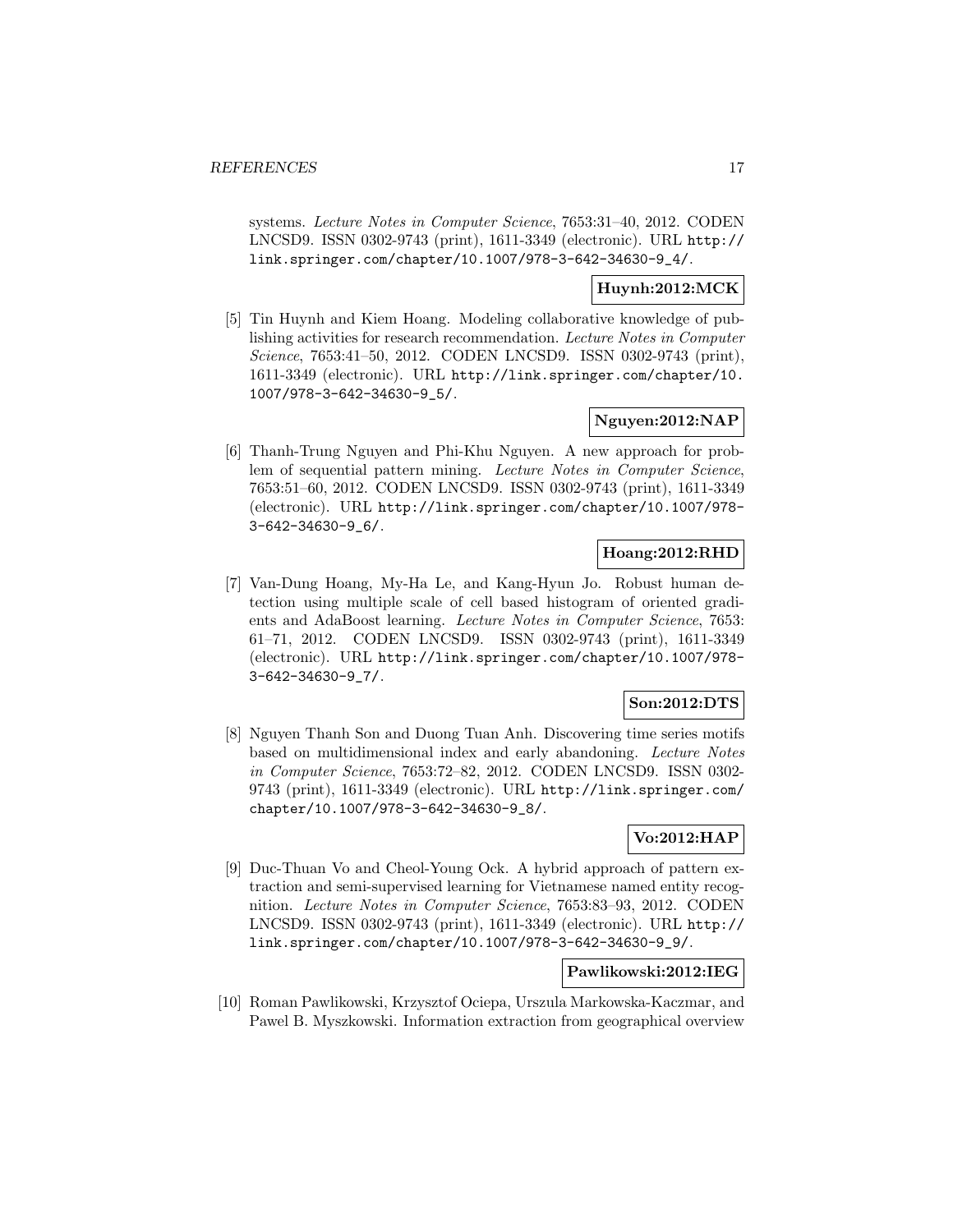maps. Lecture Notes in Computer Science, 7653:94–103, 2012. CODEN LNCSD9. ISSN 0302-9743 (print), 1611-3349 (electronic). URL http:// link.springer.com/chapter/10.1007/978-3-642-34630-9\_10/.

#### **Cyganek:2012:PBO**

[11] Bogusław Cyganek and Michał Woźniak. Pixel-based object detection and tracking with ensemble of support vector machines and extended structural tensor. Lecture Notes in Computer Science, 7653:104–113, 2012. CODEN LNCSD9. ISSN 0302-9743 (print), 1611-3349 (electronic). URL http://link.springer.com/chapter/10.1007/978-3- 642-34630-9\_11/.

## **Vo:2012:TBA**

[12] Bay Vo, Bac Le, and Jason J. Jung. A tree-based approach for mining frequent weighted utility itemsets. Lecture Notes in Computer Science, 7653:114–123, 2012. CODEN LNCSD9. ISSN 0302-9743 (print), 1611- 3349 (electronic). URL http://link.springer.com/chapter/10.1007/ 978-3-642-34630-9\_12/.

## **Phan:2012:NTP**

[13] Trong Nhan Phan and Tran Khanh Dang. A novel trajectory privacypreserving future time index structure in moving object databases. Lecture Notes in Computer Science, 7653:124–134, 2012. CODEN LNCSD9. ISSN 0302-9743 (print), 1611-3349 (electronic). URL http://link.springer. com/chapter/10.1007/978-3-642-34630-9\_13/.

## **Skorupa:2012:SKB**

[14] Grzegorz Skorupa and Radosław Katarzyniak. Summarizing knowledge base with modal conditionals. Lecture Notes in Computer Science, 7653: 135–144, 2012. CODEN LNCSD9. ISSN 0302-9743 (print), 1611-3349 (electronic). URL http://link.springer.com/chapter/10.1007/978- 3-642-34630-9\_14/.

## **Selamat:2012:MPP**

[15] Ali Selamat, S. O. Olatunji, and Abdul Azeez Abdul Raheem. Modeling PVT properties of crude oil systems based on type-2 fuzzy logic approach and sensitivity based linear learning method. Lecture Notes in Computer Science, 7653:145–155, 2012. CODEN LNCSD9. ISSN 0302-9743 (print), 1611-3349 (electronic). URL http://link.springer.com/chapter/10. 1007/978-3-642-34630-9\_15/.

#### **Jastrzebska:2012:SSN**

[16] Agnieszka Jastrzebska and Wladyslaw Homenda. On structuring of the space of needs in the framework of fuzzy sets theory. Lecture Notes in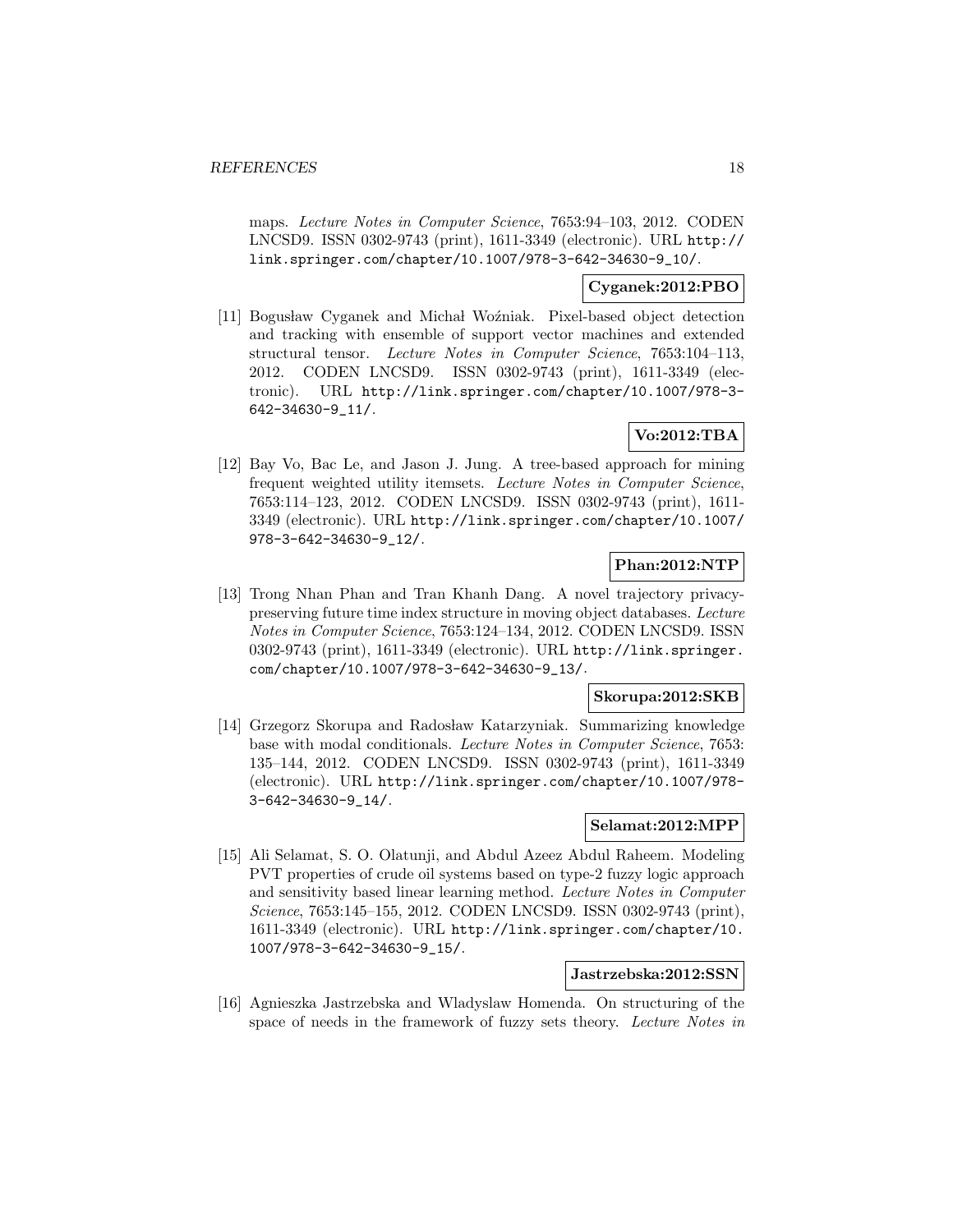Computer Science, 7653:156–165, 2012. CODEN LNCSD9. ISSN 0302- 9743 (print), 1611-3349 (electronic). URL http://link.springer.com/ chapter/10.1007/978-3-642-34630-9\_16/.

## **Wilk:2012:CFC**

[17] Tomasz Wilk and Michał Woźniak. Comparison of fuzzy combiner training methods. Lecture Notes in Computer Science, 7653:166–173, 2012. CODEN LNCSD9. ISSN 0302-9743 (print), 1611-3349 (electronic). URL http://link.springer.com/chapter/10.1007/978-3- 642-34630-9\_17/.

## **Tran:2012:AMM**

[18] Trong Hieu Tran and Quoc Bao Vo. An axiomatic model for merging stratified belief bases by negotiation. Lecture Notes in Computer Science, 7653:174–184, 2012. CODEN LNCSD9. ISSN 0302-9743 (print), 1611- 3349 (electronic). URL http://link.springer.com/chapter/10.1007/ 978-3-642-34630-9\_18/.

## **Pedrycz:2012:FCM**

[19] Witold Pedrycz and Wladyslaw Homenda. From fuzzy cognitive maps to granular cognitive maps. Lecture Notes in Computer Science, 7653: 185–193, 2012. CODEN LNCSD9. ISSN 0302-9743 (print), 1611-3349 (electronic). URL http://link.springer.com/chapter/10.1007/978- 3-642-34630-9\_19/.

#### **Hardas:2012:BVW**

[20] Manas S. Hardas and Lisa Purvis. Bayesian vote weighting in crowdsourcing systems. Lecture Notes in Computer Science, 7653:194–203, 2012. CODEN LNCSD9. ISSN 0302-9743 (print), 1611-3349 (electronic). URL http://link.springer.com/chapter/10.1007/978-3- 642-34630-9\_20/.

#### **Anonymous:2012:FMa**

[21] Anonymous. Front matter. Lecture Notes in Computer Science, 7653: ??, 2012. CODEN LNCSD9. ISSN 0302-9743 (print), 1611-3349 (electronic). URL http://link.springer.com/content/pdf/bfm:978-3- 642-34630-9/1.

#### **Sitarek:2012:GOS**

[22] Tomasz Sitarek and Wladyslaw Homenda. Generic operations in the structured space of the music. Lecture Notes in Computer Science, 7654:1–10, 2012. CODEN LNCSD9. ISSN 0302-9743 (print), 1611-3349 (electronic). URL http://link.springer.com/chapter/10.1007/978- 3-642-34707-8\_1/.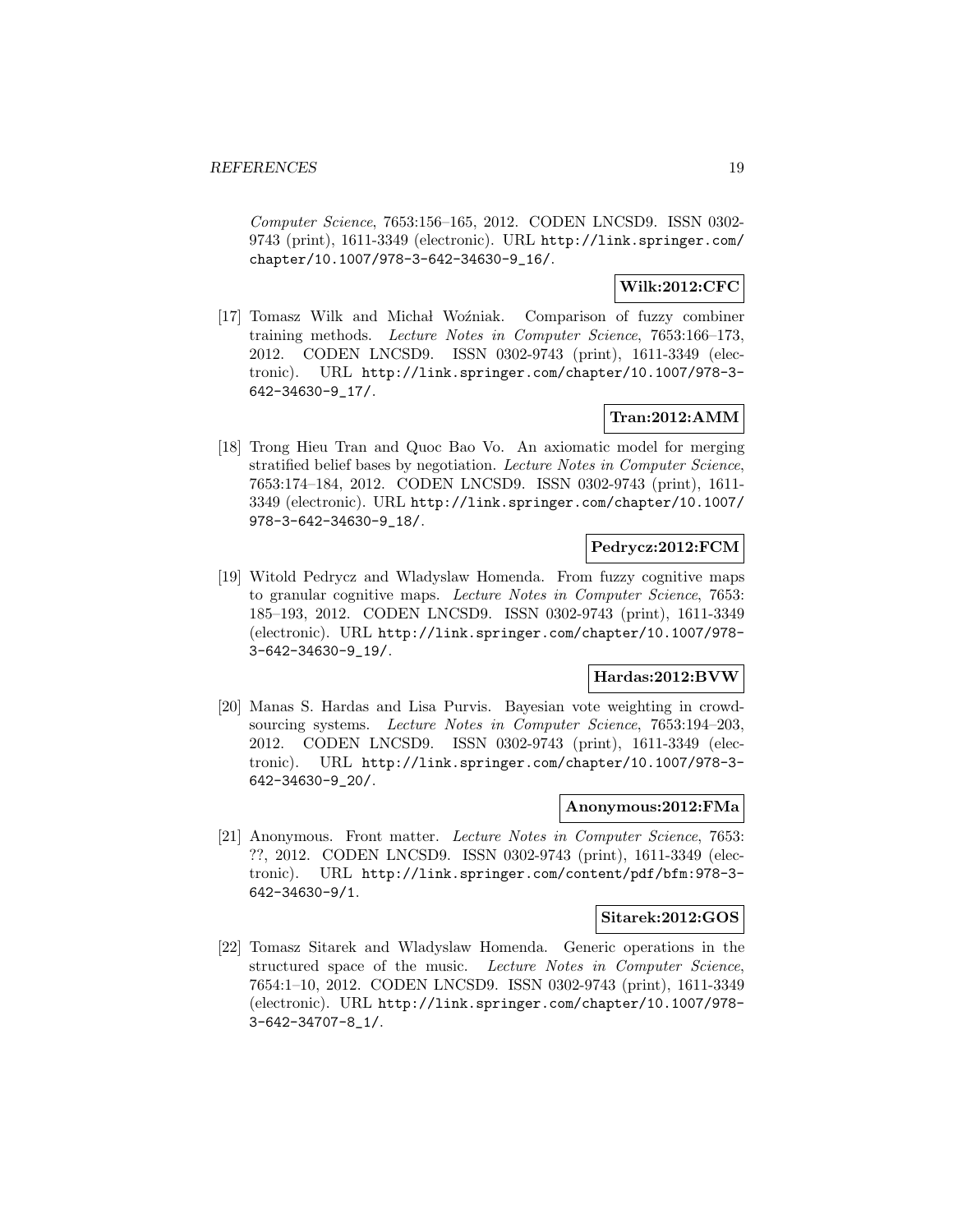#### **Hoang:2012:CCP**

[23] Duong Thi Anh Hoang, Ngoc Sy Ngo, and Binh Thanh Nguyen. Collective cubing platform towards definition and analysis of warehouse cubes. Lecture Notes in Computer Science, 7654:11–20, 2012. CODEN LNCSD9. ISSN 0302-9743 (print), 1611-3349 (electronic). URL http:// link.springer.com/chapter/10.1007/978-3-642-34707-8\_2/.

## **Tran:2012:ACC**

[24] Phuoc Vinh Tran. To approach cylindrical coordinates to represent multivariable spatio-temporal data. Lecture Notes in Computer Science, 7654: 21–28, 2012. CODEN LNCSD9. ISSN 0302-9743 (print), 1611-3349 (electronic). URL http://link.springer.com/chapter/10.1007/978- 3-642-34707-8\_3/.

#### **Herawan:2012:EME**

[25] Tutut Herawan, A. Noraziah, Zailani Abdullah, Mustafa Mat Deris, and Jemal H. Abawajy. EFP-M2: Efficient model for mining frequent patterns in transactional database. Lecture Notes in Computer Science, 7654:29–38, 2012. CODEN LNCSD9. ISSN 0302-9743 (print), 1611-3349 (electronic). URL http://link.springer.com/chapter/10.1007/978- 3-642-34707-8\_4/.

## **Kwasnicka:2012:ISM**

[26] Halina Kwasnicka and Pawel Siemionko. Improved Sammon mapping method for visualization of multidimensional data. Lecture Notes in Computer Science, 7654:39–48, 2012. CODEN LNCSD9. ISSN 0302- 9743 (print), 1611-3349 (electronic). URL http://link.springer.com/ chapter/10.1007/978-3-642-34707-8\_5/.

#### **Pietranik:2012:ORA**

[27] Marcin Mirosław Pietranik and Ngoc Thanh Nguyen. Ontology relation alignment based on attribute semantics. Lecture Notes in Computer Science, 7654:49–58, 2012. CODEN LNCSD9. ISSN 0302-9743 (print), 1611- 3349 (electronic). URL http://link.springer.com/chapter/10.1007/ 978-3-642-34707-8\_6/.

#### **Moon:2012:DDU**

[28] Young Chan Moon, Ho Min Jung, Chuck Yoo, and Young Woong Ko. Data deduplication using dynamic chunking algorithm. Lecture Notes in Computer Science, 7654:59–68, 2012. CODEN LNCSD9. ISSN 0302- 9743 (print), 1611-3349 (electronic). URL http://link.springer.com/ chapter/10.1007/978-3-642-34707-8\_7/.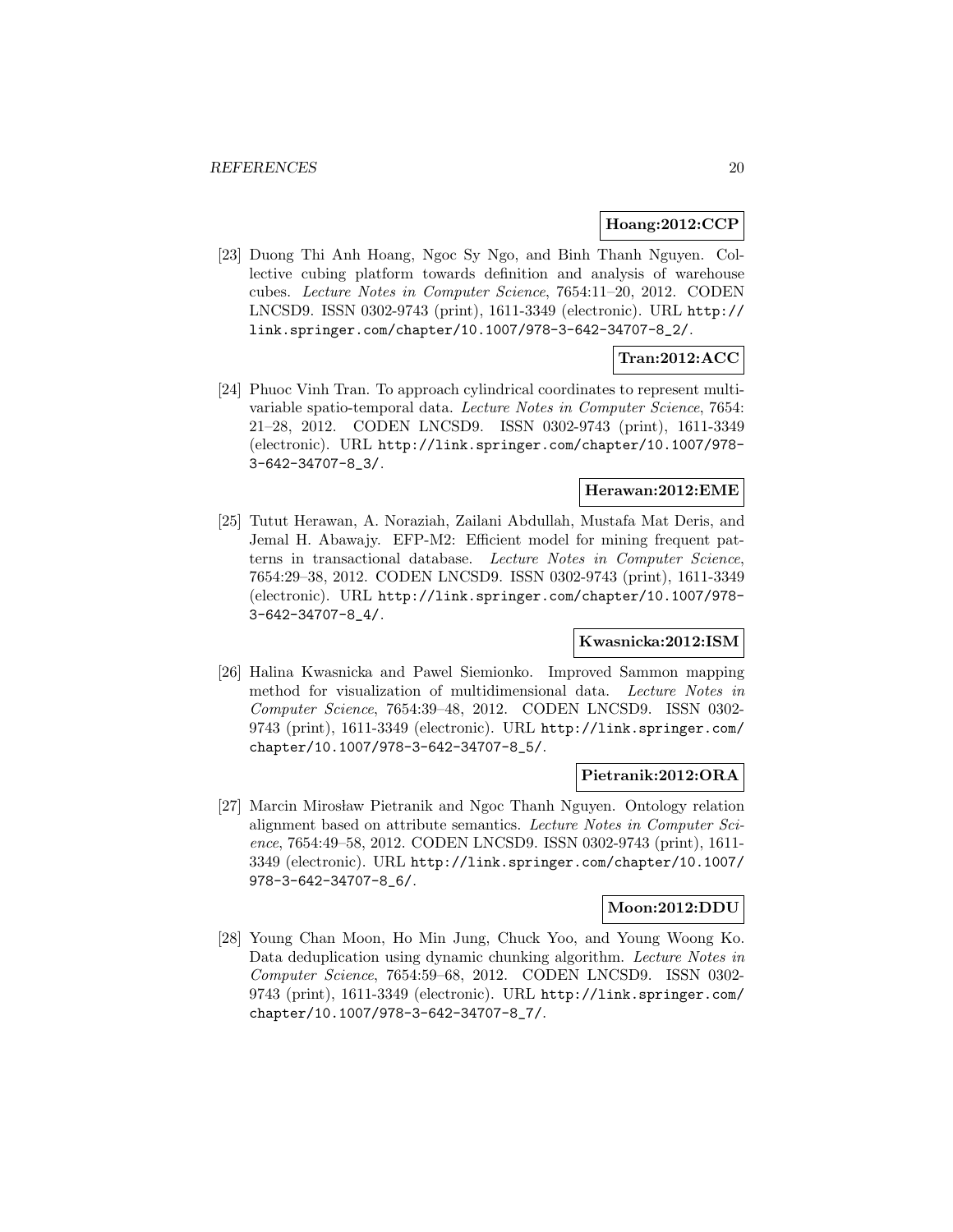#### **Dang:2012:AMF**

[29] Huynh Tu Dang, Ha Manh Tran, Phach Ngoc Vu, and An Truong Nguyen. Applying MapReduce framework to peer-to-peer computing applications. Lecture Notes in Computer Science, 7654:69–78, 2012. CODEN LNCSD9. ISSN 0302-9743 (print), 1611-3349 (electronic). URL http:// link.springer.com/chapter/10.1007/978-3-642-34707-8\_8/.

## **Wecel:2012:SAW**

[30] Krzysztof Węcel, Tomasz Kaczmarek, and Agata Filipowska. Scalable adaptation of Web applications to users' behavior. Lecture Notes in Computer Science, 7654:79–88, 2012. CODEN LNCSD9. ISSN 0302- 9743 (print), 1611-3349 (electronic). URL http://link.springer.com/ chapter/10.1007/978-3-642-34707-8\_9/.

## **Andres:2012:OOC**

[31] César Andrés, Rui Abreu, and Alberto Núñez. OCE: An online colaborative Editor. Lecture Notes in Computer Science, 7654:89–98, 2012. CODEN LNCSD9. ISSN 0302-9743 (print), 1611-3349 (electronic). URL http://link.springer.com/chapter/10.1007/978-3- 642-34707-8\_10/.

## **Uddin:2012:CSU**

[32] Mohammed Nazim Uddin, Trong Hai Duong, Visal Sean, and Geun-Sik Jo. Construction of semantic user profile for personalized Web search. Lecture Notes in Computer Science, 7654:99–108, 2012. CODEN LNCSD9. ISSN 0302-9743 (print), 1611-3349 (electronic). URL http://link.springer. com/chapter/10.1007/978-3-642-34707-8\_11/.

#### **Grzech:2012:LPD**

[33] Adam Grzech, Krzysztof Juszczyszyn, Paweł Stelmach, and Lukasz Falas. Link prediction in dynamic networks of services emerging during deployment and execution of Web services. Lecture Notes in Computer Science, 7654:109–120, 2012. CODEN LNCSD9. ISSN 0302-9743 (print), 1611- 3349 (electronic). URL http://link.springer.com/chapter/10.1007/ 978-3-642-34707-8\_12/.

#### **Al-Zyoud:2012:TMC**

[34] Mahran Al-Zyoud, Imad Salah, and Nadim Obeid. Towards a model of context awareness using Web services. Lecture Notes in Computer Science, 7654:121–131, 2012. CODEN LNCSD9. ISSN 0302-9743 (print), 1611- 3349 (electronic). URL http://link.springer.com/chapter/10.1007/ 978-3-642-34707-8\_13/.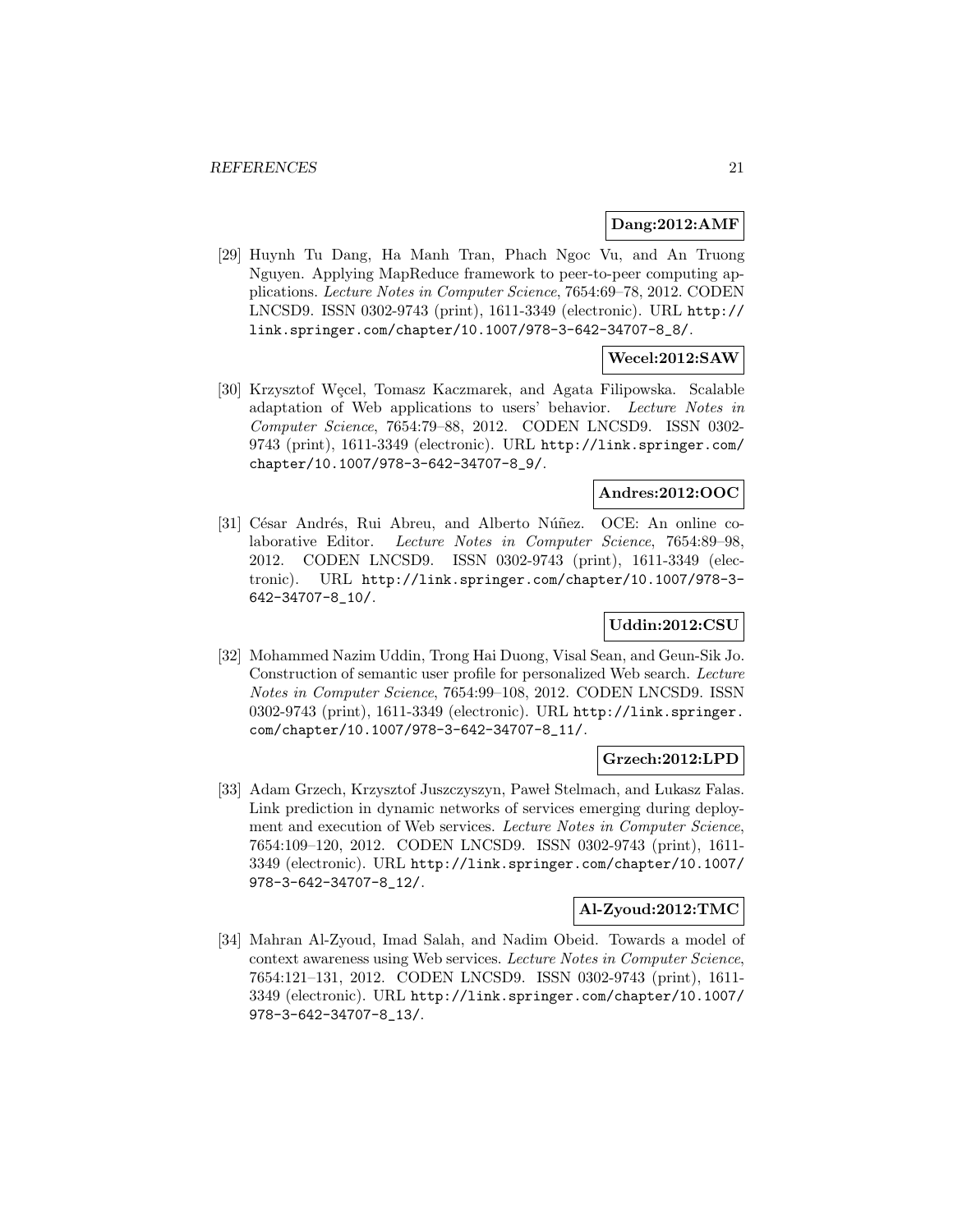#### **Borzemski:2012:STS**

[35] Leszek Borzemski, Michal Danielak, and Anna Kaminska-Chuchmala. Short-term spatio-temporal forecasts of Web performance by means of turning bands method. Lecture Notes in Computer Science, 7654:132– 141, 2012. CODEN LNCSD9. ISSN 0302-9743 (print), 1611-3349 (electronic). URL http://link.springer.com/chapter/10.1007/978- 3-642-34707-8\_14/.

#### **Blaskiewicz:2012:EPA**

[36] Przemysław Błaśkiewicz, Mirosław Kutyłowski, Wojciech Wodo, and Kamil Wolny. Extreme propagation in an ad-hoc radio network- revisited. Lecture Notes in Computer Science, 7654:142–151, 2012. CODEN LNCSD9. ISSN 0302-9743 (print), 1611-3349 (electronic). URL http:// link.springer.com/chapter/10.1007/978-3-642-34707-8\_15/.

## **Chuong:2012:MPA**

[37] Dang Thanh Chuong, Vu Duy Loi, and Vo Viet Minh Nhat. A model for the performance analysis of SPL-OBS core nodes with deflection routing. Lecture Notes in Computer Science, 7654:152–161, 2012. CODEN LNCSD9. ISSN 0302-9743 (print), 1611-3349 (electronic). URL http:// link.springer.com/chapter/10.1007/978-3-642-34707-8\_16/.

#### **Encheva:2012:OPC**

[38] Sylvia Encheva. Ordering of potential collaboration options. Lecture Notes in Computer Science, 7654:162–171, 2012. CODEN LNCSD9. ISSN 0302- 9743 (print), 1611-3349 (electronic). URL http://link.springer.com/ chapter/10.1007/978-3-642-34707-8\_17/.

#### **Dong:2012:IDD**

[39] Ching-Shen Dong and Ananth Srinivasan. Interface design for decision systems. Lecture Notes in Computer Science, 7654:172–181, 2012. CODEN LNCSD9. ISSN 0302-9743 (print), 1611-3349 (electronic). URL http:// link.springer.com/chapter/10.1007/978-3-642-34707-8\_18/.

#### **Fedczyszyn:2012:OMT**

[40] Grzegorz Fedczyszyn, Leszek Koszalka, and Iwona Pozniak-Koszalka. Opponent modeling in Texas hold'em poker. Lecture Notes in Computer Science, 7654:182–191, 2012. CODEN LNCSD9. ISSN 0302-9743 (print), 1611-3349 (electronic). URL http://link.springer.com/chapter/10. 1007/978-3-642-34707-8\_19/.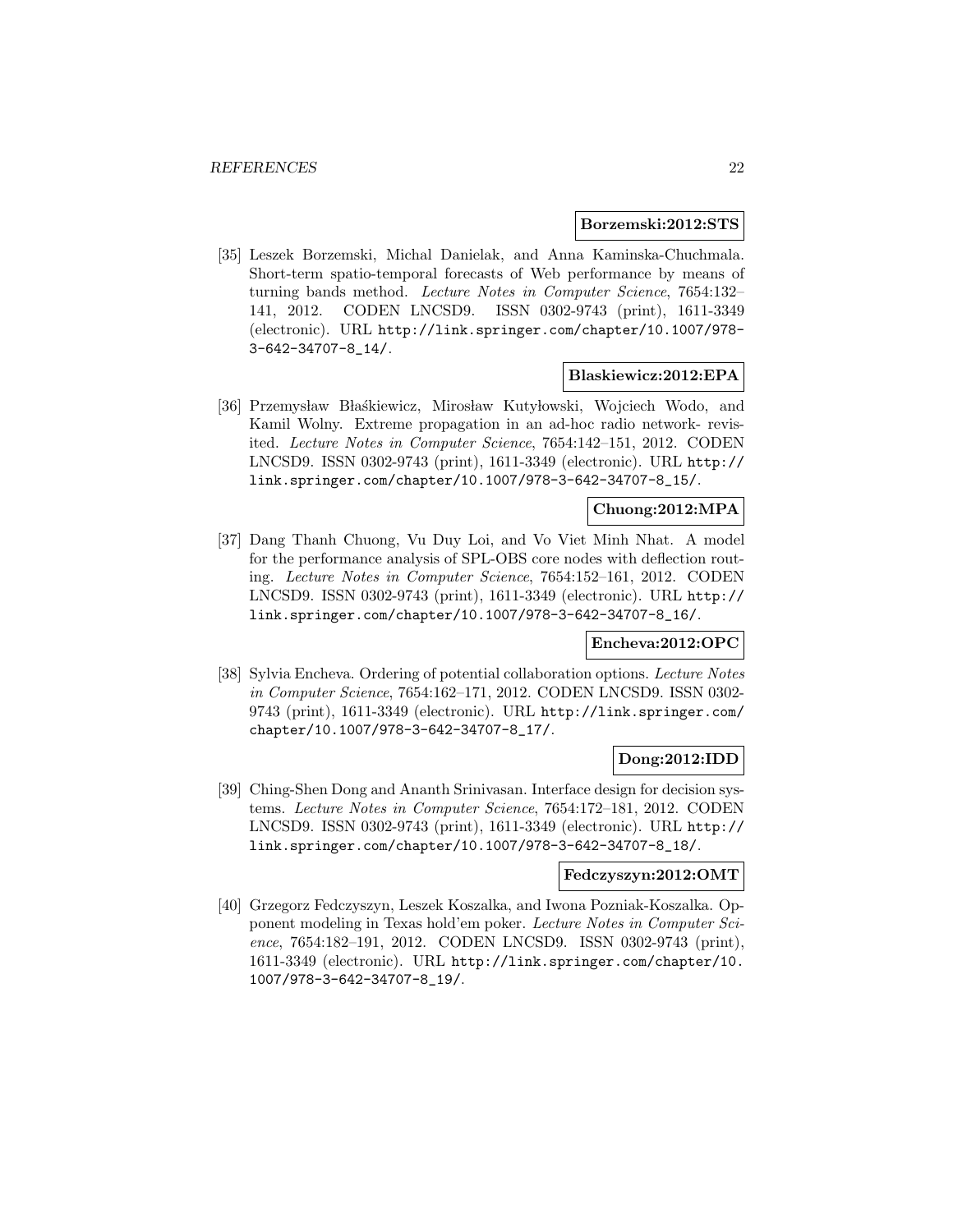#### **Mercik:2012:API**

[41] Jacek Mercik. On axiomatization of power index of veto. Lecture Notes in Computer Science, 7654:192–200, 2012. CODEN LNCSD9. ISSN 0302- 9743 (print), 1611-3349 (electronic). URL http://link.springer.com/ chapter/10.1007/978-3-642-34707-8\_20/.

#### **Anonymous:2012:FMb**

[42] Anonymous. Front matter. Lecture Notes in Computer Science, 7654: ??, 2012. CODEN LNCSD9. ISSN 0302-9743 (print), 1611-3349 (electronic). URL http://link.springer.com/content/pdf/bfm:978-3- 642-34707-8/1.

## **Dutt:2012:FSI**

[43] Mousumi Dutt, Arindam Biswas, Partha Bhowmick, and Bhargab B. Bhattacharya. On finding shortest isothetic path inside a digital object. Lecture Notes in Computer Science, 7655:1–15, 2012. CODEN LNCSD9. ISSN 0302-9743 (print), 1611-3349 (electronic). URL http: //link.springer.com/chapter/10.1007/978-3-642-34732-0\_1/.

#### **Karmakar:2012:FSO**

[44] Nilanjana Karmakar, Arindam Biswas, and Partha Bhowmick. Fast slicing of orthogonal covers using DCEL. Lecture Notes in Computer Science, 7655:16–30, 2012. CODEN LNCSD9. ISSN 0302-9743 (print), 1611-3349 (electronic). URL http://link.springer.com/chapter/10.1007/978- 3-642-34732-0\_2/.

## **Veelaert:2012:FCA**

[45] Peter Veelaert. Fast combinatorial algorithm for tightly separating hyperplanes. Lecture Notes in Computer Science, 7655:31–44, 2012. CODEN LNCSD9. ISSN 0302-9743 (print), 1611-3349 (electronic). URL http:// link.springer.com/chapter/10.1007/978-3-642-34732-0\_3/.

## **Chen:2012:DCA**

[46] Li Chen and Soma Biswas. Digital curvatures applied to 3D object analysis and recognition: a case study. Lecture Notes in Computer Science, 7655:45–58, 2012. CODEN LNCSD9. ISSN 0302-9743 (print), 1611-3349 (electronic). URL http://link.springer.com/chapter/10.1007/978- 3-642-34732-0\_4/.

#### **Sekiya:2012:DPC**

[47] Fumiki Sekiya and Akihiro Sugimoto. Discrete polynomial curve fitting to noisy data. Lecture Notes in Computer Science, 7655:59–74,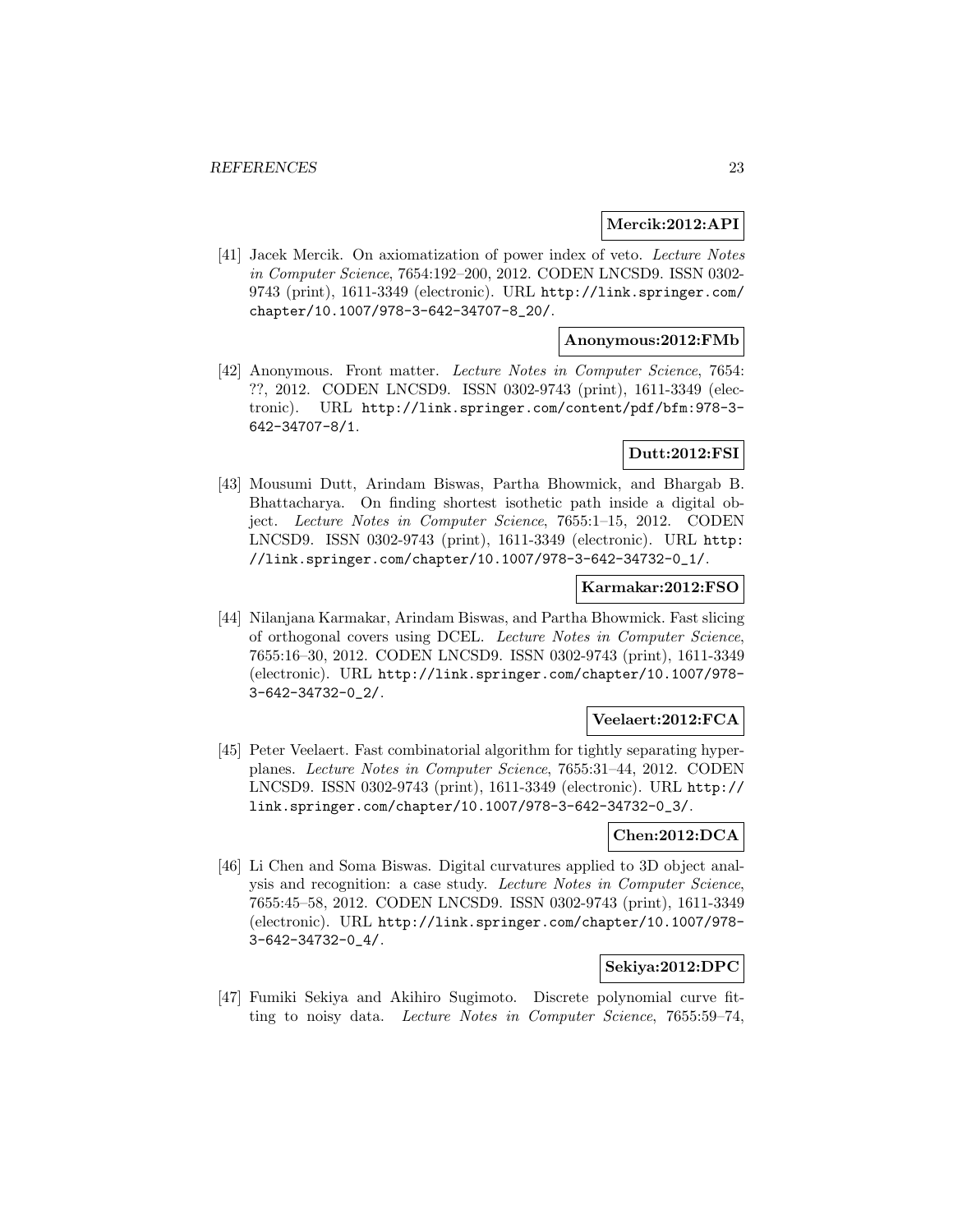2012. CODEN LNCSD9. ISSN 0302-9743 (print), 1611-3349 (electronic). URL http://link.springer.com/chapter/10.1007/978-3- 642-34732-0\_5/.

#### **Herrera-Navarro:2012:PMC**

[48] Ana Marcela Herrera-Navarro, Hugo Jiménez-Hernández, and Iván Ramón Terol-Villalobos. A probabilistic measure of circularity. Lecture Notes in Computer Science, 7655:75–89, 2012. CODEN LNCSD9. ISSN 0302- 9743 (print), 1611-3349 (electronic). URL http://link.springer.com/ chapter/10.1007/978-3-642-34732-0\_6/.

## **Asano:2012:NFC**

[49] Tetsuo Asano and Sergey Bereg. A new framework for connected components labeling of binary images. Lecture Notes in Computer Science, 7655:90–102, 2012. CODEN LNCSD9. ISSN 0302-9743 (print), 1611-3349 (electronic). URL http://link.springer.com/chapter/10.1007/978- 3-642-34732-0\_7/.

## **Asano:2012:SWS**

[50] Tetsuo Asano, Sergey Bereg, and Lilian Buzer. Small work space algorithms for some basic problems on binary images. Lecture Notes in Computer Science, 7655:103–114, 2012. CODEN LNCSD9. ISSN 0302- 9743 (print), 1611-3349 (electronic). URL http://link.springer.com/ chapter/10.1007/978-3-642-34732-0\_8/.

#### **Slapal:2012:ASD**

[51] Josef Slapal. Adjacencies for structuring the digital plane. Lecture Notes in Computer Science, 7655:115–127, 2012. CODEN LNCSD9. ISSN 0302- 9743 (print), 1611-3349 (electronic). URL http://link.springer.com/ chapter/10.1007/978-3-642-34732-0\_9/.

## **Kardos:2012:TPT**

[52] Péter Kardos and Kálmán Palágyi. On topology preservation for triangular thinning algorithms. Lecture Notes in Computer Science, 7655: 128–142, 2012. CODEN LNCSD9. ISSN 0302-9743 (print), 1611-3349 (electronic). URL http://link.springer.com/chapter/10.1007/978- 3-642-34732-0\_10/.

#### **Nagy:2012:CTT**

[53] Benedek Nagy. Cellular topology on the triangular grid. Lecture Notes in Computer Science, 7655:143–153, 2012. CODEN LNCSD9. ISSN 0302- 9743 (print), 1611-3349 (electronic). URL http://link.springer.com/ chapter/10.1007/978-3-642-34732-0\_11/.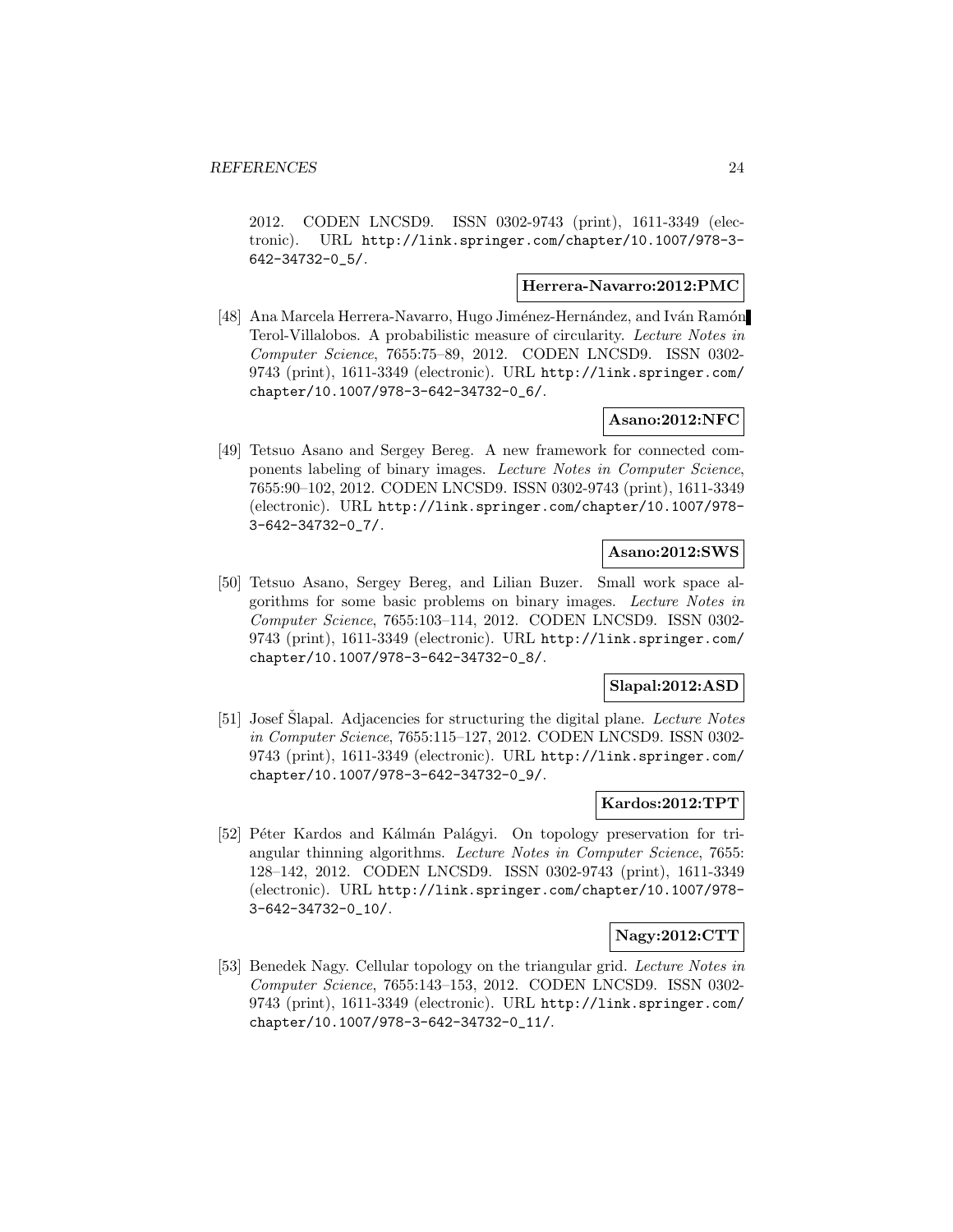#### **Subramanian:2012:PSM**

[54] K. G. Subramanian, Ibrahim Venkat, and Petra Wiederhold. A P system model for contextual array languages. Lecture Notes in Computer Science, 7655:154–165, 2012. CODEN LNCSD9. ISSN 0302-9743 (print), 1611- 3349 (electronic). URL http://link.springer.com/chapter/10.1007/ 978-3-642-34732-0\_12/.

#### **Lalitha:2012:RAP**

[55] D. Lalitha, K. Rangarajan, and Durairaj Gnanaraj Thomas. Rectangular arrays and Petri nets. Lecture Notes in Computer Science, 7655: 166–180, 2012. CODEN LNCSD9. ISSN 0302-9743 (print), 1611-3349 (electronic). URL http://link.springer.com/chapter/10.1007/978- 3-642-34732-0\_13/.

#### **Kamaraj:2012:RHT**

[56] Thangasamy Kamaraj and Durairaj Gnanaraj Thomas. Regional hexagonal tile rewriting grammars. Lecture Notes in Computer Science, 7655: 181–195, 2012. CODEN LNCSD9. ISSN 0302-9743 (print), 1611-3349 (electronic). URL http://link.springer.com/chapter/10.1007/978- 3-642-34732-0\_14/.

## **Kamaraj:2012:PCA**

[57] Thangasamy Kamaraj, Durairaj Gnanaraj Thomas, H. Geetha, and T. Kalyani. Partial commutation on array languages. Lecture Notes in Computer Science, 7655:196–208, 2012. CODEN LNCSD9. ISSN 0302- 9743 (print), 1611-3349 (electronic). URL http://link.springer.com/ chapter/10.1007/978-3-642-34732-0\_15/.

## **Attig:2012:ILM**

[58] Anja Attig and Petra Perner. Incremental learning of the model for watershed-based image segmentation. Lecture Notes in Computer Science, 7655:209–222, 2012. CODEN LNCSD9. ISSN 0302-9743 (print), 1611-3349 (electronic). URL http://link.springer.com/chapter/10. 1007/978-3-642-34732-0\_16/.

## **Gonzalez:2012:FLW**

[59] Damien Gonzalez, R´emy Malgouyres, Henri-Alex Esbelin, and Chafik Samir. Fast level-wise convolution. Lecture Notes in Computer Science, 7655:223–233, 2012. CODEN LNCSD9. ISSN 0302-9743 (print), 1611- 3349 (electronic). URL http://link.springer.com/chapter/10.1007/ 978-3-642-34732-0\_17/.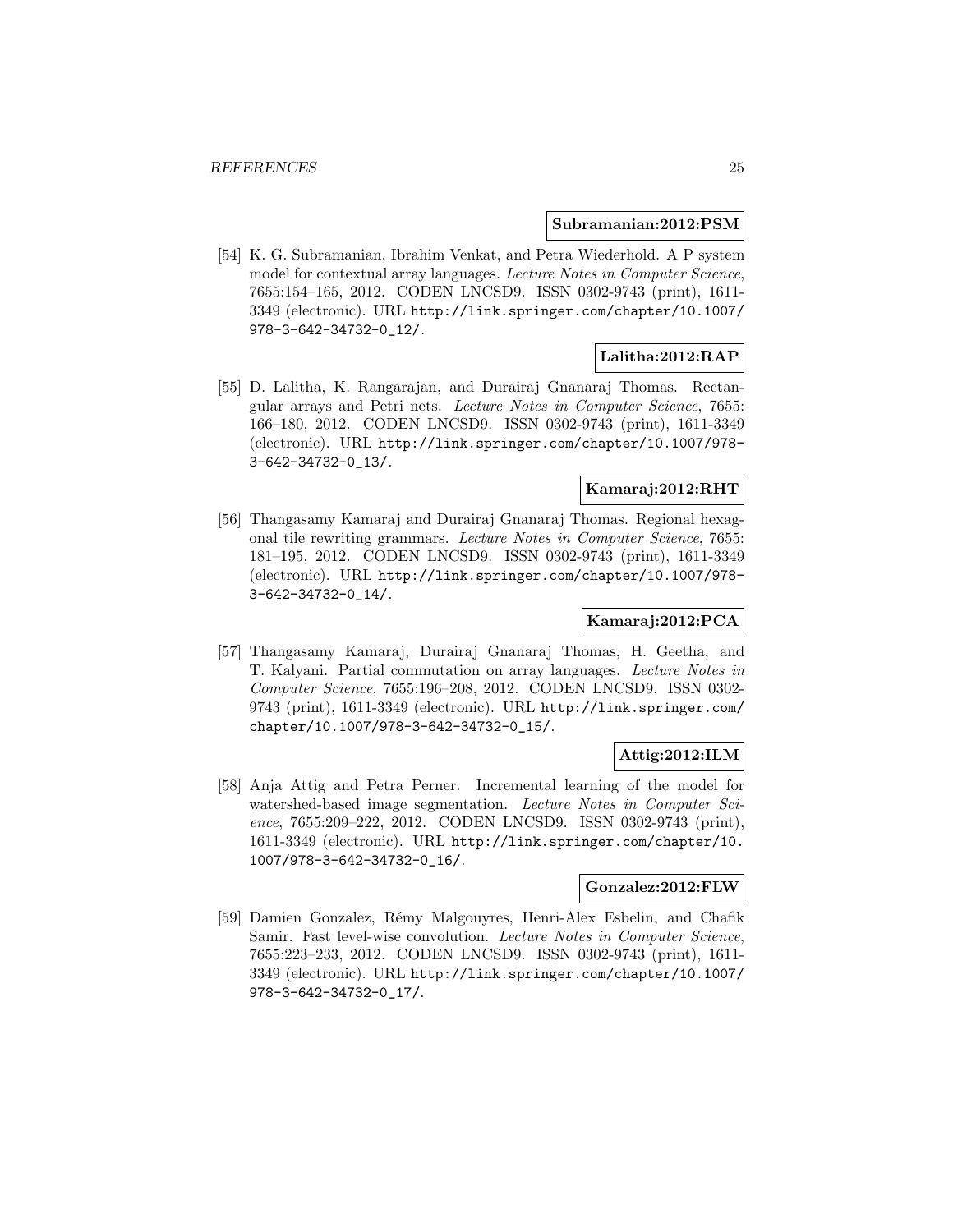## **Ngo:2012:CPD**

[60] Phuc Ngo, Yukiko Kenmochi, Nicolas Passat, and Hugues Talbot. Combinatorial properties of 2D discrete rigid transformations under pixelinvariance constraints. Lecture Notes in Computer Science, 7655:234– 248, 2012. CODEN LNCSD9. ISSN 0302-9743 (print), 1611-3349 (electronic). URL http://link.springer.com/chapter/10.1007/978- 3-642-34732-0\_18/.

## **Potluri:2012:NMA**

[61] Anupama Potluri and Chakravarthy Bhagvati. Novel morphological algorithms for dominating sets on graphs with applications to image analysis. Lecture Notes in Computer Science, 7655:249–262, 2012. CODEN LNCSD9. ISSN 0302-9743 (print), 1611-3349 (electronic). URL http:// link.springer.com/chapter/10.1007/978-3-642-34732-0\_19/.

#### **Hantos:2012:BIR**

[62] Norbert Hantos, Péter Balázs, and Kálmán Palágyi. Binary image reconstruction from two projections and skeletal information. Lecture Notes in Computer Science, 7655:263–273, 2012. CODEN LNCSD9. ISSN 0302- 9743 (print), 1611-3349 (electronic). URL http://link.springer.com/ chapter/10.1007/978-3-642-34732-0\_20/.

#### **Anonymous:2012:FMc**

[63] Anonymous. Front matter. Lecture Notes in Computer Science, 7655: ??, 2012. CODEN LNCSD9. ISSN 0302-9743 (print), 1611-3349 (electronic). URL http://link.springer.com/content/pdf/bfm:978-3- 642-34732-0/1.

#### **Boneh:2012:PBC**

[64] Dan Boneh. Pairing-based cryptography: Past, present, and future. Lecture Notes in Computer Science, 7658:1, 2012. CODEN LNCSD9. ISSN 0302-9743 (print), 1611-3349 (electronic). URL http://link.springer. com/accesspage/chapter/10.1007/978-3-642-34961-4\_1.

## **Zong:2012:SMM**

[65] Chuanming Zong. Some mathematical mysteries in lattices. Lecture Notes in Computer Science, 7658:2–3, 2012. CODEN LNCSD9. ISSN 0302- 9743 (print), 1611-3349 (electronic). URL http://link.springer.com/ accesspage/chapter/10.1007/978-3-642-34961-4\_2.

## **Abe:2012:CSS**

[66] Masayuki Abe, Melissa Chase, Bernardo David, Markulf Kohlweiss, and Ryo Nishimaki. Constant-size structure-preserving signatures: Generic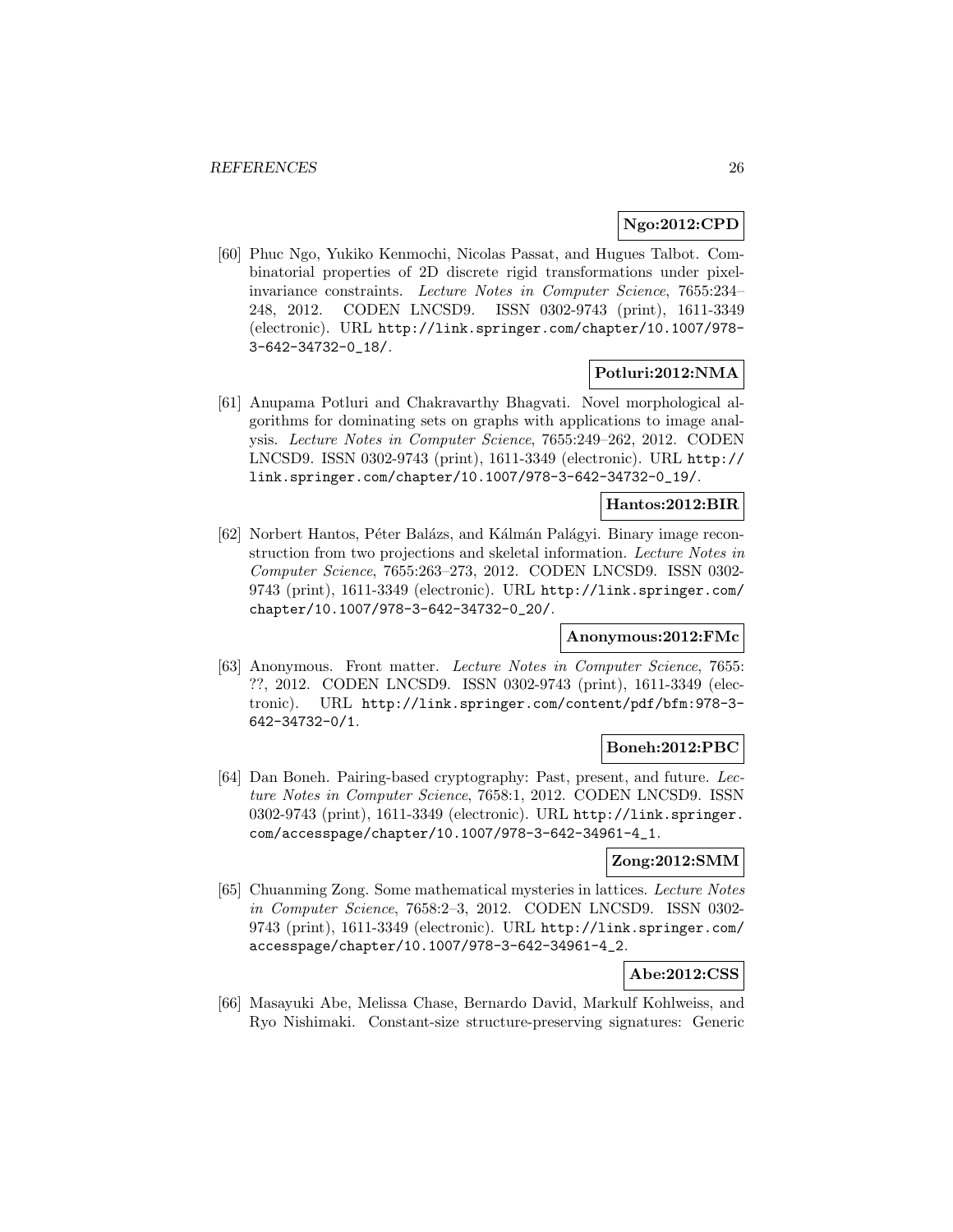constructions and simple assumptions. Lecture Notes in Computer Science, 7658:4–24, 2012. CODEN LNCSD9. ISSN 0302-9743 (print), 1611- 3349 (electronic). URL http://link.springer.com/chapter/10.1007/ 978-3-642-34961-4\_3/.

#### **Gerbush:2012:DFS**

[67] Michael Gerbush, Allison Lewko, Adam O'Neill, and Brent Waters. Dual form signatures: An approach for proving security from static assumptions. Lecture Notes in Computer Science, 7658:25–42, 2012. CODEN LNCSD9. ISSN 0302-9743 (print), 1611-3349 (electronic). URL http:// link.springer.com/chapter/10.1007/978-3-642-34961-4\_4/.

#### **Hayashi:2012:BPB**

[68] Takuya Hayashi, Takeshi Shimoyama, Naoyuki Shinohara, and Tsuyoshi Takagi. Breaking pairing-based cryptosystems using  $\eta_T$  pairing over GF(3<sup>97</sup>). Lecture Notes in Computer Science, 7658:43–60, 2012. CODEN LNCSD9. ISSN 0302-9743 (print), 1611-3349 (electronic). URL http:// link.springer.com/chapter/10.1007/978-3-642-34961-4\_5/.

#### **Seo:2012:IPP**

[69] Jae Hong Seo. On the (im)possibility of projecting property in prime-order setting. Lecture Notes in Computer Science, 7658:61–79, 2012. CODEN LNCSD9. ISSN 0302-9743 (print), 1611-3349 (electronic). URL http:// link.springer.com/chapter/10.1007/978-3-642-34961-4\_6/.

## **Villar:2012:ORS**

[70] Jorge Luis Villar. Optimal reductions of some decisional problems to the rank problem. Lecture Notes in Computer Science, 7658:80–97, 2012. CODEN LNCSD9. ISSN 0302-9743 (print), 1611-3349 (electronic). URL http://link.springer.com/chapter/10.1007/978-3- 642-34961-4\_7/.

## **Faust:2012:SSS**

[71] Sebastian Faust, Carmit Hazay, Jesper Buus Nielsen, and Peter Sebastian Nordholt. Signature schemes secure against hard-to-invert leakage. Lecture Notes in Computer Science, 7658:98–115, 2012. CODEN LNCSD9. ISSN 0302-9743 (print), 1611-3349 (electronic). URL http://link.springer. com/chapter/10.1007/978-3-642-34961-4\_8/.

#### **Lindell:2012:CST**

[72] Yehuda Lindell, Eran Omri, and Hila Zarosim. Completeness for symmetric two-party functionalities- revisited. Lecture Notes in Computer Science, 7658:116–133, 2012. CODEN LNCSD9. ISSN 0302-9743 (print),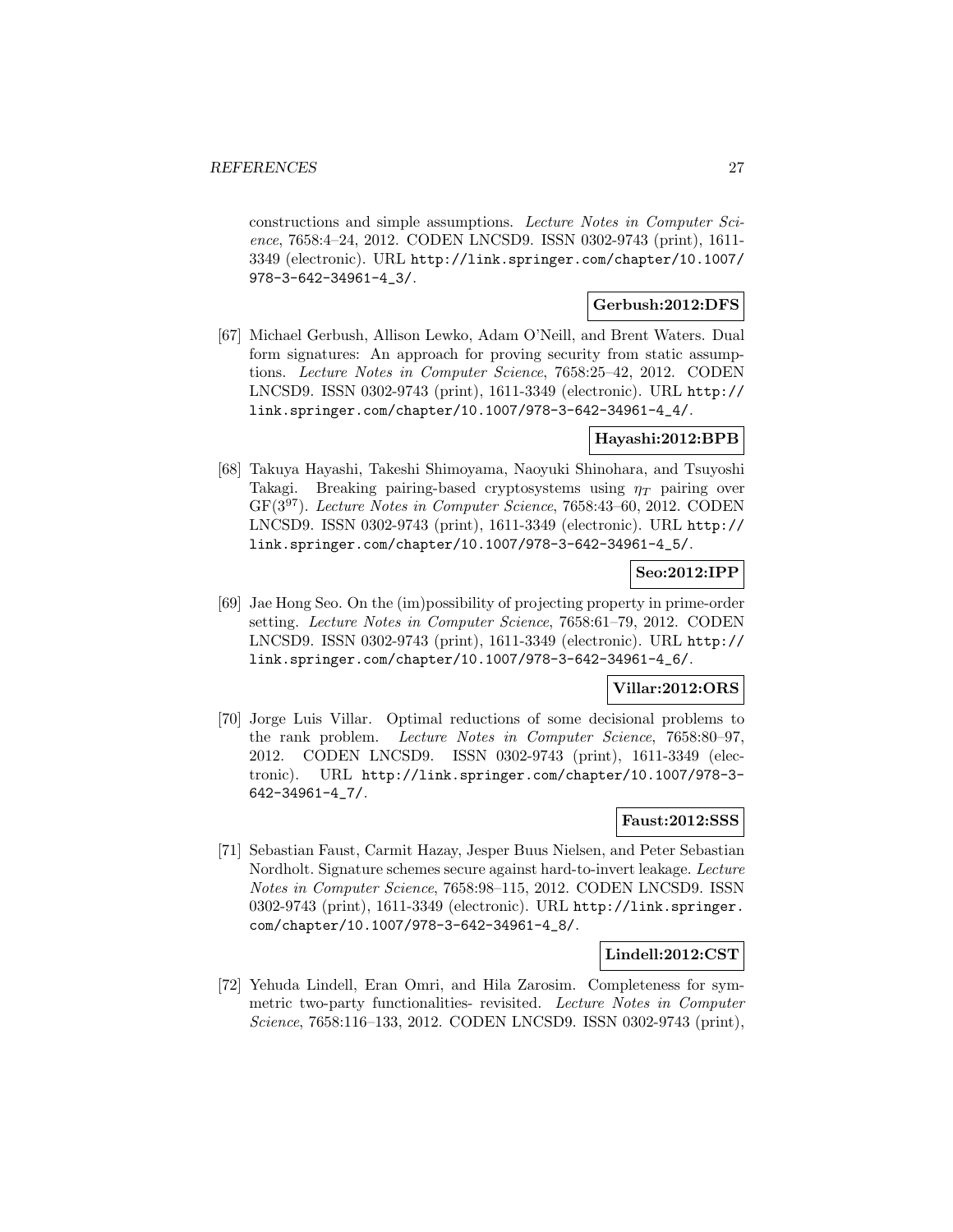1611-3349 (electronic). URL http://link.springer.com/chapter/10. 1007/978-3-642-34961-4\_9/.

#### **Bellare:2012:ASG**

[73] Mihir Bellare, Viet Tung Hoang, and Phillip Rogaway. Adaptively secure garbling with applications to one-time programs and secure outsourcing. Lecture Notes in Computer Science, 7658:134–153, 2012. CODEN LNCSD9. ISSN 0302-9743 (print), 1611-3349 (electronic). URL http:// link.springer.com/chapter/10.1007/978-3-642-34961-4\_10/.

#### **Ames:2012:GRI**

[74] Scott Ames, Rosario Gennaro, and Muthuramakrishnan Venkitasubramaniam. The generalized randomized iterate and its application to new efficient constructions of UOWHFs from regular one-way functions. Lecture Notes in Computer Science, 7658:154–171, 2012. CODEN LNCSD9. ISSN 0302-9743 (print), 1611-3349 (electronic). URL http://link.springer. com/chapter/10.1007/978-3-642-34961-4\_11/.

## **Liu:2012:PAI**

[75] Meicheng Liu, Yin Zhang, and Dongdai Lin. Perfect algebraic immune functions. Lecture Notes in Computer Science, 7658:172–189, 2012. CODEN LNCSD9. ISSN 0302-9743 (print), 1611-3349 (electronic). URL http://link.springer.com/chapter/10.1007/978-3- 642-34961-4\_12/.

## **Mendel:2012:DAL**

[76] Florian Mendel, Vincent Rijmen, Deniz Toz, and Kerem Varıcı. Differential analysis of the LED block cipher. Lecture Notes in Computer Science, 7658:190–207, 2012. CODEN LNCSD9. ISSN 0302-9743 (print), 1611-3349 (electronic). URL http://link.springer.com/chapter/10. 1007/978-3-642-34961-4\_13/.

## **Borghoff:2012:PLL**

[77] Julia Borghoff, Anne Canteaut, Tim G¨uneysu, Elif Bilge Kavun, and Miroslav Knezevic. PRINCE — a low-latency block cipher for pervasive computing applications. Lecture Notes in Computer Science, 7658: 208–225, 2012. CODEN LNCSD9. ISSN 0302-9743 (print), 1611-3349 (electronic). URL http://link.springer.com/chapter/10.1007/978- 3-642-34961-4\_14/.

#### **Leurent:2012:ADA**

[78] Gaëtan Leurent. Analysis of differential attacks in ARX constructions. Lecture Notes in Computer Science, 7658:226–243, 2012. CODEN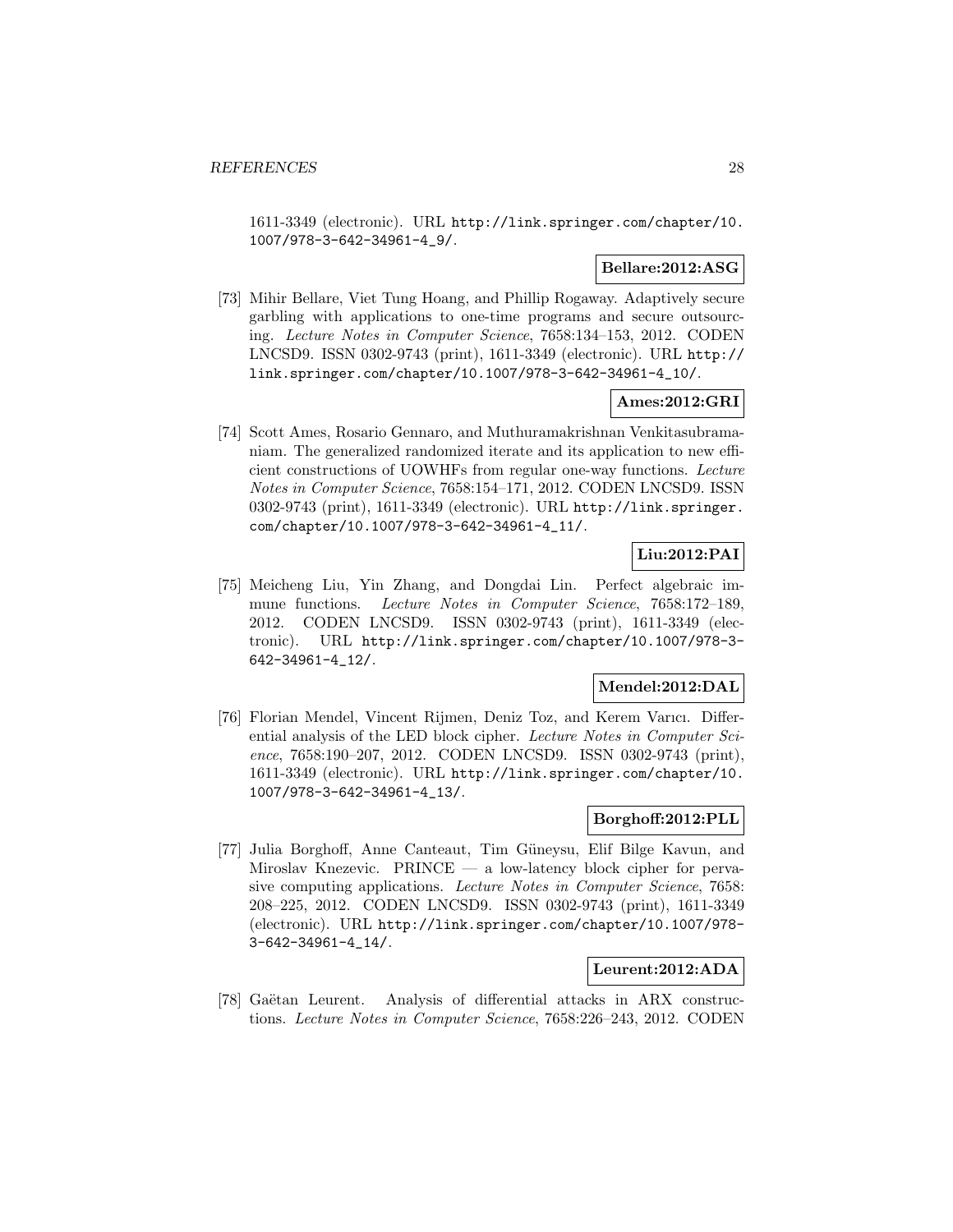LNCSD9. ISSN 0302-9743 (print), 1611-3349 (electronic). URL http:// link.springer.com/chapter/10.1007/978-3-642-34961-4\_15/.

#### **Bogdanov:2012:IML**

[79] Andrey Bogdanov, Gregor Leander, Kaisa Nyberg, and Meiqin Wang. Integral and multidimensional linear distinguishers with correlation zero. Lecture Notes in Computer Science, 7658:244–261, 2012. CODEN LNCSD9. ISSN 0302-9743 (print), 1611-3349 (electronic). URL http: //link.springer.com/chapter/10.1007/978-3-642-34961-4\_16/.

## **Wu:2012:DAA**

[80] Hongjun Wu, Tao Huang, Phuong Ha Nguyen, Huaxiong Wang, and San Ling. Differential attacks against stream cipher ZUC. Lecture Notes in Computer Science, 7658:262–277, 2012. CODEN LNCSD9. ISSN 0302- 9743 (print), 1611-3349 (electronic). URL http://link.springer.com/ chapter/10.1007/978-3-642-34961-4\_17/.

## **Lampe:2012:ATS**

[81] Rodolphe Lampe, Jacques Patarin, and Yannick Seurin. An asymptotically tight security analysis of the iterated even-Mansour cipher. Lecture Notes in Computer Science, 7658:278–295, 2012. CODEN LNCSD9. ISSN 0302-9743 (print), 1611-3349 (electronic). URL http://link.springer. com/chapter/10.1007/978-3-642-34961-4\_18/.

## **Zhang:2012:EMB**

[82] Liting Zhang, Wenling Wu, Han Sui, and Peng Wang. 3kf9: Enhancing 3GPP-MAC beyond the birthday bound. Lecture Notes in Computer Science, 7658:296–312, 2012. CODEN LNCSD9. ISSN 0302-9743 (print), 1611-3349 (electronic). URL http://link.springer.com/chapter/10. 1007/978-3-642-34961-4\_19/.

#### **Jetchev:2012:UAR**

[83] Dimitar Jetchev, Onur Ozen, and Martijn Stam. Understanding adaptivity: Random systems revisited. Lecture Notes in Computer Science, 7658: 313–330, 2012. CODEN LNCSD9. ISSN 0302-9743 (print), 1611-3349 (electronic). URL http://link.springer.com/chapter/10.1007/978- 3-642-34961-4\_20/.

#### **Anonymous:2012:FMd**

[84] Anonymous. Front matter. Lecture Notes in Computer Science, 7658: ??, 2012. CODEN LNCSD9. ISSN 0302-9743 (print), 1611-3349 (electronic). URL http://link.springer.com/content/pdf/bfm:978-3- 642-34961-4/1.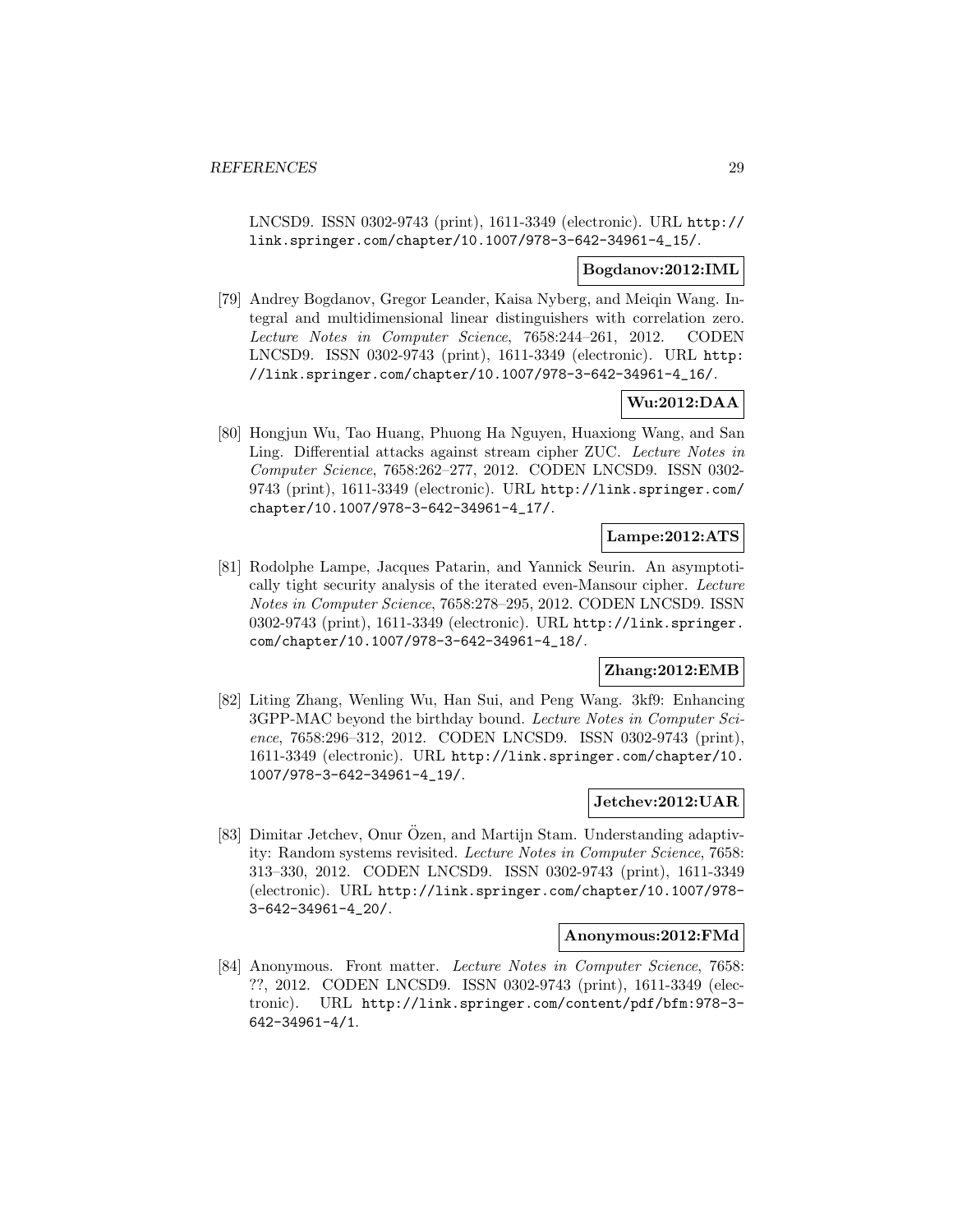#### **Amir:2012:DAP**

[85] Amihood Amir, Alberto Apostolico, and Estrella Eisenberg. Detecting approximate periodic patterns. Lecture Notes in Computer Science, 7659:1–12, 2012. CODEN LNCSD9. ISSN 0302-9743 (print), 1611-3349 (electronic). URL http://link.springer.com/chapter/10.1007/978- 3-642-34862-4\_1/.

#### **Ballard:2012:GEA**

[86] Grey Ballard, James Demmel, and Olga Holtz. Graph expansion analysis for communication costs of fast rectangular matrix multiplication. Lecture Notes in Computer Science, 7659:13–36, 2012. CODEN LNCSD9. ISSN 0302-9743 (print), 1611-3349 (electronic). URL http://link.springer. com/chapter/10.1007/978-3-642-34862-4\_2/.

#### **Bansal:2012:MRE**

[87] Nikhil Bansal, Anupam Gupta, and Ravishankar Krishnaswamy. Multicast routing for energy minimization using speed scaling. Lecture Notes in Computer Science, 7659:37–51, 2012. CODEN LNCSD9. ISSN 0302- 9743 (print), 1611-3349 (electronic). URL http://link.springer.com/ chapter/10.1007/978-3-642-34862-4\_3/.

#### **Baram:2012:RMT**

[88] Guy Baram and Tami Tamir. Reoptimization of the minimum total flow-time scheduling problem. Lecture Notes in Computer Science, 7659: 52–66, 2012. CODEN LNCSD9. ISSN 0302-9743 (print), 1611-3349 (electronic). URL http://link.springer.com/chapter/10.1007/978- 3-642-34862-4\_4/.

#### **Barcelo:2012:EEC**

[89] Neal Barcelo, Miao Zhou, Daniel Cole, and Michael Nugent. Energy efficient caching for phase-change memory. Lecture Notes in Computer Science, 7659:67–81, 2012. CODEN LNCSD9. ISSN 0302-9743 (print), 1611-3349 (electronic). URL http://link.springer.com/chapter/10. 1007/978-3-642-34862-4\_5/.

#### **Barcelo:2012:SET**

[90] Neal Barcelo, Sungjin Im, Benjamin Moseley, and Kirk Pruhs. Shortestelapsed-time-first on a multiprocessor. Lecture Notes in Computer Science, 7659:82–92, 2012. CODEN LNCSD9. ISSN 0302-9743 (print), 1611-3349 (electronic). URL http://link.springer.com/chapter/10.1007/978- 3-642-34862-4\_6/.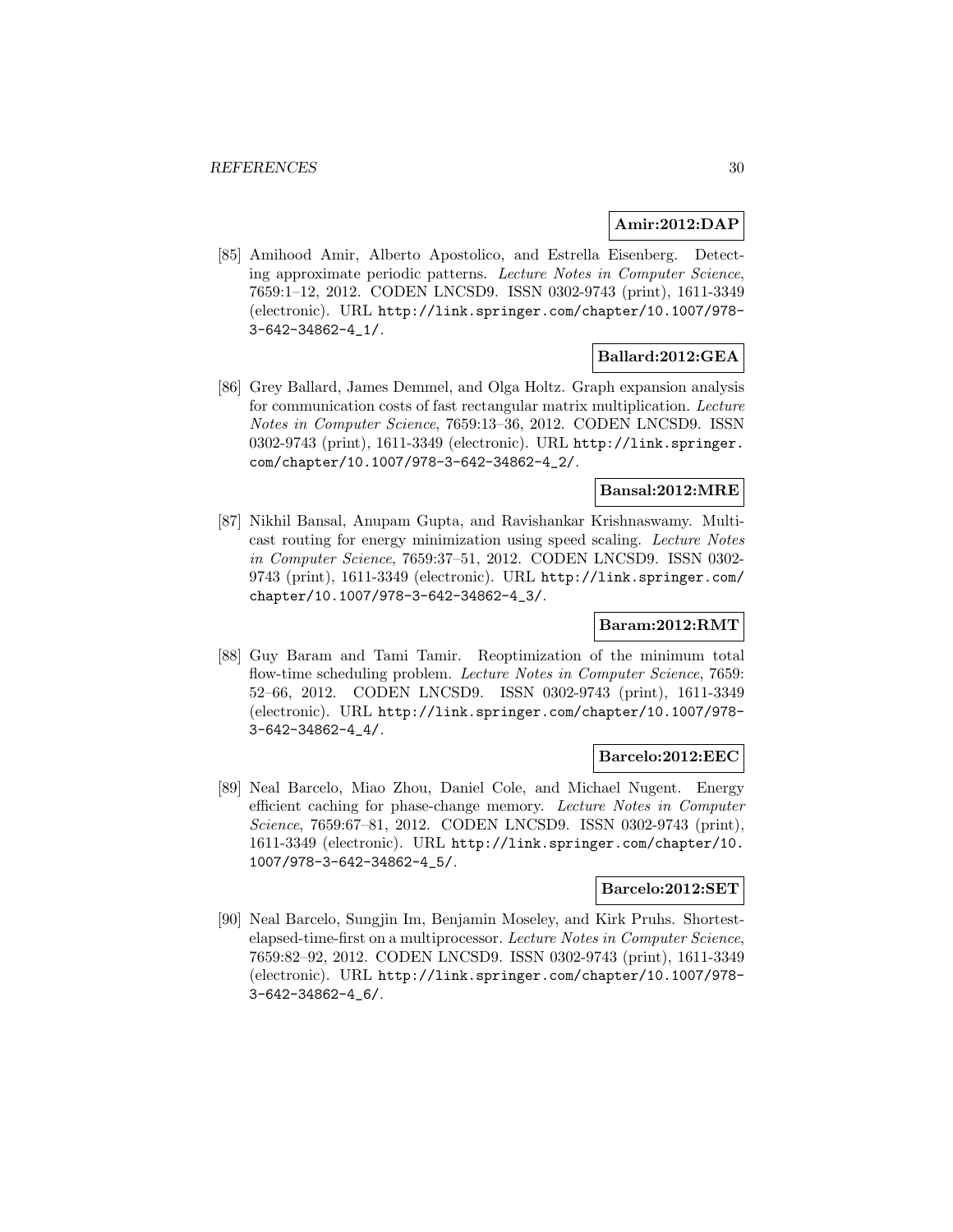#### **Batz:2012:ERC**

[91] Gernot Veit Batz, Robert Geisberger, and Dennis Luxen. Efficient route compression for hybrid route planning. Lecture Notes in Computer Science, 7659:93–107, 2012. CODEN LNCSD9. ISSN 0302-9743 (print), 1611-3349 (electronic). URL http://link.springer.com/chapter/10. 1007/978-3-642-34862-4\_7/.

#### **Chechik:2012:MSF**

[92] Shiri Chechik, Quentin Godfroy, and David Peleg. Multipath spanners via fault-tolerant spanners. Lecture Notes in Computer Science, 7659: 108–119, 2012. CODEN LNCSD9. ISSN 0302-9743 (print), 1611-3349 (electronic). URL http://link.springer.com/chapter/10.1007/978- 3-642-34862-4\_8/.

## **Chopin:2012:CTC**

[93] Morgan Chopin, André Nichterlein, and Rolf Niedermeier. Constant thresholds can make target set selection tractable. Lecture Notes in Computer Science, 7659:120–133, 2012. CODEN LNCSD9. ISSN 0302- 9743 (print), 1611-3349 (electronic). URL http://link.springer.com/ chapter/10.1007/978-3-642-34862-4\_9/.

## **Cunial:2012:FVC**

[94] Fabio Cunial. Faster variance computation for patterns with gaps. Lecture Notes in Computer Science, 7659:134–147, 2012. CODEN LNCSD9. ISSN 0302-9743 (print), 1611-3349 (electronic). URL http://link.springer. com/chapter/10.1007/978-3-642-34862-4\_10/.

#### **DAngelo:2012:ECD**

[95] Gianlorenzo D'Angelo and Mattia D'Emidio. Enhancing the computation of distributed shortest paths on real dynamic networks. Lecture Notes in Computer Science, 7659:148–158, 2012. CODEN LNCSD9. ISSN 0302- 9743 (print), 1611-3349 (electronic). URL http://link.springer.com/ chapter/10.1007/978-3-642-34862-4\_11/.

## **Doerr:2012:EAR**

[96] Benjamin Doerr, Mahmoud Fouz, and Tobias Friedrich. Experimental analysis of rumor spreading in social networks. Lecture Notes in Computer Science, 7659:159–173, 2012. CODEN LNCSD9. ISSN 0302-9743 (print), 1611-3349 (electronic). URL http://link.springer.com/chapter/10. 1007/978-3-642-34862-4\_12/.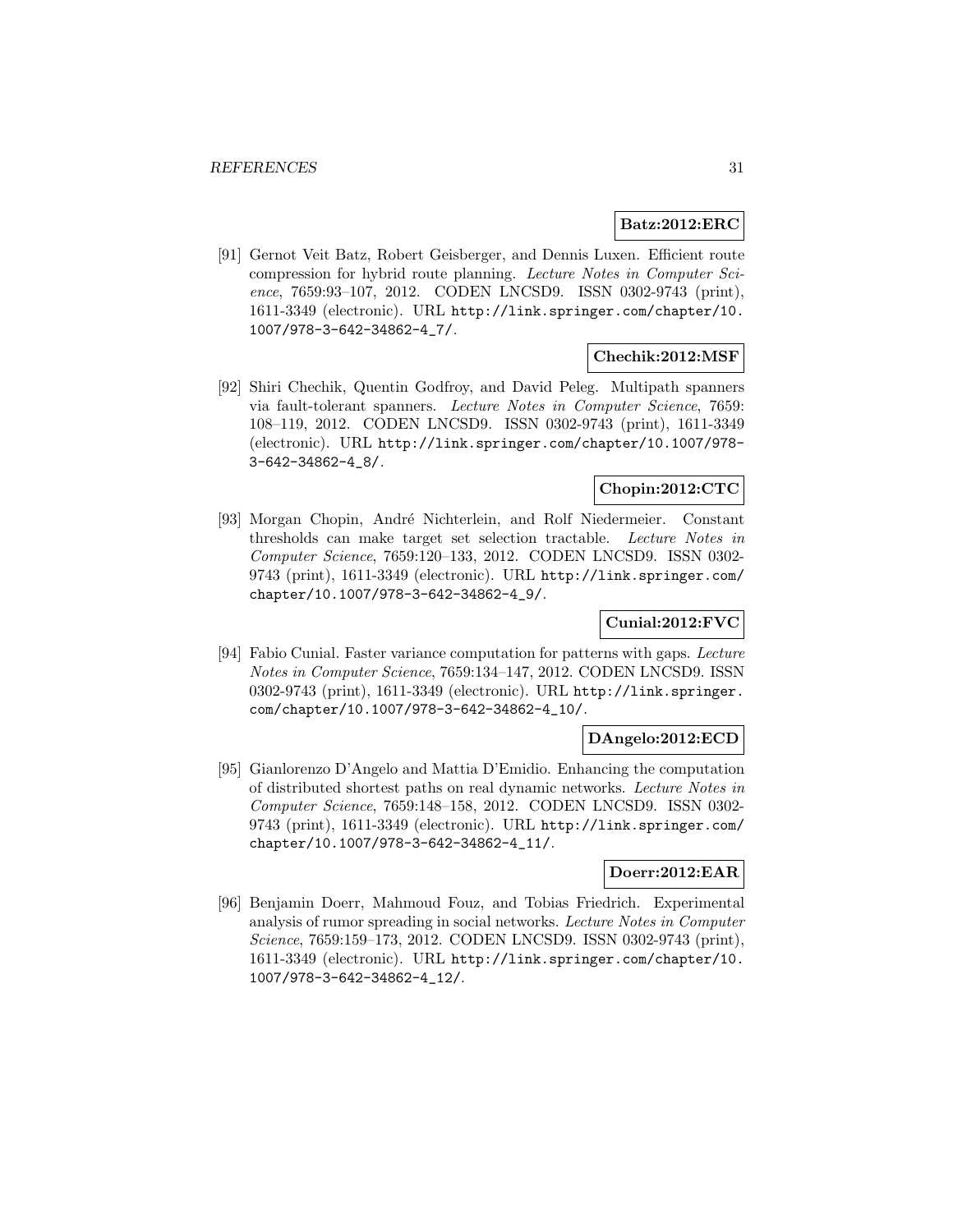#### **ElOuali:2012:RAA**

[97] Mourad El Ouali, Helena Fohlin, and Anand Srivastav. A randomised approximation algorithm for the partial vertex cover problem in hypergraphs. Lecture Notes in Computer Science, 7659:174–187, 2012. CODEN LNCSD9. ISSN 0302-9743 (print), 1611-3349 (electronic). URL http:// link.springer.com/chapter/10.1007/978-3-642-34862-4\_13/.

## **Fuchs:2012:SBA**

[98] Fabian Fuchs, Markus Völker, and Dorothea Wagner. Simulation-based analysis of topology control algorithms for wireless ad hoc networks. Lecture Notes in Computer Science, 7659:188–202, 2012. CODEN LNCSD9. ISSN 0302-9743 (print), 1611-3349 (electronic). URL http://link. springer.com/chapter/10.1007/978-3-642-34862-4\_14/.

#### **Goodrich:2012:COD**

[99] Michael T. Goodrich and Daniel S. Hirschberg. Cache-oblivious dictionaries and multimaps with negligible failure probability. Lecture Notes in Computer Science, 7659:203–218, 2012. CODEN LNCSD9. ISSN 0302- 9743 (print), 1611-3349 (electronic). URL http://link.springer.com/ chapter/10.1007/978-3-642-34862-4\_15/.

## **Gorke:2012:EGC**

[100] Robert Görke, Roland Kluge, and Andrea Schumm. An efficient generator for clustered dynamic random networks. Lecture Notes in Computer Science, 7659:219–233, 2012. CODEN LNCSD9. ISSN 0302-9743 (print), 1611-3349 (electronic). URL http://link.springer.com/chapter/10. 1007/978-3-642-34862-4\_16/.

#### **Kling:2012:SSP**

[101] Peter Kling and Andreas Cord-Landwehr. Slow down and sleep for profit in online deadline scheduling. Lecture Notes in Computer Science, 7659: 234–247, 2012. CODEN LNCSD9. ISSN 0302-9743 (print), 1611-3349 (electronic). URL http://link.springer.com/chapter/10.1007/978- 3-642-34862-4\_17/.

## **Kogan:2012:FQP**

[102] Kirill Kogan and Alejandro López-Ortiz. FIFO queueing policies for packets with heterogeneous processing. Lecture Notes in Computer Science, 7659:248–260, 2012. CODEN LNCSD9. ISSN 0302-9743 (print), 1611- 3349 (electronic). URL http://link.springer.com/chapter/10.1007/ 978-3-642-34862-4\_18/.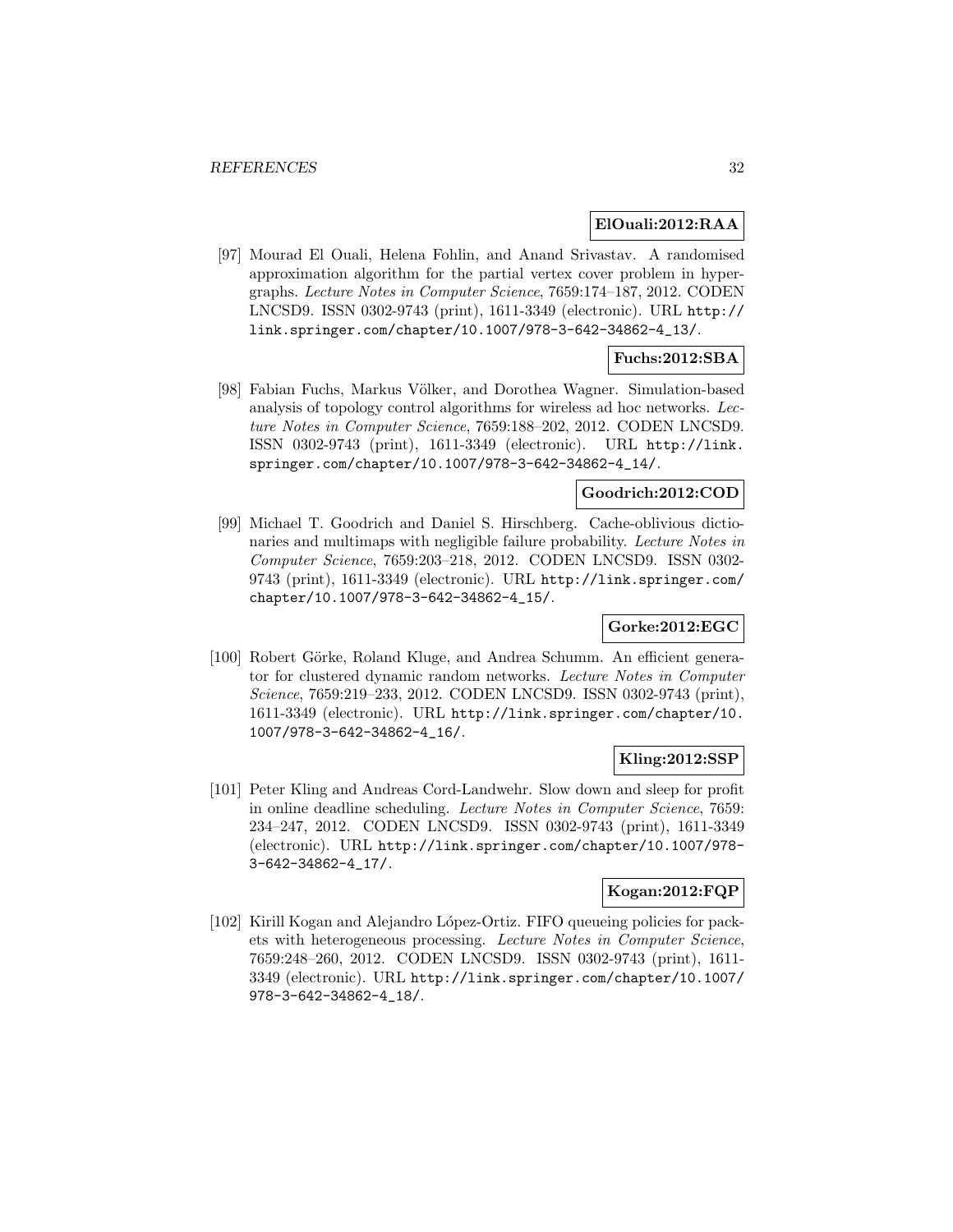#### **Anonymous:2012:BMa**

[103] Anonymous. Back matter. Lecture Notes in Computer Science, 7659: ??, 2012. CODEN LNCSD9. ISSN 0302-9743 (print), 1611-3349 (electronic). URL http://link.springer.com/content/pdf/bbm:978-3- 642-34862-4/1.

#### **Anonymous:2012:FMe**

[104] Anonymous. Front matter. Lecture Notes in Computer Science, 7659: ??, 2012. CODEN LNCSD9. ISSN 0302-9743 (print), 1611-3349 (electronic). URL http://link.springer.com/content/pdf/bfm:978-3- 642-34862-4/1.

#### **Moio:2012:ATA**

[105] Andrea Moio, Attilio Giordana, and Dino Mendola. An anti-tampering algorithm based on an artificial intelligence approach. Lecture Notes in Computer Science, 7661:1–10, 2012. CODEN LNCSD9. ISSN 0302- 9743 (print), 1611-3349 (electronic). URL http://link.springer.com/ chapter/10.1007/978-3-642-34624-8\_1/.

## **Rauch:2012:DKD**

[106] Jan Rauch. Domain knowledge and data mining with association rules  $-$  a logical point of view. Lecture Notes in Computer Science, 7661: 11–20, 2012. CODEN LNCSD9. ISSN 0302-9743 (print), 1611-3349 (electronic). URL http://link.springer.com/chapter/10.1007/978- 3-642-34624-8\_2/.

#### **Betlinski:2012:PFS**

[107] Pawel Betliński and Dominik Slęzak. The problem of finding the sparsest Bayesian network for an input data set is NP-Hard. Lecture Notes in Computer Science, 7661:21–30, 2012. CODEN LNCSD9. ISSN 0302- 9743 (print), 1611-3349 (electronic). URL http://link.springer.com/ chapter/10.1007/978-3-642-34624-8\_3/.

#### **Fournier-Viger:2012:MTN**

[108] Philippe Fournier-Viger and Vincent S. Tseng. Mining top-K nonredundant association rules. Lecture Notes in Computer Science, 7661: 31–40, 2012. CODEN LNCSD9. ISSN 0302-9743 (print), 1611-3349 (electronic). URL http://link.springer.com/chapter/10.1007/978- 3-642-34624-8\_4/.

## **Guid:2012:AKR**

[109] Matej Guid, Martin Možina, Vida Groznik, Dejan Georgiev, and Aleksander Sadikov. ABML knowledge refinement loop: a case study. Lecture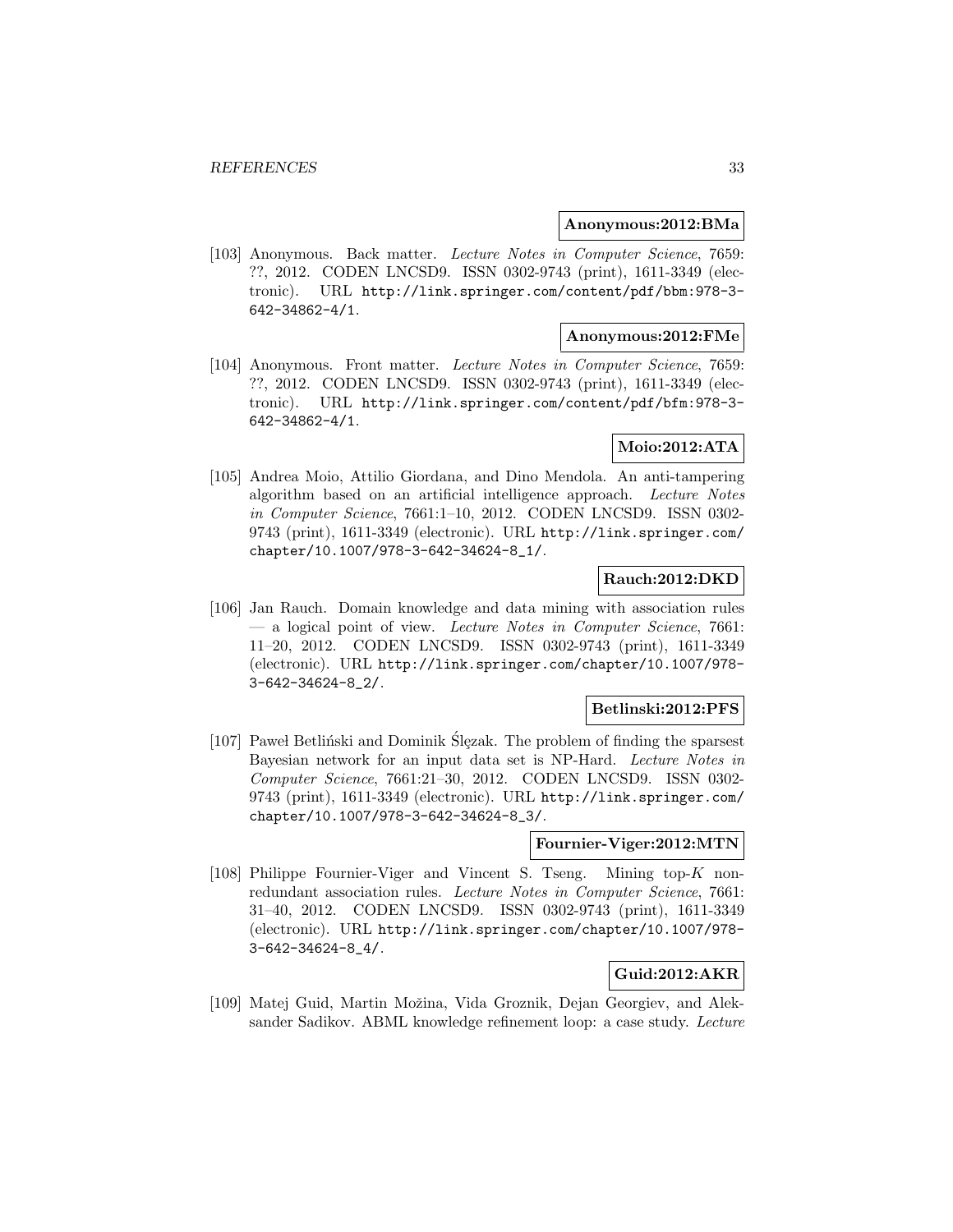Notes in Computer Science, 7661:41–50, 2012. CODEN LNCSD9. ISSN 0302-9743 (print), 1611-3349 (electronic). URL http://link.springer. com/chapter/10.1007/978-3-642-34624-8\_5/.

#### **Lavergne:2012:MMI**

[110] Jennifer Lavergne, Ryan Benton, and Vijay V. Raghavan. Min-max itemset trees for dense and categorical datasets. Lecture Notes in Computer Science, 7661:51–60, 2012. CODEN LNCSD9. ISSN 0302-9743 (print), 1611-3349 (electronic). URL http://link.springer.com/chapter/10. 1007/978-3-642-34624-8\_6/.

## **Lavergne:2012:TRT**

[111] Jennifer Lavergne, Ryan Benton, and Vijay V. Raghavan. TRARM-RelSup: Targeted rare association rule mining using itemset trees and the relative support measure. Lecture Notes in Computer Science, 7661: 61–70, 2012. CODEN LNCSD9. ISSN 0302-9743 (print), 1611-3349 (electronic). URL http://link.springer.com/chapter/10.1007/978- 3-642-34624-8\_7/.

## **Tsumoto:2012:IRI**

[112] Shusaku Tsumoto and Shoji Hirano. Incremental rules induction method based on three rule layers. Lecture Notes in Computer Science, 7661: 71–80, 2012. CODEN LNCSD9. ISSN 0302-9743 (print), 1611-3349 (electronic). URL http://link.springer.com/chapter/10.1007/978- 3-642-34624-8\_8/.

#### **Ammar:2012:RRP**

[113] Asma Ammar, Zied Elouedi, and Pawan Lingras. RPKM: The rough possibilistic K-modes. Lecture Notes in Computer Science, 7661:81– 86, 2012. CODEN LNCSD9. ISSN 0302-9743 (print), 1611-3349 (electronic). URL http://link.springer.com/chapter/10.1007/978-3- 642-34624-8\_9/.

#### **Kohout:2012:EEO**

[114] Jan Kohout and Roman Neruda. Exploration and exploitation operators for genetic graph clustering algorithm. Lecture Notes in Computer Science, 7661:87–92, 2012. CODEN LNCSD9. ISSN 0302-9743 (print), 1611-3349 (electronic). URL http://link.springer.com/chapter/10.1007/978- 3-642-34624-8\_10/.

#### **Clark:2012:LPA**

[115] Patrick G. Clark, Jerzy W. Grzymala-Busse, and Martin Kuehnhausen. Local probabilistic approximations for incomplete data. Lecture Notes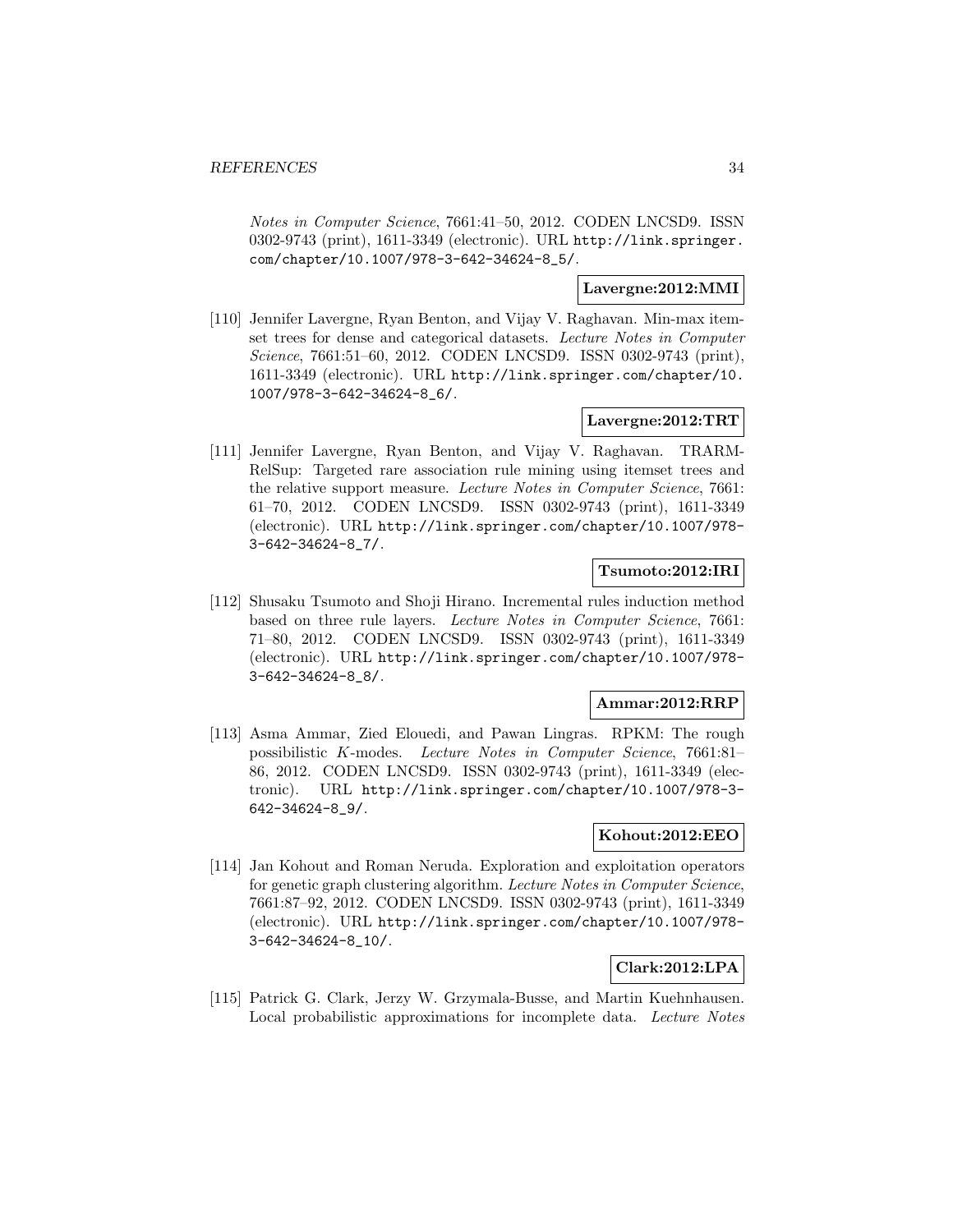in Computer Science, 7661:93–98, 2012. CODEN LNCSD9. ISSN 0302- 9743 (print), 1611-3349 (electronic). URL http://link.springer.com/ chapter/10.1007/978-3-642-34624-8\_11/.

#### **Andruszkiewicz:2012:RBR**

[116] Piotr Andruszkiewicz. On the relations between retention replacement, additive perturbation, and randomisations for nominal attributes in privacy preserving data mining. Lecture Notes in Computer Science, 7661: 99–104, 2012. CODEN LNCSD9. ISSN 0302-9743 (print), 1611-3349 (electronic). URL http://link.springer.com/chapter/10.1007/978- 3-642-34624-8\_12/.

#### **Ghosh:2012:DSE**

[117] Sujata Ghosh, Thiri Haymar Kyaw, and Rineke Verbrugge. Decision support for extensive form negotiation games. Lecture Notes in Computer Science, 7661:105–114, 2012. CODEN LNCSD9. ISSN 0302-9743 (print), 1611-3349 (electronic). URL http://link.springer.com/chapter/10. 1007/978-3-642-34624-8\_13/.

#### **Meng:2012:IAF**

[118] Yuxin Meng, Wenjuan Li, and Lam for Kwok. Intelligent alarm filter using knowledge-based alert verification in network intrusion detection. Lecture Notes in Computer Science, 7661:115–124, 2012. CODEN LNCSD9. ISSN 0302-9743 (print), 1611-3349 (electronic). URL http://link.springer. com/chapter/10.1007/978-3-642-34624-8\_14/.

#### **Gao:2012:CBM**

[119] Chao Gao and Jiming Liu. Clustering-based media analysis for understanding human emotional reactions in an extreme event. Lecture Notes in Computer Science, 7661:125–135, 2012. CODEN LNCSD9. ISSN 0302- 9743 (print), 1611-3349 (electronic). URL http://link.springer.com/ chapter/10.1007/978-3-642-34624-8\_15/.

#### **Pestana:2012:EDA**

[120] Gabriel Pestana, Joachim Metter, Sebastian Heuchler, and Pedro Reis. An event-driven architecture for spatio-temporal surveillance of business activities. Lecture Notes in Computer Science, 7661:136–142, 2012. CODEN LNCSD9. ISSN 0302-9743 (print), 1611-3349 (electronic). URL http:// link.springer.com/chapter/10.1007/978-3-642-34624-8\_16/.

## **Brocki:2012:MMT**

[121] Lukasz Brocki, Krzysztof Marasek, and Danijel Koržinek. Multiple model text normalization for the Polish language. Lecture Notes in Computer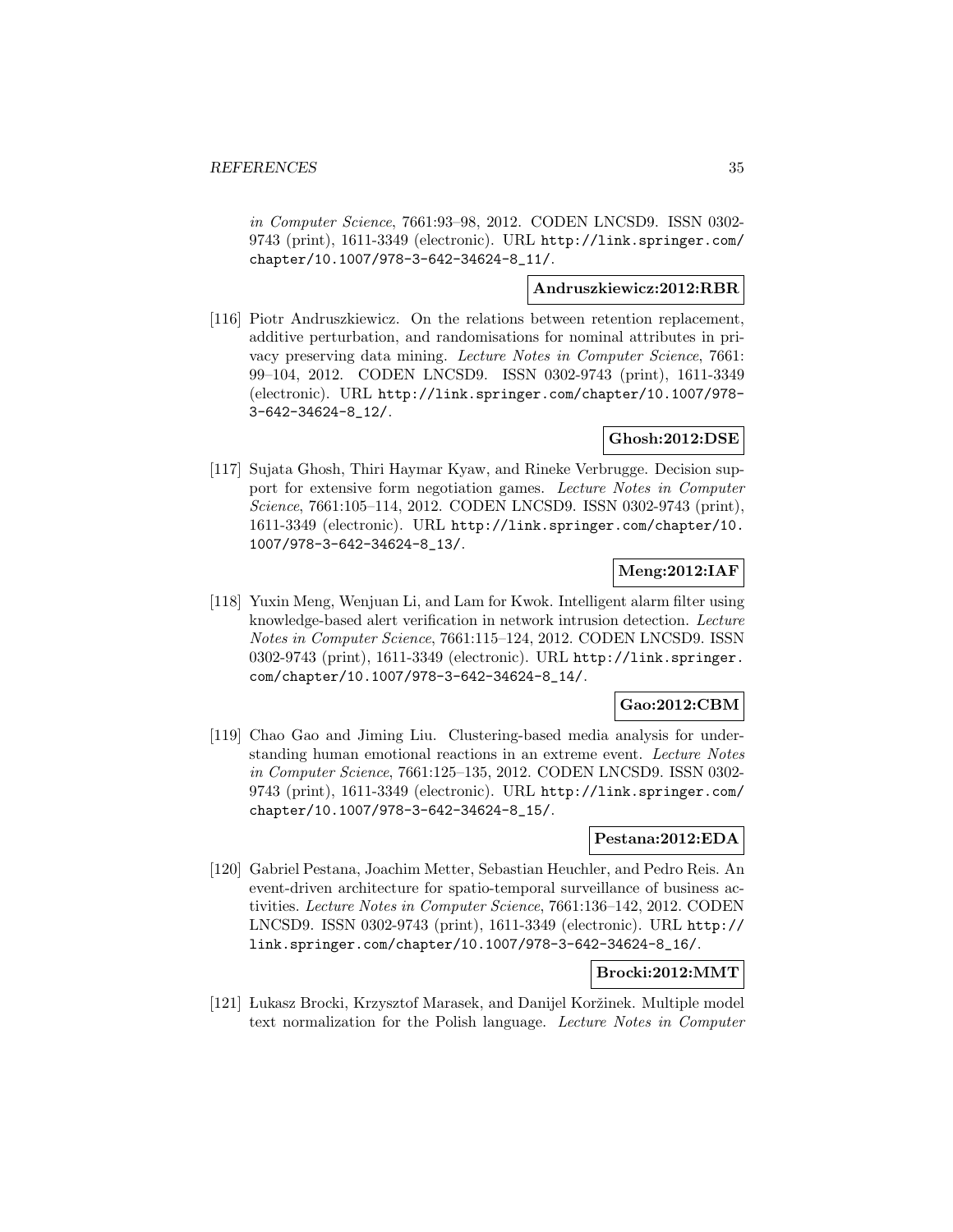Science, 7661:143–148, 2012. CODEN LNCSD9. ISSN 0302-9743 (print), 1611-3349 (electronic). URL http://link.springer.com/chapter/10. 1007/978-3-642-34624-8\_17/.

#### **Punuru:2012:DSR**

[122] Janardhana Punuru and Jianhua Chen. Discovering semantic relations using prepositional phrases. Lecture Notes in Computer Science, 7661: 149–154, 2012. CODEN LNCSD9. ISSN 0302-9743 (print), 1611-3349 (electronic). URL http://link.springer.com/chapter/10.1007/978- 3-642-34624-8\_18/.

#### **Wroblewska:2012:DDB**

[123] Alina Wróblewska and Marcin Sydow. DEBORA: Dependency-based method for extracting entity-relationship triples from open-domain texts in Polish. Lecture Notes in Computer Science, 7661:155–161, 2012. CODEN LNCSD9. ISSN 0302-9743 (print), 1611-3349 (electronic). URL http://link.springer.com/chapter/10.1007/978-3- 642-34624-8\_19/.

#### **Protaziuk:2012:LOL**

[124] Grzegorz Protaziuk, Anna Wróblewska, Robert Bembenik, and Henryk Rybinski. Lexical ontology layer  $-$  a bridge between text and concepts. Lecture Notes in Computer Science, 7661:162–171, 2012. CODEN LNCSD9. ISSN 0302-9743 (print), 1611-3349 (electronic). URL http:// link.springer.com/chapter/10.1007/978-3-642-34624-8\_20/.

#### **Anonymous:2012:FMf**

[125] Anonymous. Front matter. Lecture Notes in Computer Science, 7661: ??, 2012. CODEN LNCSD9. ISSN 0302-9743 (print), 1611-3349 (electronic). URL http://link.springer.com/content/pdf/bfm:978-3- 642-34624-8/1.

#### **Xiao:2012:DSNa**

[126] Lu Xiao and Ming Fan. Does social network always promote entrepreneurial intentions? Part I: Theoretical model. Lecture Notes in Computer Science, 7663:1–7, 2012. CODEN LNCSD9. ISSN 0302- 9743 (print), 1611-3349 (electronic). URL http://link.springer.com/ chapter/10.1007/978-3-642-34475-6\_1/.

#### **Feroz:2012:AAH**

[127] Samreen Feroz, Amatal Habib, Maryam Siddiqua, Sobia Saleem, and Nisar Ahmed Shar. Association of anti-histamine drugs with brain tumor. Lecture Notes in Computer Science, 7663:8–15, 2012. CODEN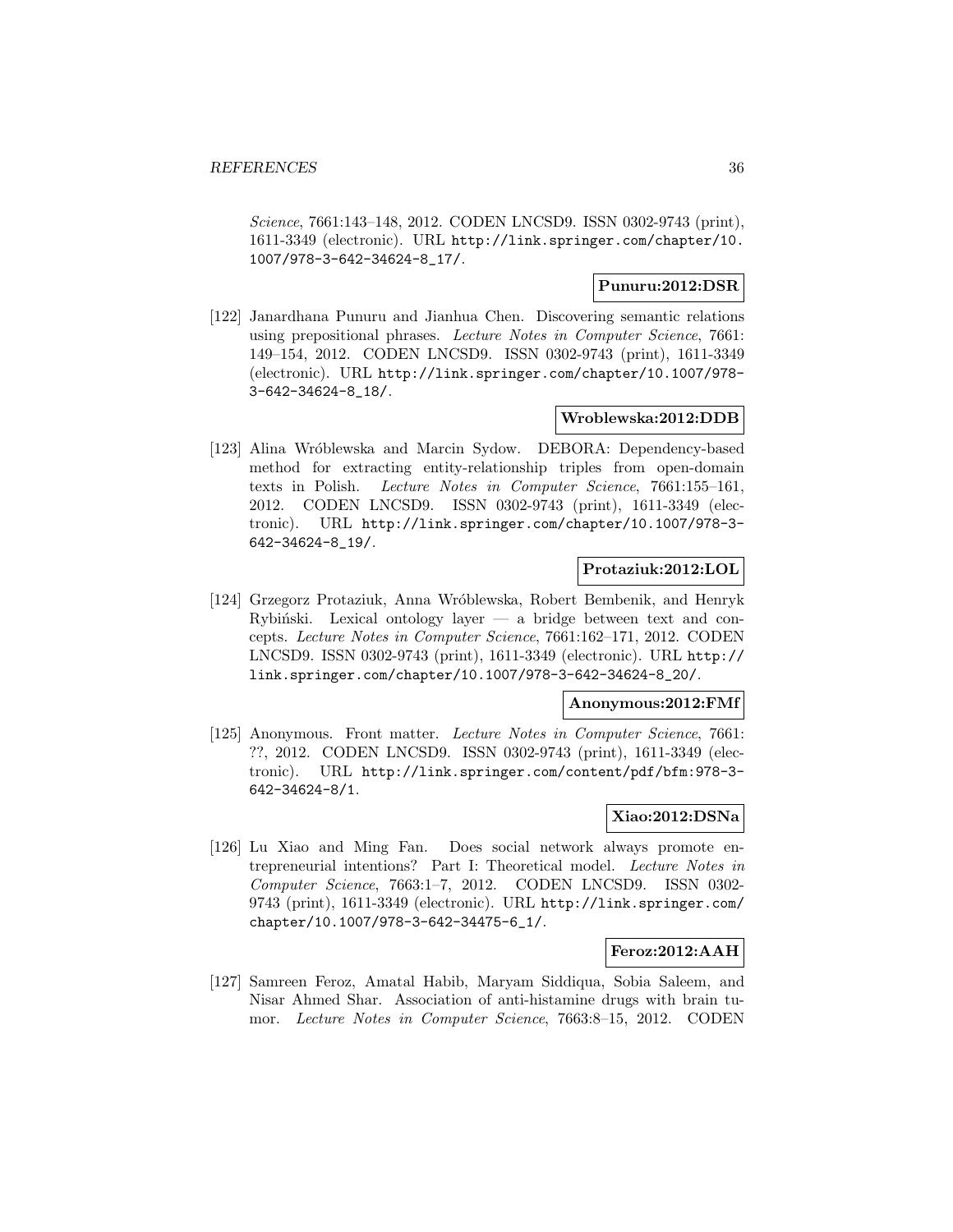LNCSD9. ISSN 0302-9743 (print), 1611-3349 (electronic). URL http: //link.springer.com/chapter/10.1007/978-3-642-34475-6\_2/.

# **Zhu:2012:EPP**

[128] Qiuyu Zhu. Estimating principal point and nonlinear parameters of camera from a planar calibration image. Lecture Notes in Computer Science, 7663:16–24, 2012. CODEN LNCSD9. ISSN 0302-9743 (print), 1611-3349 (electronic). URL http://link.springer.com/chapter/10.1007/978- 3-642-34475-6\_3/.

# **Arora:2012:DDI**

[129] Vipul Arora and Laxmidhar Behera. Design of distribution independent noise filters with online PDF estimation. Lecture Notes in Computer Science, 7663:25–32, 2012. CODEN LNCSD9. ISSN 0302-9743 (print), 1611- 3349 (electronic). URL http://link.springer.com/chapter/10.1007/ 978-3-642-34475-6\_4/.

# **Wu:2012:DEC**

[130] Xia Wu, Juan Li, and Li Yao. Determining effective connectivity from FMRI data using a Gaussian dynamic Bayesian network. Lecture Notes in Computer Science, 7663:33–39, 2012. CODEN LNCSD9. ISSN 0302- 9743 (print), 1611-3349 (electronic). URL http://link.springer.com/ chapter/10.1007/978-3-642-34475-6\_5/.

# **Radwan:2012:TTF**

[131] A. G. Radwan and Ahmed S. Elwakil. Transient-time fractional-space trigonometry and application. Lecture Notes in Computer Science, 7663: 40–47, 2012. CODEN LNCSD9. ISSN 0302-9743 (print), 1611-3349 (electronic). URL http://link.springer.com/chapter/10.1007/978- 3-642-34475-6\_6/.

#### **Wickramasinghe:2012:UIP**

[132] Manjusri Wickramasinghe, Jayantha Rajapakse, and Damminda Alahakoon. Understanding individual play sequences using growing self organizing maps. Lecture Notes in Computer Science, 7663:48–55, 2012. CODEN LNCSD9. ISSN 0302-9743 (print), 1611-3349 (electronic). URL http://link.springer.com/chapter/10.1007/978-3- 642-34475-6\_7/.

### **Almaadeed:2012:AVF**

[133] Noor Almaadeed, Amar Aggoun, and Abbes Amira. Audio-visual feature fusion for speaker identification. Lecture Notes in Computer Science, 7663:56–67, 2012. CODEN LNCSD9. ISSN 0302-9743 (print), 1611-3349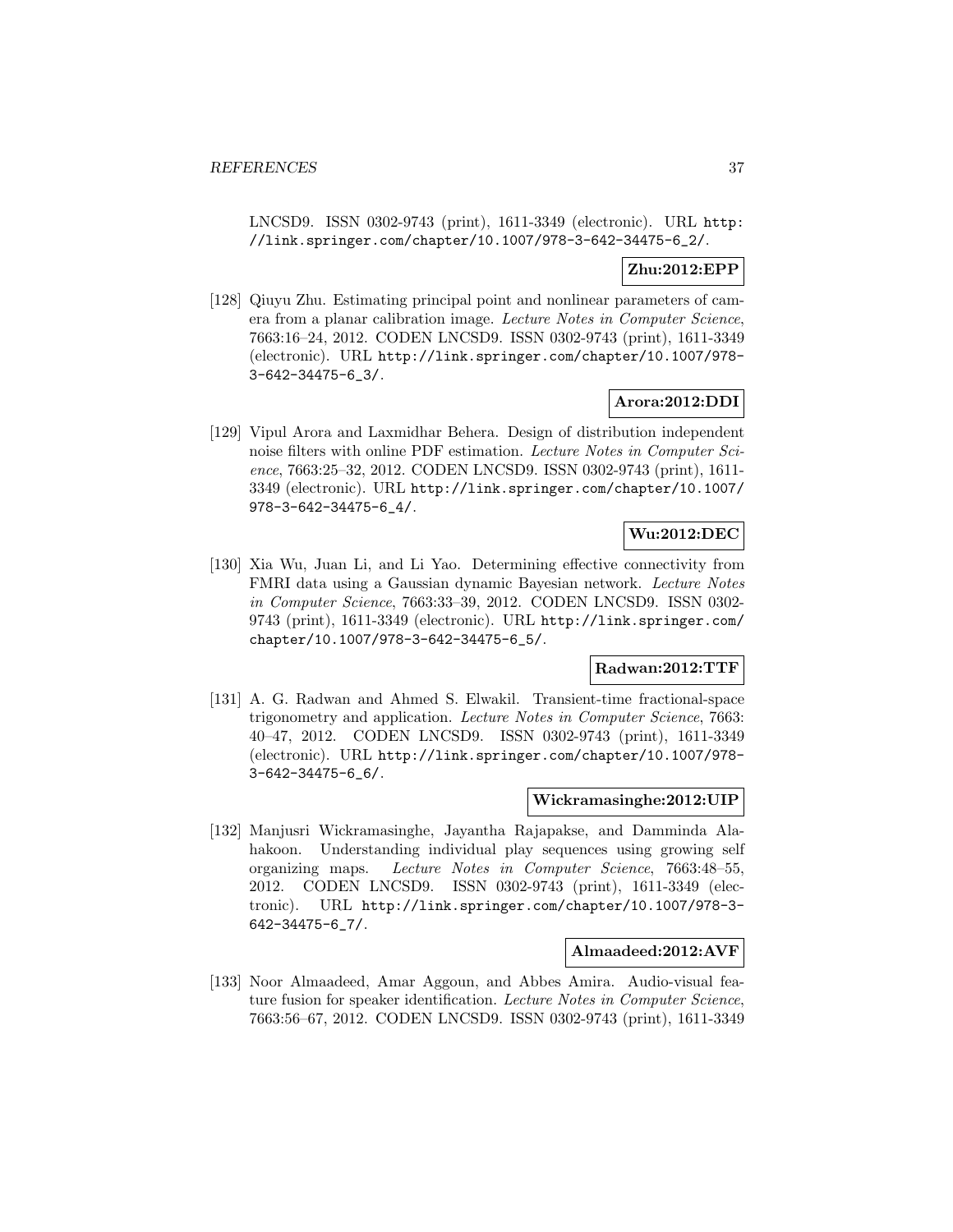(electronic). URL http://link.springer.com/chapter/10.1007/978- 3-642-34475-6\_8/.

# **Kang:2012:DCS**

[134] Xiaoxu Kang, Marc Schieber, and Nitish V. Thakor. Decoding cognitive states from neural activities of somatosensory cortex. Lecture Notes in Computer Science, 7663:68–75, 2012. CODEN LNCSD9. ISSN 0302- 9743 (print), 1611-3349 (electronic). URL http://link.springer.com/ chapter/10.1007/978-3-642-34475-6\_9/.

#### **Neokleous:2012:CMD**

[135] Kleanthis C. Neokleous, Marios N. Avraamides, Costas K. Neocleous, and Christos N. Schizas. Cognitive modeling of dilution effects in visual search. Lecture Notes in Computer Science, 7663:76–83, 2012. CODEN LNCSD9. ISSN 0302-9743 (print), 1611-3349 (electronic). URL http:// link.springer.com/chapter/10.1007/978-3-642-34475-6\_10/.

### **Mumtaz:2012:CAE**

[136] Wajid Mumtaz, Likun Xia, Aamir Saeed Malik, and Mohd Azhar Mohd Yasin. Complexity analysis of EEG data during rest state and visual stimulus. Lecture Notes in Computer Science, 7663:84–91, 2012. CODEN LNCSD9. ISSN 0302-9743 (print), 1611-3349 (electronic). URL http:// link.springer.com/chapter/10.1007/978-3-642-34475-6\_11/.

# **Al-Ani:2012:AAS**

[137] Ahmed Al-Ani, Bram Van Dun, Harvey Dillon, and Alaleh Rabie. Analysis of alertness status of subjects undergoing the cortical auditory evoked potential hearing test. Lecture Notes in Computer Science, 7663:92– 99, 2012. CODEN LNCSD9. ISSN 0302-9743 (print), 1611-3349 (electronic). URL http://link.springer.com/chapter/10.1007/978-3- 642-34475-6\_12/.

# **Kaur:2012:PFU**

[138] Preetinder Kaur, Madhu Goyal, and Jie Lu. Price forecasting using dynamic assessment of market conditions and Agent's bidding behavior. Lecture Notes in Computer Science, 7663:100–108, 2012. CODEN LNCSD9. ISSN 0302-9743 (print), 1611-3349 (electronic). URL http:// link.springer.com/chapter/10.1007/978-3-642-34475-6\_13/.

### **Kanamori:2012:NCO**

[139] Takafumi Kanamori and Akiko Takeda. Non-convex optimization on Stiefel manifold and applications to machine learning. Lecture Notes in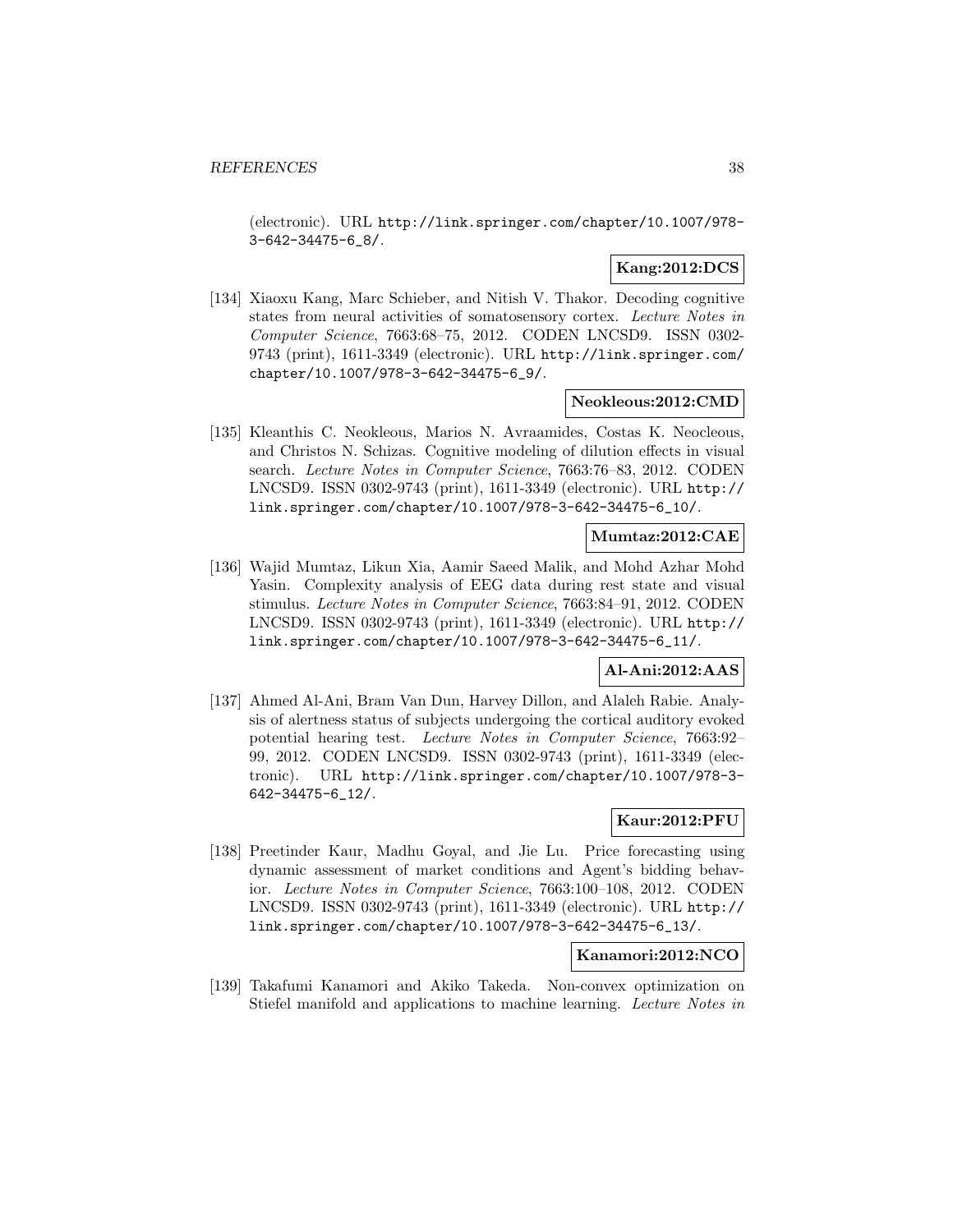Computer Science, 7663:109–116, 2012. CODEN LNCSD9. ISSN 0302- 9743 (print), 1611-3349 (electronic). URL http://link.springer.com/ chapter/10.1007/978-3-642-34475-6\_14/.

### **Dinu:2012:LPD**

[140] Liviu Petrisor Dinu, Radu-Tudor Ionescu, and Marius Popescu. Local patch dissimilarity for images. Lecture Notes in Computer Science, 7663: 117–126, 2012. CODEN LNCSD9. ISSN 0302-9743 (print), 1611-3349 (electronic). URL http://link.springer.com/chapter/10.1007/978- 3-642-34475-6\_15/.

# **Zhang:2012:NOC**

[141] Dehua Zhang, Derong Liu, and Qinglai Wei. Nearly optimal control for nonlinear systems with dead-zone control input based on the iterative ADP approach. Lecture Notes in Computer Science, 7663:127– 134, 2012. CODEN LNCSD9. ISSN 0302-9743 (print), 1611-3349 (electronic). URL http://link.springer.com/chapter/10.1007/978- 3-642-34475-6\_16/.

### **Benkhider:2012:MAK**

[142] Sadjia Benkhider, Oualid Dahmri, and Habiba Drias. A memetic approach for the knowledge extraction. Lecture Notes in Computer Science, 7663: 135–141, 2012. CODEN LNCSD9. ISSN 0302-9743 (print), 1611-3349 (electronic). URL http://link.springer.com/chapter/10.1007/978- 3-642-34475-6\_17/.

# **Liu:2012:DNC**

[143] Xiaohua Liu, Haoran Liang, Haiwei Dong, and Nikolaos Mavridis. Development of a novel conversational calculator based on remote online computation. Lecture Notes in Computer Science, 7663:142–151, 2012. CODEN LNCSD9. ISSN 0302-9743 (print), 1611-3349 (electronic). URL http:// link.springer.com/chapter/10.1007/978-3-642-34475-6\_18/.

#### **Hassan:2012:LFA**

[144] Saima Hassan, Abbas Khosravi, Jafreezal Jaafar, and Samir B. Belhaouari. Load forecasting accuracy through combination of trimmed forecasts. Lecture Notes in Computer Science, 7663:152–159, 2012. CODEN LNCSD9. ISSN 0302-9743 (print), 1611-3349 (electronic). URL http:// link.springer.com/chapter/10.1007/978-3-642-34475-6\_19/.

### **Szymanski:2012:SOM**

[145] Julian Szymański and Włodzisław Duch. Self organizing maps for visualization of categories. Lecture Notes in Computer Science, 7663: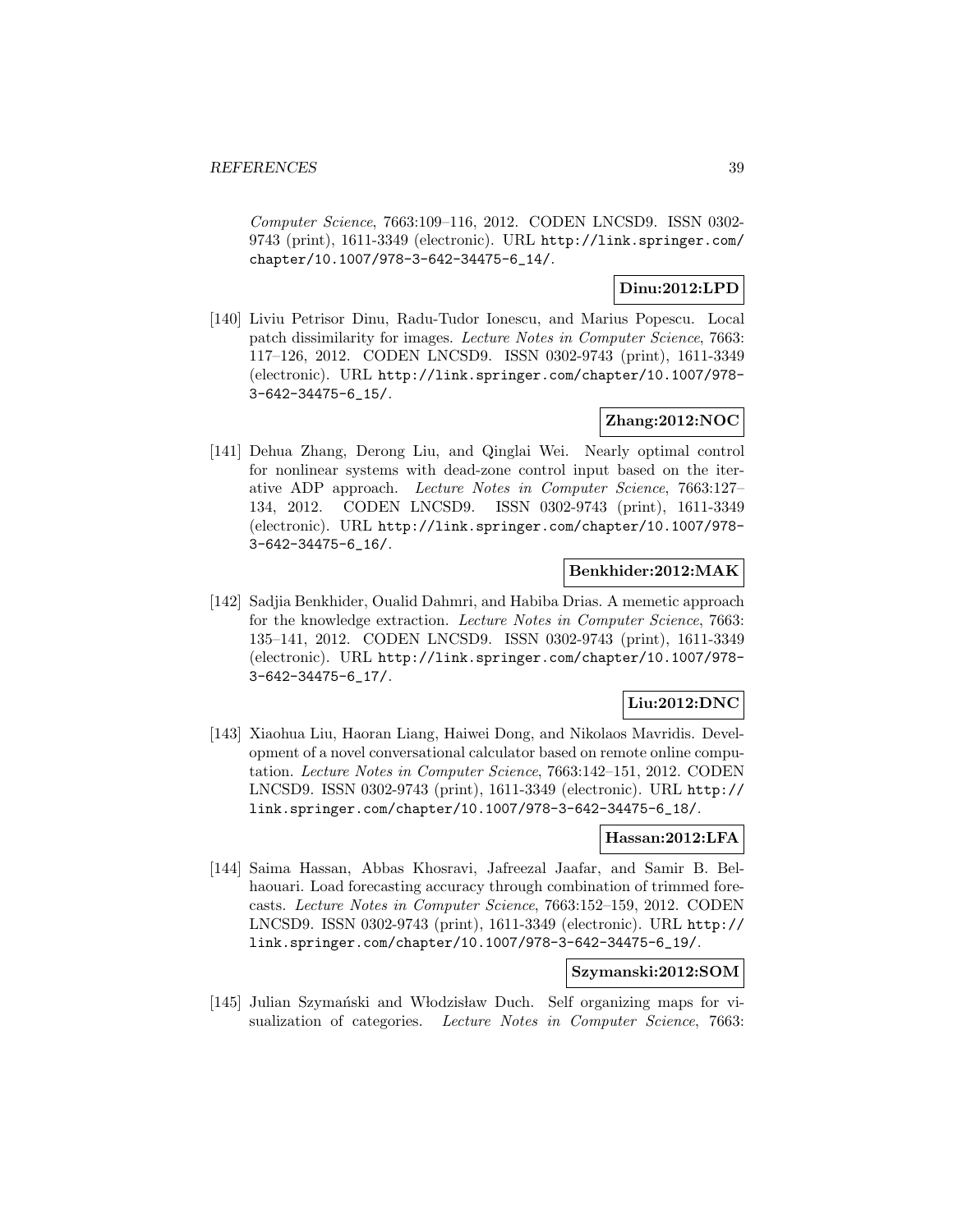160–167, 2012. CODEN LNCSD9. ISSN 0302-9743 (print), 1611-3349 (electronic). URL http://link.springer.com/chapter/10.1007/978- 3-642-34475-6\_20/.

#### **Anonymous:2012:FMg**

[146] Anonymous. Front matter. Lecture Notes in Computer Science, 7663: ??, 2012. CODEN LNCSD9. ISSN 0302-9743 (print), 1611-3349 (electronic). URL http://link.springer.com/content/pdf/bfm:978-3- 642-34475-6/1.

#### **Mezzoudj:2012:OMS**

[147] Freha Mezzoudj and Assia Benyettou. On the optimization of multiclass support vector machines dedicated to speech recognition. Lecture Notes in Computer Science, 7664:1–8, 2012. CODEN LNCSD9. ISSN 0302- 9743 (print), 1611-3349 (electronic). URL http://link.springer.com/ chapter/10.1007/978-3-642-34481-7\_1/.

# **Guo:2012:TSP**

[148] Yangming Guo, Xiaolei Li, Guanghan Bai, and Jiezhong Ma. Time series prediction method based on LS-SVR with modified Gaussian RBF. Lecture Notes in Computer Science, 7664:9–17, 2012. CODEN LNCSD9. ISSN 0302-9743 (print), 1611-3349 (electronic). URL http://link. springer.com/chapter/10.1007/978-3-642-34481-7\_2/.

# **Wang:2012:IMI**

[149] Ran Wang, Guoyou Wang, Zhong Chen, Jianguo Liu, and Yu Shi. An improved method of identification based on thermal palm vein image. Lecture Notes in Computer Science, 7664:18–24, 2012. CODEN LNCSD9. ISSN 0302-9743 (print), 1611-3349 (electronic). URL http://link.springer. com/chapter/10.1007/978-3-642-34481-7\_3/.

### **Safa:2012:MEU**

[150] Majeed Safa and Sandhya Samarasinghe. Modelling energy use and fuel consumption in wheat production using indirect factors and artificial neural networks. Lecture Notes in Computer Science, 7664:25– 32, 2012. CODEN LNCSD9. ISSN 0302-9743 (print), 1611-3349 (electronic). URL http://link.springer.com/chapter/10.1007/978-3- 642-34481-7\_4/.

### **Tariq:2012:GMM**

[151] Anam Tariq, Arslan Shaukat, and Shoab A. Khan. A Gaussian mixture model based system for detection of macula in fundus images. Lecture Notes in Computer Science, 7664:33–40, 2012. CODEN LNCSD9. ISSN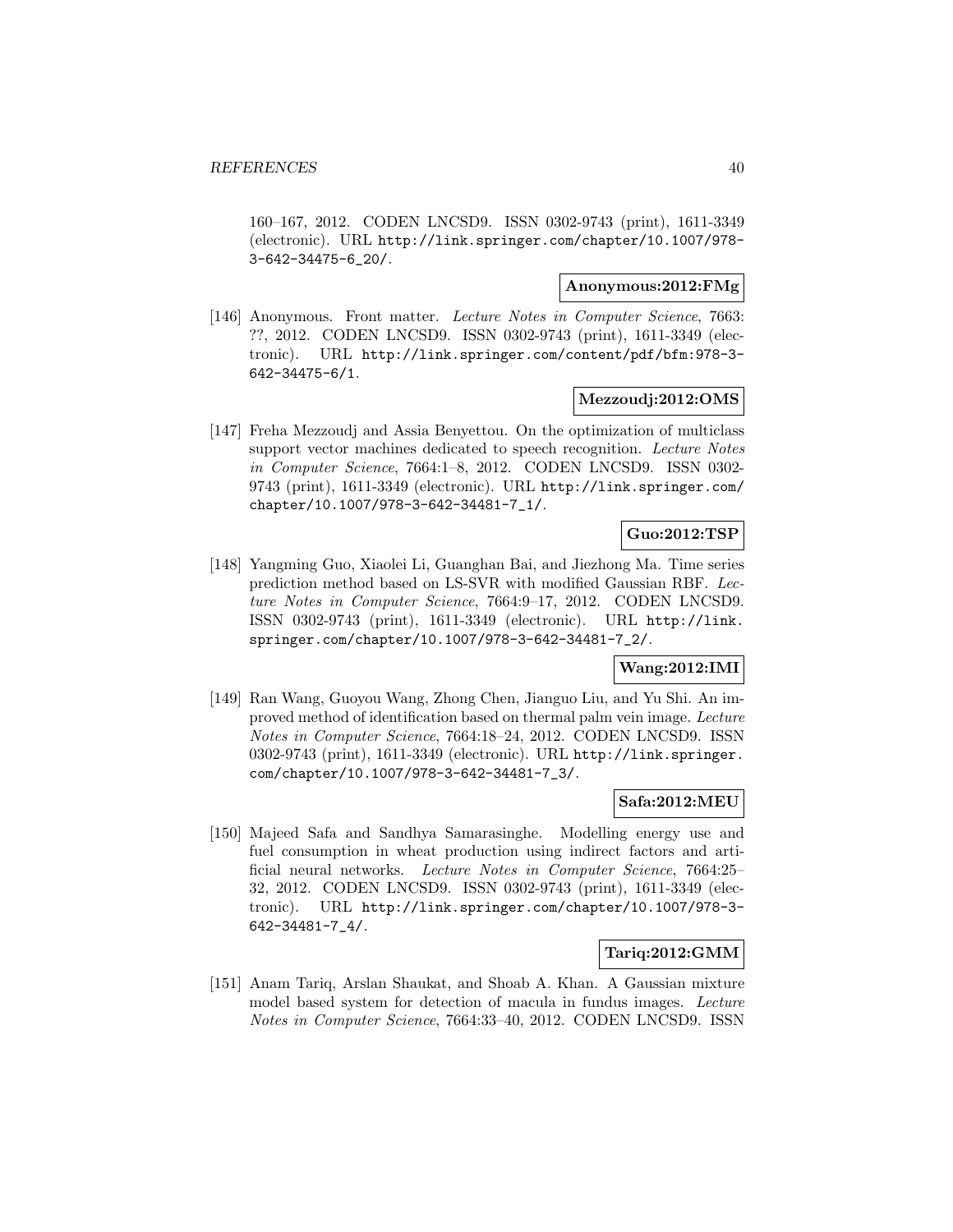0302-9743 (print), 1611-3349 (electronic). URL http://link.springer. com/chapter/10.1007/978-3-642-34481-7\_5/.

#### **Brosch:2012:BSP**

[152] Tobias Brosch and Heiko Neumann. The Brain's sequential parallelism: Perceptual decision-making and early sensory responses. Lecture Notes in Computer Science, 7664:41–50, 2012. CODEN LNCSD9. ISSN 0302- 9743 (print), 1611-3349 (electronic). URL http://link.springer.com/ chapter/10.1007/978-3-642-34481-7\_6/.

#### **Koyama:2012:ENF**

[153] Shinsuke Koyama. Estimating neural firing rates: An empirical Bayes approach. Lecture Notes in Computer Science, 7664:51–59, 2012. CODEN LNCSD9. ISSN 0302-9743 (print), 1611-3349 (electronic). URL http:// link.springer.com/chapter/10.1007/978-3-642-34481-7\_7/.

#### **Sanchez:2012:AFR**

[154] Jose Salvador Sánchez, Vicente García, and Ana Isabel Marqués. Assessment of financial risk prediction models with multi-criteria decision making methods. Lecture Notes in Computer Science, 7664:60– 67, 2012. CODEN LNCSD9. ISSN 0302-9743 (print), 1611-3349 (electronic). URL http://link.springer.com/chapter/10.1007/978-3- 642-34481-7\_8/.

### **Garcia:2012:IRP**

[155] Vicente García, Ana Isabel Marqués, and Jose Salvador Sánchez. Improving risk predictions by preprocessing imbalanced credit data. Lecture Notes in Computer Science, 7664:68–75, 2012. CODEN LNCSD9. ISSN 0302-9743 (print), 1611-3349 (electronic). URL http://link.springer. com/chapter/10.1007/978-3-642-34481-7\_9/.

### **Slim:2012:HVH**

[156] Mohamed Aymen Slim, Maroua El Kastouri, Afef Abdelkrim, and Mohamed Benrejeb. Hybrid validation of handwriting process modelling. Lecture Notes in Computer Science, 7664:76–84, 2012. CODEN LNCSD9. ISSN 0302-9743 (print), 1611-3349 (electronic). URL http://link. springer.com/chapter/10.1007/978-3-642-34481-7\_10/.

#### **Alalshekmubarak:2012:LHA**

[157] Abdulrahman Alalshekmubarak, Amir Hussain, and Qiu-Feng Wang. Off-line handwritten Arabic word recognition using SVMs with normalized poly kernel. Lecture Notes in Computer Science, 7664:85–91,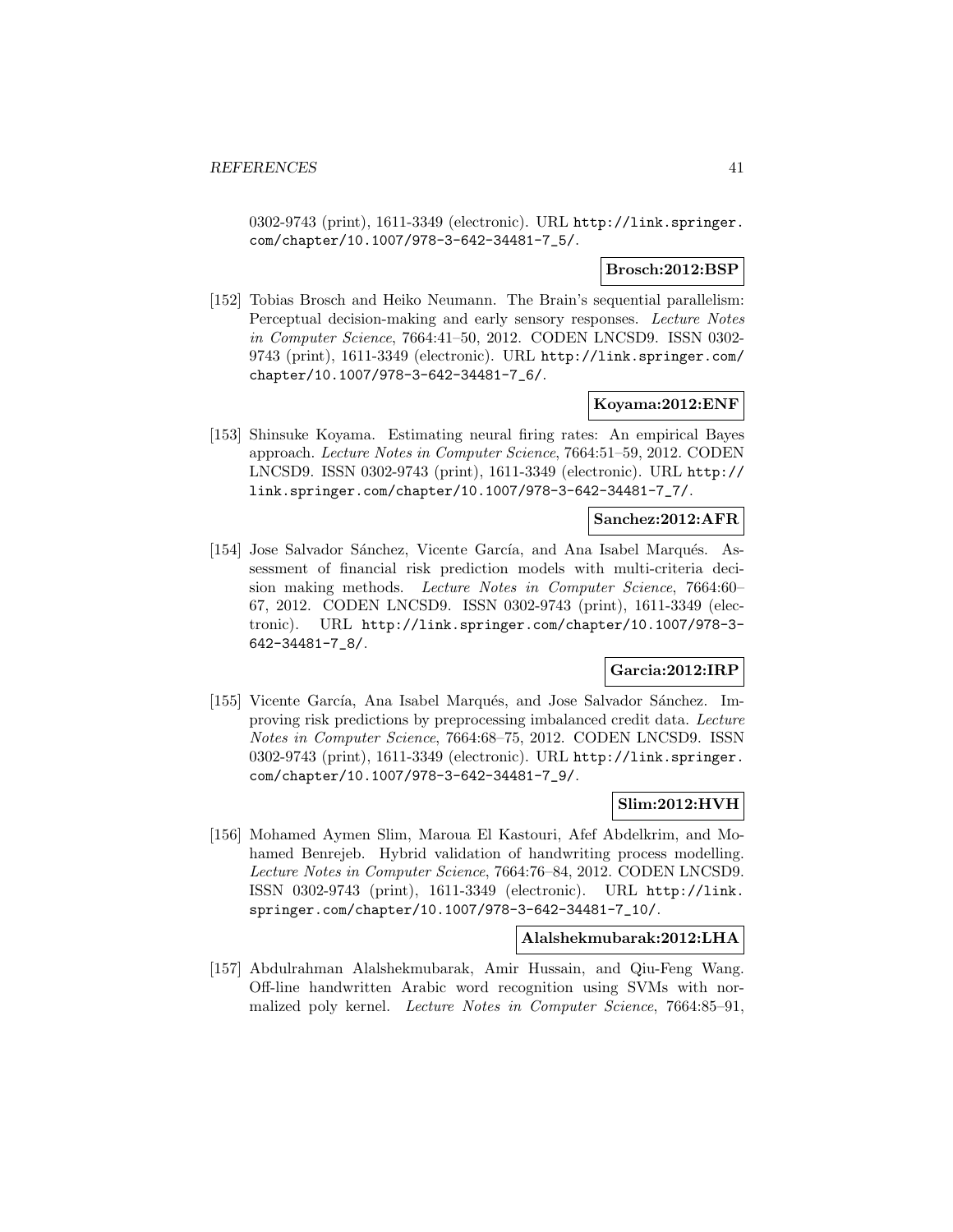2012. CODEN LNCSD9. ISSN 0302-9743 (print), 1611-3349 (electronic). URL http://link.springer.com/chapter/10.1007/978-3- 642-34481-7\_11/.

# **Xu:2012:BMV**

[158] Jinhua Xu. Bayesian modeling of visual attention. Lecture Notes in Computer Science, 7664:92–99, 2012. CODEN LNCSD9. ISSN 0302- 9743 (print), 1611-3349 (electronic). URL http://link.springer.com/ chapter/10.1007/978-3-642-34481-7\_12/.

# **Yin:2012:CEU**

[159] Xu-Cheng Yin, Kaizhu Huang, Hong-Wei Hao, Khalid Iqbal, and Zhi-Bin Wang. Classifier ensemble using a heuristic learning with sparsity and diversity. Lecture Notes in Computer Science, 7664:100–107, 2012. CODEN LNCSD9. ISSN 0302-9743 (print), 1611-3349 (electronic). URL http:// link.springer.com/chapter/10.1007/978-3-642-34481-7\_13/.

### **Mitsuishi:2012:OSF**

[160] Takashi Mitsuishi, Takanori Terashima, and Yasunari Shidama. Optimization of SIRMs fuzzy model using Lukasiewicz logic. Lecture Notes in Computer Science, 7664:108–116, 2012. CODEN LNCSD9. ISSN 0302- 9743 (print), 1611-3349 (electronic). URL http://link.springer.com/ chapter/10.1007/978-3-642-34481-7\_14/.

### **Mahdavi:2012:SHL**

[161] Nariman Mahdavi and Jürgen Kurths. Synchronization of Hopfield like chaotic neural networks with structure based learning. Lecture Notes in Computer Science, 7664:117–124, 2012. CODEN LNCSD9. ISSN 0302- 9743 (print), 1611-3349 (electronic). URL http://link.springer.com/ chapter/10.1007/978-3-642-34481-7\_15/.

#### **Paplinski:2012:ISO**

[162] Andrew P. Papliński. Incremental self-organizing map (iSOM) in categorization of visual objects. Lecture Notes in Computer Science, 7664: 125–132, 2012. CODEN LNCSD9. ISSN 0302-9743 (print), 1611-3349 (electronic). URL http://link.springer.com/chapter/10.1007/978- 3-642-34481-7\_16/.

### **Cohen:2012:ENV**

[163] Dror Cohen and Andrew P. Papliński. The elastic net as visual category representation: Visualisation and classification. Lecture Notes in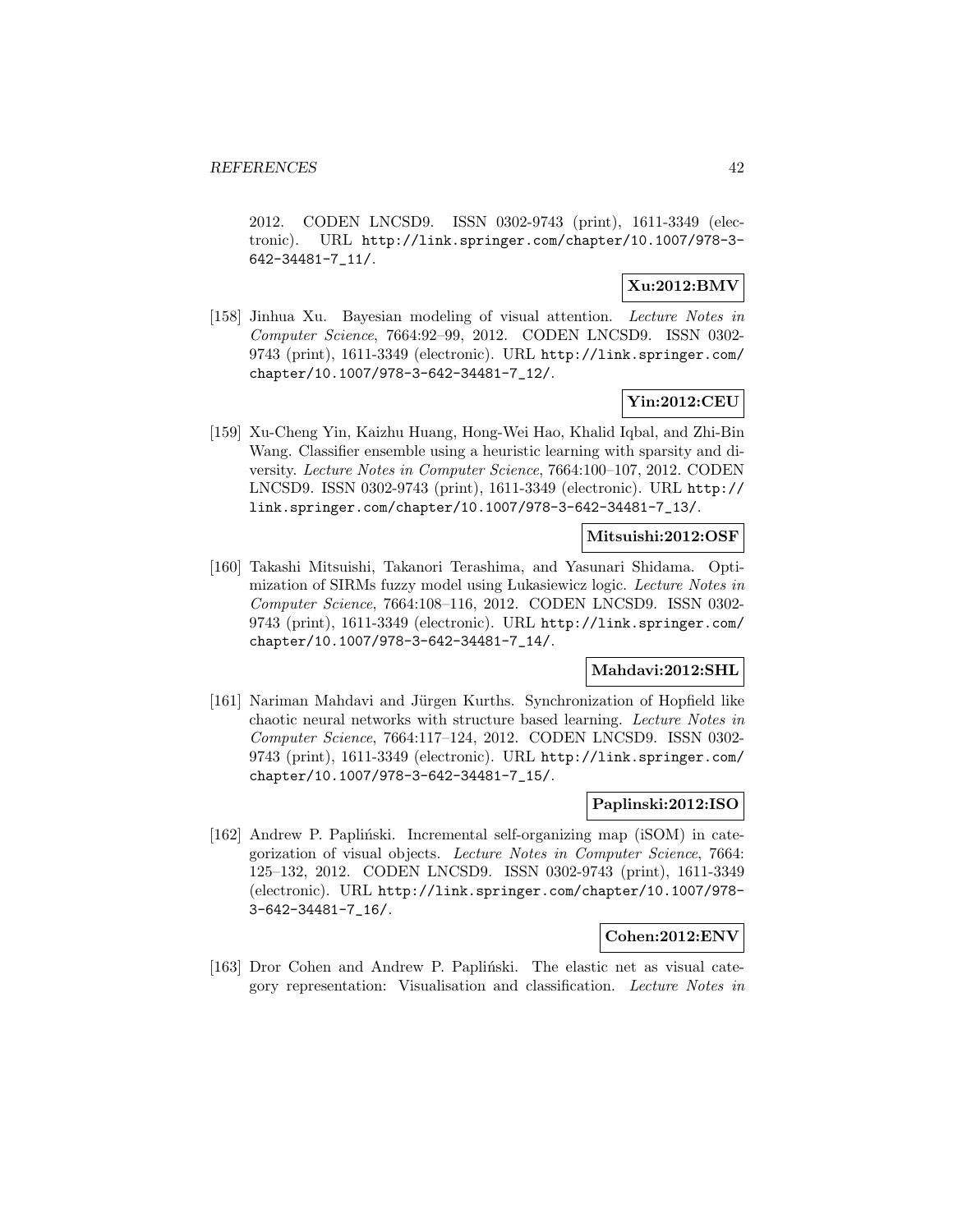Computer Science, 7664:133–140, 2012. CODEN LNCSD9. ISSN 0302- 9743 (print), 1611-3349 (electronic). URL http://link.springer.com/ chapter/10.1007/978-3-642-34481-7\_17/.

# **Naze:2012:CMD**

[164] Sebastien Naze and Jan Treur. A computational model for development of post-traumatic stress disorders by Hebbian learning. Lecture Notes in Computer Science, 7664:141–151, 2012. CODEN LNCSD9. ISSN 0302- 9743 (print), 1611-3349 (electronic). URL http://link.springer.com/ chapter/10.1007/978-3-642-34481-7\_18/.

### **Samura:2012:PLS**

[165] Toshikazu Samura, Yasuomi D. Sato, Yuji Ikegaya, Hatsuo Hayashi, and Takeshi Aihara. Power-law scaling of synchronization robustly reproduced in the hippocampal CA3 Slice culture model with small-world topology. Lecture Notes in Computer Science, 7664:152–159, 2012. CODEN LNCSD9. ISSN 0302-9743 (print), 1611-3349 (electronic). URL http:// link.springer.com/chapter/10.1007/978-3-642-34481-7\_19/.

### **Jamalabadi:2012:DBI**

[166] Hamidreza Jamalabadi, Hossein Nasrollahi, Majid Nili Ahmadabadi, and Babak Nadjar Araabi. A dynamic bio-inspired model of categorization. Lecture Notes in Computer Science, 7664:160–167, 2012. CODEN LNCSD9. ISSN 0302-9743 (print), 1611-3349 (electronic). URL http:// link.springer.com/chapter/10.1007/978-3-642-34481-7\_20/.

#### **Anonymous:2012:FMh**

[167] Anonymous. Front matter. Lecture Notes in Computer Science, 7664: ??, 2012. CODEN LNCSD9. ISSN 0302-9743 (print), 1611-3349 (electronic). URL http://link.springer.com/content/pdf/bfm:978-3- 642-34481-7/1.

### **Sang:2012:CNN**

[168] Do-Thanh Sang, Dong-Min Woo, and Dong-Chul Park. Centroid neural network with simulated annealing and its application to color image segmentation. Lecture Notes in Computer Science, 7665:1–8, 2012. CODEN LNCSD9. ISSN 0302-9743 (print), 1611-3349 (electronic). URL http:// link.springer.com/chapter/10.1007/978-3-642-34487-9\_1/.

### **Awad:2012:ENL**

[169] Ali Awad. Efficient non-linear filter for impulse noise removal in document images. Lecture Notes in Computer Science, 7665:9–16, 2012. CODEN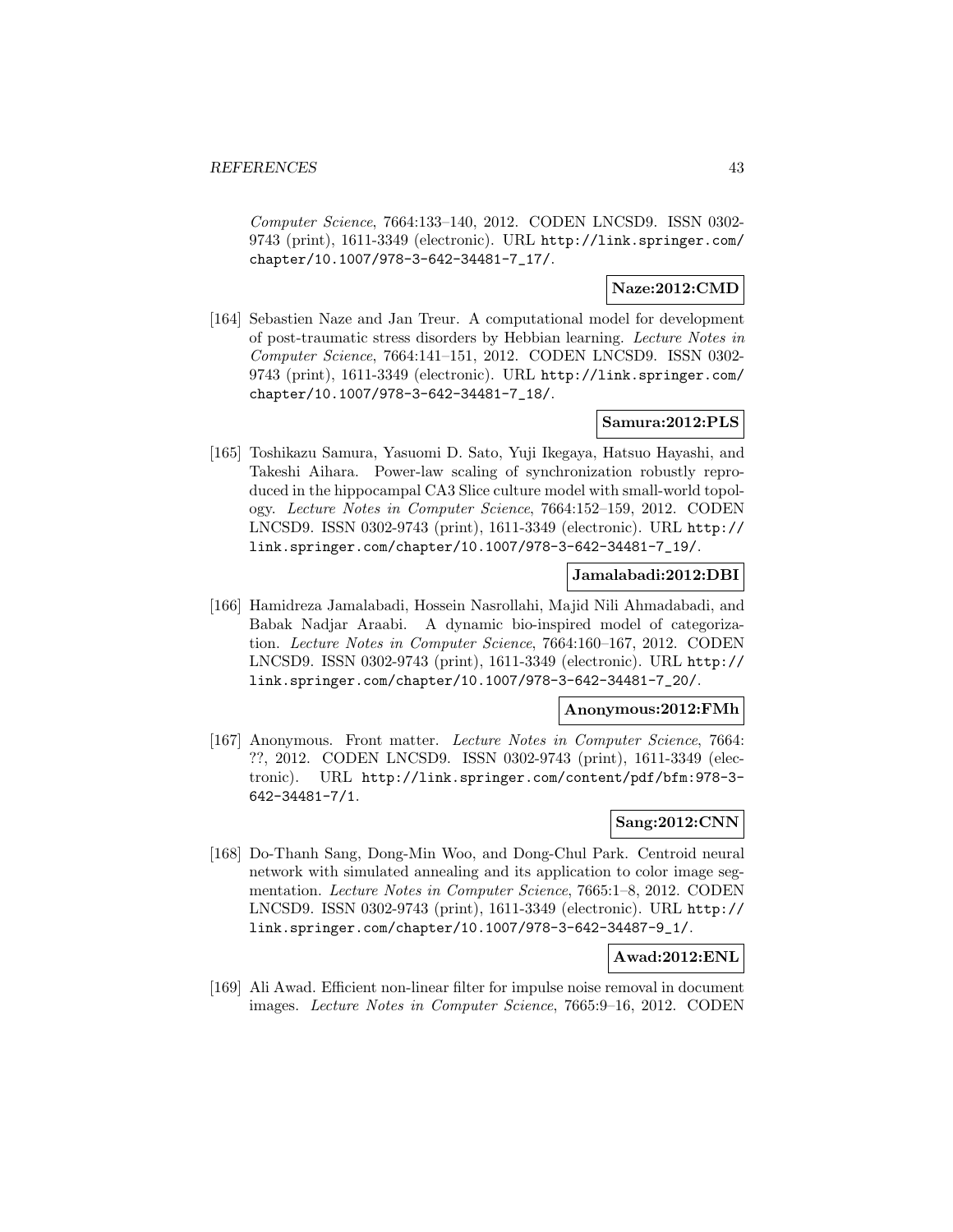LNCSD9. ISSN 0302-9743 (print), 1611-3349 (electronic). URL http:// link.springer.com/chapter/10.1007/978-3-642-34487-9\_2/.

#### **Bouaziz:2012:EFB**

[170] Souhir Bouaziz, Habib Dhahri, and Adel M. Alimi. Evolving flexible Beta operator neural trees (FBONT) for time series forecasting. Lecture Notes in Computer Science, 7665:17–24, 2012. CODEN LNCSD9. ISSN 0302-9743 (print), 1611-3349 (electronic). URL http://link.springer. com/chapter/10.1007/978-3-642-34487-9\_3/.

# **Fan:2012:NLF**

[171] Wentao Fan and Nizar Bouguila. Nonparametric localized feature selection via a Dirichlet process mixture of generalized Dirichlet distributions. Lecture Notes in Computer Science, 7665:25–33, 2012. CODEN LNCSD9. ISSN 0302-9743 (print), 1611-3349 (electronic). URL http:// link.springer.com/chapter/10.1007/978-3-642-34487-9\_4/.

### **Treerattanapitak:2012:GAF**

[172] Kiatichai Treerattanapitak and Chuleerat Jaruskulchai. Generalized agglomerative fuzzy clustering. Lecture Notes in Computer Science, 7665: 34–41, 2012. CODEN LNCSD9. ISSN 0302-9743 (print), 1611-3349 (electronic). URL http://link.springer.com/chapter/10.1007/978- 3-642-34487-9\_5/.

# **Liu:2012:NSA**

[173] Ming Liu, Lei Lin, Lili Shan, and Chengjie Sun. A novel self-adaptive clustering algorithm for dynamic data. Lecture Notes in Computer Science, 7665:42–49, 2012. CODEN LNCSD9. ISSN 0302-9743 (print), 1611-3349 (electronic). URL http://link.springer.com/chapter/10.1007/978- 3-642-34487-9\_6/.

### **Li:2012:ISS**

[174] Chaojie Li, David Yang Gao, and Chao Liu. Impulsive synchronization of state delayed discrete complex networks with switching topology. Lecture Notes in Computer Science, 7665:50–57, 2012. CODEN LNCSD9. ISSN 0302-9743 (print), 1611-3349 (electronic). URL http://link.springer. com/chapter/10.1007/978-3-642-34487-9\_7/.

### **Yuan:2012:SIS**

[175] Liming Yuan, Songbo Liu, Qingcheng Huang, Jiafeng Liu, and Xianglong Tang. Salient instance selection for multiple-instance learning. Lecture Notes in Computer Science, 7665:58–67, 2012. CODEN LNCSD9. ISSN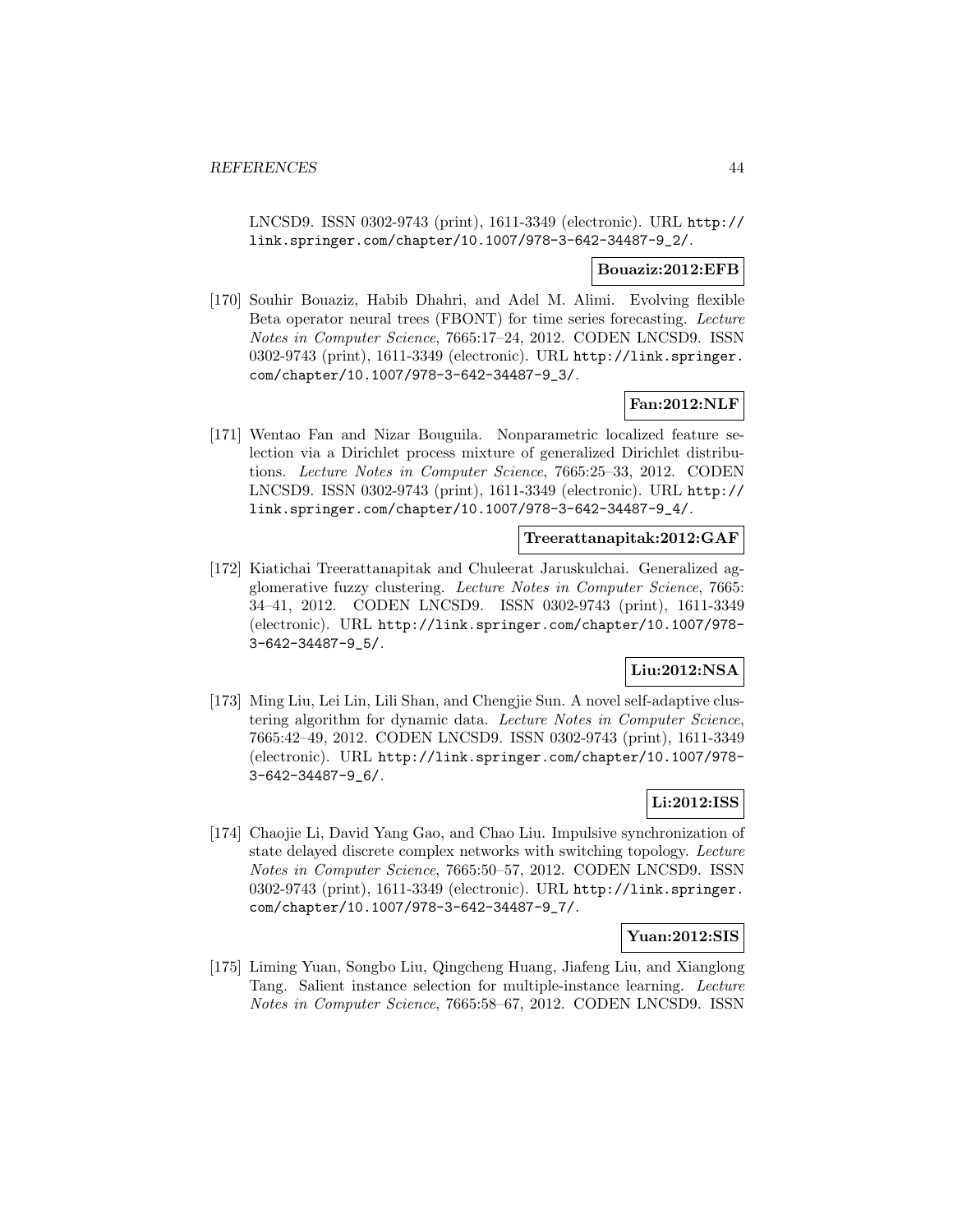0302-9743 (print), 1611-3349 (electronic). URL http://link.springer. com/chapter/10.1007/978-3-642-34487-9\_8/.

### **Qingfeng:2012:MRM**

[176] Meng Qingfeng, Du Jianguo, and Li Zhen. Motivating retail marketing efforts under fairness concerns in small-world networks: a multi-agent simulation. Lecture Notes in Computer Science, 7665:68–75, 2012. CODEN LNCSD9. ISSN 0302-9743 (print), 1611-3349 (electronic). URL http:// link.springer.com/chapter/10.1007/978-3-642-34487-9\_9/.

# **Gong:2012:AVG**

[177] Dunwei Gong, Jian Chen, Xiaoyan Sun, and Yong Zhang. Application of variational granularity language sets in interactive genetic algorithms. Lecture Notes in Computer Science, 7665:76–83, 2012. CODEN LNCSD9. ISSN 0302-9743 (print), 1611-3349 (electronic). URL http:// link.springer.com/chapter/10.1007/978-3-642-34487-9\_10/.

# **Yokota:2012:LPC**

[178] Tatsuya Yokota, Andrzej Cichocki, and Yukihiko Yamashita. Linked PARAFAC/CP tensor decomposition and its fast implementation for multi-block tensor analysis. Lecture Notes in Computer Science, 7665: 84–91, 2012. CODEN LNCSD9. ISSN 0302-9743 (print), 1611-3349 (electronic). URL http://link.springer.com/chapter/10.1007/978- 3-642-34487-9\_11/.

# **Xie:2012:HSI**

[179] Gang Xie, Hong-Bo Guo, Yu-Chu Tian, and Maolin Tang. A humansimulated immune evolutionary computation approach. Lecture Notes in Computer Science, 7665:92–99, 2012. CODEN LNCSD9. ISSN 0302- 9743 (print), 1611-3349 (electronic). URL http://link.springer.com/ chapter/10.1007/978-3-642-34487-9\_12/.

### **Zhenwei:2012:SBM**

[180] Lu Zhenwei, Zhao Lingling, Su Xiaohong, and Ma Peijun. A STPHDbased multi-sensor fusion method. Lecture Notes in Computer Science, 7665:100–107, 2012. CODEN LNCSD9. ISSN 0302-9743 (print), 1611- 3349 (electronic). URL http://link.springer.com/chapter/10.1007/ 978-3-642-34487-9\_13/.

### **Hara:2012:GSI**

[181] Satoshi Hara and Takashi Washio. Group sparse inverse covariance selection with a dual augmented Lagrangian method. Lecture Notes in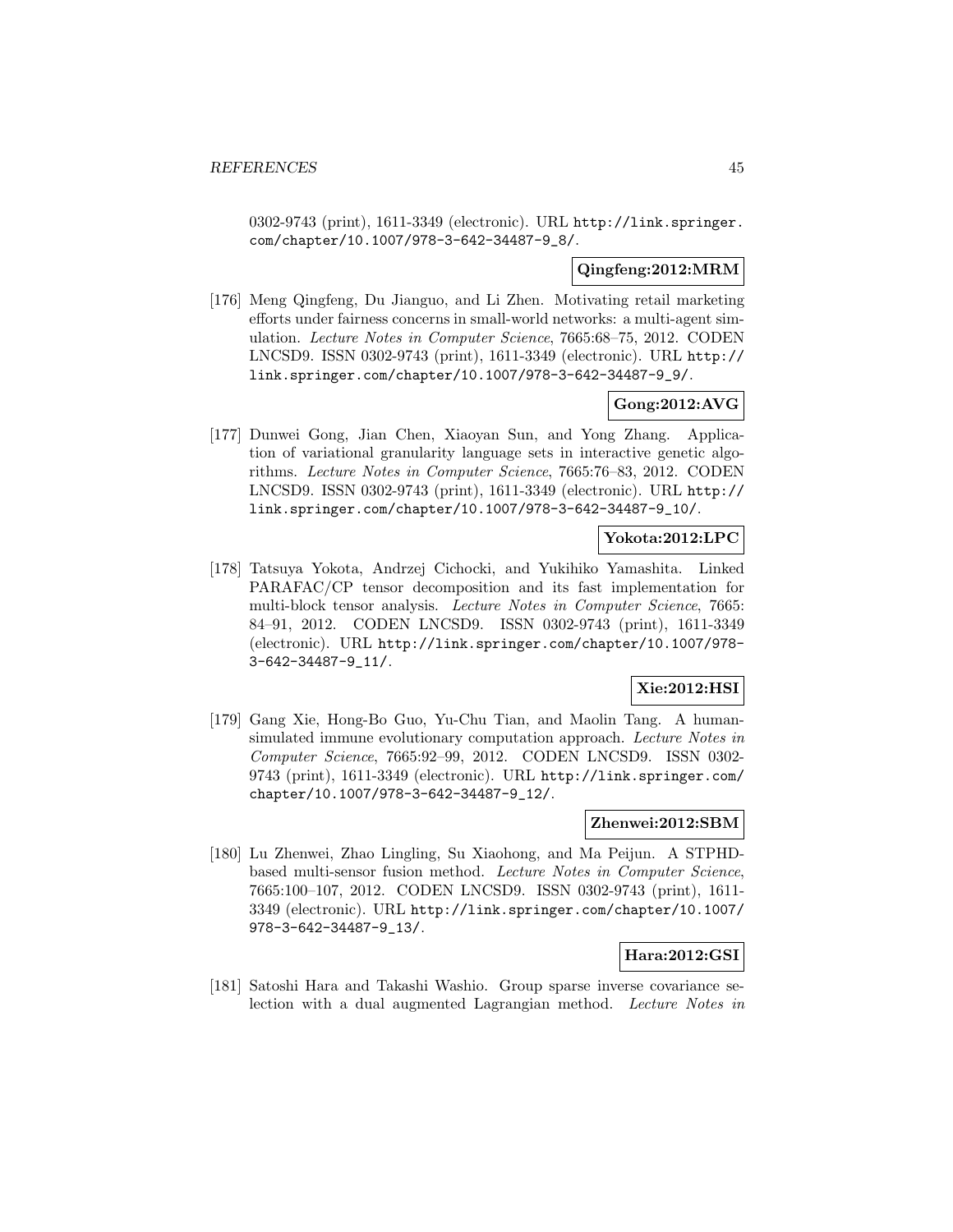Computer Science, 7665:108–115, 2012. CODEN LNCSD9. ISSN 0302- 9743 (print), 1611-3349 (electronic). URL http://link.springer.com/ chapter/10.1007/978-3-642-34487-9\_14/.

# **Liu:2012:MOL**

[182] Yinglu Liu, Xu-Yao Zhang, Kaizhu Huang, Xinwen Hou, and Cheng-Lin Liu. Multiple outlooks learning with support vector machines. Lecture Notes in Computer Science, 7665:116–124, 2012. CODEN LNCSD9. ISSN 0302-9743 (print), 1611-3349 (electronic). URL http://link.springer. com/chapter/10.1007/978-3-642-34487-9\_15/.

# **Srijith:2012:MTL**

[183] P. K. Srijith and Shirish Shevade. Multi-task learning using shared and task specific information. Lecture Notes in Computer Science, 7665: 125–132, 2012. CODEN LNCSD9. ISSN 0302-9743 (print), 1611-3349 (electronic). URL http://link.springer.com/chapter/10.1007/978- 3-642-34487-9\_16/.

# **Eghbali:2012:LAF**

[184] Sepehr Eghbali, Majid Nili Ahmadabadi, Babak Nadjar Araabi, and Maryam Mirian. Learning attentive fusion of multiple Bayesian network classifiers. Lecture Notes in Computer Science, 7665:133–140, 2012. CODEN LNCSD9. ISSN 0302-9743 (print), 1611-3349 (electronic). URL http://link.springer.com/chapter/10.1007/978-3- 642-34487-9\_17/.

# **Talaat:2012:MPL**

[185] Amira Samy Talaat, Amir F. Atiya, Sahar A. Mokhtar, Ahmed Al-Ani, and Magda Fayek. Multiclass penalized likelihood pattern classification algorithm. Lecture Notes in Computer Science, 7665:141-148, 2012. CODEN LNCSD9. ISSN 0302-9743 (print), 1611-3349 (electronic). URL http://link.springer.com/chapter/10.1007/978-3- 642-34487-9\_18/.

### **Plonski:2012:SOM**

[186] Piotr Płoński and Krzysztof Zaremba. Self-organising maps for classification with Metropolis–Hastings algorithm for supervision. Lecture Notes in Computer Science, 7665:149–156, 2012. CODEN LNCSD9. ISSN 0302- 9743 (print), 1611-3349 (electronic). URL http://link.springer.com/ chapter/10.1007/978-3-642-34487-9\_19/.

# **Han:2012:DDD**

[187] Yinghua Han, Jinkuan Wang, Qiang Zhao, and Peng Han. Decoupled 2-D DOA estimation algorithm based on cross-correlation matrix for co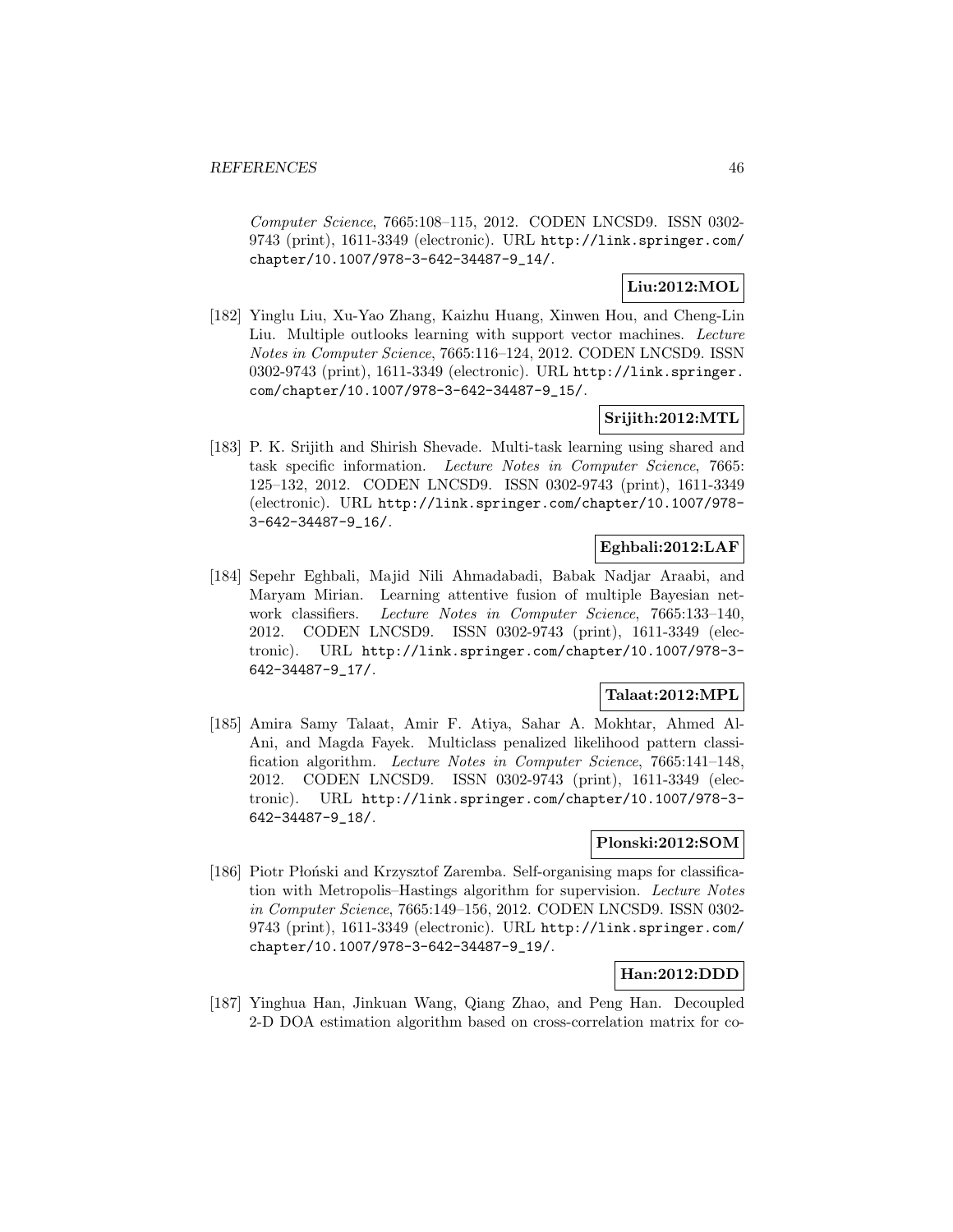herently distributed source. Lecture Notes in Computer Science, 7665: 157–165, 2012. CODEN LNCSD9. ISSN 0302-9743 (print), 1611-3349 (electronic). URL http://link.springer.com/chapter/10.1007/978- 3-642-34487-9\_20/.

# **Anonymous:2012:FMi**

[188] Anonymous. Front matter. Lecture Notes in Computer Science, 7665: ??, 2012. CODEN LNCSD9. ISSN 0302-9743 (print), 1611-3349 (electronic). URL http://link.springer.com/content/pdf/bfm:978-3- 642-34487-9/1.

# **Popescu:2012:NNL**

[189] Theodor Dan Popescu. Neural network learning for blind source separation with application in dam safety monitoring. Lecture Notes in Computer Science, 7666:1–8, 2012. CODEN LNCSD9. ISSN 0302-9743 (print), 1611-3349 (electronic). URL http://link.springer.com/chapter/10. 1007/978-3-642-34478-7\_1/.

### **Mathews:2012:IBA**

[190] Jayamol Mathews, Madhu S. Nair, and Liza Jo. Improved BTC algorithm for gray scale images using  $K$ -means quad clustering. Lecture Notes in Computer Science, 7666:9–17, 2012. CODEN LNCSD9. ISSN 0302- 9743 (print), 1611-3349 (electronic). URL http://link.springer.com/ chapter/10.1007/978-3-642-34478-7\_2/.

# **Sulzbachner:2012:ONN**

[191] Christoph Sulzbachner, Martin Humenberger, Agoston Srp, and Ferenc Vajda. Optimization of a neural network for computer vision based fall detection with fixed-point arithmetic. Lecture Notes in Computer Science, 7666:18–26, 2012. CODEN LNCSD9. ISSN 0302-9743 (print), 1611-3349 (electronic). URL http://link.springer.com/chapter/10.1007/978- 3-642-34478-7\_3/.

# **Tu:2012:CRM**

[192] Yan Tu and Zijiang Yang. Customer relationship management using partial focus feature reduction. Lecture Notes in Computer Science, 7666: 27–35, 2012. CODEN LNCSD9. ISSN 0302-9743 (print), 1611-3349 (electronic). URL http://link.springer.com/chapter/10.1007/978- 3-642-34478-7\_4/.

### **Akram:2012:ASG**

[193] Muhammad Usman Akram, Mahmood Akhtar, and M. Younus Javed. An automated system for the grading of diabetic maculopathy in fundus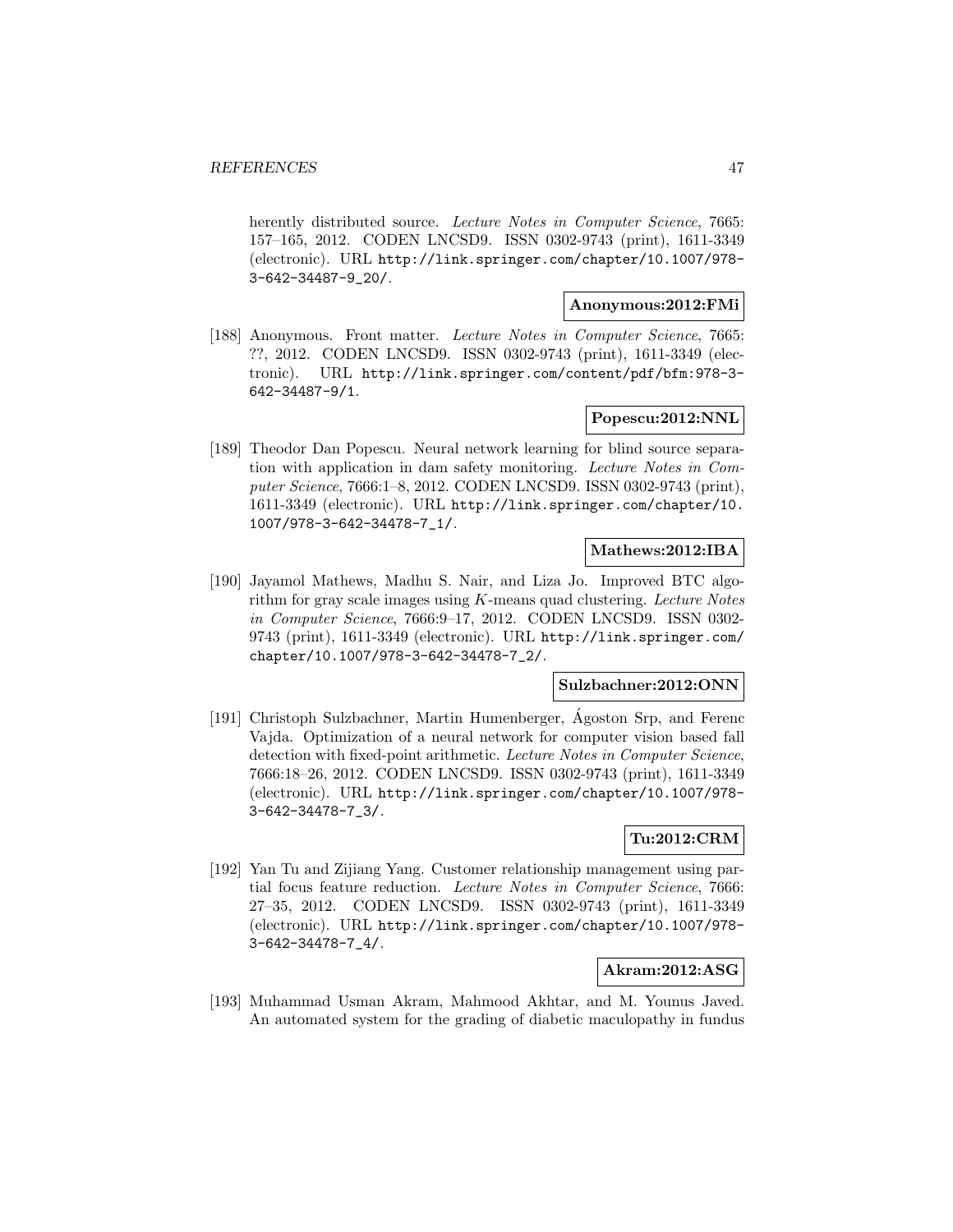images. Lecture Notes in Computer Science, 7666:36–43, 2012. CODEN LNCSD9. ISSN 0302-9743 (print), 1611-3349 (electronic). URL http:// link.springer.com/chapter/10.1007/978-3-642-34478-7\_5/.

### **Zou:2012:IMC**

[194] Yun zhi Zou, Xin kun Wu, Wen bin Zhang, and Chang yin Sun. An iterative method for a class of generalized global dynamical system involving fuzzy mappings in Hilbert spaces. Lecture Notes in Computer Science, 7666:44–51, 2012. CODEN LNCSD9. ISSN 0302-9743 (print), 1611-3349 (electronic). URL http://link.springer.com/chapter/10.1007/978- 3-642-34478-7\_6/.

### **Kajornrit:2012:EMP**

[195] Jesada Kajornrit, Kok Wai Wong, and Chun Che Fung. Estimation of missing precipitation records using modular artificial neural networks. Lecture Notes in Computer Science, 7666:52–59, 2012. CODEN LNCSD9. ISSN 0302-9743 (print), 1611-3349 (electronic). URL http://link. springer.com/chapter/10.1007/978-3-642-34478-7\_7/.

### **Morad:2012:OEA**

[196] Ameer H. Morad. Office employees authentication based on E-exam techniques. Lecture Notes in Computer Science, 7666:60–65, 2012. CODEN LNCSD9. ISSN 0302-9743 (print), 1611-3349 (electronic). URL http:// link.springer.com/chapter/10.1007/978-3-642-34478-7\_8/.

### **Nagesh:2012:OSD**

[197] Karthik Nagesh and M. Narasimha Murty. Obtaining single document summaries using latent Dirichlet allocation. Lecture Notes in Computer Science, 7666:66–74, 2012. CODEN LNCSD9. ISSN 0302-9743 (print), 1611-3349 (electronic). URL http://link.springer.com/chapter/10. 1007/978-3-642-34478-7\_9/.

# **Loo:2012:ORU**

[198] Chu-Kiong Loo and Ali Memariani. Object recognition using sparse representation of overcomplete dictionary. Lecture Notes in Computer Science, 7666:75–82, 2012. CODEN LNCSD9. ISSN 0302-9743 (print), 1611-3349 (electronic). URL http://link.springer.com/chapter/10.1007/978- 3-642-34478-7\_10/.

# **Zheng:2012:PCA**

[199] Jia Zheng, Mengyao Zhu, Junwei He, and Xiaoqing Yu. PEAQ compatible audio quality estimation using computational auditory model. Lecture Notes in Computer Science, 7666:83–90, 2012. CODEN LNCSD9. ISSN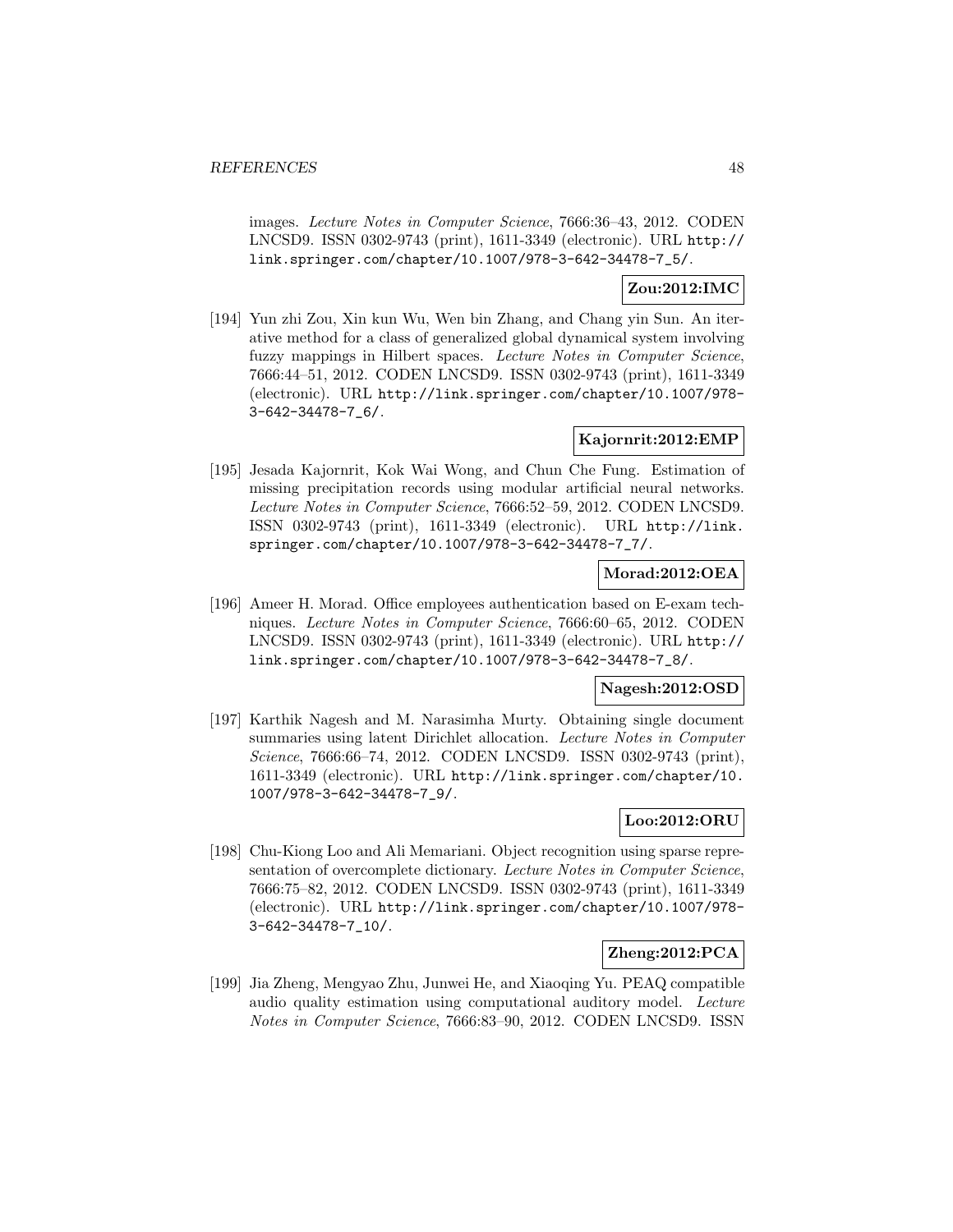0302-9743 (print), 1611-3349 (electronic). URL http://link.springer. com/chapter/10.1007/978-3-642-34478-7\_11/.

### **Dewan:2012:SOC**

[200] Sagar Dewan and Srinivasa Chakravarthy. A system for offline character recognition using auto-encoder networks. Lecture Notes in Computer Science, 7666:91–99, 2012. CODEN LNCSD9. ISSN 0302-9743 (print), 1611-3349 (electronic). URL http://link.springer.com/chapter/10. 1007/978-3-642-34478-7\_12/.

# **Yan:2012:TBB**

[201] Xiaoyan Yan, Bo Liang, Tao Ban, Shanqing Guo, and Liming Wang. TrafficS: a behavior-based network traffic classification benchmark system with traffic sampling functionality. Lecture Notes in Computer Science, 7666:100–107, 2012. CODEN LNCSD9. ISSN 0302-9743 (print), 1611- 3349 (electronic). URL http://link.springer.com/chapter/10.1007/ 978-3-642-34478-7\_13/.

# **Doush:2012:HSM**

[202] Iyad Abu Doush. Harmony search with multi-parent crossover for solving IEEE-CEC2011 competition problems. Lecture Notes in Computer Science, 7666:108–114, 2012. CODEN LNCSD9. ISSN 0302-9743 (print), 1611-3349 (electronic). URL http://link.springer.com/chapter/10. 1007/978-3-642-34478-7\_14/.

### **Kacalak:2012:NII**

[203] Wojciech Kacalak and Maciej Majewski. New intelligent interactive automated systems for design of machine elements and assemblies. Lecture Notes in Computer Science, 7666:115–122, 2012. CODEN LNCSD9. ISSN 0302-9743 (print), 1611-3349 (electronic). URL http://link.springer. com/chapter/10.1007/978-3-642-34478-7\_15/.

# **Fu:2012:RSN**

[204] Xiao Fu, Jin Liu, Haopeng Wang, Bin Zhang, and Rui Gao. Rough sets and neural networks based aerial images segmentation method. Lecture Notes in Computer Science, 7666:123–131, 2012. CODEN LNCSD9. ISSN 0302-9743 (print), 1611-3349 (electronic). URL http://link.springer. com/chapter/10.1007/978-3-642-34478-7\_16/.

#### **Ren:2012:FCN**

[205] Shen Ren, Michael Barlow, and Hussein A. Abbass. Frontal cortex neural activities shift cognitive resources away from facial activities in real-time problem solving. Lecture Notes in Computer Science, 7666: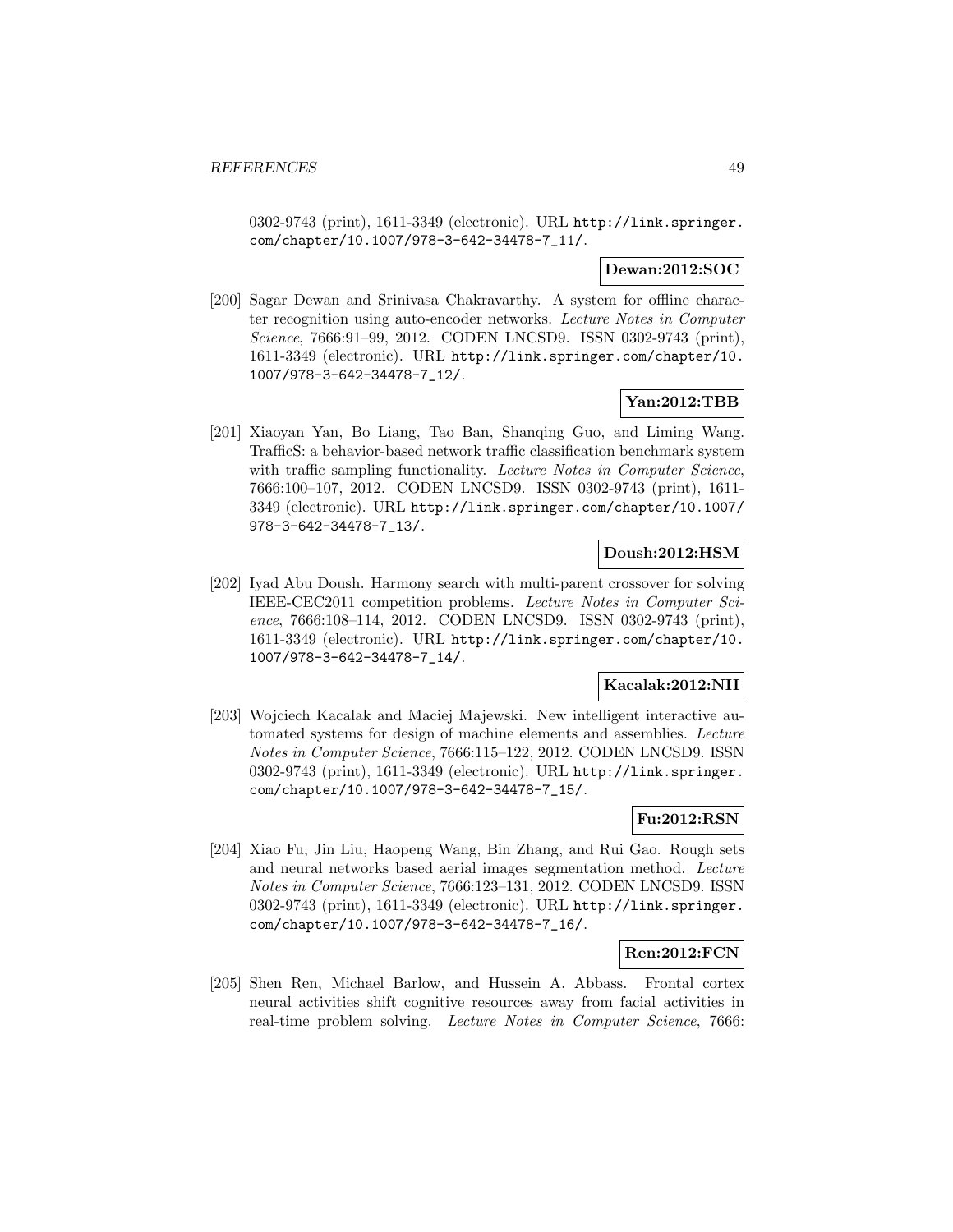132–139, 2012. CODEN LNCSD9. ISSN 0302-9743 (print), 1611-3349 (electronic). URL http://link.springer.com/chapter/10.1007/978- 3-642-34478-7\_17/.

# **Kim:2012:IRT**

[206] Geon min Kim, Chang hyun Kim, and Soo young Lee. Implement realtime polyphonic pitch detection and feedback system for the melodic instrument player. Lecture Notes in Computer Science, 7666:140–147, 2012. CODEN LNCSD9. ISSN 0302-9743 (print), 1611-3349 (electronic). URL http://link.springer.com/chapter/10.1007/978-3- 642-34478-7\_18/.

# **Kamiura:2012:CIS**

[207] Naotake Kamiura, Ayumu Saitoh, Teijiro Isokawa, Nobuyuki Matsui, and Hitoshi Tabuchi. Classification of interview sheets using self-organizing maps for determination of ophthalmic examinations. Lecture Notes in Computer Science, 7666:148–155, 2012. CODEN LNCSD9. ISSN 0302- 9743 (print), 1611-3349 (electronic). URL http://link.springer.com/ chapter/10.1007/978-3-642-34478-7\_19/.

### **Widodo:2012:SBR**

[208] Slamet Widodo, Tomoo Shiigi, Naing Min Than, Yuichi Ogawa, and Naoshi Kondo. Sound-based ranging system in greenhouse environment with multipath effect compensation using artificial neural network. Lecture Notes in Computer Science, 7666:156–163, 2012. CODEN LNCSD9. ISSN 0302-9743 (print), 1611-3349 (electronic). URL http://link.springer. com/chapter/10.1007/978-3-642-34478-7\_20/.

### **Anonymous:2012:FMj**

[209] Anonymous. Front matter. Lecture Notes in Computer Science, 7666: ??, 2012. CODEN LNCSD9. ISSN 0302-9743 (print), 1611-3349 (electronic). URL http://link.springer.com/content/pdf/bfm:978-3- 642-34478-7/1.

# **Xiao:2012:DSNb**

[210] Lu Xiao and Ming Fan. Does social network always promote entrepreneurial intentions? Part II: Empirical analysis. Lecture Notes in Computer Science, 7667:1–8, 2012. CODEN LNCSD9. ISSN 0302- 9743 (print), 1611-3349 (electronic). URL http://link.springer.com/ chapter/10.1007/978-3-642-34500-5\_1/.

### **Wang:2012:RSM**

[211] Xuzhi Wang, Yangyang Jia, Xiang Feng, Shuai Yu, and Hengyong Jiang. Rasterization system for mobile device. Lecture Notes in Computer Sci-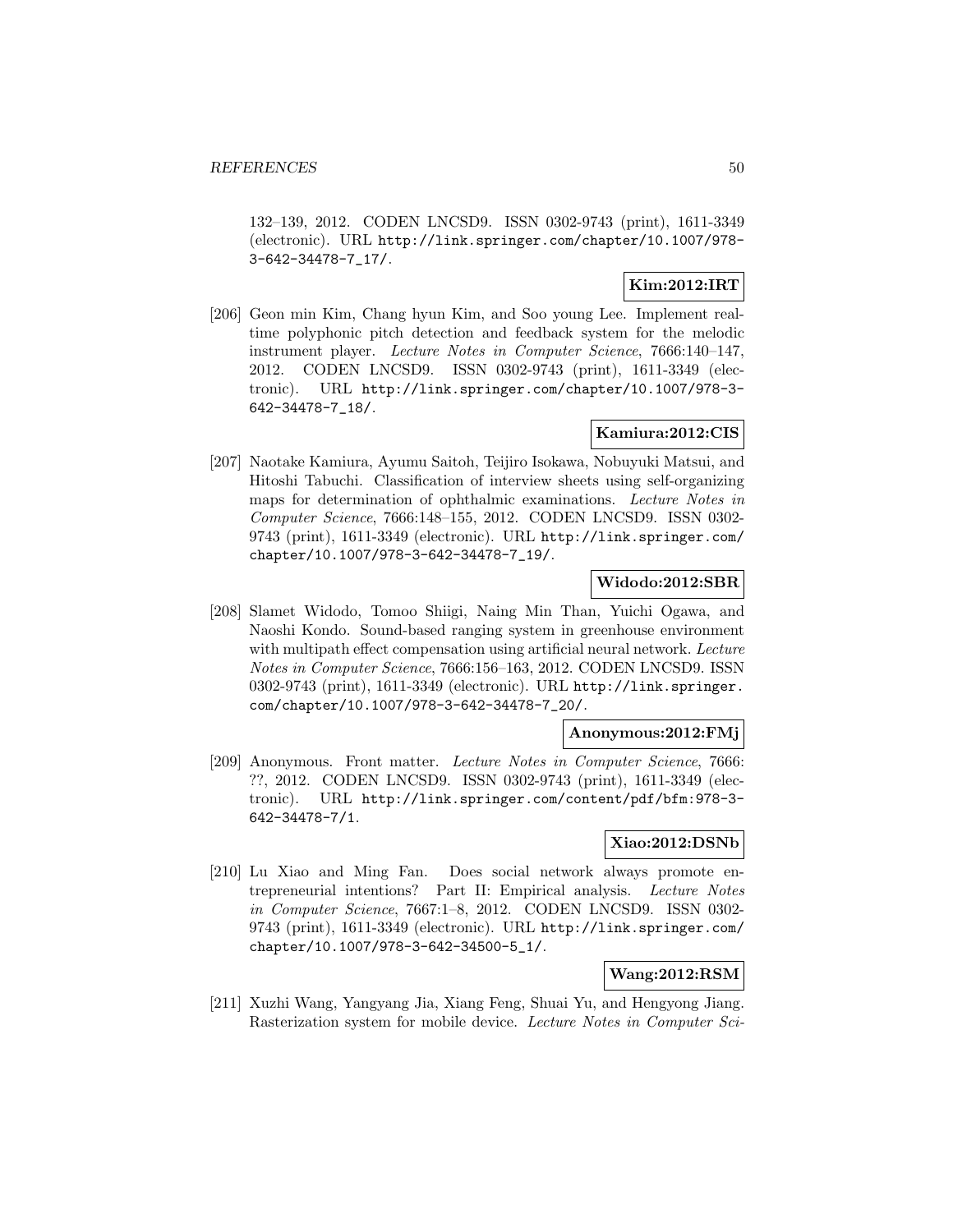ence, 7667:9–16, 2012. CODEN LNCSD9. ISSN 0302-9743 (print), 1611- 3349 (electronic). URL http://link.springer.com/chapter/10.1007/ 978-3-642-34500-5\_2/.

### **Wang:2012:SRA**

[212] Xuzhi Wang, Wei Xiong, Xiang Feng, Shuai Yu, and Hengyong Jiang. Study on rasterization algorithm for graphics acceleration system. Lecture Notes in Computer Science, 7667:17–24, 2012. CODEN LNCSD9. ISSN 0302-9743 (print), 1611-3349 (electronic). URL http://link.springer. com/chapter/10.1007/978-3-642-34500-5\_3/.

# **Ito:2012:SLS**

[213] Yoshifusa Ito, Hiroyuki Izumi, and Cidambi Srinivasan. Simultaneous learning of several Bayesian and Mahalanobis discriminant functions by a neural network with memory nodes. Lecture Notes in Computer Science, 7667:25–33, 2012. CODEN LNCSD9. ISSN 0302-9743 (print), 1611-3349 (electronic). URL http://link.springer.com/chapter/10.1007/978- 3-642-34500-5\_4/.

# **Sluzek:2012:RKM**

[214] Andrzej Sluzek, Mariusz Paradowski, and Duanduan Yang. Reinforcement of keypoint matching by co-segmentation in object retrieval: Face recognition case study. Lecture Notes in Computer Science, 7667:34– 41, 2012. CODEN LNCSD9. ISSN 0302-9743 (print), 1611-3349 (electronic). URL http://link.springer.com/chapter/10.1007/978-3- 642-34500-5\_5/.

### **Kudo:2012:ELG**

[215] Hiroaki Kudo, Takuya Kume, and Noboru Ohnishi. Effect of luminance gradients in measurement of differential limen. Lecture Notes in Computer Science, 7667:42–49, 2012. CODEN LNCSD9. ISSN 0302-9743 (print), 1611-3349 (electronic). URL http://link.springer.com/chapter/10. 1007/978-3-642-34500-5\_6/.

### **Huang:2012:RCF**

[216] Weicheng Huang, Shuichi Kurogi, and Takeshi Nishida. Robust controller for flexible specifications using difference signals and competitive associative nets. Lecture Notes in Computer Science, 7667:50–58, 2012. CODEN LNCSD9. ISSN 0302-9743 (print), 1611-3349 (electronic). URL http:// link.springer.com/chapter/10.1007/978-3-642-34500-5\_7/.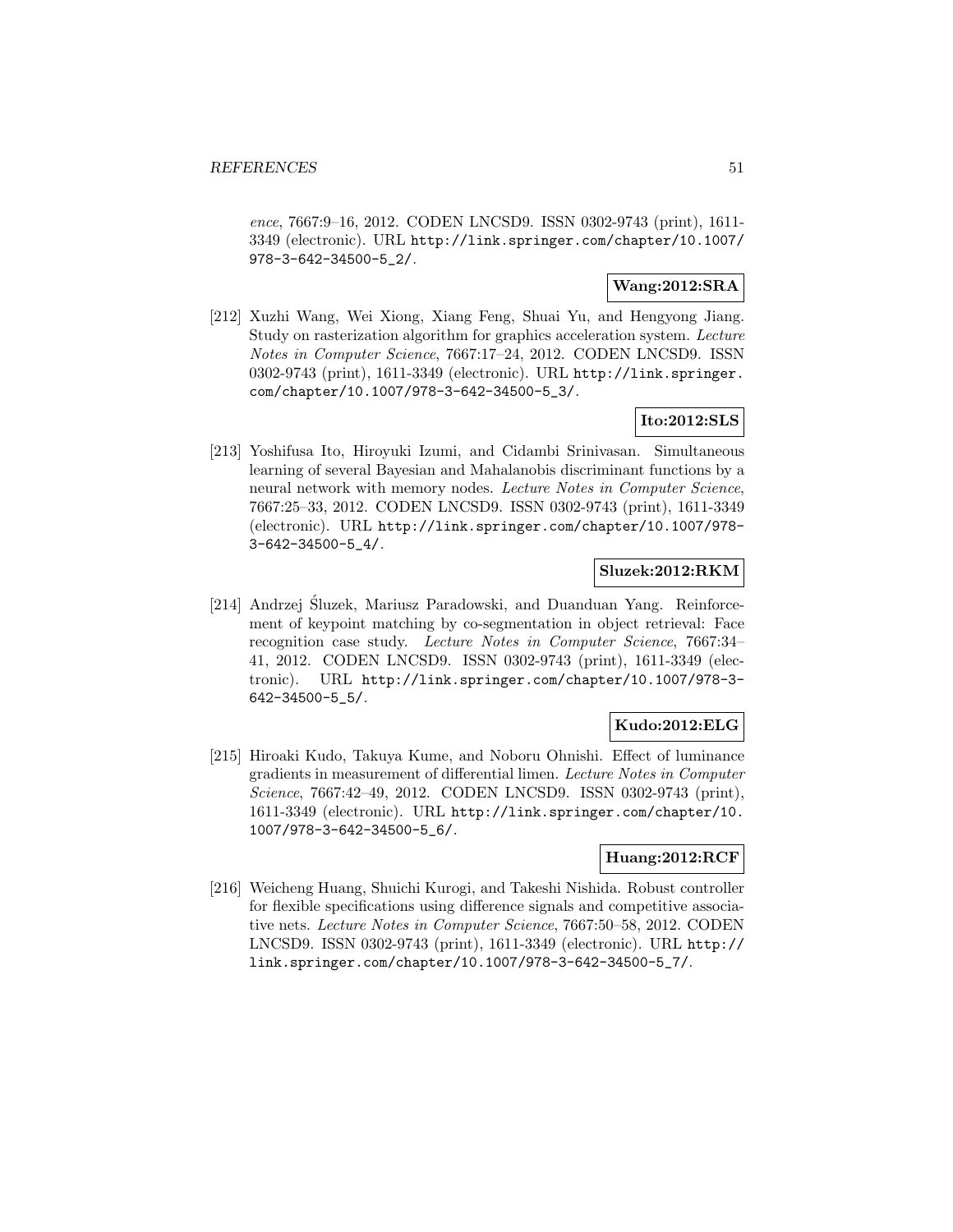### **Ono:2012:MPD**

[217] Kohei Ono, Shuichi Kurogi, and Takeshi Nishida. Moments of predictive deviations for ensemble diversity measures to estimate the performance of time series prediction. Lecture Notes in Computer Science, 7667:59–66, 2012. CODEN LNCSD9. ISSN 0302-9743 (print), 1611-3349 (electronic). URL http://link.springer.com/chapter/10.1007/978- 3-642-34500-5\_8/.

### **Morita:2012:SOT**

[218] Satoru Morita. Self-organized three dimensional feature extraction of MRI and CT. Lecture Notes in Computer Science, 7667:67–74, 2012. CODEN LNCSD9. ISSN 0302-9743 (print), 1611-3349 (electronic). URL http:// link.springer.com/chapter/10.1007/978-3-642-34500-5\_9/.

#### **Yao:2012:OBC**

[219] Yao Yao, Xin Xin, and Ping Guo. OMP or BP? A comparison study of image fusion based on joint sparse representation. Lecture Notes in Computer Science, 7667:75–82, 2012. CODEN LNCSD9. ISSN 0302- 9743 (print), 1611-3349 (electronic). URL http://link.springer.com/ chapter/10.1007/978-3-642-34500-5\_10/.

### **Yan:2012:IAS**

[220] P. M. Yan, Meng Yang, Hui Huang, and J. F. Li. An improved approach to super resolution based on PET imaging. Lecture Notes in Computer Science, 7667:83–90, 2012. CODEN LNCSD9. ISSN 0302-9743 (print), 1611-3349 (electronic). URL http://link.springer.com/chapter/10. 1007/978-3-642-34500-5\_11/.

# **Wang:2012:PAC**

[221] Zhi-Bin Wang, Hong-Wei Hao, Yan Li, Xu-Cheng Yin, and Shu Tian. Pedestrian analysis and counting system with videos. Lecture Notes in Computer Science, 7667:91–99, 2012. CODEN LNCSD9. ISSN 0302- 9743 (print), 1611-3349 (electronic). URL http://link.springer.com/ chapter/10.1007/978-3-642-34500-5\_12/.

### **Zhao:2012:VLP**

[222] Ya Zhao and Xiaodong Gu. Vehicle license plate localization and license number recognition using unit-linking pulse coupled neural network. Lecture Notes in Computer Science, 7667:100–108, 2012. CODEN LNCSD9. ISSN 0302-9743 (print), 1611-3349 (electronic). URL http:// link.springer.com/chapter/10.1007/978-3-642-34500-5\_13/.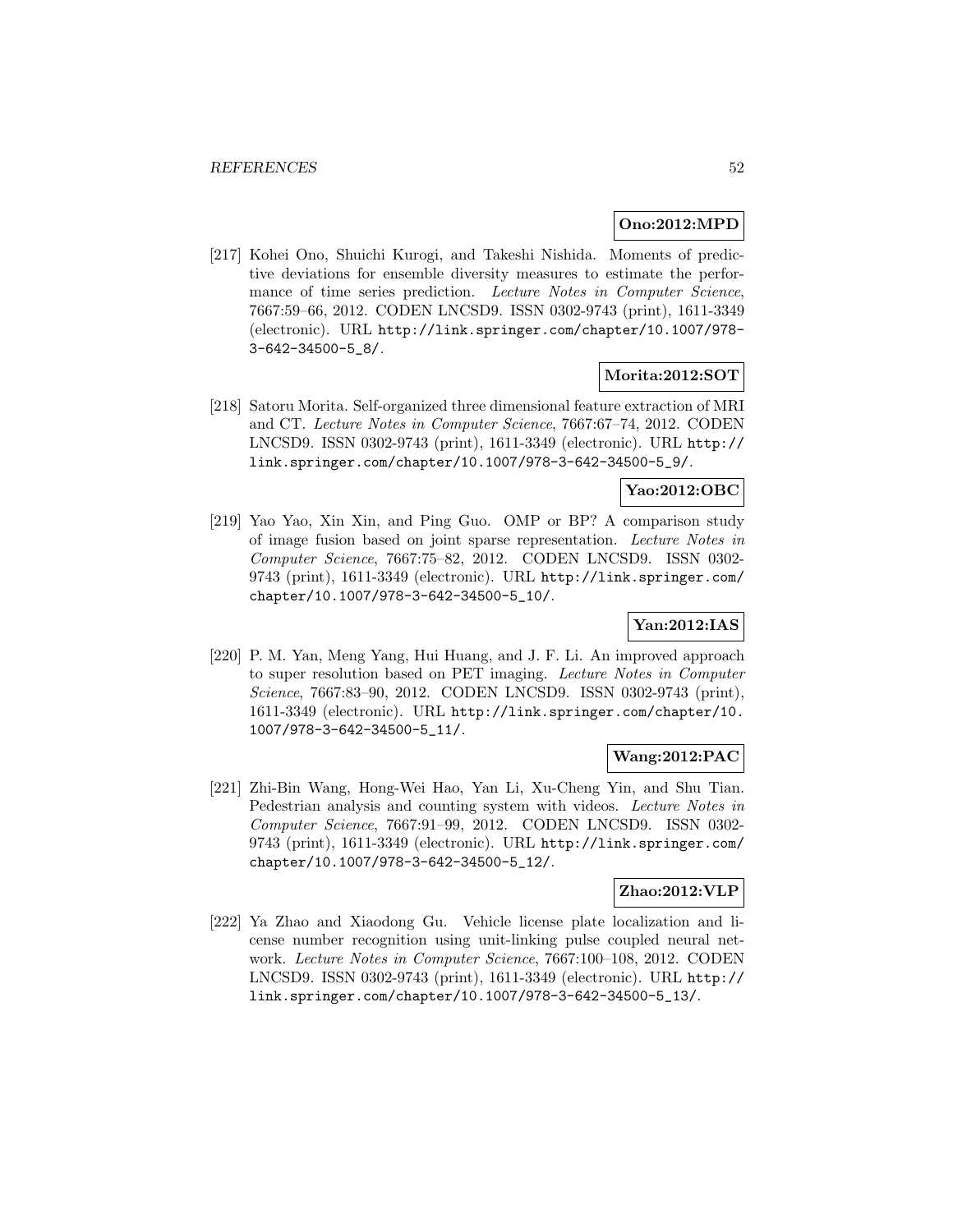#### **Zhou:2012:RHL**

[223] Shenghui Zhou, Qing Liu, Jianming Guo, and Yuanyuan Jiang. ROI-HOG and LBP based human detection via shape part-templates matching. Lecture Notes in Computer Science, 7667:109–115, 2012. CODEN LNCSD9. ISSN 0302-9743 (print), 1611-3349 (electronic). URL http:// link.springer.com/chapter/10.1007/978-3-642-34500-5\_14/.

# **Cancelliere:2012:MPI**

[224] Rossella Cancelliere, Mario Gai, Thierry Artières, and Patrick Gallinari. Matrix pseudoinversion for image neural processing. Lecture Notes in Computer Science, 7667:116–125, 2012. CODEN LNCSD9. ISSN 0302- 9743 (print), 1611-3349 (electronic). URL http://link.springer.com/ chapter/10.1007/978-3-642-34500-5\_15/.

# **Mattner:2012:LSB**

[225] Jan Mattner, Sascha Lange, and Martin Riedmiller. Learn to swing up and balance a real pole based on raw visual input data. Lecture Notes in Computer Science, 7667:126–133, 2012. CODEN LNCSD9. ISSN 0302- 9743 (print), 1611-3349 (electronic). URL http://link.springer.com/ chapter/10.1007/978-3-642-34500-5\_16/.

# **Lo:2012:GBB**

[226] Alan W. Y. Lo, Benben Liu, and Ray C. C. Cheung. GPU-based biclustering for neural information processing. Lecture Notes in Computer Science, 7667:134–141, 2012. CODEN LNCSD9. ISSN 0302-9743 (print), 1611-3349 (electronic). URL http://link.springer.com/chapter/10. 1007/978-3-642-34500-5\_17/.

### **Sima:2012:CIS**

[227] Haifeng Sima, Lixiong Liu, and Ping Guo. Color image segmentation based on regional saliency. Lecture Notes in Computer Science, 7667: 142–150, 2012. CODEN LNCSD9. ISSN 0302-9743 (print), 1611-3349 (electronic). URL http://link.springer.com/chapter/10.1007/978- 3-642-34500-5\_18/.

### **Wong:2012:MCD**

[228] Man To Wong, Xiangjian He, Hung Nguyen, and Wei-Chang Yeh. Mass classification in digitized mammograms using texture features and artificial neural network. Lecture Notes in Computer Science, 7667:151– 158, 2012. CODEN LNCSD9. ISSN 0302-9743 (print), 1611-3349 (electronic). URL http://link.springer.com/chapter/10.1007/978- 3-642-34500-5\_19/.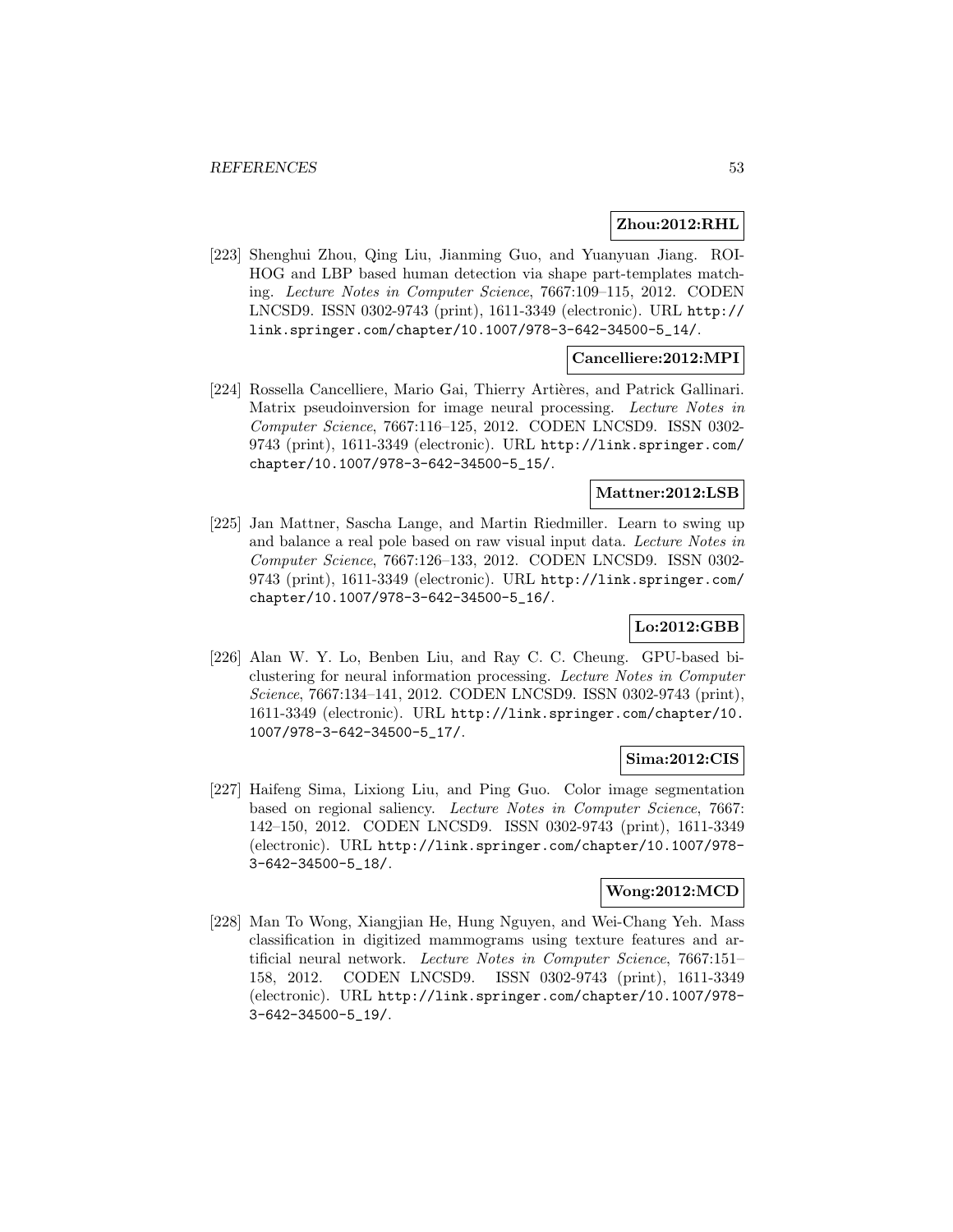# **Hu:2012:IDA**

[229] Zhongyi Hu, Qing Liu, Shenghui Zhou, Mingjing Huang, and Fei Teng. Image dehazing algorithm based on atmosphere scatters approximation model. Lecture Notes in Computer Science, 7667:159–168, 2012. CODEN LNCSD9. ISSN 0302-9743 (print), 1611-3349 (electronic). URL http:// link.springer.com/chapter/10.1007/978-3-642-34500-5\_20/.

### **Anonymous:2012:FMk**

[230] Anonymous. Front matter. Lecture Notes in Computer Science, 7667: ??, 2012. CODEN LNCSD9. ISSN 0302-9743 (print), 1611-3349 (electronic). URL http://link.springer.com/content/pdf/bfm:978-3- 642-34500-5/1.

#### **Vaikuntanathan:2012:HCE**

[231] Vinod Vaikuntanathan. How to compute on encrypted data. Lecture Notes in Computer Science, 7668:1–15, 2012. CODEN LNCSD9. ISSN 0302-9743 (print), 1611-3349 (electronic). URL http://link.springer. com/chapter/10.1007/978-3-642-34931-7\_1/.

### **Dunkelman:2012:MEK**

[232] Orr Dunkelman. From multiple encryption to knapsacks — efficient dissection of composite problems. Lecture Notes in Computer Science, 7668:16, 2012. CODEN LNCSD9. ISSN 0302-9743 (print), 1611-3349 (electronic). URL http://link.springer.com/accesspage/chapter/10.1007/978- 3-642-34931-7\_2.

# **Kleinjung:2012:UCD**

[233] Thorsten Kleinjung, Arjen K. Lenstra, Dan Page, and Nigel P. Smart. Using the cloud to determine key strengths. Lecture Notes in Computer Science, 7668:17–39, 2012. CODEN LNCSD9. ISSN 0302-9743 (print), 1611-3349 (electronic). URL http://link.springer.com/chapter/10. 1007/978-3-642-34931-7\_3/.

### **Maji:2012:UCC**

[234] Hemanta K. Maji, Manoj Prabhakaran, and Mike Rosulek. A unified characterization of completeness and triviality for secure function evaluation. Lecture Notes in Computer Science, 7668:40–59, 2012. CODEN LNCSD9. ISSN 0302-9743 (print), 1611-3349 (electronic). URL http:// link.springer.com/chapter/10.1007/978-3-642-34931-7\_4/.

# **Faust:2012:NMF**

[235] Sebastian Faust, Markulf Kohlweiss, Giorgia Azzurra Marson, and Daniele Venturi. On the non-malleability of the Fiat–Shamir transform. Lecture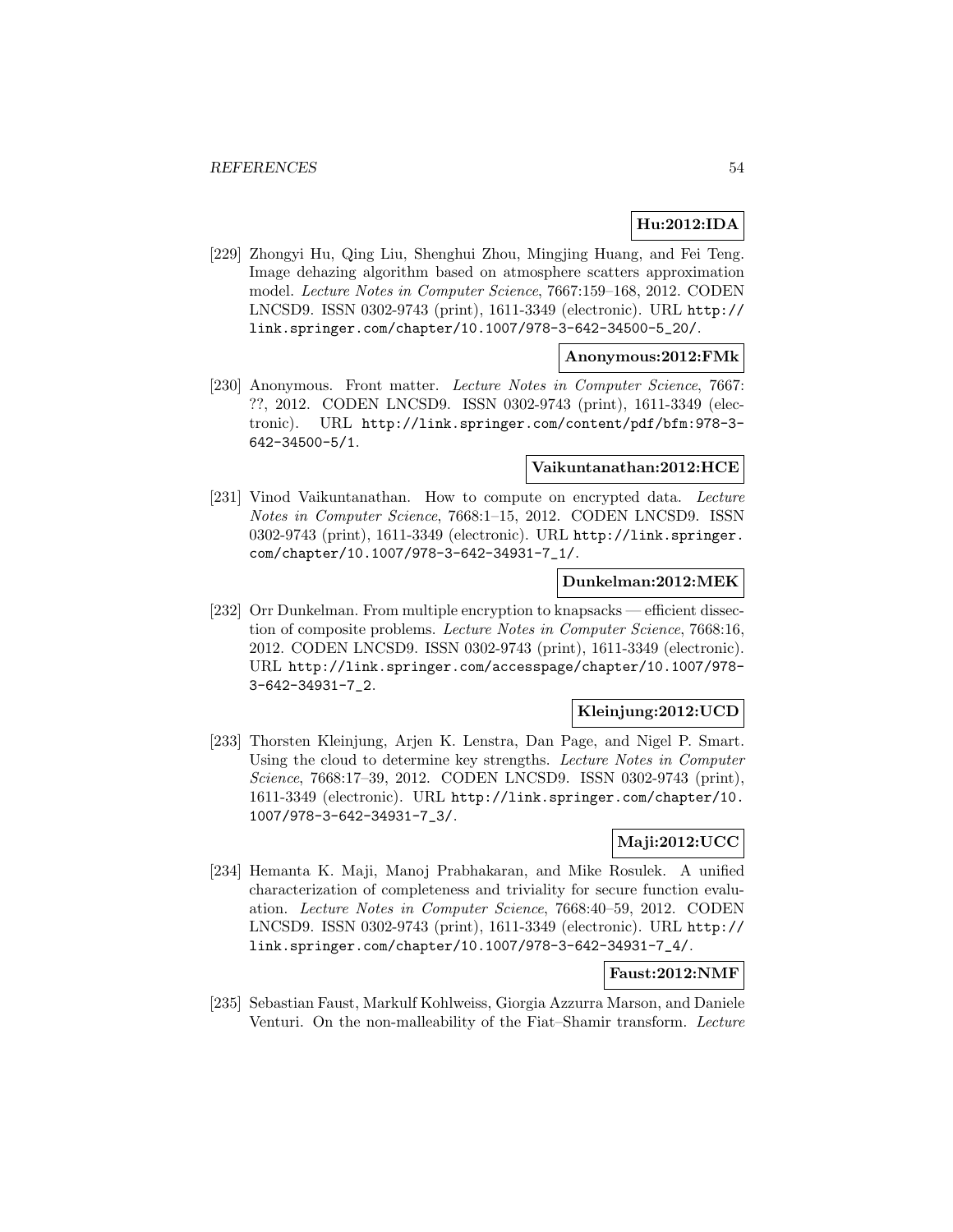Notes in Computer Science, 7668:60–79, 2012. CODEN LNCSD9. ISSN 0302-9743 (print), 1611-3349 (electronic). URL http://link.springer. com/chapter/10.1007/978-3-642-34931-7\_5/.

### **Maitra:2012:ALS**

[236] Arpita Maitra and Goutam Paul. Another look at symmetric incoherent optimal eavesdropping against BB84. Lecture Notes in Computer Science, 7668:80–99, 2012. CODEN LNCSD9. ISSN 0302-9743 (print), 1611-3349 (electronic). URL http://link.springer.com/chapter/10.1007/978- 3-642-34931-7\_6/.

### **Ganesh:2012:LLL**

[237] Chaya Ganesh, Vipul Goyal, and Satya Lokam. On-line/off-line leakage resilient secure computation protocols. Lecture Notes in Computer Science, 7668:100–119, 2012. CODEN LNCSD9. ISSN 0302-9743 (print), 1611-3349 (electronic). URL http://link.springer.com/chapter/10. 1007/978-3-642-34931-7\_7/.

# **Carlet:2012:LSO**

[238] Claude Carlet, Jean-Luc Danger, Sylvain Guilley, and Houssem Maghrebi. Leakage squeezing of order two. Lecture Notes in Computer Science, 7668: 120–139, 2012. CODEN LNCSD9. ISSN 0302-9743 (print), 1611-3349 (electronic). URL http://link.springer.com/chapter/10.1007/978- 3-642-34931-7\_8/.

### **Clavier:2012:RST**

[239] Christophe Clavier, Benoit Feix, Georges Gagnerot, Christophe Giraud, and Mylène Roussellet. ROSETTA for single trace analysis. Lecture Notes in Computer Science, 7668:140–155, 2012. CODEN LNCSD9. ISSN 0302- 9743 (print), 1611-3349 (electronic). URL http://link.springer.com/ chapter/10.1007/978-3-642-34931-7\_9/.

# **Lamberger:2012:CAH**

[240] Mario Lamberger, Florian Mendel, and Vincent Rijmen. Collision attack on the Hamsi-256 compression function. Lecture Notes in Computer Science, 7668:156–171, 2012. CODEN LNCSD9. ISSN 0302-9743 (print), 1611-3349 (electronic). URL http://link.springer.com/chapter/10. 1007/978-3-642-34931-7\_10/.

### **Kortelainen:2012:GIH**

[241] Tuomas Kortelainen, Ari Vesanen, and Juha Kortelainen. Generalized iterated hash functions revisited: New complexity bounds for multicollision attacks. Lecture Notes in Computer Science, 7668:172–190, 2012. CODEN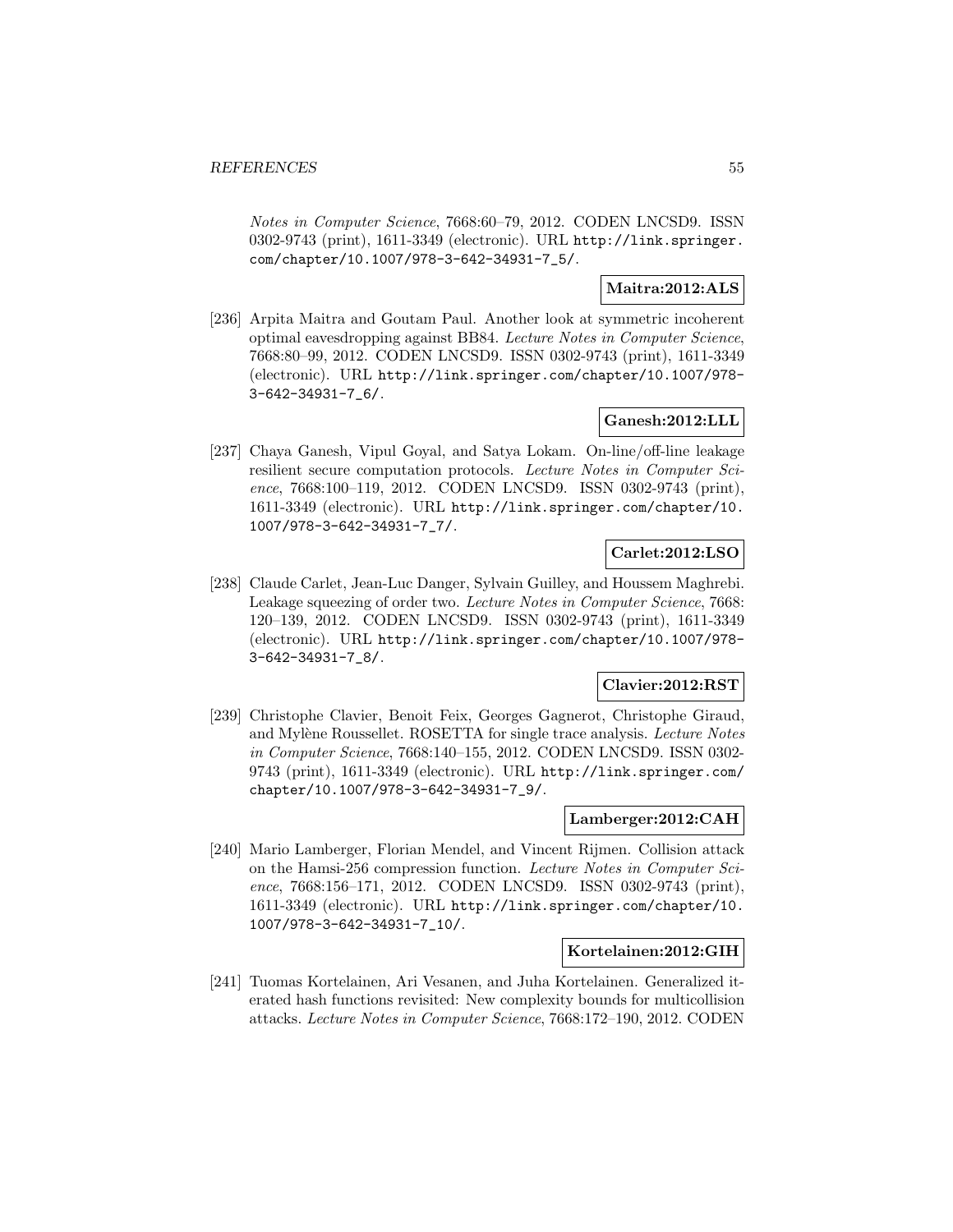LNCSD9. ISSN 0302-9743 (print), 1611-3349 (electronic). URL http:// link.springer.com/chapter/10.1007/978-3-642-34931-7\_11/.

# **Banik:2012:DFA**

[242] Subhadeep Banik, Subhamoy Maitra, and Santanu Sarkar. A differential fault attack on the grain family under reasonable assumptions. Lecture Notes in Computer Science, 7668:191–208, 2012. CODEN LNCSD9. ISSN 0302-9743 (print), 1611-3349 (electronic). URL http://link.springer. com/chapter/10.1007/978-3-642-34931-7\_12/.

### **Berger:2012:CPR**

[243] Thierry P. Berger and Marine Minier. Cryptanalysis of pseudo-random generators based on vectorial FCSRs. Lecture Notes in Computer Science, 7668:209–224, 2012. CODEN LNCSD9. ISSN 0302-9743 (print), 1611- 3349 (electronic). URL http://link.springer.com/chapter/10.1007/ 978-3-642-34931-7\_13/.

### **Derbez:2012:FCK**

[244] Patrick Derbez, Pierre-Alain Fouque, and Jérémy Jean. Faster chosenkey distinguishers on reduced-round AES. Lecture Notes in Computer Science, 7668:225–243, 2012. CODEN LNCSD9. ISSN 0302-9743 (print), 1611-3349 (electronic). URL http://link.springer.com/chapter/10. 1007/978-3-642-34931-7\_14/.

# **Lu:2012:HOM**

[245] Jiqiang Lu, Yongzhuang Wei, Jongsung Kim, and Enes Pasalic. The higher-order meet-in-the-middle attack and its application to the Camellia block cipher. Lecture Notes in Computer Science, 7668:244–264, 2012. CODEN LNCSD9. ISSN 0302-9743 (print), 1611-3349 (electronic). URL http://link.springer.com/chapter/10.1007/978-3- 642-34931-7\_15/.

# **Sasaki:2012:DSW**

[246] Yu Sasaki. Double-SP is weaker than single-SP: Rebound attacks on Feistel ciphers with several rounds. Lecture Notes in Computer Science, 7668: 265–282, 2012. CODEN LNCSD9. ISSN 0302-9743 (print), 1611-3349 (electronic). URL http://link.springer.com/chapter/10.1007/978- 3-642-34931-7\_16/.

# **Wu:2012:AST**

[247] Shengbao Wu and Mingsheng Wang. Automatic search of truncated impossible differentials for word-oriented block ciphers. Lecture Notes in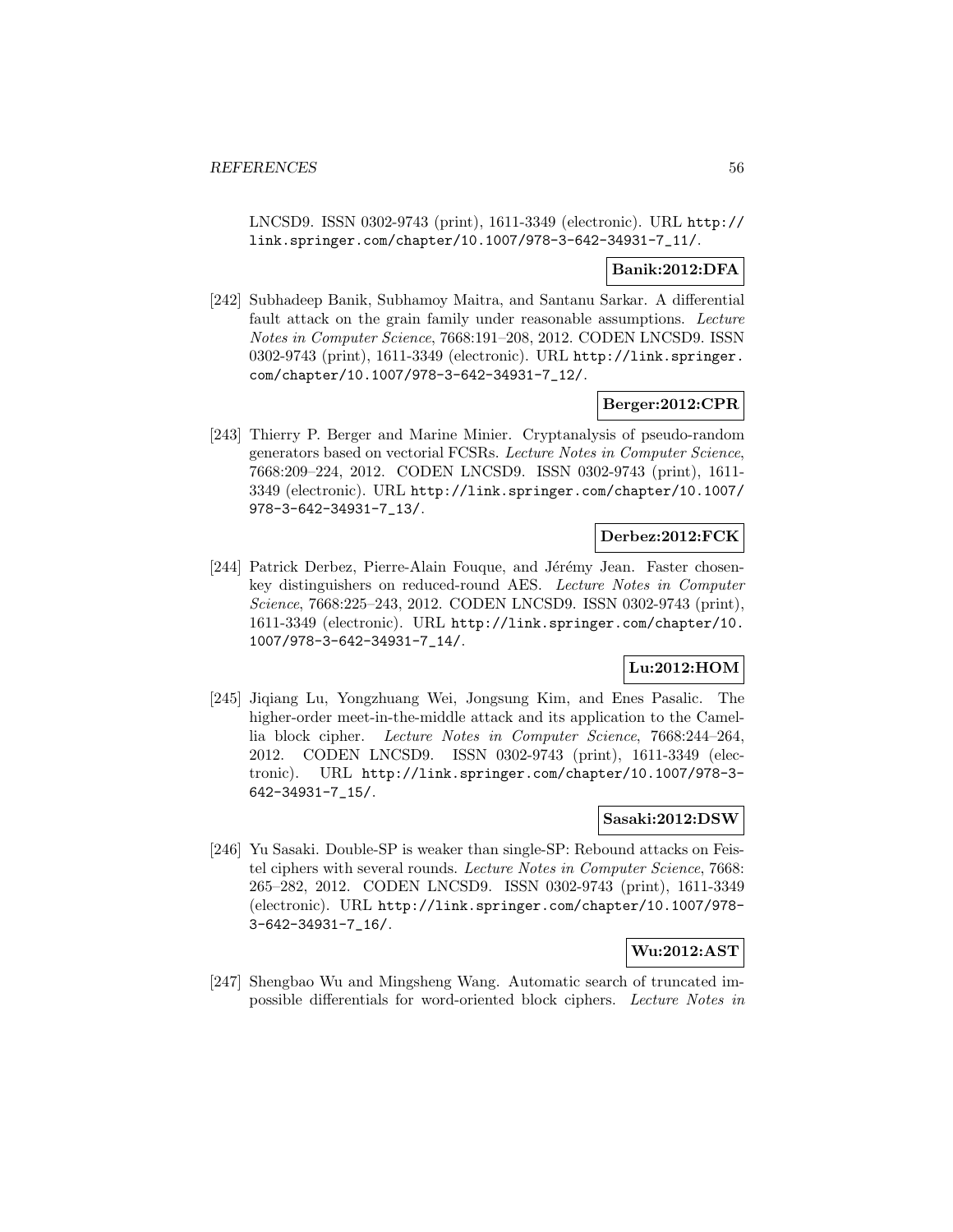Computer Science, 7668:283–302, 2012. CODEN LNCSD9. ISSN 0302- 9743 (print), 1611-3349 (electronic). URL http://link.springer.com/ chapter/10.1007/978-3-642-34931-7\_17/.

# **Kim:2012:HSP**

[248] Jung Woo Kim, Jungjoo Seo, Jin Hong, Kunsoo Park, and Sung-Ryul Kim. High-speed parallel implementations of the rainbow method in a heterogeneous system. Lecture Notes in Computer Science, 7668: 303–316, 2012. CODEN LNCSD9. ISSN 0302-9743 (print), 1611-3349 (electronic). URL http://link.springer.com/chapter/10.1007/978- 3-642-34931-7\_18/.

### **Bernstein:2012:CSD**

[249] Daniel J. Bernstein and Tanja Lange. Computing small discrete logarithms faster. Lecture Notes in Computer Science, 7668:317–338, 2012. CODEN LNCSD9. ISSN 0302-9743 (print), 1611-3349 (electronic). URL http://link.springer.com/chapter/10.1007/978-3- 642-34931-7\_19/.

### **vonMaurich:2012:ESB**

[250] Ingo von Maurich and Tim Güneysu. Embedded syndrome-based hashing. Lecture Notes in Computer Science, 7668:339–357, 2012. CODEN LNCSD9. ISSN 0302-9743 (print), 1611-3349 (electronic). URL http:// link.springer.com/chapter/10.1007/978-3-642-34931-7\_20/.

### **Anonymous:2012:FMl**

[251] Anonymous. Front matter. Lecture Notes in Computer Science, 7668: ??, 2012. CODEN LNCSD9. ISSN 0302-9743 (print), 1611-3349 (electronic). URL http://link.springer.com/content/pdf/bfm:978-3- 642-34931-7/1.

# **Li:2012:AIP**

[252] Mi Li, Dongning Han, Shengfu Lu, Zheng Liu, and Ning Zhong. Associative information processing in parahippocampal place area (PPA): An fMRI study. Lecture Notes in Computer Science, 7670:1–9, 2012. CODEN LNCSD9. ISSN 0302-9743 (print), 1611-3349 (electronic). URL http:// link.springer.com/chapter/10.1007/978-3-642-35139-6\_1/.

### **Tian:2012:LAO**

[253] Qingyuan Tian. Language acquisition is an optimized process balanced between holistic and compositive. Lecture Notes in Computer Science, 7670:10–17, 2012. CODEN LNCSD9. ISSN 0302-9743 (print), 1611-3349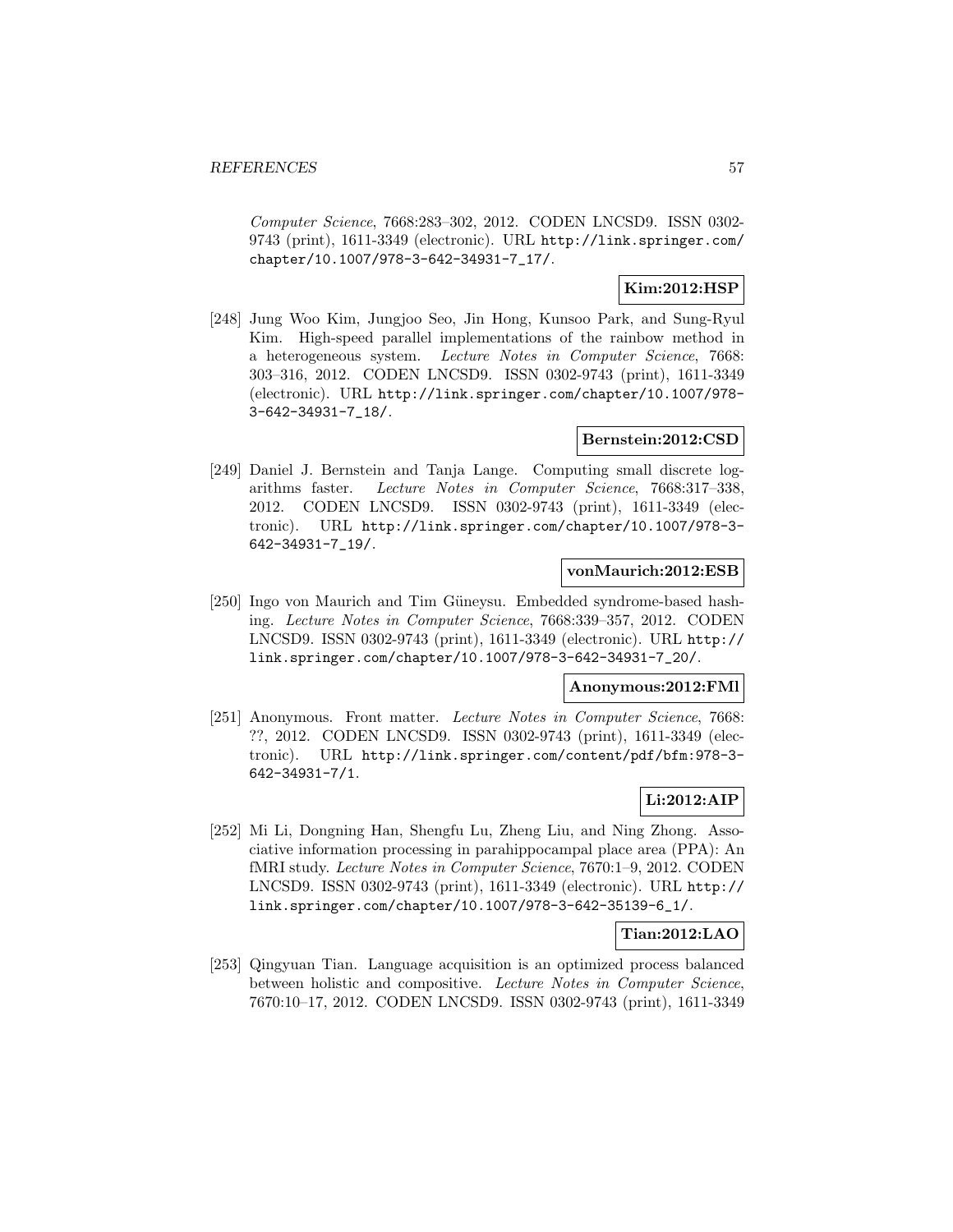(electronic). URL http://link.springer.com/chapter/10.1007/978- 3-642-35139-6\_2/.

# **Lou:2012:ORT**

[254] Chin Ian Lou, Daria Migotina, Joao P. Rodrigues, Joao Semedo, Feng Wan, and Peng Un Mak. Object recognition test in peripheral vision: a study on the influence of object color, pattern and shape. Lecture Notes in Computer Science, 7670:18–26, 2012. CODEN LNCSD9. ISSN 0302- 9743 (print), 1611-3349 (electronic). URL http://link.springer.com/ chapter/10.1007/978-3-642-35139-6\_3/.

# **Fan:2012:BLA**

[255] Sanxia Fan, Xuyan Wang, Zhizhou Liao, Zhoujun Long, Haiyan Zhou, and Yulin Qin. Basic level advantage during information retrieval: An ERP study. Lecture Notes in Computer Science, 7670:27–37, 2012. CODEN LNCSD9. ISSN 0302-9743 (print), 1611-3349 (electronic). URL http:// link.springer.com/chapter/10.1007/978-3-642-35139-6\_4/.

# **Long:2012:SLD**

[256] Zhoujun Long, Xuyan Wang, Xiangsheng Shen, Sanxia Fan, Haiyan Zhou, and Yulin Qin. A skill learning during heuristic problem solving: An fMRI study. Lecture Notes in Computer Science, 7670:38–49, 2012. CODEN LNCSD9. ISSN 0302-9743 (print), 1611-3349 (electronic). URL http:// link.springer.com/chapter/10.1007/978-3-642-35139-6\_5/.

# **Wang:2012:RCL**

[257] Xuyan Wang, Zhoujun Long, Sanxia Fan, Weiyan Yu, Haiyan Zhou, and Yulin Qin. The role of category label in adults' inductive reasoning. Lecture Notes in Computer Science, 7670:50–60, 2012. CODEN LNCSD9. ISSN 0302-9743 (print), 1611-3349 (electronic). URL http: //link.springer.com/chapter/10.1007/978-3-642-35139-6\_6/.

# **Ueyama:2012:EVF**

[258] Yuki Ueyama and Eizo Miyashita. Estimation of visual feedback contribution to limb stiffness in visuomotor control. Lecture Notes in Computer Science, 7670:61–72, 2012. CODEN LNCSD9. ISSN 0302-9743 (print), 1611-3349 (electronic). URL http://link.springer.com/chapter/10. 1007/978-3-642-35139-6\_7/.

### **Zhou:2012:RAP**

[259] Haiyan Zhou, Yukun Xiong, Zhoujun Long, Sanxia Fan, Xuyan Wang, Yulin Qin, and Ning Zhong. Rule acquisition in the proceeding of heuristic Sudoku solving. Lecture Notes in Computer Science, 7670: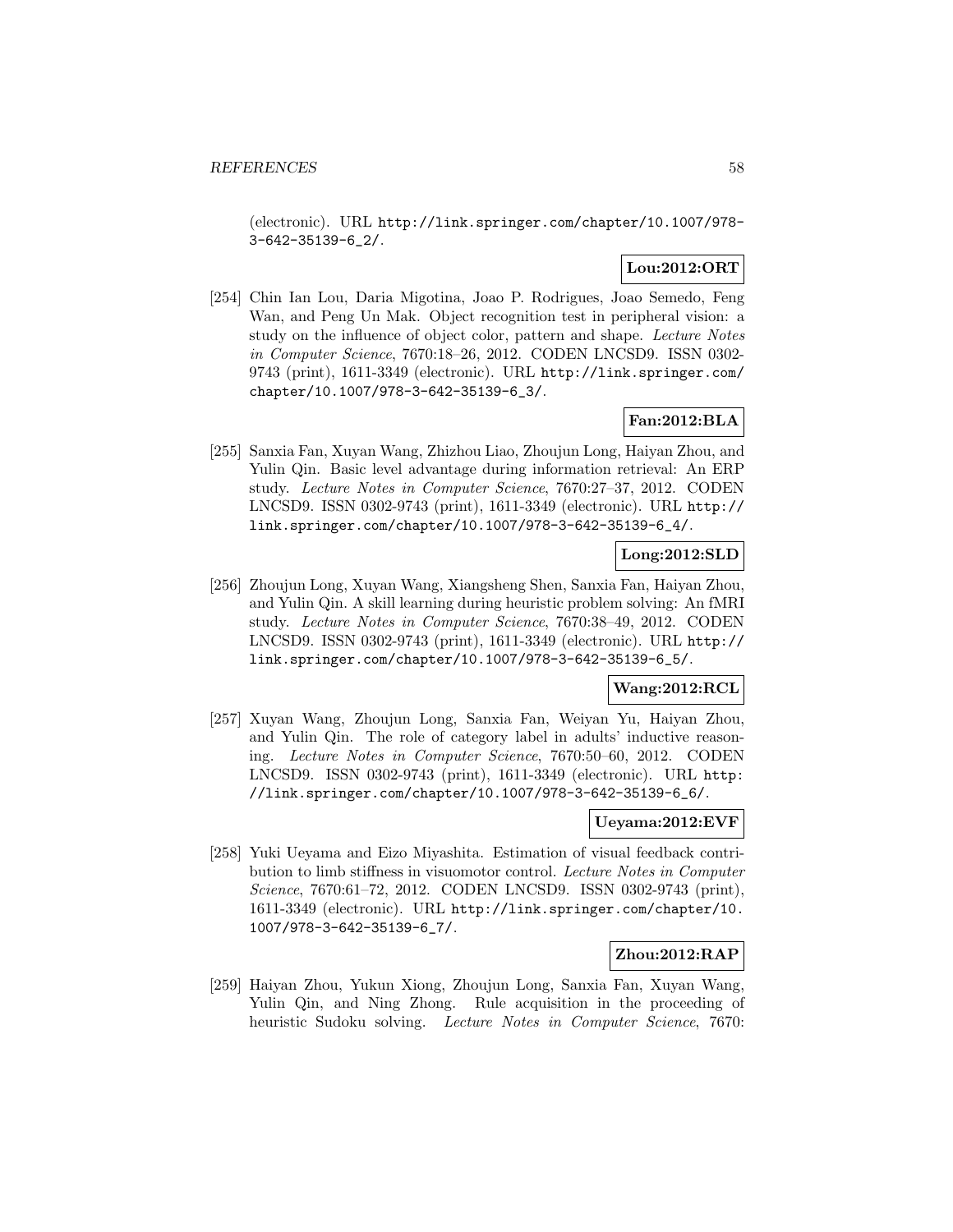73–84, 2012. CODEN LNCSD9. ISSN 0302-9743 (print), 1611-3349 (electronic). URL http://link.springer.com/chapter/10.1007/978- 3-642-35139-6\_8/.

### **Mohammed:2012:BNT**

[260] Redwan Abdo A. Mohammed, Samah Abdulfatah Mohammed, and Lars Schwabe. BatGaze: a new tool to measure depth features at the center of gaze during free viewing. Lecture Notes in Computer Science, 7670:85–96, 2012. CODEN LNCSD9. ISSN 0302-9743 (print), 1611-3349 (electronic). URL http://link.springer.com/chapter/10.1007/978- 3-642-35139-6\_9/.

### **Mohammed:2012:BIA**

[261] Redwan Abdo A. Mohammed and Lars Schwabe. A brain informatics approach to explain the oblique effect via depth statistics. Lecture Notes in Computer Science, 7670:97–106, 2012. CODEN LNCSD9. ISSN 0302- 9743 (print), 1611-3349 (electronic). URL http://link.springer.com/ chapter/10.1007/978-3-642-35139-6\_10/.

# **Aziz:2012:AMT**

[262] Azizi Ab Aziz, Faudziah Ahmad, and Houzifa M. Hintaya. An agent model for temporal dynamics analysis of a person with chronic fatigue syndrome. Lecture Notes in Computer Science, 7670:107–118, 2012. CODEN LNCSD9. ISSN 0302-9743 (print), 1611-3349 (electronic). URL http:// link.springer.com/chapter/10.1007/978-3-642-35139-6\_11/.

### **Wang:2012:NHM**

[263] Zhijiang Wang, Jiming Liu, Ning Zhong, Yulin Qin, Haiyan Zhou, Jian Yang, and Kuncheng Li. A naïve hypergraph model of brain networks. Lecture Notes in Computer Science, 7670:119–129, 2012. CODEN LNCSD9. ISSN 0302-9743 (print), 1611-3349 (electronic). URL http://link. springer.com/chapter/10.1007/978-3-642-35139-6\_12/.

# **Choi:2012:EIP**

[264] Do Young Choi, Kun Chang Lee, and Seong Wook Chae. The effect of individual psychological characteristics on creativity revelation: Emphasis with psychological empowerment and intrinsic motivation. Lecture Notes in Computer Science, 7670:130–139, 2012. CODEN LNCSD9. ISSN 0302- 9743 (print), 1611-3349 (electronic). URL http://link.springer.com/ chapter/10.1007/978-3-642-35139-6\_13/.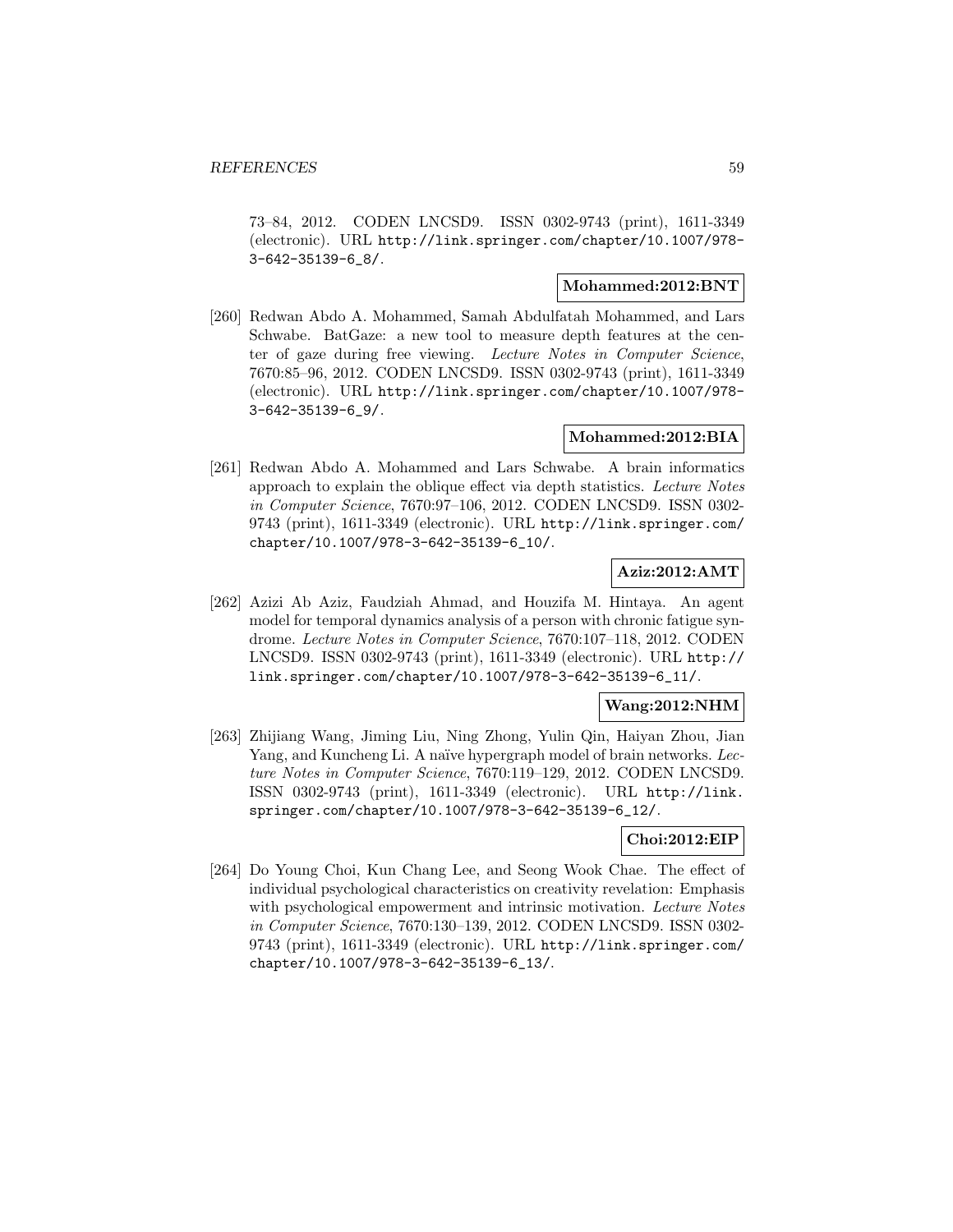### **Ryjov:2012:MOI**

[265] Alexander Ryjov. Modeling and optimization of information retrieval for perception-based information. Lecture Notes in Computer Science, 7670: 140–149, 2012. CODEN LNCSD9. ISSN 0302-9743 (print), 1611-3349 (electronic). URL http://link.springer.com/chapter/10.1007/978- 3-642-35139-6\_14/.

# **Chen:2012:SPD**

[266] Yu-Wen Chen and Hsing Mei. Sleep physiological dynamics simulation with fuzzy set. Lecture Notes in Computer Science, 7670:150–161, 2012. CODEN LNCSD9. ISSN 0302-9743 (print), 1611-3349 (electronic). URL http://link.springer.com/chapter/10.1007/978-3- 642-35139-6\_15/.

# **DellArciprete:2012:PBM**

[267] Lorenzo Dell'Arciprete, Brian Murphy, and Fabio Massimo Zanzotto. Parallels between machine and brain decoding. Lecture Notes in Computer Science, 7670:162–174, 2012. CODEN LNCSD9. ISSN 0302-9743 (print), 1611-3349 (electronic). URL http://link.springer.com/chapter/10. 1007/978-3-642-35139-6\_16/.

# **Ramirez:2012:DEE**

[268] Rafael Ramirez and Zacharias Vamvakousis. Detecting emotion from EEG signals using the emotive epoc device. Lecture Notes in Computer Science, 7670:175–184, 2012. CODEN LNCSD9. ISSN 0302-9743 (print), 1611- 3349 (electronic). URL http://link.springer.com/chapter/10.1007/ 978-3-642-35139-6\_17/.

# **Zhu:2012:EVG**

[269] Guohun Zhu, Yan Li, and Peng Paul Wen. An efficient visibility graph similarity algorithm and its application on sleep stages classification. Lecture Notes in Computer Science, 7670:185–195, 2012. CODEN LNCSD9. ISSN 0302-9743 (print), 1611-3349 (electronic). URL http://link.springer. com/chapter/10.1007/978-3-642-35139-6\_18/.

### **Chou:2012:ITB**

[270] Chun-An Chou, Kittipat "Bot" Kampa, Sonya H. Mehta, and Rosalia F. Tungaraza. Information-theoretic based feature selection for multi-voxel pattern analysis of fMRI data. Lecture Notes in Computer Science, 7670: 196–208, 2012. CODEN LNCSD9. ISSN 0302-9743 (print), 1611-3349 (electronic). URL http://link.springer.com/chapter/10.1007/978- 3-642-35139-6\_19/.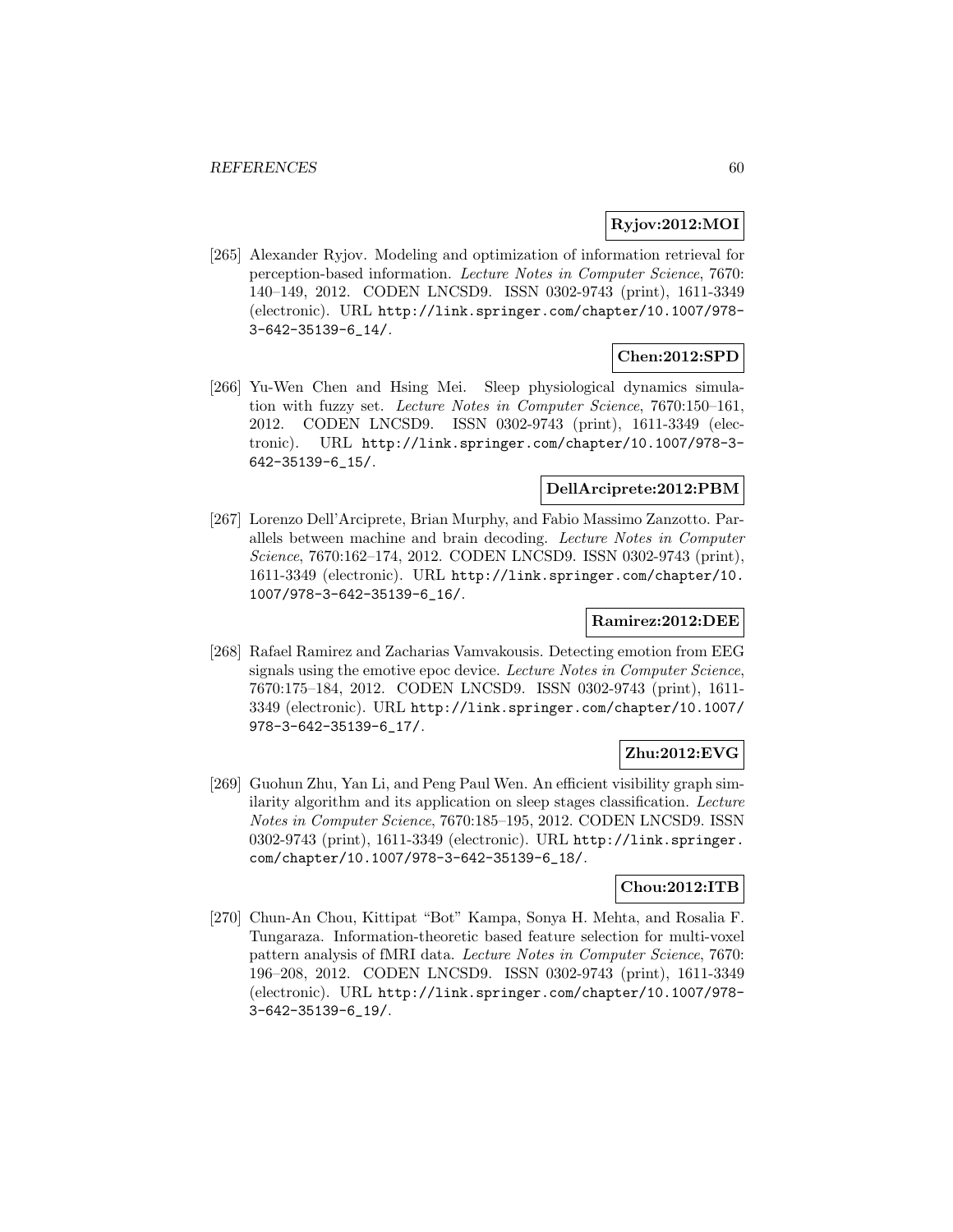### **Atyabi:2012:MES**

[271] Adham Atyabi, Sean P. Fitzgibbon, and David M. W. Powers. Multiplication of EEG samples through replicating, biasing, and overlapping. Lecture Notes in Computer Science, 7670:209–219, 2012. CODEN LNCSD9. ISSN 0302-9743 (print), 1611-3349 (electronic). URL http://link.springer. com/chapter/10.1007/978-3-642-35139-6\_20/.

#### **Anonymous:2012:FMm**

[272] Anonymous. Front matter. Lecture Notes in Computer Science, 7670: ??, 2012. CODEN LNCSD9. ISSN 0302-9743 (print), 1611-3349 (electronic). URL http://link.springer.com/content/pdf/bfm:978-3- 642-35139-6/1.

# **Kruegel:2012:FMS**

[273] Christopher Kruegel. Fighting malicious software. Lecture Notes in Computer Science, 7671:1–15, 2012. CODEN LNCSD9. ISSN 0302- 9743 (print), 1611-3349 (electronic). URL http://link.springer.com/ chapter/10.1007/978-3-642-35130-3\_1/.

# **Amrutkar:2012:VMS**

[274] Chaitrali Amrutkar, Kapil Singh, Arunabh Verma, and Patrick Traynor. VulnerableMe: Measuring systemic weaknesses in mobile browser security. Lecture Notes in Computer Science, 7671:16–34, 2012. CODEN LNCSD9. ISSN 0302-9743 (print), 1611-3349 (electronic). URL http:// link.springer.com/chapter/10.1007/978-3-642-35130-3\_2/.

### **Ojamaa:2012:SAN**

[275] Andres Ojamaa and Karl Düüna. Security assessment of node.js platform. Lecture Notes in Computer Science, 7671:35–43, 2012. CODEN LNCSD9. ISSN 0302-9743 (print), 1611-3349 (electronic). URL http:// link.springer.com/chapter/10.1007/978-3-642-35130-3\_3/.

### **Naldurg:2012:FDA**

[276] Prasad Naldurg. Foundations of dynamic access control. Lecture Notes in Computer Science, 7671:44–58, 2012. CODEN LNCSD9. ISSN 0302- 9743 (print), 1611-3349 (electronic). URL http://link.springer.com/ chapter/10.1007/978-3-642-35130-3\_4/.

# **Bijon:2012:RAR**

[277] Khalid Zaman Bijon, Ram Krishnan, and Ravi Sandhu. Risk-aware RBAC sessions. Lecture Notes in Computer Science, 7671:59–74, 2012. CODEN LNCSD9. ISSN 0302-9743 (print), 1611-3349 (electronic). URL http:// link.springer.com/chapter/10.1007/978-3-642-35130-3\_5/.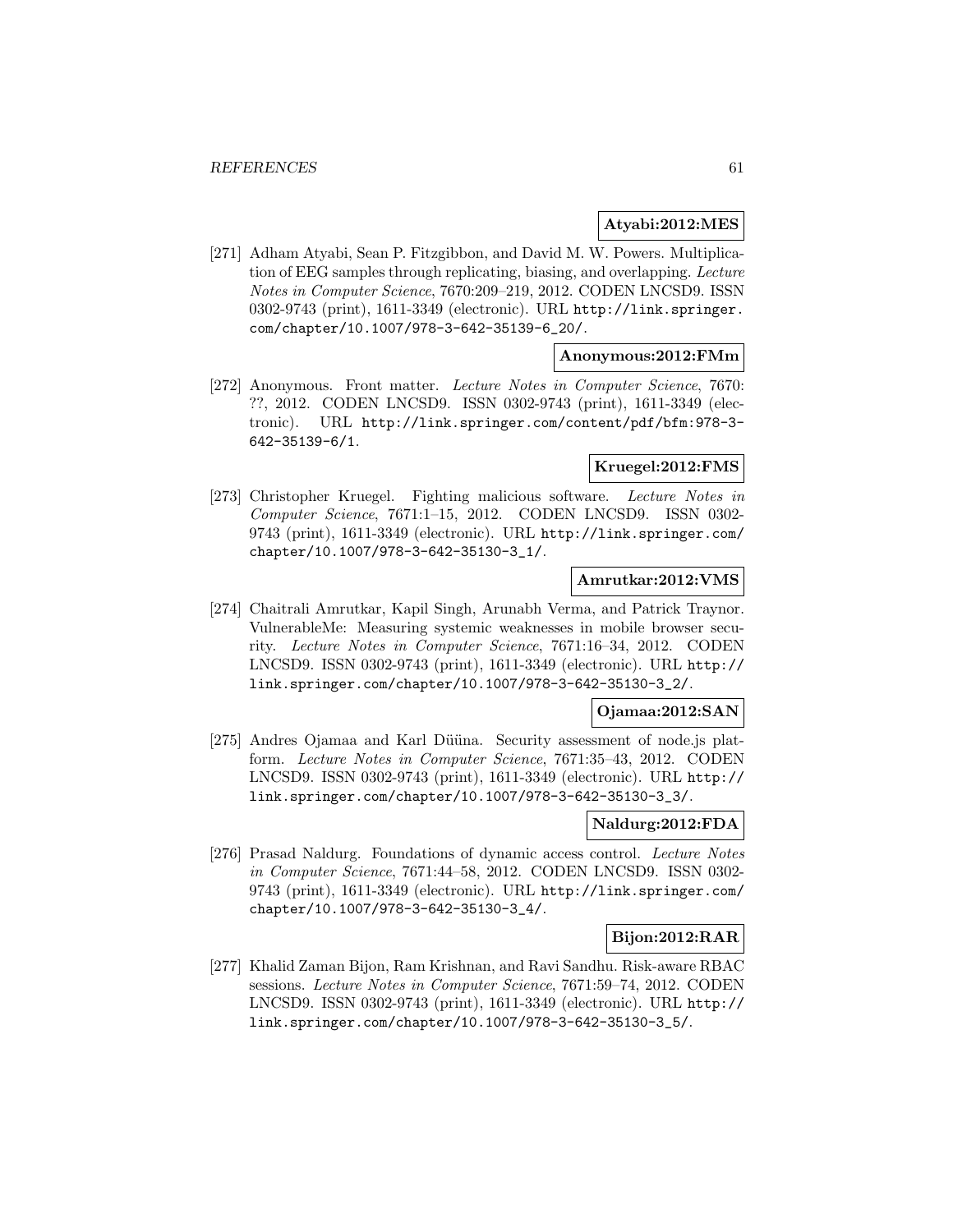### **Maity:2012:CTM**

[278] Soumya Maity and Soumya K. Ghosh. A cognitive trust model for access control framework in MANET. Lecture Notes in Computer Science, 7671:75–88, 2012. CODEN LNCSD9. ISSN 0302-9743 (print), 1611-3349 (electronic). URL http://link.springer.com/chapter/10.1007/978- 3-642-35130-3\_6/.

# **Toumi:2012:TOT**

[279] Khalifa Toumi, César Andrés, and Ana Cavalli. Trust-orBAC: a trust access control model in multi-organization environments. Lecture Notes in Computer Science, 7671:89–103, 2012. CODEN LNCSD9. ISSN 0302- 9743 (print), 1611-3349 (electronic). URL http://link.springer.com/ chapter/10.1007/978-3-642-35130-3\_7/.

#### **Bolton:2012:PI**

[280] Matthew L. Bolton, Celeste M. Wallace, and Lenore D. Zuck. On policies and intents. Lecture Notes in Computer Science, 7671:104–118, 2012. CODEN LNCSD9. ISSN 0302-9743 (print), 1611-3349 (electronic). URL http://link.springer.com/chapter/10.1007/978-3- 642-35130-3\_8/.

# **Swinnen:2012:PRP**

[281] Arne Swinnen, Raoul Strackx, Pieter Philippaerts, and Frank Piessens. ProtoLeaks: a reliable and protocol-independent network covert channel. Lecture Notes in Computer Science, 7671:119–133, 2012. CODEN LNCSD9. ISSN 0302-9743 (print), 1611-3349 (electronic). URL http:// link.springer.com/chapter/10.1007/978-3-642-35130-3\_9/.

### **Paul:2012:KSS**

[282] Goutam Paul, Ian Davidson, Imon Mukherjee, and S. S. Ravi. Keyless steganography in spatial domain using energetic pixels. Lecture Notes in Computer Science, 7671:134–148, 2012. CODEN LNCSD9. ISSN 0302- 9743 (print), 1611-3349 (electronic). URL http://link.springer.com/ chapter/10.1007/978-3-642-35130-3\_10/.

### **Naskar:2012:FIR**

[283] Ruchira Naskar and Rajat Subhra Chakraborty. Fuzzy inference rule based reversible watermarking for digital images. Lecture Notes in Computer Science, 7671:149–163, 2012. CODEN LNCSD9. ISSN 0302- 9743 (print), 1611-3349 (electronic). URL http://link.springer.com/ chapter/10.1007/978-3-642-35130-3\_11/.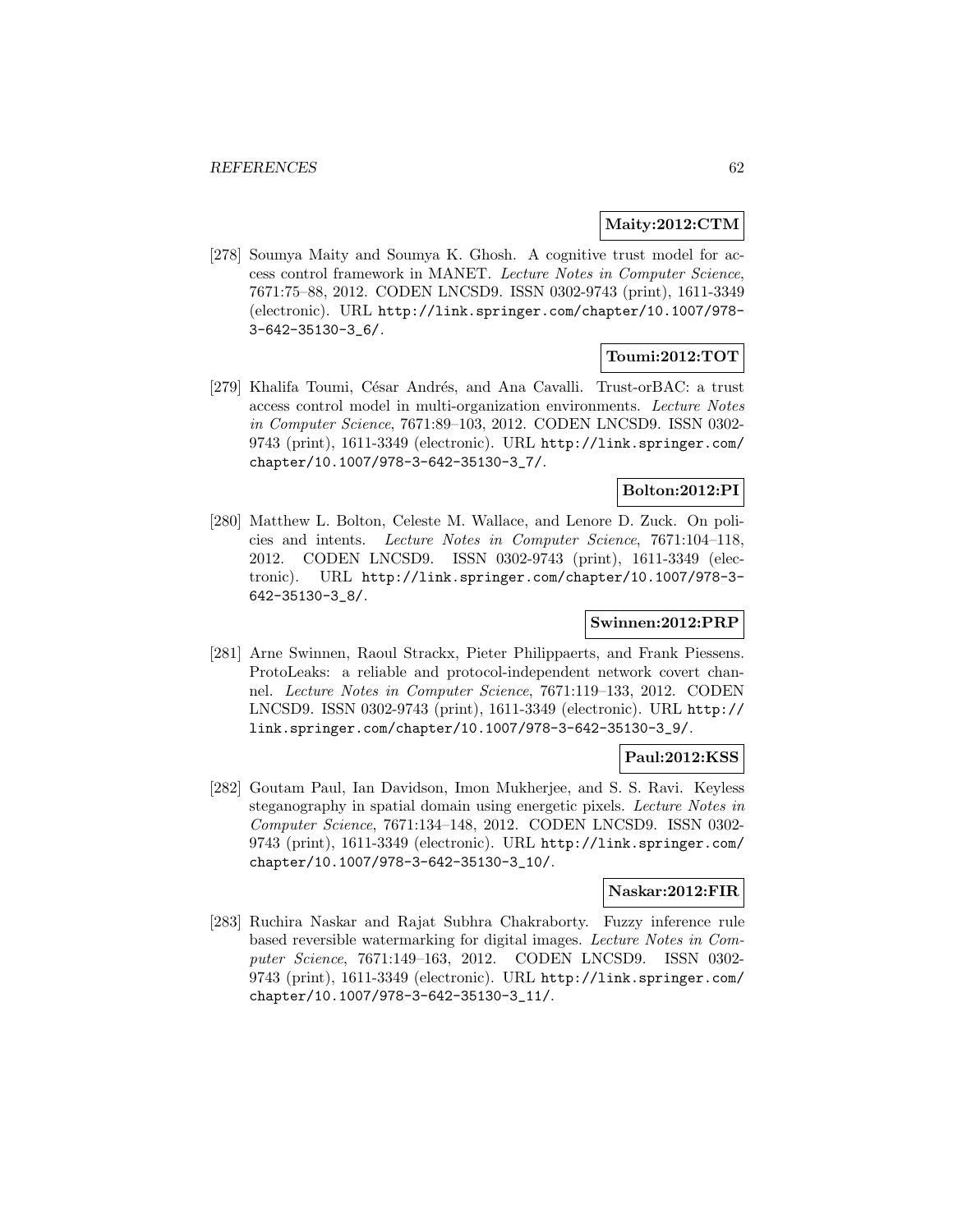#### **Natarajan:2012:STM**

[284] Vivek Natarajan, Yi Yang, and Sencun Zhu. Secure trust metadata management for mobile ad-hoc networks. Lecture Notes in Computer Science, 7671:164–180, 2012. CODEN LNCSD9. ISSN 0302-9743 (print), 1611- 3349 (electronic). URL http://link.springer.com/chapter/10.1007/ 978-3-642-35130-3\_12/.

### **Matam:2012:DAW**

[285] Rakesh Matam and Somanath Tripathy. Defence against wormhole attacks in wireless mesh networks. Lecture Notes in Computer Science, 7671: 181–193, 2012. CODEN LNCSD9. ISSN 0302-9743 (print), 1611-3349 (electronic). URL http://link.springer.com/chapter/10.1007/978- 3-642-35130-3\_13/.

# **Agrawal:2012:NKU**

[286] Sarita Agrawal, Rodrigo Roman, Manik Lal Das, Anish Mathuria, and Javier Lopez. A novel key update protocol in mobile sensor networks. Lecture Notes in Computer Science, 7671:194–207, 2012. CODEN LNCSD9. ISSN 0302-9743 (print), 1611-3349 (electronic). URL http://link. springer.com/chapter/10.1007/978-3-642-35130-3\_14/.

# **Bhattacharya:2012:ACL**

[287] Anup Kumar Bhattacharya, Abhijit Das, Dipanwita Roychoudhury, and Aravind Iyer. Autonomous certification with list-based revocation for secure V2V communication. Lecture Notes in Computer Science, 7671: 208–222, 2012. CODEN LNCSD9. ISSN 0302-9743 (print), 1611-3349 (electronic). URL http://link.springer.com/chapter/10.1007/978- 3-642-35130-3\_15/.

### **Li:2012:MIT**

[288] Weihan Li, Brajendra Panda, and Qussai Yaseen. Mitigating insider threat on database integrity. Lecture Notes in Computer Science, 7671: 223–237, 2012. CODEN LNCSD9. ISSN 0302-9743 (print), 1611-3349 (electronic). URL http://link.springer.com/chapter/10.1007/978- 3-642-35130-3\_16/.

### **Howlader:2012:CRM**

[289] Jaydeep Howlader, Jayanta Kar, and Ashis Kumar Mal. Coercion resistant MIX for electronic auction. Lecture Notes in Computer Science, 7671: 238–248, 2012. CODEN LNCSD9. ISSN 0302-9743 (print), 1611-3349 (electronic). URL http://link.springer.com/chapter/10.1007/978- 3-642-35130-3\_17/.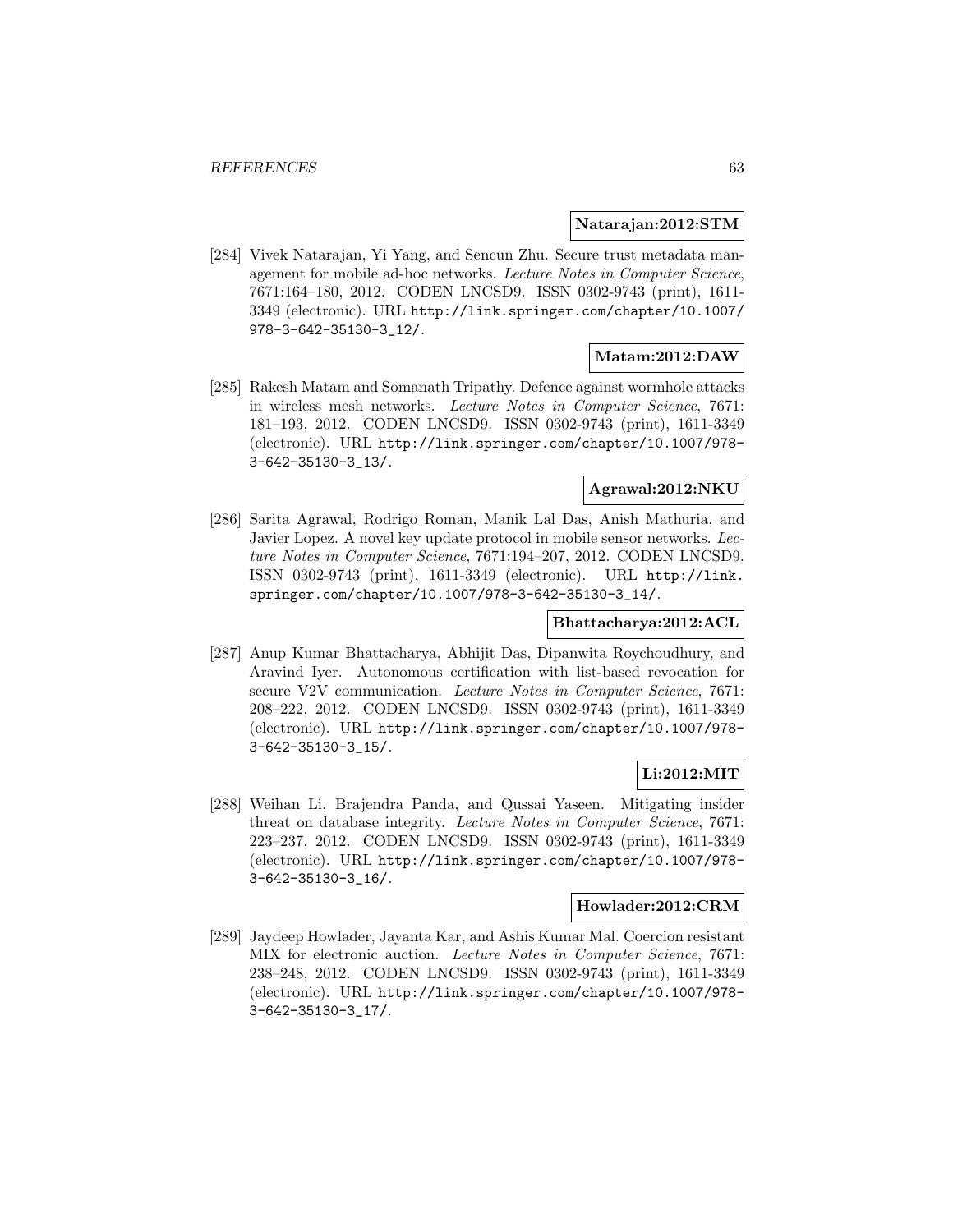#### **Chandra:2012:VMA**

[290] Girish Chandra and Divakar Yadav. Verification of money atomicity in digital cash based payment system. Lecture Notes in Computer Science, 7671:249–264, 2012. CODEN LNCSD9. ISSN 0302-9743 (print), 1611- 3349 (electronic). URL http://link.springer.com/chapter/10.1007/ 978-3-642-35130-3\_18/.

### **Peinado:2012:CAT**

[291] Alberto Peinado and Amparo Fúster-Sabater. Cryptographic analysis of a type of sequence generators. Lecture Notes in Computer Science, 7671: 265–276, 2012. CODEN LNCSD9. ISSN 0302-9743 (print), 1611-3349 (electronic). URL http://link.springer.com/chapter/10.1007/978- 3-642-35130-3\_19/.

# **Maity:2012:CLD**

[292] Soumyadev Maity and R. C. Hansdah. Certificate-less on-demand public key management (CLPKM) for self-organized MANETs. Lecture Notes in Computer Science, 7671:277–293, 2012. CODEN LNCSD9. ISSN 0302- 9743 (print), 1611-3349 (electronic). URL http://link.springer.com/ chapter/10.1007/978-3-642-35130-3\_20/.

### **Anonymous:2012:FMn**

[293] Anonymous. Front matter. Lecture Notes in Computer Science, 7671: ??, 2012. CODEN LNCSD9. ISSN 0302-9743 (print), 1611-3349 (electronic). URL http://link.springer.com/content/pdf/bfm:978-3- 642-35130-3/1.

### **Han:2012:MIA**

[294] Fengling Han and Ron van Schyndel. M-identity and its authentication protocol for secure mobile commerce applications. Lecture Notes in Computer Science, 7672:1–10, 2012. CODEN LNCSD9. ISSN 0302- 9743 (print), 1611-3349 (electronic). URL http://link.springer.com/ chapter/10.1007/978-3-642-35362-8\_1/.

#### **Srinivasan:2012:SSS**

[295] Avinash Srinivasan and Jie Wu. SafeCode — safeguarding security and privacy of user data on stolen iOS devices. Lecture Notes in Computer Science, 7672:11–20, 2012. CODEN LNCSD9. ISSN 0302-9743 (print), 1611-3349 (electronic). URL http://link.springer.com/chapter/10. 1007/978-3-642-35362-8\_2/.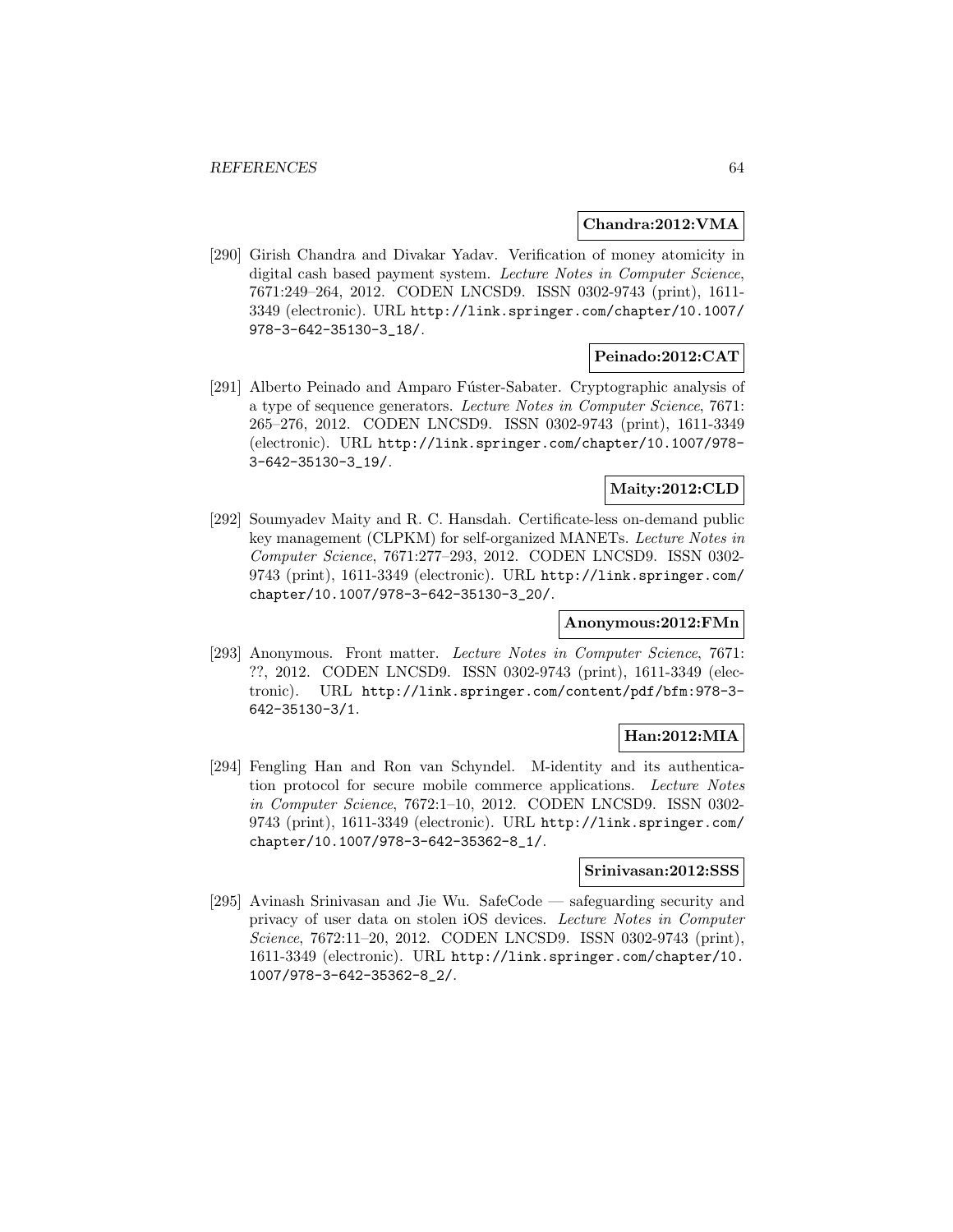#### **Braga:2012:PAI**

[296] Alexandre Braga, Rafael Cividanes, Ismael Avila, and Claudia Tambascia. ´ Protection aspects of iconic passwords on mobile devices. Lecture Notes in Computer Science, 7672:21–32, 2012. CODEN LNCSD9. ISSN 0302- 9743 (print), 1611-3349 (electronic). URL http://link.springer.com/ chapter/10.1007/978-3-642-35362-8\_3/.

# **Graa:2012:DCF**

[297] Mariem Graa, Nora Cuppens-Boulahia, Frédéric Cuppens, and Ana Cavalli. Detecting control flow in Smartphones: Combining static and dynamic analyses. Lecture Notes in Computer Science, 7672:33–47, 2012. CODEN LNCSD9. ISSN 0302-9743 (print), 1611-3349 (electronic). URL http://link.springer.com/chapter/10.1007/978-3- 642-35362-8\_4/.

# **Abawajy:2012:MTE**

[298] Jemal Abawajy and Andrei Kelarev. A multi-tier ensemble construction of classifiers for phishing email detection and filtering. Lecture Notes in Computer Science, 7672:48–56, 2012. CODEN LNCSD9. ISSN 0302- 9743 (print), 1611-3349 (electronic). URL http://link.springer.com/ chapter/10.1007/978-3-642-35362-8\_5/.

# **Feng:2012:CFT**

[299] Yong Feng, Bo Wang, Fengling Han, Xinghuo Yu, and Zahir Tari. Chattering-free terminal sliding-mode observer for anomaly detection. Lecture Notes in Computer Science, 7672:57–65, 2012. CODEN LNCSD9. ISSN 0302-9743 (print), 1611-3349 (electronic). URL http://link. springer.com/chapter/10.1007/978-3-642-35362-8\_6/.

#### **Watters:2012:DID**

[300] Paul A. Watters and Nigel Phair. Detecting illicit drugs on social media using automated social media intelligence analysis (ASMIA). Lecture Notes in Computer Science, 7672:66–76, 2012. CODEN LNCSD9. ISSN 0302-9743 (print), 1611-3349 (electronic). URL http://link.springer. com/chapter/10.1007/978-3-642-35362-8\_7/.

#### **Timpanaro:2012:ICA**

[301] Juan Pablo Timpanaro, Isabelle Chrisment, and Olivier Festor. Improving content availability in the I2P anonymous file-sharing environment. Lecture Notes in Computer Science, 7672:77–92, 2012. CODEN LNCSD9. ISSN 0302-9743 (print), 1611-3349 (electronic). URL http:// link.springer.com/chapter/10.1007/978-3-642-35362-8\_8/.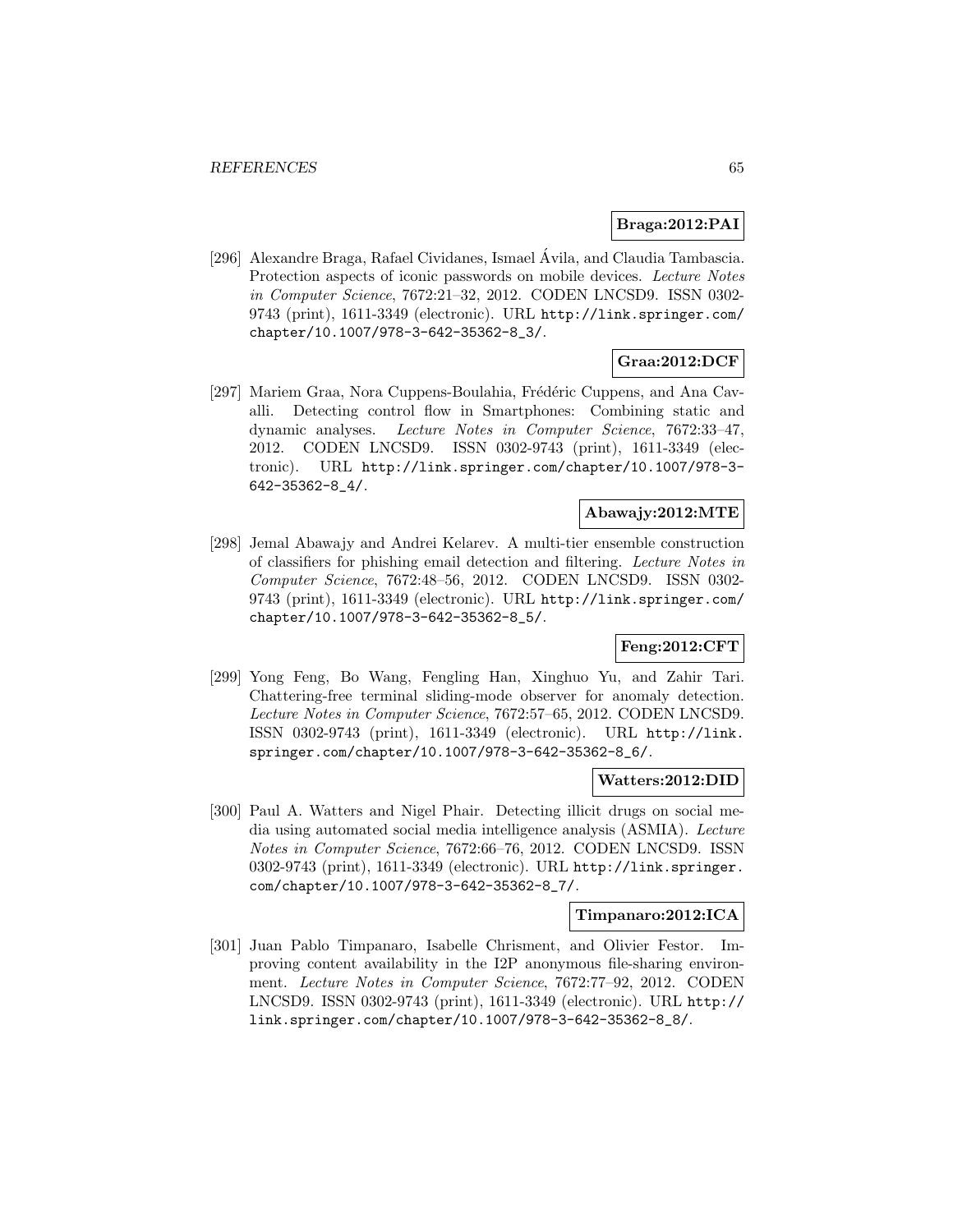#### **Stegelmann:2012:VVG**

[302] Mark Stegelmann and Dogan Kesdogan. V2GPriv: Vehicle-to-grid privacy in the Smart Grid. Lecture Notes in Computer Science, 7672: 93–107, 2012. CODEN LNCSD9. ISSN 0302-9743 (print), 1611-3349 (electronic). URL http://link.springer.com/chapter/10.1007/978- 3-642-35362-8\_9/.

#### **Angermeier:2012:SAS**

[303] Daniel Angermeier, Konstantin Böttinger, Andreas Ibing, and Dieter Schuster. A secure architecture for smart meter systems. Lecture Notes in Computer Science, 7672:108–122, 2012. CODEN LNCSD9. ISSN 0302- 9743 (print), 1611-3349 (electronic). URL http://link.springer.com/ chapter/10.1007/978-3-642-35362-8\_10/.

### **Yang:2012:NIB**

[304] Geng Yang, Qiang Zhou, Xiaolong Xu, Jian Xu, and Chunming Rong. A novel identity-based key management and encryption scheme for distributed system. Lecture Notes in Computer Science, 7672:123–138, 2012. CODEN LNCSD9. ISSN 0302-9743 (print), 1611-3349 (electronic). URL http://link.springer.com/chapter/10.1007/978-3- 642-35362-8\_11/.

# **Barbhuiya:2012:ABA**

[305] Ferdous A. Barbhuiya, Tonmoy Saikia, and Sukumar Nandi. An anomaly based approach for HID attack detection using keystroke dynamics. Lecture Notes in Computer Science, 7672:139–152, 2012. CODEN LNCSD9. ISSN 0302-9743 (print), 1611-3349 (electronic). URL http://link. springer.com/chapter/10.1007/978-3-642-35362-8\_12/.

### **Srinivasan:2012:RAP**

[306] Avinash Srinivasan and Lashidhar Chennupati. Robust authentication of public access points using digital certificates — a novel approach. Lecture Notes in Computer Science, 7672:153–164, 2012. CODEN LNCSD9. ISSN 0302-9743 (print), 1611-3349 (electronic). URL http://link.springer. com/chapter/10.1007/978-3-642-35362-8\_13/.

#### **Fei:2012:GTK**

[307] Han Fei, Qin Jing, Zhao Huawei, and Hu Jiankun. A general transformation from KP-ABE to searchable encryption. Lecture Notes in Computer Science, 7672:165–178, 2012. CODEN LNCSD9. ISSN 0302-9743 (print), 1611-3349 (electronic). URL http://link.springer.com/chapter/10. 1007/978-3-642-35362-8\_14/.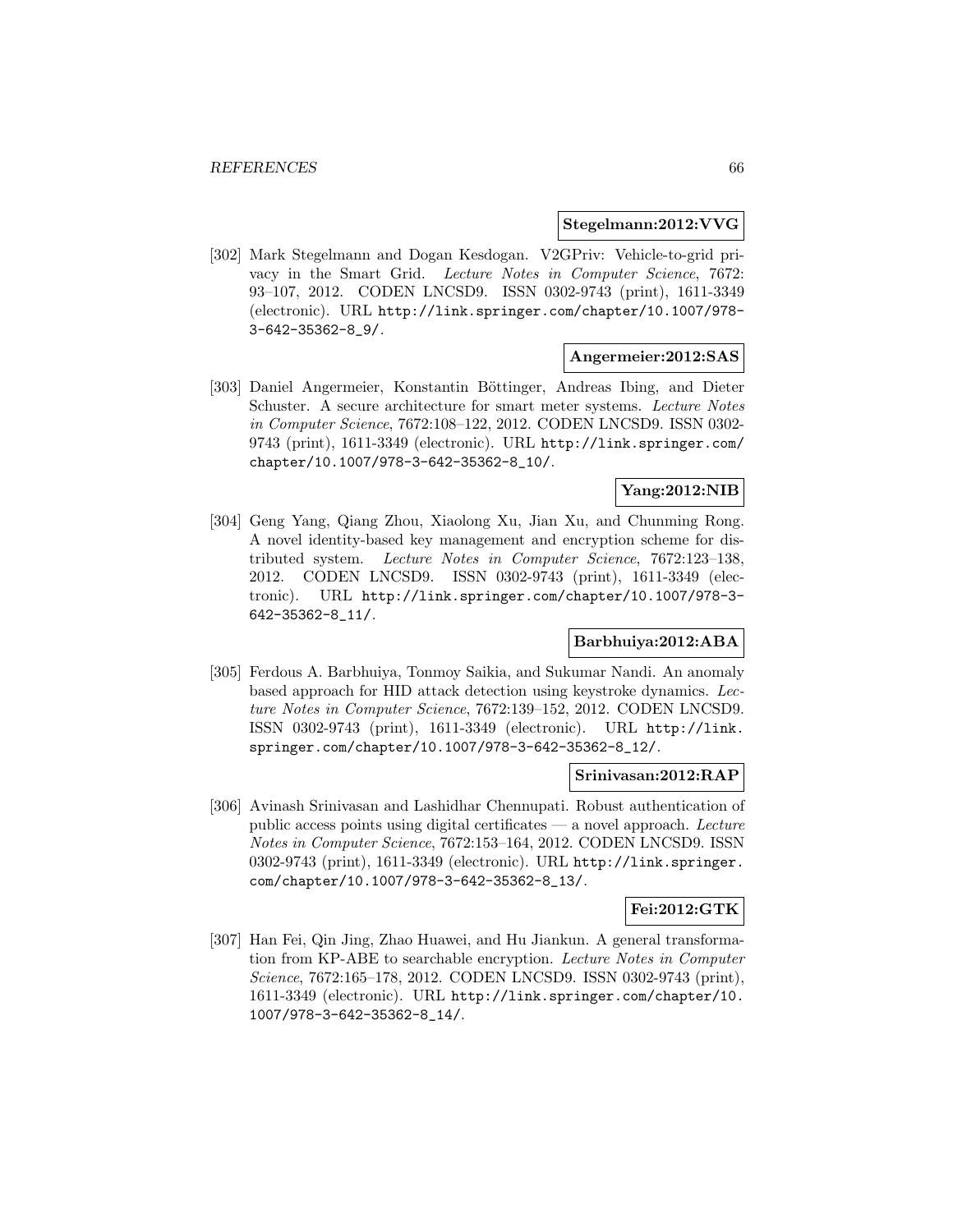#### **Ferretti:2012:SSC**

[308] Luca Ferretti, Michele Colajanni, and Mirco Marchetti. Supporting security and consistency for cloud database. Lecture Notes in Computer Science, 7672:179–193, 2012. CODEN LNCSD9. ISSN 0302-9743 (print), 1611-3349 (electronic). URL http://link.springer.com/chapter/10. 1007/978-3-642-35362-8\_15/.

### **Petrlic:2012:PRE**

[309] Ronald Petrlic. Proxy re-encryption in a privacy-preserving cloud computing DRM scheme. Lecture Notes in Computer Science, 7672:194– 211, 2012. CODEN LNCSD9. ISSN 0302-9743 (print), 1611-3349 (electronic). URL http://link.springer.com/chapter/10.1007/978- 3-642-35362-8\_16/.

# **Akimoto:2012:CBV**

[310] Satoru Akimoto, Yoshiaki Hori, and Kouichi Sakurai. Collaborative behavior visualization and its detection by observing Darknet traffic. Lecture Notes in Computer Science, 7672:212–226, 2012. CODEN LNCSD9. ISSN 0302-9743 (print), 1611-3349 (electronic). URL http://link.springer. com/chapter/10.1007/978-3-642-35362-8\_17/.

# **Valli:2012:SSS**

[311] Craig Valli. SSH — somewhat secure host. Lecture Notes in Computer Science, 7672:227–235, 2012. CODEN LNCSD9. ISSN 0302-9743 (print), 1611-3349 (electronic). URL http://link.springer.com/chapter/10. 1007/978-3-642-35362-8\_18/.

#### **Skandhakumar:2012:PAC**

[312] Nimalaprakasan Skandhakumar, Farzad Salim, Jason Reid, and Ed Dawson. Physical access control administration using building information models. Lecture Notes in Computer Science, 7672:236–250, 2012. CODEN LNCSD9. ISSN 0302-9743 (print), 1611-3349 (electronic). URL http:// link.springer.com/chapter/10.1007/978-3-642-35362-8\_19/.

# **Yang:2012:MFB**

[313] Yongming Yang, Zulong Zhang, Fengling Han, and Kunming Lin. Multiple factors based evaluation of fingerprint images quality. Lecture Notes in Computer Science, 7672:251–264, 2012. CODEN LNCSD9. ISSN 0302- 9743 (print), 1611-3349 (electronic). URL http://link.springer.com/ chapter/10.1007/978-3-642-35362-8\_20/.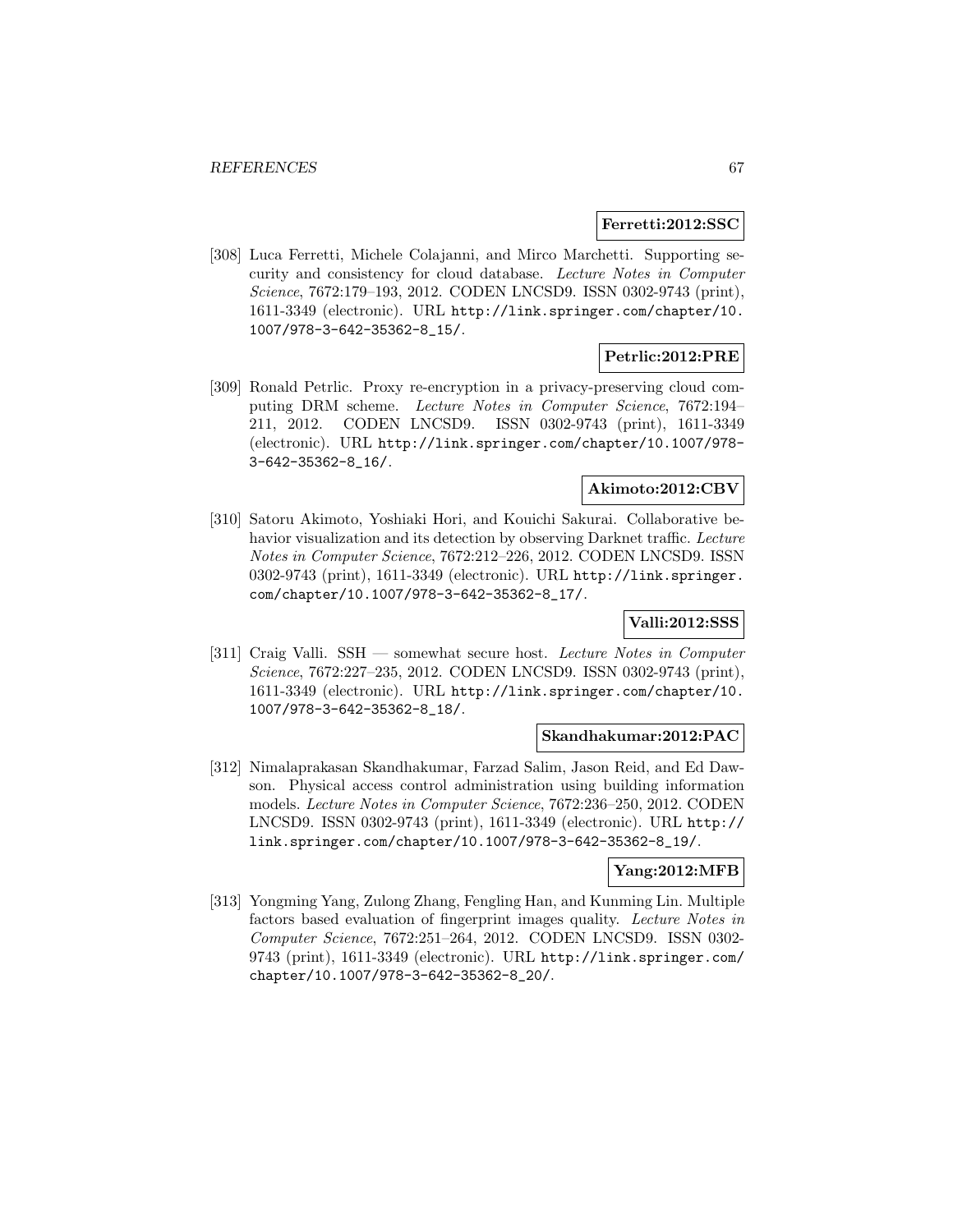#### **Anonymous:2012:FMo**

[314] Anonymous. Front matter. Lecture Notes in Computer Science, 7672: ??, 2012. CODEN LNCSD9. ISSN 0302-9743 (print), 1611-3349 (electronic). URL http://link.springer.com/content/pdf/bfm:978-3- 642-35362-8/1.

### **Elsayed:2012:INI**

[315] Saber M. Elsayed, Ruhul A. Sarker, and Daryl L. Essam. The influence of the number of initial feasible solutions on the performance of an evolutionary optimization algorithm. Lecture Notes in Computer Science, 7673:1–11, 2012. CODEN LNCSD9. ISSN 0302-9743 (print), 1611-3349 (electronic). URL http://link.springer.com/chapter/10.1007/978- 3-642-34859-4\_1/.

# **Tagawa:2012:CDE**

[316] Kiyoharu Tagawa. Concurrent differential evolution based on generational model for multi-core CPUs. Lecture Notes in Computer Science, 7673:12–21, 2012. CODEN LNCSD9. ISSN 0302-9743 (print), 1611-3349 (electronic). URL http://link.springer.com/chapter/10.1007/978- 3-642-34859-4\_2/.

# **Fu:2012:FMB**

[317] Wenlong Fu, Mark Johnston, and Mengjie Zhang. Figure of merit based fitness functions in genetic programming for edge detection. Lecture Notes in Computer Science, 7673:22–31, 2012. CODEN LNCSD9. ISSN 0302- 9743 (print), 1611-3349 (electronic). URL http://link.springer.com/ chapter/10.1007/978-3-642-34859-4\_3/.

### **Asco:2012:EAC**

[318] Amadeo Ascó, Jason A. D. Atkin, and Edmund K. Burke. An evolutionary algorithm for the over-constrained airport baggage sorting station assignment problem. Lecture Notes in Computer Science, 7673: 32–41, 2012. CODEN LNCSD9. ISSN 0302-9743 (print), 1611-3349 (electronic). URL http://link.springer.com/chapter/10.1007/978- 3-642-34859-4\_4/.

# **Phan:2012:NPS**

[319] Dung H. Phan and Junichi Suzuki. A non-parametric statistical dominance operator for noisy multiobjective optimization. Lecture Notes in Computer Science, 7673:42–51, 2012. CODEN LNCSD9. ISSN 0302- 9743 (print), 1611-3349 (electronic). URL http://link.springer.com/ chapter/10.1007/978-3-642-34859-4\_5/.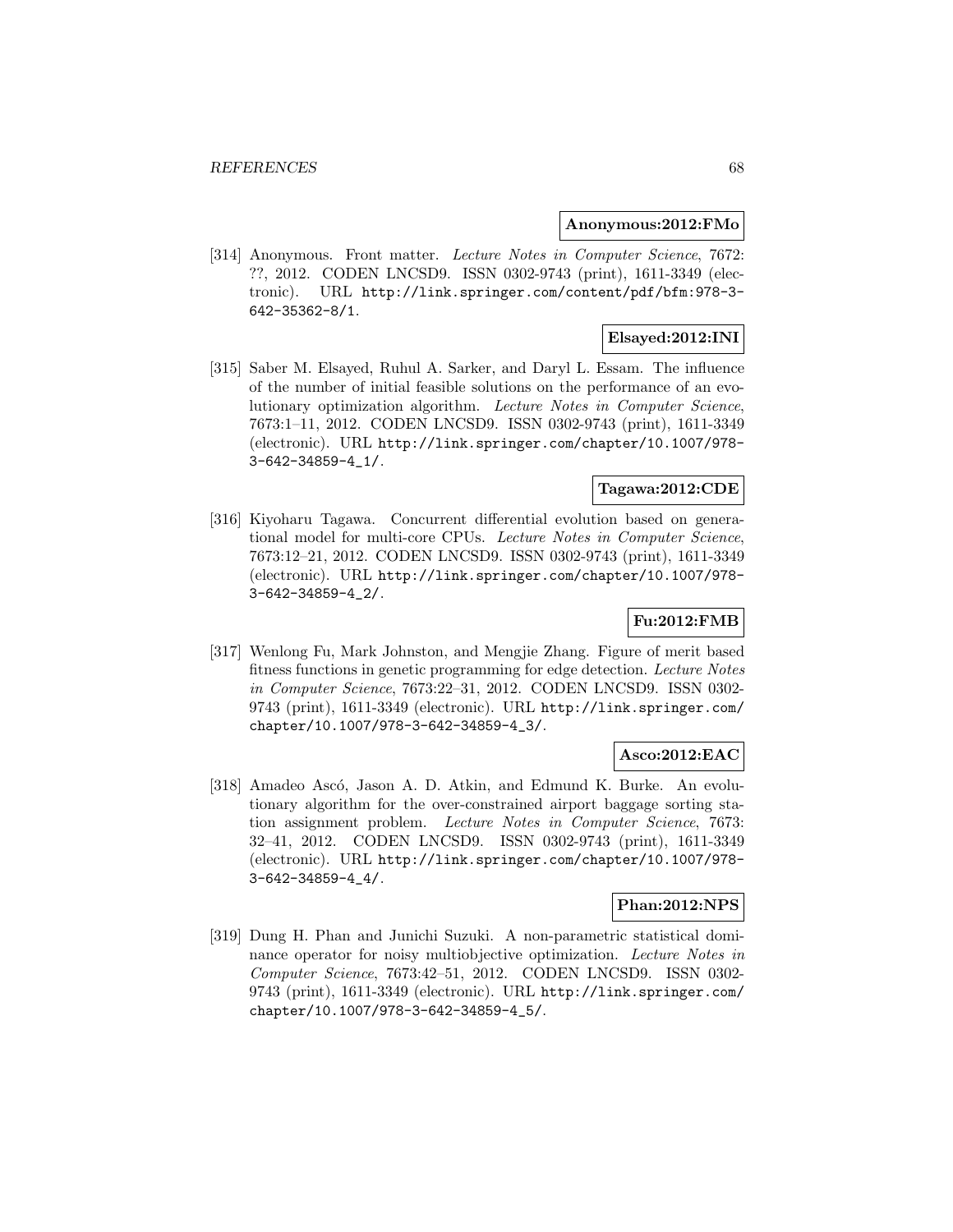#### **Khater:2012:ENG**

[320] Marwa Khater, Elham Salehi, and Robin Gras. The emergence of new genes in EcoSim and its effect on fitness. Lecture Notes in Computer Science, 7673:52–61, 2012. CODEN LNCSD9. ISSN 0302-9743 (print), 1611-3349 (electronic). URL http://link.springer.com/chapter/10. 1007/978-3-642-34859-4\_6/.

### **Davarynejad:2012:MDG**

[321] Mohsen Davarynejad, Zary Forghany, and Jan van den Berg. Massdispersed gravitational search algorithm for gene regulatory network model parameter identification. Lecture Notes in Computer Science, 7673: 62–72, 2012. CODEN LNCSD9. ISSN 0302-9743 (print), 1611-3349 (electronic). URL http://link.springer.com/chapter/10.1007/978- 3-642-34859-4\_7/.

### **Zhang:2012:DBA**

[322] Bin Zhang, Kamran Shafi, and Hussein A. Abbass. A density based approach to the access point layout smart distribution grid design optimization problem. Lecture Notes in Computer Science, 7673:73-82, 2012. CODEN LNCSD9. ISSN 0302-9743 (print), 1611-3349 (electronic). URL http://link.springer.com/chapter/10.1007/978-3- 642-34859-4\_8/.

#### **Ellabaan:2012:MMV**

[323] Mostafa Ellabaan, Xianshun Chen, and Nguyen Quang Huy. Multi-modal valley-adaptive memetic algorithm for efficient discovery of first-order saddle points. Lecture Notes in Computer Science, 7673:83–92, 2012. CODEN LNCSD9. ISSN 0302-9743 (print), 1611-3349 (electronic). URL http:// link.springer.com/chapter/10.1007/978-3-642-34859-4\_9/.

# **Ishibuchi:2012:EFR**

[324] Hisao Ishibuchi, Masakazu Yamane, and Yusuke Nojima. Ensemble fuzzy rule-based classifier design by parallel distributed fuzzy GBML algorithms. Lecture Notes in Computer Science, 7673:93–103, 2012. CODEN LNCSD9. ISSN 0302-9743 (print), 1611-3349 (electronic). URL http:// link.springer.com/chapter/10.1007/978-3-642-34859-4\_10/.

### **Kafafy:2012:HIH**

[325] Ahmed Kafafy, Ahmed Bounekkar, and Stéphane Bonnevay. HEMH2: An improved hybrid evolutionary metaheuristics for 0/1 multiobjective knapsack problems. Lecture Notes in Computer Science, 7673:104–116,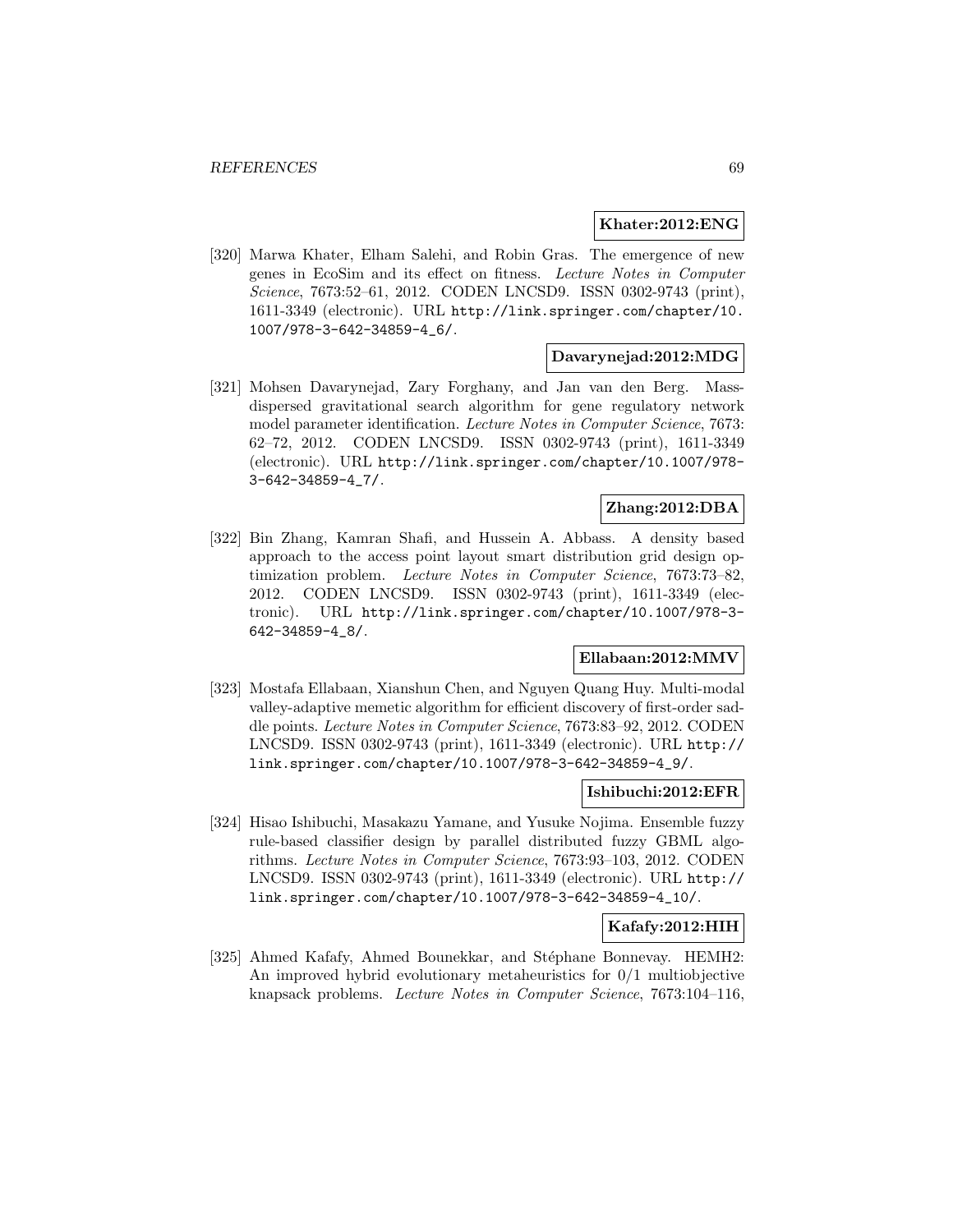2012. CODEN LNCSD9. ISSN 0302-9743 (print), 1611-3349 (electronic). URL http://link.springer.com/chapter/10.1007/978-3- 642-34859-4\_11/.

### **Rana:2012:GRD**

[326] Prashant Singh Rana, Harish Sharma, Mahua Bhattacharya, and Anupam Shukla. Guided reproduction in differential evolution. Lecture Notes in Computer Science, 7673:117–127, 2012. CODEN LNCSD9. ISSN 0302- 9743 (print), 1611-3349 (electronic). URL http://link.springer.com/ chapter/10.1007/978-3-642-34859-4\_12/.

# **Benlic:2012:SBL**

[327] Una Benlic and Jin-Kao Hao. A study of breakout local search for the minimum sum coloring problem. Lecture Notes in Computer Science, 7673:128–137, 2012. CODEN LNCSD9. ISSN 0302-9743 (print), 1611- 3349 (electronic). URL http://link.springer.com/chapter/10.1007/ 978-3-642-34859-4\_13/.

# **Nakata:2012:XAA**

[328] Masaya Nakata, Pier Luca Lanzi, and Keiki Takadama. XCS with adaptive action mapping. Lecture Notes in Computer Science, 7673: 138–147, 2012. CODEN LNCSD9. ISSN 0302-9743 (print), 1611-3349 (electronic). URL http://link.springer.com/chapter/10.1007/978- 3-642-34859-4\_14/.

# **Vu:2012:DDG**

[329] Cuong C. Vu, Lam Thu Bui, and Hussein A. Abbass. DEAL: a directionguided evolutionary algorithm. Lecture Notes in Computer Science, 7673: 148–157, 2012. CODEN LNCSD9. ISSN 0302-9743 (print), 1611-3349 (electronic). URL http://link.springer.com/chapter/10.1007/978- 3-642-34859-4\_15/.

### **Rosenthal:2012:IMS**

[330] Susanne Rosenthal, Nail El-Sourani, and Markus Borschbach. Introduction of a mutation specific fast non-dominated sorting GA evolved for biochemical optimizations. Lecture Notes in Computer Science, 7673: 158–167, 2012. CODEN LNCSD9. ISSN 0302-9743 (print), 1611-3349 (electronic). URL http://link.springer.com/chapter/10.1007/978- 3-642-34859-4\_16/.

### **Sayed:2012:UHD**

[331] Eman Sayed, Daryl Essam, and Ruhul Sarker. Using hybrid dependency identification with a memetic algorithm for large scale optimization problems. Lecture Notes in Computer Science, 7673:168–177, 2012. CODEN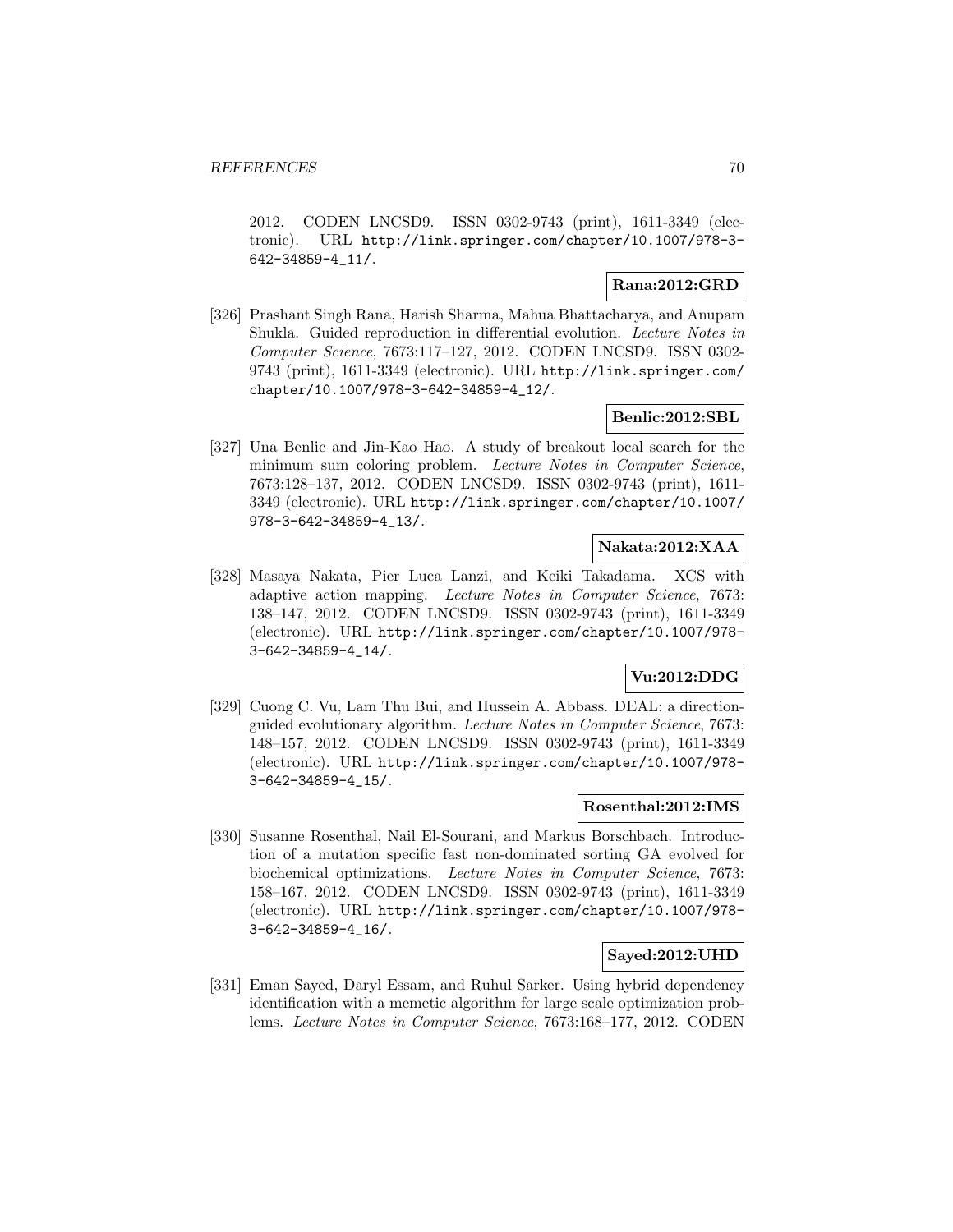LNCSD9. ISSN 0302-9743 (print), 1611-3349 (electronic). URL http:// link.springer.com/chapter/10.1007/978-3-642-34859-4\_17/.

### **Chandra:2012:ACC**

[332] Rohitash Chandra, Mengjie Zhang, and Lifeng Peng. Application of cooperative convolution optimization for  ${}^{13}$ C metabolic flux analysis: Simulation of isotopic labeling patterns based on tandem mass spectrometry measurements. Lecture Notes in Computer Science, 7673:178–187, 2012. CODEN LNCSD9. ISSN 0302-9743 (print), 1611-3349 (electronic). URL http://link.springer.com/chapter/10.1007/978-3- 642-34859-4\_18/.

# **Huan:2012:ETP**

[333] Hoang Xuan Huan, Dong Do Duc, and Nguyen Manh Ha. An efficient two-phase ant colony optimization algorithm for the closest string problem. Lecture Notes in Computer Science, 7673:188–197, 2012. CODEN LNCSD9. ISSN 0302-9743 (print), 1611-3349 (electronic). URL http:// link.springer.com/chapter/10.1007/978-3-642-34859-4\_19/.

### **Shafi:2012:EIM**

[334] Kamran Shafi, Kathryn E. Merrick, and Essam Debie. Evolution of intrinsic motives in multi-agent simulations. Lecture Notes in Computer Science, 7673:198–207, 2012. CODEN LNCSD9. ISSN 0302-9743 (print), 1611-3349 (electronic). URL http://link.springer.com/chapter/10. 1007/978-3-642-34859-4\_20/.

#### **Anonymous:2012:FMp**

[335] Anonymous. Front matter. Lecture Notes in Computer Science, 7673: ??, 2012. CODEN LNCSD9. ISSN 0302-9743 (print), 1611-3349 (electronic). URL http://link.springer.com/content/pdf/bfm:978-3- 642-34859-4/1.

#### **Wang:2012:ILP**

[336] Chao Wang, Yunhong Wang, and Zhaoxiang Zhang. Incremental learning of patch-based bag of facial words representation for online face recognition in videos. Lecture Notes in Computer Science, 7674:1–9, 2012. CODEN LNCSD9. ISSN 0302-9743 (print), 1611-3349 (electronic). URL http://link.springer.com/chapter/10.1007/978-3- 642-34778-8\_1/.

# **Borowiak:2012:EAQ**

[337] Adam Borowiak, Ulrich Reiter, and U. Peter Svensson. Evaluation of audio quality requirements over extended periods of time using Long duration audiovisual content. Lecture Notes in Computer Science, 7674: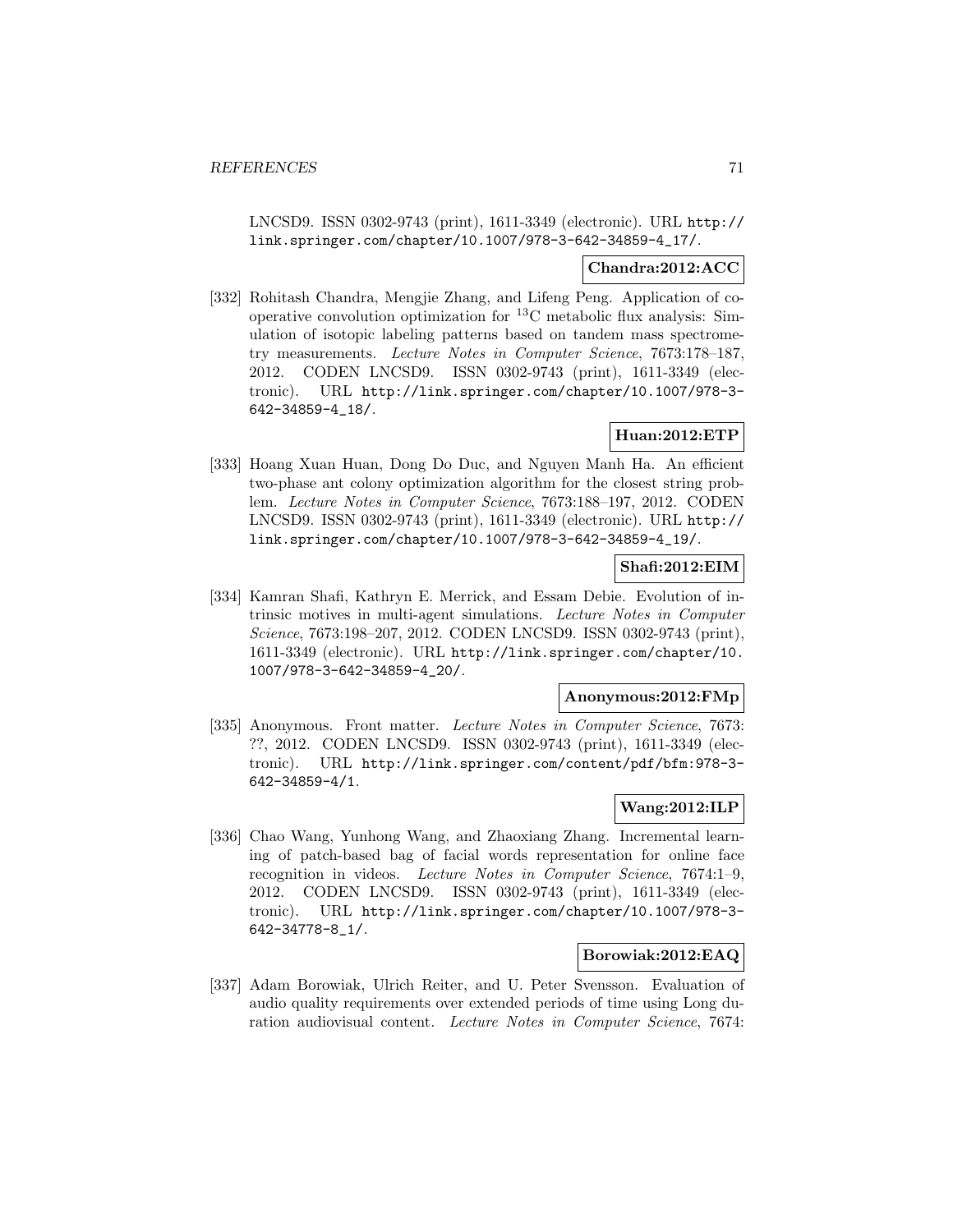10–20, 2012. CODEN LNCSD9. ISSN 0302-9743 (print), 1611-3349 (electronic). URL http://link.springer.com/chapter/10.1007/978- 3-642-34778-8\_2/.

### **Tao:2012:HCG**

[338] Liang Tao and Horace H. S. Ip. Hashing with Cauchy graph. Lecture Notes in Computer Science, 7674:21–32, 2012. CODEN LNCSD9. ISSN 0302-9743 (print), 1611-3349 (electronic). URL http://link.springer. com/chapter/10.1007/978-3-642-34778-8\_3/.

### **Phan:2012:MED**

[339] Sang Phan, Thanh Duc Ngo, Vu Lam, Son Tran, Duy-Dinh Le, Duc Anh Duong, and Shin'ichi Satoh. Multimedia event detection using segmentbased approach for motion feature. Lecture Notes in Computer Science, 7674:33–44, 2012. CODEN LNCSD9. ISSN 0302-9743 (print), 1611-3349 (electronic). URL http://link.springer.com/chapter/10.1007/978- 3-642-34778-8\_4/.

### **Romberg:2012:RFB**

[340] Stefan Romberg, Moritz August, Christian X. Ries, and Rainer Lienhart. Robust feature bundling. Lecture Notes in Computer Science, 7674:45–56, 2012. CODEN LNCSD9. ISSN 0302-9743 (print), 1611-3349 (electronic). URL http://link.springer.com/chapter/10.1007/978- 3-642-34778-8\_5/.

### **Liang:2012:CGS**

[341] Yang Liang, Mingli Song, Jiajun Bu, and Chun Chen. Colorization for gray scale facial image by locality-constrained linear coding. Lecture Notes in Computer Science, 7674:57–67, 2012. CODEN LNCSD9. ISSN 0302- 9743 (print), 1611-3349 (electronic). URL http://link.springer.com/ chapter/10.1007/978-3-642-34778-8\_6/.

# **Zhou:2012:NEC**

[342] Xiaozhou Zhou and Pierre Boulanger. New eye contact correction using radial basis function for wide baseline videoconference system. Lecture Notes in Computer Science, 7674:68–79, 2012. CODEN LNCSD9. ISSN 0302-9743 (print), 1611-3349 (electronic). URL http://link.springer. com/chapter/10.1007/978-3-642-34778-8\_7/.

### **Yu:2012:IHF**

[343] Wenxin Yu, Weichen Wang, Zhengyan Guo, and Satoshi Goto. An integrated hole-filling algorithm for view synthesis. Lecture Notes in Computer Science, 7674:80–92, 2012. CODEN LNCSD9. ISSN 0302-9743 (print),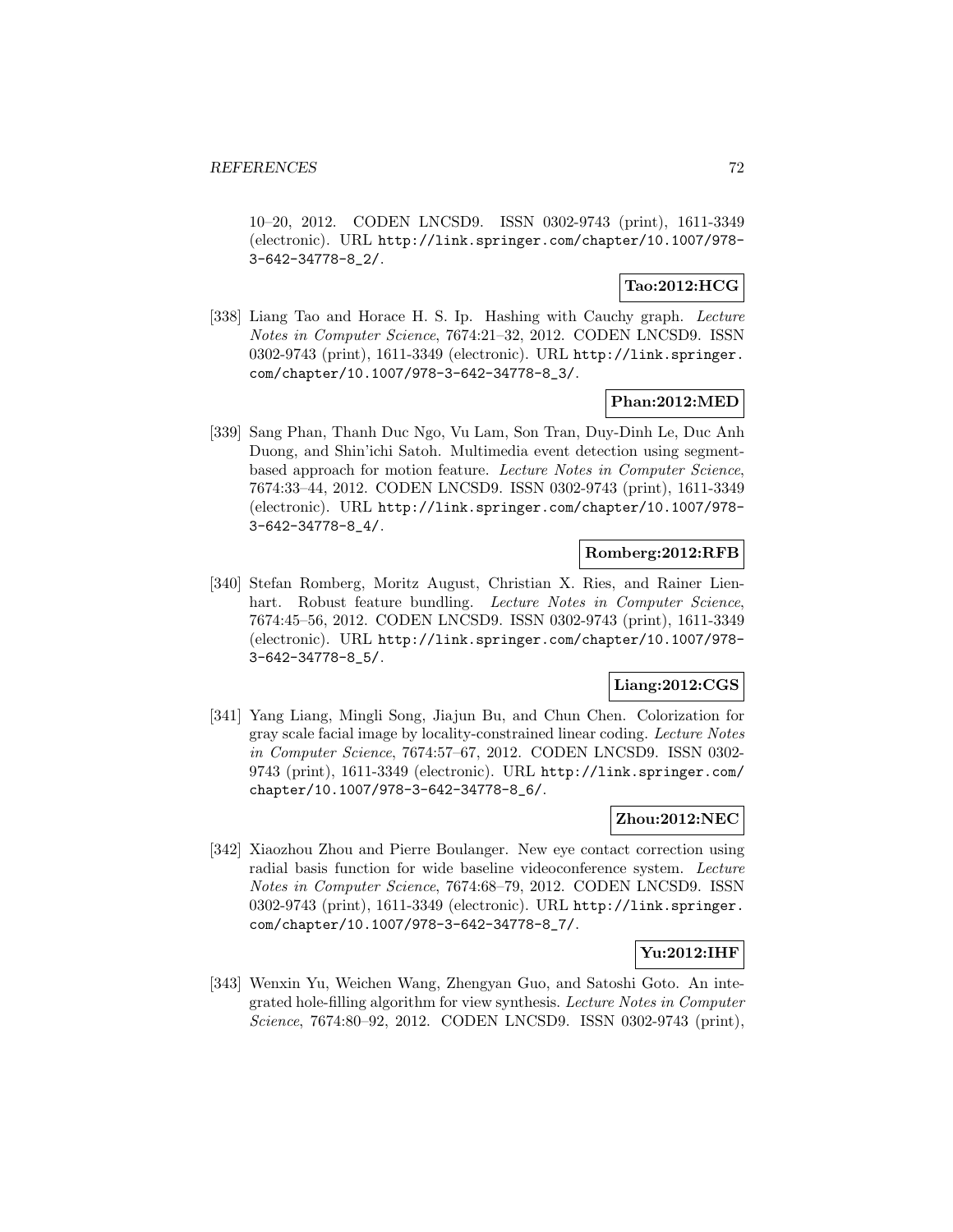1611-3349 (electronic). URL http://link.springer.com/chapter/10. 1007/978-3-642-34778-8\_8/.

# **Zhu:2012:RTC**

[344] Shenggao Zhu, Hugh Anderson, and Ye Wang. A real-time on-chip algorithm for IMU-based gait measurement. Lecture Notes in Computer Science, 7674:93–104, 2012. CODEN LNCSD9. ISSN 0302-9743 (print), 1611-3349 (electronic). URL http://link.springer.com/chapter/10. 1007/978-3-642-34778-8\_9/.

# **Zhu:2012:RPC**

[345] Shenggao Zhu, Hugh Anderson, and Ye Wang. Reducing the power consumption of an IMU-based gait measurement system. Lecture Notes in Computer Science, 7674:105–116, 2012. CODEN LNCSD9. ISSN 0302- 9743 (print), 1611-3349 (electronic). URL http://link.springer.com/ chapter/10.1007/978-3-642-34778-8\_10/.

# **Wang:2012:SBE**

[346] Yuxia Wang, Yuan Zhang, Rui Lu, and Pamela C. Cosman. SSIM-based end-to-end distortion modeling for H.264 video coding. Lecture Notes in Computer Science, 7674:117–128, 2012. CODEN LNCSD9. ISSN 0302- 9743 (print), 1611-3349 (electronic). URL http://link.springer.com/ chapter/10.1007/978-3-642-34778-8\_11/.

# **Sun:2012:VOH**

[347] Lei Sun, Zhenyu Liu, and Takeshi Ikenaga. A videoconferencing-oriented hybrid-domain H.264/SVC to H.264/AVC spatial transcoder. Lecture Notes in Computer Science, 7674:129–141, 2012. CODEN LNCSD9. ISSN 0302-9743 (print), 1611-3349 (electronic). URL http://link.springer. com/chapter/10.1007/978-3-642-34778-8\_12/.

#### **Tang:2012:RNE**

[348] Chongwu Tang, Xiaokang Yang, and Guangtao Zhai. Robust noise estimation based on noise injection. Lecture Notes in Computer Science, 7674: 142–152, 2012. CODEN LNCSD9. ISSN 0302-9743 (print), 1611-3349 (electronic). URL http://link.springer.com/chapter/10.1007/978- 3-642-34778-8\_13/.

# **Wu:2012:IQA**

[349] Jinjian Wu, Fei Qi, and Guangming Shi. Image quality assessment based on improved structural SIMilarity. Lecture Notes in Computer Science, 7674:153–163, 2012. CODEN LNCSD9. ISSN 0302-9743 (print), 1611- 3349 (electronic). URL http://link.springer.com/chapter/10.1007/ 978-3-642-34778-8\_14/.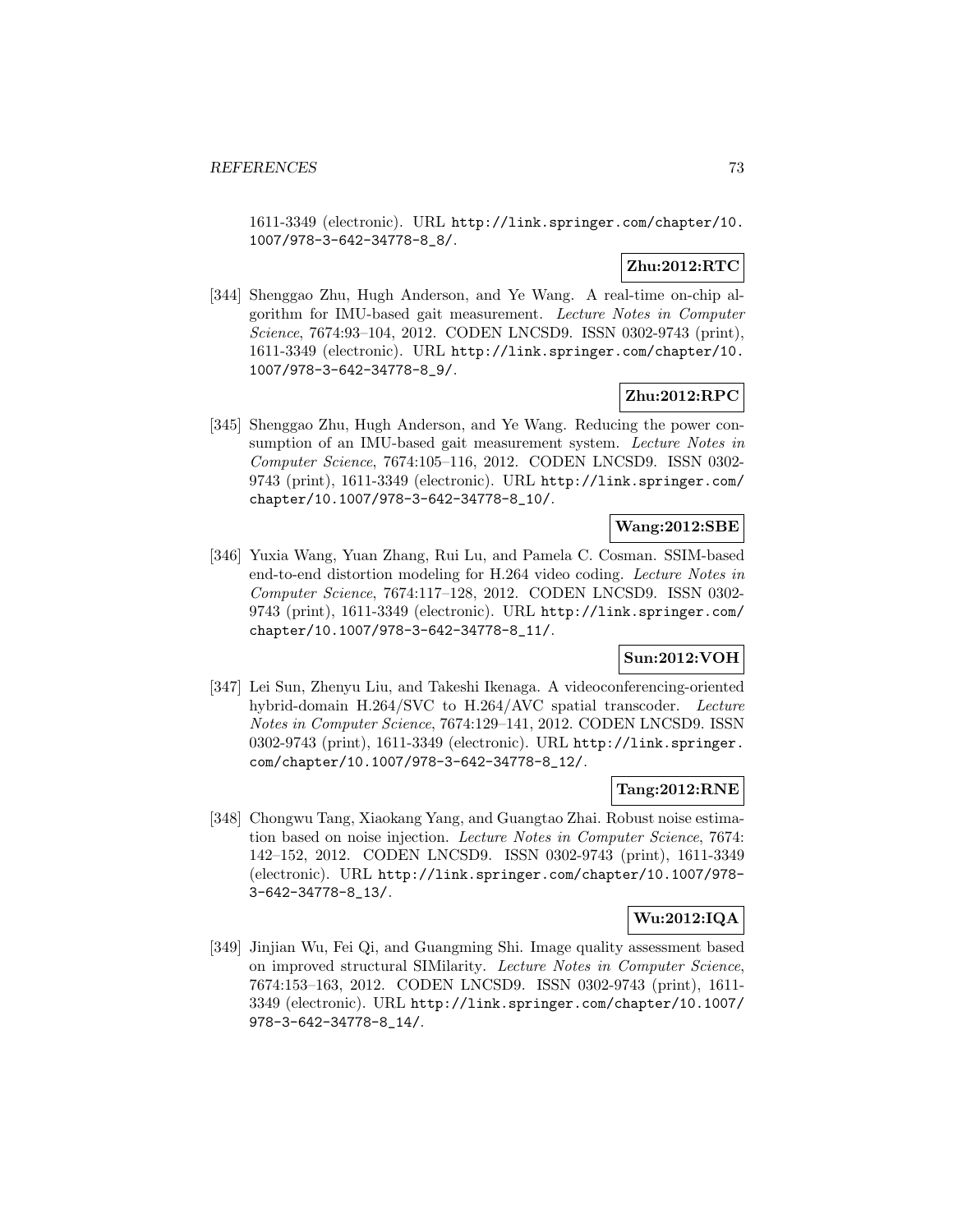#### **Chen:2012:MHT**

[350] Chun-Chi Chen, Wen-Hsiao Peng, and Shih-Chun Chou. Multi-hypothesis temporal prediction using template matching prediction and block motion compensation for high efficiency video coding. Lecture Notes in Computer Science, 7674:164–175, 2012. CODEN LNCSD9. ISSN 0302-9743 (print), 1611-3349 (electronic). URL http://link.springer.com/chapter/10. 1007/978-3-642-34778-8\_15/.

# **Lu:2012:LES**

[351] Hong Lu, Kai Chen, Guobao Jiang, Renzhong Wei, and Xiangyang Xue. Leveraging exemplar and saliency model for image search reranking. Lecture Notes in Computer Science, 7674:176–185, 2012. CODEN LNCSD9. ISSN 0302-9743 (print), 1611-3349 (electronic). URL http:// link.springer.com/chapter/10.1007/978-3-642-34778-8\_16/.

# **Qin:2012:RTM**

[352] Shuxin Qin, Xiaoyang Zhu, Haitao Yu, Shuiying Ge, Yiping Yang, and Yongshi Jiang. Real-time markerless hand gesture recognition with depth camera. Lecture Notes in Computer Science, 7674:186–197, 2012. CODEN LNCSD9. ISSN 0302-9743 (print), 1611-3349 (electronic). URL http:// link.springer.com/chapter/10.1007/978-3-642-34778-8\_17/.

### **Xia:2012:STE**

[353] Zhaoqiang Xia, Jinye Peng, Xiaoyi Feng, and Jianping Fan. Social tag enrichment via automatic abstract tag refinement. Lecture Notes in Computer Science, 7674:198–209, 2012. CODEN LNCSD9. ISSN 0302- 9743 (print), 1611-3349 (electronic). URL http://link.springer.com/ chapter/10.1007/978-3-642-34778-8\_18/.

# **Quivy:2012:LOS**

[354] Charles-Henri Quivy and Itsuo Kumazawa. "... it's orange and small, and white stripes...". Lecture Notes in Computer Science, 7674:210-221, 2012. CODEN LNCSD9. ISSN 0302-9743 (print), 1611-3349 (electronic). URL http://link.springer.com/chapter/10.1007/978- 3-642-34778-8\_19/.

#### **Shukla:2012:ANR**

[355] Arpit Shukla, Karan Nathwani, and Rajesh M. Hegde. An adaptive non reference anchor array framework for distant speech recognition. Lecture Notes in Computer Science, 7674:222–231, 2012. CODEN LNCSD9. ISSN 0302-9743 (print), 1611-3349 (electronic). URL http://link.springer. com/chapter/10.1007/978-3-642-34778-8\_20/.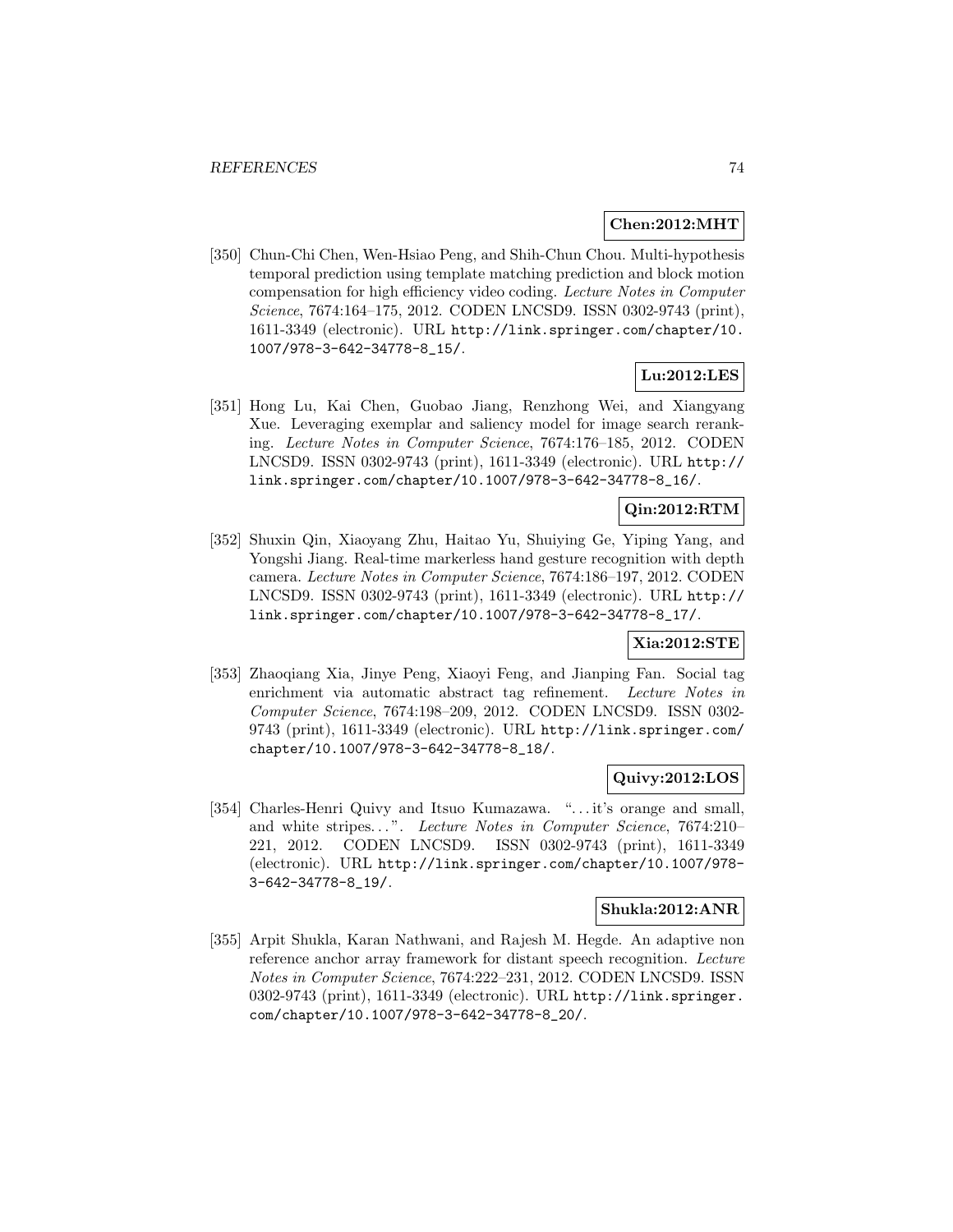#### **Anonymous:2012:FMq**

[356] Anonymous. Front matter. Lecture Notes in Computer Science, 7674: ??, 2012. CODEN LNCSD9. ISSN 0302-9743 (print), 1611-3349 (electronic). URL http://link.springer.com/content/pdf/bfm:978-3- 642-34778-8/1.

# **Zhu:2012:EEP**

[357] Yadong Zhu, Yuanhai Xue, Jiafeng Guo, Yanyan Lan, Xueqi Cheng, and Xiaoming Yu. Exploring and exploiting proximity statistic for information retrieval model. Lecture Notes in Computer Science, 7675: 1–13, 2012. CODEN LNCSD9. ISSN 0302-9743 (print), 1611-3349 (electronic). URL http://link.springer.com/chapter/10.1007/978- 3-642-35341-3\_1/.

# **Ji:2012:CIL**

[358] Zongcheng Ji, Fei Xu, and Bin Wang. A category-integrated language model for question retrieval in community question answering. Lecture Notes in Computer Science, 7675:14–25, 2012. CODEN LNCSD9. ISSN 0302-9743 (print), 1611-3349 (electronic). URL http://link.springer. com/chapter/10.1007/978-3-642-35341-3\_2/.

### **Sakai:2012:RDS**

[359] Tetsuya Sakai, Zhicheng Dou, Ruihua Song, and Noriko Kando. The reusability of a diversified search test collection. Lecture Notes in Computer Science, 7675:26–38, 2012. CODEN LNCSD9. ISSN 0302- 9743 (print), 1611-3349 (electronic). URL http://link.springer.com/ chapter/10.1007/978-3-642-35341-3\_3/.

#### **Sakai:2012:OCO**

[360] Tetsuya Sakai and Makoto P. Kato. One click one revisited: Enhancing evaluation based on information units. Lecture Notes in Computer Science, 7675:39–51, 2012. CODEN LNCSD9. ISSN 0302-9743 (print), 1611-3349 (electronic). URL http://link.springer.com/chapter/10. 1007/978-3-642-35341-3\_4/.

# **Yue:2012:CAT**

[361] Zhen Yue, Shuguang Han, and Daqing He. A comparison of action transitions in individual and collaborative exploratory Web search. Lecture Notes in Computer Science, 7675:52–63, 2012. CODEN LNCSD9. ISSN 0302-9743 (print), 1611-3349 (electronic). URL http://link.springer. com/chapter/10.1007/978-3-642-35341-3\_5/.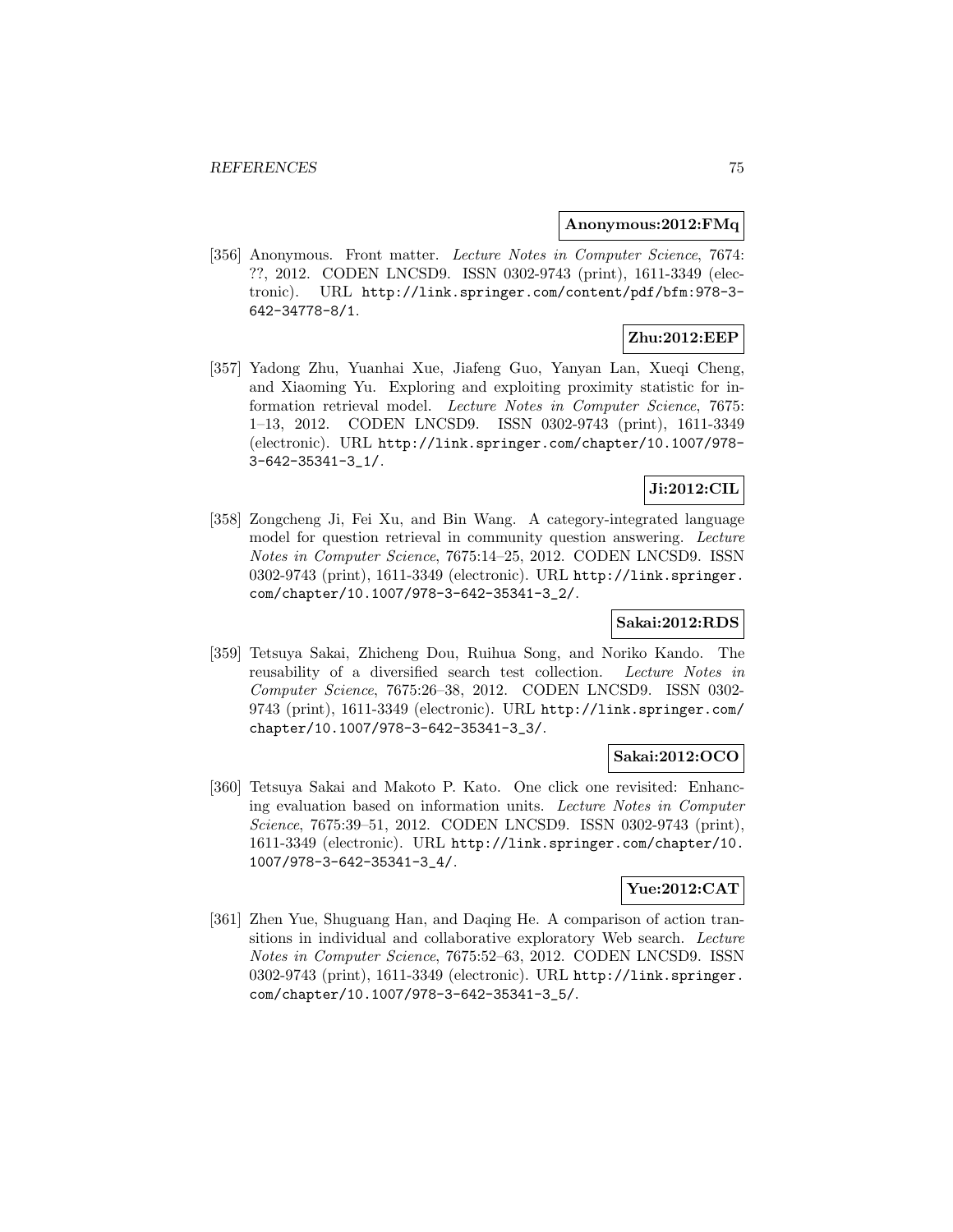### **Qiu:2012:QOK**

[362] Minghui Qiu, Yaliang Li, and Jing Jiang. Query-oriented keyphrase extraction. Lecture Notes in Computer Science, 7675:64–75, 2012. CODEN LNCSD9. ISSN 0302-9743 (print), 1611-3349 (electronic). URL http:// link.springer.com/chapter/10.1007/978-3-642-35341-3\_6/.

### **Wang:2012:ULT**

[363] Jinpeng Wang, Wayne Xin Zhao, Rui Yan, Haitian Wei, Jian-Yun Nie, and Xiaoming Li. Using lexical and thematic knowledge for name disambiguation. Lecture Notes in Computer Science, 7675:76–88, 2012. CODEN LNCSD9. ISSN 0302-9743 (print), 1611-3349 (electronic). URL http:// link.springer.com/chapter/10.1007/978-3-642-35341-3\_7/.

### **Li:2012:SPS**

[364] Xueni Li, Shaowu Zhang, Liang Yang, and Hongfei Lin. Sells out or piles up? A sentiment autoregressive model for predicting sales performance. Lecture Notes in Computer Science, 7675:89–102, 2012. CODEN LNCSD9. ISSN 0302-9743 (print), 1611-3349 (electronic). URL http:// link.springer.com/chapter/10.1007/978-3-642-35341-3\_8/.

# **Qi:2012:HIS**

[365] Zhenyu Qi, Kang Liu, and Jun Zhao. Are human-input seeds good enough for entity set expansion? Seeds rewriting by leveraging Wikipedia semantic knowledge. Lecture Notes in Computer Science, 7675:103–113, 2012. CODEN LNCSD9. ISSN 0302-9743 (print), 1611-3349 (electronic). URL http://link.springer.com/chapter/10.1007/978-3- 642-35341-3\_9/.

#### **Puurula:2012:CMM**

[366] Antti Puurula. Combining modifications to multinomial naive Bayes for text classification. Lecture Notes in Computer Science, 7675:114– 125, 2012. CODEN LNCSD9. ISSN 0302-9743 (print), 1611-3349 (electronic). URL http://link.springer.com/chapter/10.1007/978- 3-642-35341-3\_10/.

#### **Mizuno:2012:OIW**

[367] Junta Mizuno, Eric Nichols, Yotaro Watanabe, and Kentaro Inui. Organizing information on the Web through agreement-conflict relation classification. Lecture Notes in Computer Science, 7675:126–137, 2012. CODEN LNCSD9. ISSN 0302-9743 (print), 1611-3349 (electronic). URL http:// link.springer.com/chapter/10.1007/978-3-642-35341-3\_11/.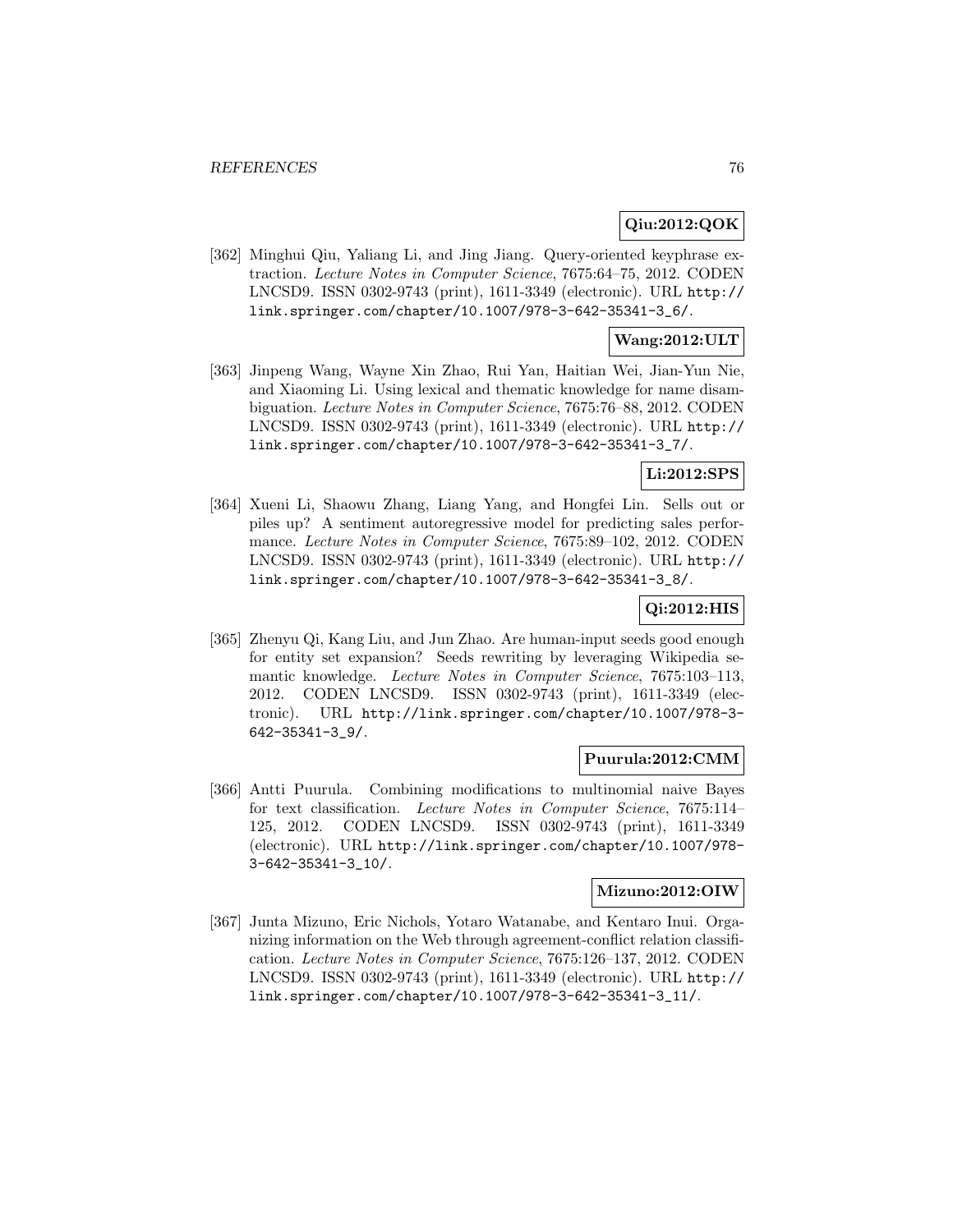#### **Yoshida:2012:ETS**

[368] Mitsuo Yoshida and Yuki Arase. Exploiting Twitter for spiking query classification. Lecture Notes in Computer Science, 7675:138–149, 2012. CODEN LNCSD9. ISSN 0302-9743 (print), 1611-3349 (electronic). URL http://link.springer.com/chapter/10.1007/978-3- 642-35341-3\_12/.

# **Ren:2012:WYS**

[369] Kejiang Ren, Shaowu Zhang, and Hongfei Lin. Where are you settling down: Geo-locating Twitter users based on tweets and social networks. Lecture Notes in Computer Science, 7675:150–161, 2012. CODEN LNCSD9. ISSN 0302-9743 (print), 1611-3349 (electronic). URL http:// link.springer.com/chapter/10.1007/978-3-642-35341-3\_13/.

#### **Chun:2012:DIM**

[370] Chang-Woo Chun, Jung-Tae Lee, Seung-Wook Lee, and Hae-Chang Rim. Detecting informative messages based on user history in Twitter. Lecture Notes in Computer Science, 7675:162–173, 2012. CODEN LNCSD9. ISSN 0302-9743 (print), 1611-3349 (electronic). URL http://link.springer. com/chapter/10.1007/978-3-642-35341-3\_14/.

#### **Jiang:2012:SPH**

[371] Changhao Jiang, Min Zhang, Bin Gao, and Tie-Yan Liu. A study on potential head advertisers in sponsored search. Lecture Notes in Computer Science, 7675:174–186, 2012. CODEN LNCSD9. ISSN 0302-9743 (print), 1611-3349 (electronic). URL http://link.springer.com/chapter/10. 1007/978-3-642-35341-3\_15/.

# **Chang:2012:FTM**

[372] Tianshu Chang, Hongfei Lin, and Yuan Lin. Feature transformation method enhanced vandalism detection in Wikipedia. Lecture Notes in Computer Science, 7675:187–198, 2012. CODEN LNCSD9. ISSN 0302- 9743 (print), 1611-3349 (electronic). URL http://link.springer.com/ chapter/10.1007/978-3-642-35341-3\_16/.

# **Ye:2012:PQB**

[373] Junting Ye, Yanan Qian, and Qinghua Zheng. PLIDMiner: a quality based approach for researcher's homepage discovery. Lecture Notes in Computer Science, 7675:199–210, 2012. CODEN LNCSD9. ISSN 0302-9743 (print), 1611-3349 (electronic). URL http://link.springer.com/chapter/10. 1007/978-3-642-35341-3\_17/.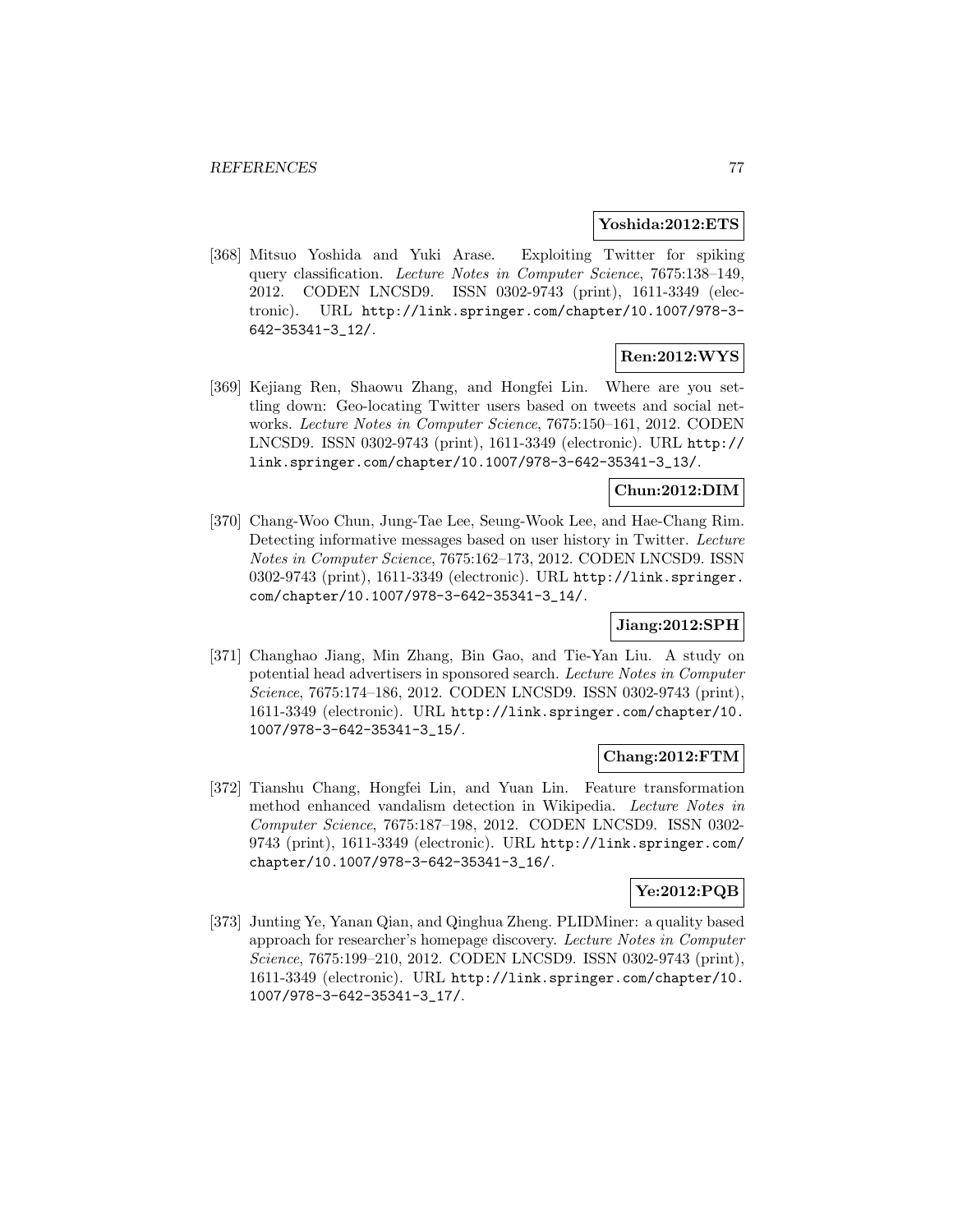# **Lu:2012:EEH**

[374] Kai Lu, Guanyuan Zhang, Rui Li, Shuai Zhang, and Bin Wang. Exploiting and exploring hierarchical structure in music recommendation. Lecture Notes in Computer Science, 7675:211–225, 2012. CODEN LNCSD9. ISSN 0302-9743 (print), 1611-3349 (electronic). URL http://link.springer. com/chapter/10.1007/978-3-642-35341-3\_18/.

# **Kaliciak:2012:EMI**

[375] Leszek Kaliciak, Ben Horsburgh, Dawei Song, Nirmalie Wiratunga, and Jeff Pan. Enhancing music information retrieval by incorporating imagebased local features. Lecture Notes in Computer Science, 7675:226– 237, 2012. CODEN LNCSD9. ISSN 0302-9743 (print), 1611-3349 (electronic). URL http://link.springer.com/chapter/10.1007/978- 3-642-35341-3\_19/.

# **Shi:2012:YAS**

[376] Liang Shi and Bin Wang. Yet another sorting-based solution to the reassignment of document identifiers. Lecture Notes in Computer Science, 7675:238–249, 2012. CODEN LNCSD9. ISSN 0302-9743 (print), 1611- 3349 (electronic). URL http://link.springer.com/chapter/10.1007/ 978-3-642-35341-3\_20/.

# **Anonymous:2012:FMr**

[377] Anonymous. Front matter. Lecture Notes in Computer Science, 7675: ??, 2012. CODEN LNCSD9. ISSN 0302-9743 (print), 1611-3349 (electronic). URL http://link.springer.com/content/pdf/bfm:978-3- 642-35341-3/1.

#### **Deb:2012:IMS**

[378] Debayan Deb and Kalyanmoy Deb. Investigation of mutation schemes in real-parameter genetic algorithms. Lecture Notes in Computer Science, 7677:1–8, 2012. CODEN LNCSD9. ISSN 0302-9743 (print), 1611-3349 (electronic). URL http://link.springer.com/chapter/10.1007/978- 3-642-35380-2\_1/.

### **Gao:2012:DHS**

[379] Kaizhou Z. Gao. Discrete harmony search algorithm for dynamic FJSSP in remanufacturing engineering. Lecture Notes in Computer Science, 7677:9–16, 2012. CODEN LNCSD9. ISSN 0302-9743 (print), 1611-3349 (electronic). URL http://link.springer.com/chapter/10.1007/978- 3-642-35380-2\_2/.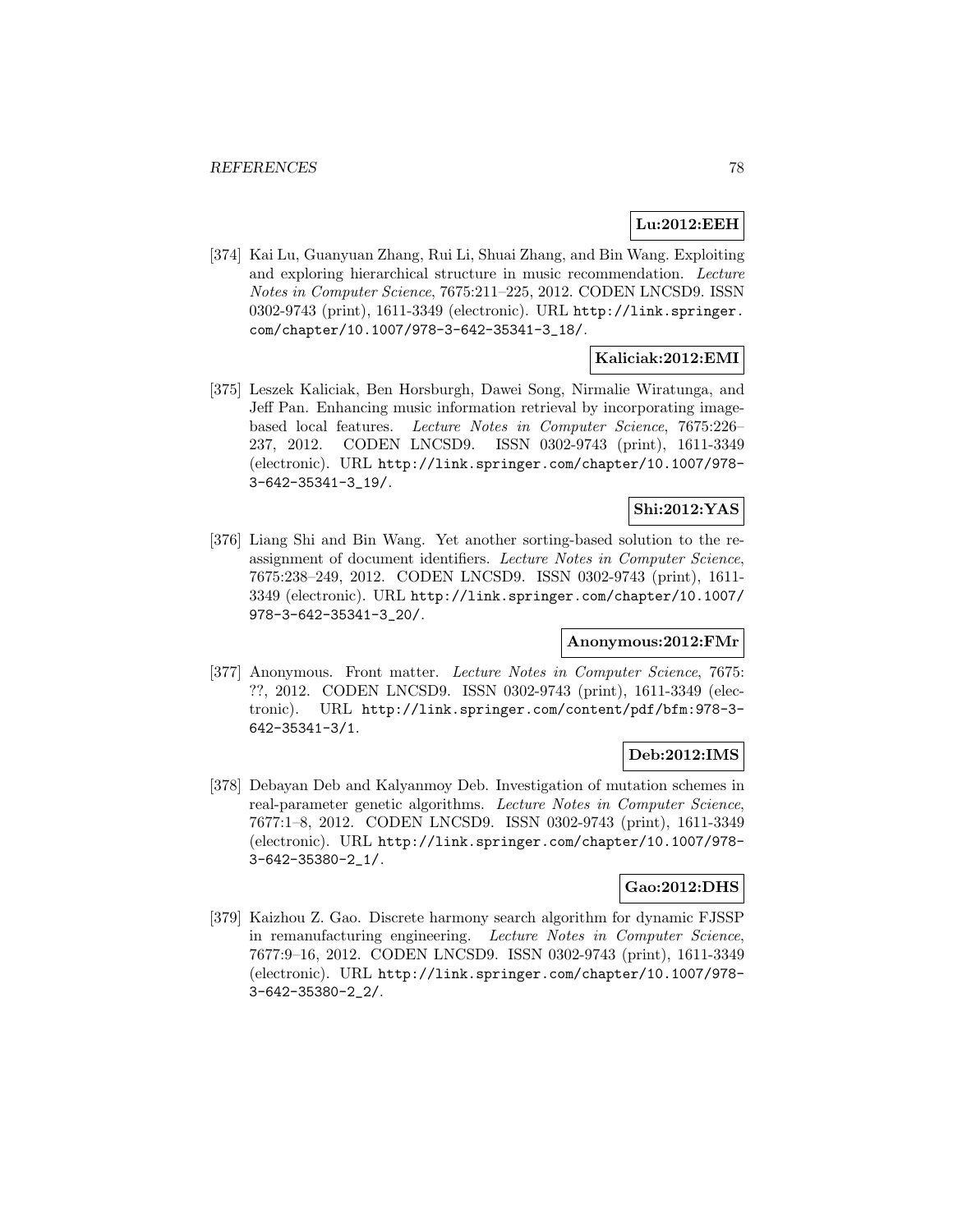#### **Sarkar:2012:MIT**

[380] Soham Sarkar and Swagatam Das. Multilevel image thresholding based on Tsallis entropy and differential evolution. Lecture Notes in Computer Science, 7677:17–24, 2012. CODEN LNCSD9. ISSN 0302-9743 (print), 1611-3349 (electronic). URL http://link.springer.com/chapter/10. 1007/978-3-642-35380-2\_3/.

# **Maity:2012:CBE**

[381] Dipankar Maity and Udit Halder. Convergence and boundary estimation of the particle dynamics in generalized particle swarm optimization. Lecture Notes in Computer Science, 7677:25–32, 2012. CODEN LNCSD9. ISSN 0302-9743 (print), 1611-3349 (electronic). URL http:// link.springer.com/chapter/10.1007/978-3-642-35380-2\_4/.

#### **Das:2012:ADE**

[382] Sudipta Das and Durbadal Mandal. Application of differential evolution with best of random mutation strategy on asymmetric location only synthesis of broadside circular antenna array. Lecture Notes in Computer Science, 7677:33–40, 2012. CODEN LNCSD9. ISSN 0302-9743 (print), 1611-3349 (electronic). URL http://link.springer.com/chapter/10. 1007/978-3-642-35380-2\_5/.

# **Varghese:2012:PEB**

[383] Tinu Varghese and R. Sheela Kumari. Performance evaluation of bacterial foraging optimization algorithm for the early diagnosis and tracking of Alzheimer's disease. Lecture Notes in Computer Science, 7677: 41–48, 2012. CODEN LNCSD9. ISSN 0302-9743 (print), 1611-3349 (electronic). URL http://link.springer.com/chapter/10.1007/978- 3-642-35380-2\_6/.

#### **Senthilnath:2012:MSS**

[384] J. Senthilnath and P. B. Shreyas. Multi-sensor satellite image analysis using niche genetic algorithm for flood assessment. Lecture Notes in Computer Science, 7677:49–56, 2012. CODEN LNCSD9. ISSN 0302- 9743 (print), 1611-3349 (electronic). URL http://link.springer.com/ chapter/10.1007/978-3-642-35380-2\_7/.

#### **Rathinam:2012:SEL**

[385] Ananthanaryanan Rathinam and Ripunjoy Phukan. Solution to economic load dispatch problem based on FIREFLY algorithm and its comparison with BFO, CBFO-S and CBFO-hybrid. Lecture Notes in Computer Science, 7677:57–65, 2012. CODEN LNCSD9. ISSN 0302-9743 (print),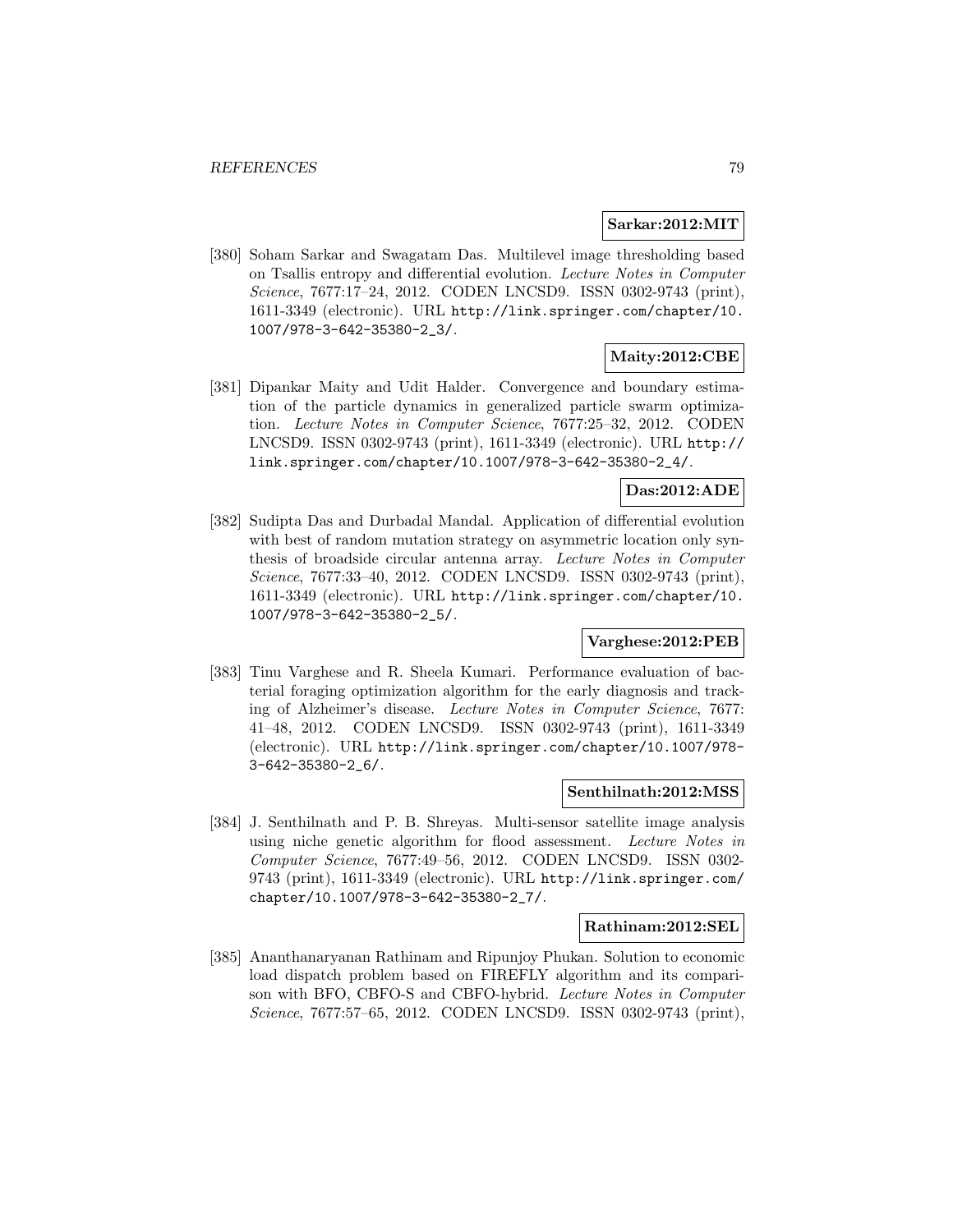1611-3349 (electronic). URL http://link.springer.com/chapter/10. 1007/978-3-642-35380-2\_8/.

# **Ali:2012:MDM**

[386] Layak Ali, Samrat L. Sabat, and Siba K. Udgata. MESFET DC model parameter extraction using adaptive accelerated exploration particle swarm optimizer. Lecture Notes in Computer Science, 7677:66–73, 2012. CODEN LNCSD9. ISSN 0302-9743 (print), 1611-3349 (electronic). URL http:// link.springer.com/chapter/10.1007/978-3-642-35380-2\_9/.

### **Reddy:2012:KGM**

[387] Kalam Narendar Reddy and Vadlamani Ravi. Kernel group method of data handling: Application to regression problems. Lecture Notes in Computer Science, 7677:74–81, 2012. CODEN LNCSD9. ISSN 0302- 9743 (print), 1611-3349 (electronic). URL http://link.springer.com/ chapter/10.1007/978-3-642-35380-2\_10/.

# **Agrawal:2012:EAG**

[388] Sanjay Agrawal and Rutuparna Panda. An efficient algorithm for gray level image enhancement using cuckoo search. Lecture Notes in Computer Science, 7677:82–89, 2012. CODEN LNCSD9. ISSN 0302-9743 (print), 1611-3349 (electronic). URL http://link.springer.com/chapter/10. 1007/978-3-642-35380-2\_11/.

# **Panda:2012:MOW**

[389] Sumanta Panda, Debadutta Mishra, and B. B. Biswal. A multi-objective workspace optimization of 3R manipulator using modified PSO. Lecture Notes in Computer Science, 7677:90–97, 2012. CODEN LNCSD9. ISSN 0302-9743 (print), 1611-3349 (electronic). URL http://link.springer. com/chapter/10.1007/978-3-642-35380-2\_12/.

### **Silva:2012:AGA**

[390] Ederson R. Silva and Paulo R. Guardieiro. An analysis of genetic algorithm based anycast routing in delay and disruption tolerant networks. Lecture Notes in Computer Science, 7677:98–105, 2012. CODEN LNCSD9. ISSN 0302-9743 (print), 1611-3349 (electronic). URL http:// link.springer.com/chapter/10.1007/978-3-642-35380-2\_13/.

### **Bhattacharya:2012:RPO**

[391] Bidishna Bhattacharya and Kamal Krishna Mandal. Reactive power optimization using hybrid cultural algorithm. Lecture Notes in Computer Science, 7677:106–115, 2012. CODEN LNCSD9. ISSN 0302-9743 (print),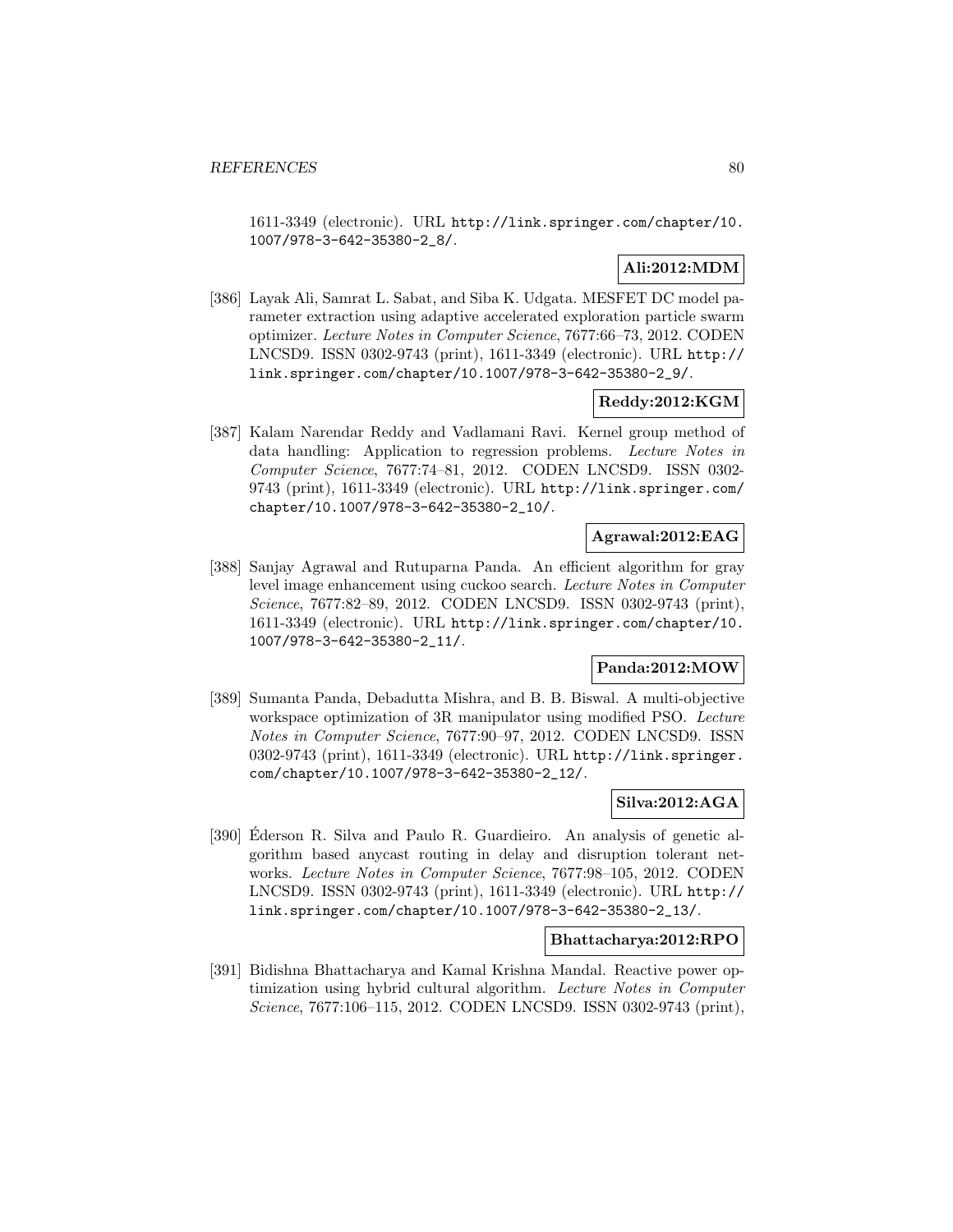1611-3349 (electronic). URL http://link.springer.com/chapter/10. 1007/978-3-642-35380-2\_14/.

## **Tudu:2012:TEF**

[392] Bhimsen Tudu, Preetam Roy, and Sajjan Kumar. Techno-economic feasibility analysis of hybrid renewable energy system using improved version of particle swarm optimization. Lecture Notes in Computer Science, 7677: 116–123, 2012. CODEN LNCSD9. ISSN 0302-9743 (print), 1611-3349 (electronic). URL http://link.springer.com/chapter/10.1007/978- 3-642-35380-2\_15/.

# **Benala:2012:SEP**

[393] Tirimula Rao Benala and Rajib Mall. Software effort prediction using fuzzy clustering and functional link artificial neural networks. Lecture Notes in Computer Science, 7677:124–132, 2012. CODEN LNCSD9. ISSN 0302-9743 (print), 1611-3349 (electronic). URL http://link.springer. com/chapter/10.1007/978-3-642-35380-2\_16/.

# **Nayak:2012:OPS**

[394] Manas R. Nayak and Subrat K. Dash. Optimal placement and sizing of distributed generation in radial distribution system using differential evolution algorithm. Lecture Notes in Computer Science, 7677: 133–142, 2012. CODEN LNCSD9. ISSN 0302-9743 (print), 1611-3349 (electronic). URL http://link.springer.com/chapter/10.1007/978- 3-642-35380-2\_17/.

## **Ferrari:2012:CAR**

[395] Daniel G. Ferrari and Leandro Nunes de Castro. Clustering algorithm recommendation: a meta-learning approach. Lecture Notes in Computer Science, 7677:143–150, 2012. CODEN LNCSD9. ISSN 0302-9743 (print), 1611-3349 (electronic). URL http://link.springer.com/chapter/10. 1007/978-3-642-35380-2\_18/.

#### **Biswas:2012:CPB**

[396] Subhodip Biswas, Digbalay Bose, and Souvik Kundu. A clustering particle based artificial bee colony algorithm for dynamic environment. Lecture Notes in Computer Science, 7677:151–159, 2012. CODEN LNCSD9. ISSN 0302-9743 (print), 1611-3349 (electronic). URL http://link.springer. com/chapter/10.1007/978-3-642-35380-2\_19/.

## **Kundu:2012:STL**

[397] Souvik Kundu, Subhodip Biswas, and Swagatam Das. A selective teaching-learning based niching technique with local diversification strategy. Lecture Notes in Computer Science, 7677:160–168, 2012. CODEN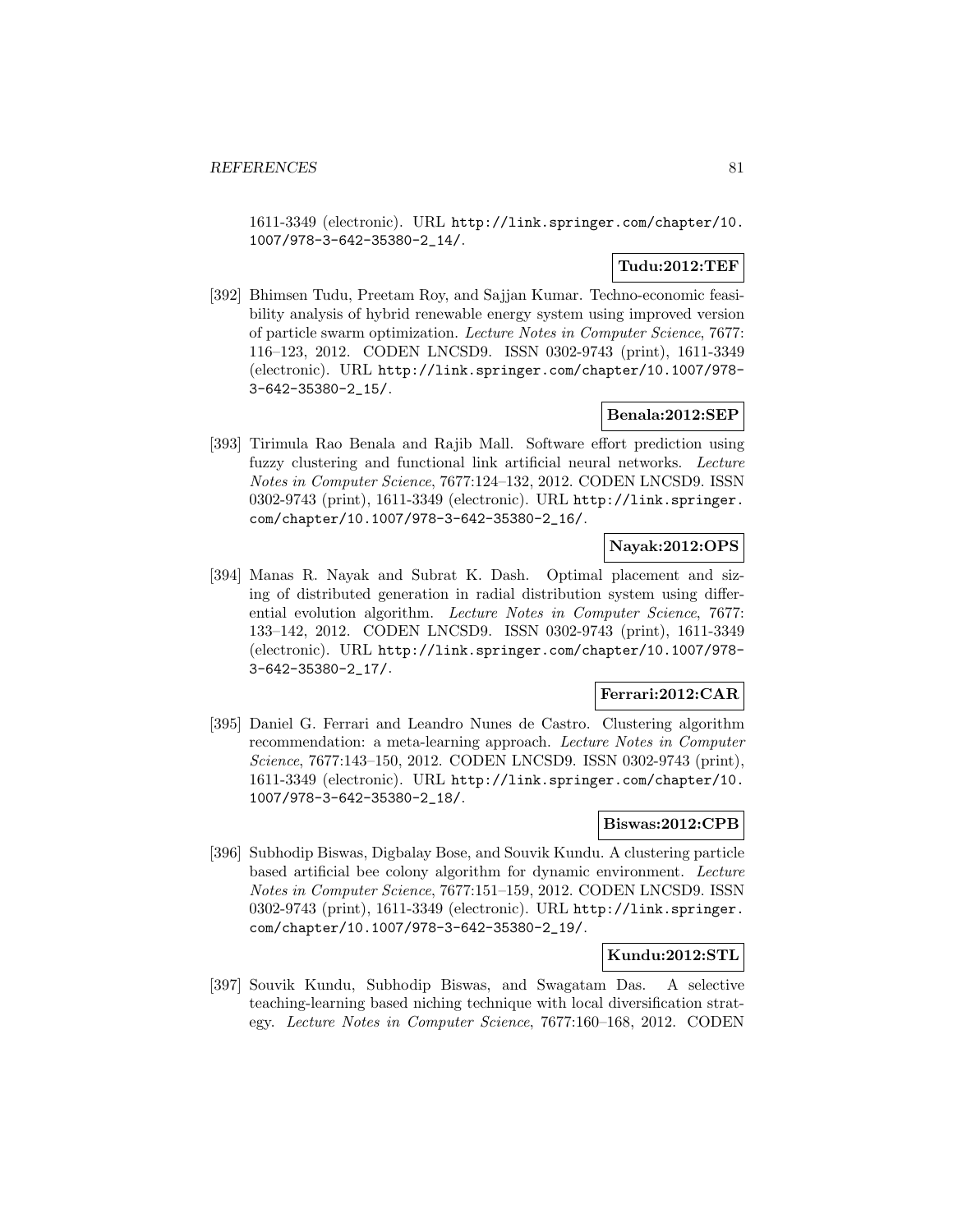LNCSD9. ISSN 0302-9743 (print), 1611-3349 (electronic). URL http:// link.springer.com/chapter/10.1007/978-3-642-35380-2\_20/.

### **Anonymous:2012:FMs**

[398] Anonymous. Front matter. Lecture Notes in Computer Science, 7677: ??, 2012. CODEN LNCSD9. ISSN 0302-9743 (print), 1611-3349 (electronic). URL http://link.springer.com/content/pdf/bfm:978-3- 642-35380-2/1.

#### **Sengamedu:2012:SAA**

[399] Srinivasan H. Sengamedu. Scalable analytics — algorithms and systems. Lecture Notes in Computer Science, 7678:1–7, 2012. CODEN LNCSD9. ISSN 0302-9743 (print), 1611-3349 (electronic). URL http: //link.springer.com/chapter/10.1007/978-3-642-35542-4\_1/.

#### **Agneeswaran:2012:BDT**

[400] Vijay Srinivas Agneeswaran. Big-Data — theoretical, engineering and analytics perspective. Lecture Notes in Computer Science, 7678:8–15, 2012. CODEN LNCSD9. ISSN 0302-9743 (print), 1611-3349 (electronic). URL http://link.springer.com/chapter/10.1007/978-3- 642-35542-4\_2/.

# **Basil:2012:CSM**

[401] Tony Basil, Bollepalli S. Chandra, and Choudur Lakshminarayan. A comparison of statistical machine learning methods in heartbeat detection and classification. Lecture Notes in Computer Science, 7678: 16–25, 2012. CODEN LNCSD9. ISSN 0302-9743 (print), 1611-3349 (electronic). URL http://link.springer.com/chapter/10.1007/978- 3-642-35542-4\_3/.

## **Yasir:2012:EQO**

[402] Ammar Yasir, Mittapally Kumara Swamy, Polepalli Krishna Reddy, and Subhash Bhalla. Enhanced query-by-object approach for information requirement elicitation in large databases. Lecture Notes in Computer Science, 7678:26–41, 2012. CODEN LNCSD9. ISSN 0302-9743 (print), 1611- 3349 (electronic). URL http://link.springer.com/chapter/10.1007/ 978-3-642-35542-4\_4/.

#### **Gupta:2012:CCB**

[403] Rajeev Gupta, Himanshu Gupta, and Mukesh Mohania. Cloud computing and big data analytics: What is new from databases perspective? Lecture Notes in Computer Science, 7678:42–61, 2012. CODEN LNCSD9. ISSN 0302-9743 (print), 1611-3349 (electronic). URL http://link.springer. com/chapter/10.1007/978-3-642-35542-4\_5/.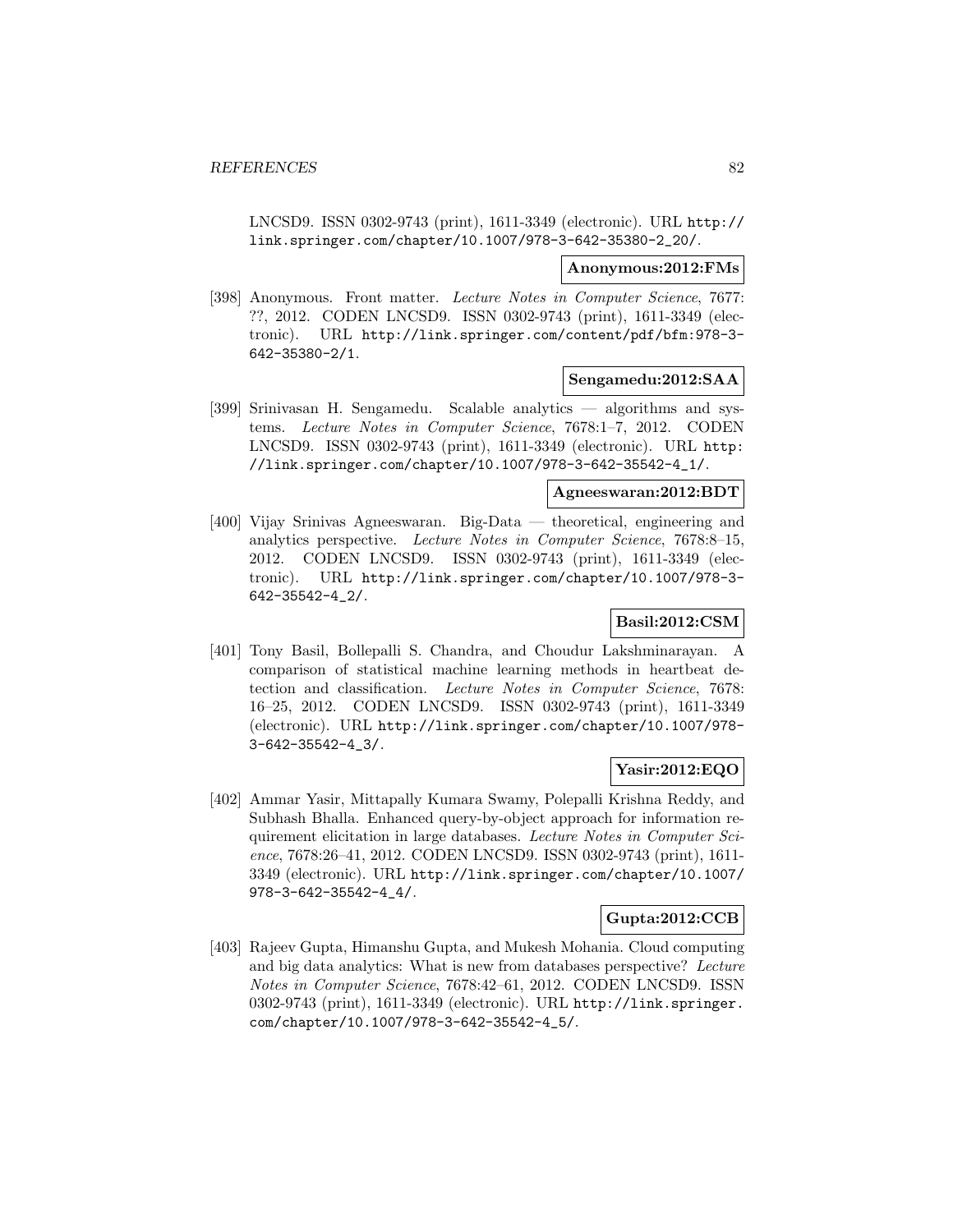#### **Reddy:2012:MVC**

[404] Polepalli Krishna Reddy, Basi Bhaskar Reddy, and D. Rama Rao. A model of virtual crop labs as a cloud computing application for enhancing practical agricultural education. Lecture Notes in Computer Science, 7678:62–76, 2012. CODEN LNCSD9. ISSN 0302-9743 (print), 1611-3349 (electronic). URL http://link.springer.com/chapter/10.1007/978- 3-642-35542-4\_6/.

### **Yasir:2012:ESD**

[405] Ammar Yasir, Mittapally Kumara Swamy, and Polepalli Krishna Reddy. Exploiting schema and documentation for summarizing relational databases. Lecture Notes in Computer Science, 7678:77–90, 2012. CODEN LNCSD9. ISSN 0302-9743 (print), 1611-3349 (electronic). URL http:// link.springer.com/chapter/10.1007/978-3-642-35542-4\_7/.

# **Nambiar:2012:FBS**

[406] Ullas Nambiar, Tanveer Faruquie, Shamanth Kumar, Fred Morstatter, and Huan Liu. Faceted browsing over social media. Lecture Notes in Computer Science, 7678:91–100, 2012. CODEN LNCSD9. ISSN 0302- 9743 (print), 1611-3349 (electronic). URL http://link.springer.com/ chapter/10.1007/978-3-642-35542-4\_8/.

# **Gupta:2012:ATE**

[407] Anand Gupta, Manpreet Kathuria, Arjun Singh, Ashish Sachdeva, and Shruti Bhati. Analog textual entailment and spectral clustering (ATESC) based summarization. Lecture Notes in Computer Science, 7678:101– 110, 2012. CODEN LNCSD9. ISSN 0302-9743 (print), 1611-3349 (electronic). URL http://link.springer.com/chapter/10.1007/978- 3-642-35542-4\_9/.

# **Kumar:2012:EGP**

[408] Jatin Kumar, Tushar Rao, and Saket Srivastava. Economics of gold price movement-forecasting analysis using macro-economic, investor fear and investor behavior features. Lecture Notes in Computer Science, 7678: 111–121, 2012. CODEN LNCSD9. ISSN 0302-9743 (print), 1611-3349 (electronic). URL http://link.springer.com/chapter/10.1007/978- 3-642-35542-4\_10/.

#### **Ryu:2012:EMB**

[409] Joung Woo Ryu, Mehmed M. Kantardzic, Myung-Won Kim, and A. Ra Khil. An efficient method of building an ensemble of classifiers in streaming data. Lecture Notes in Computer Science, 7678:122–133,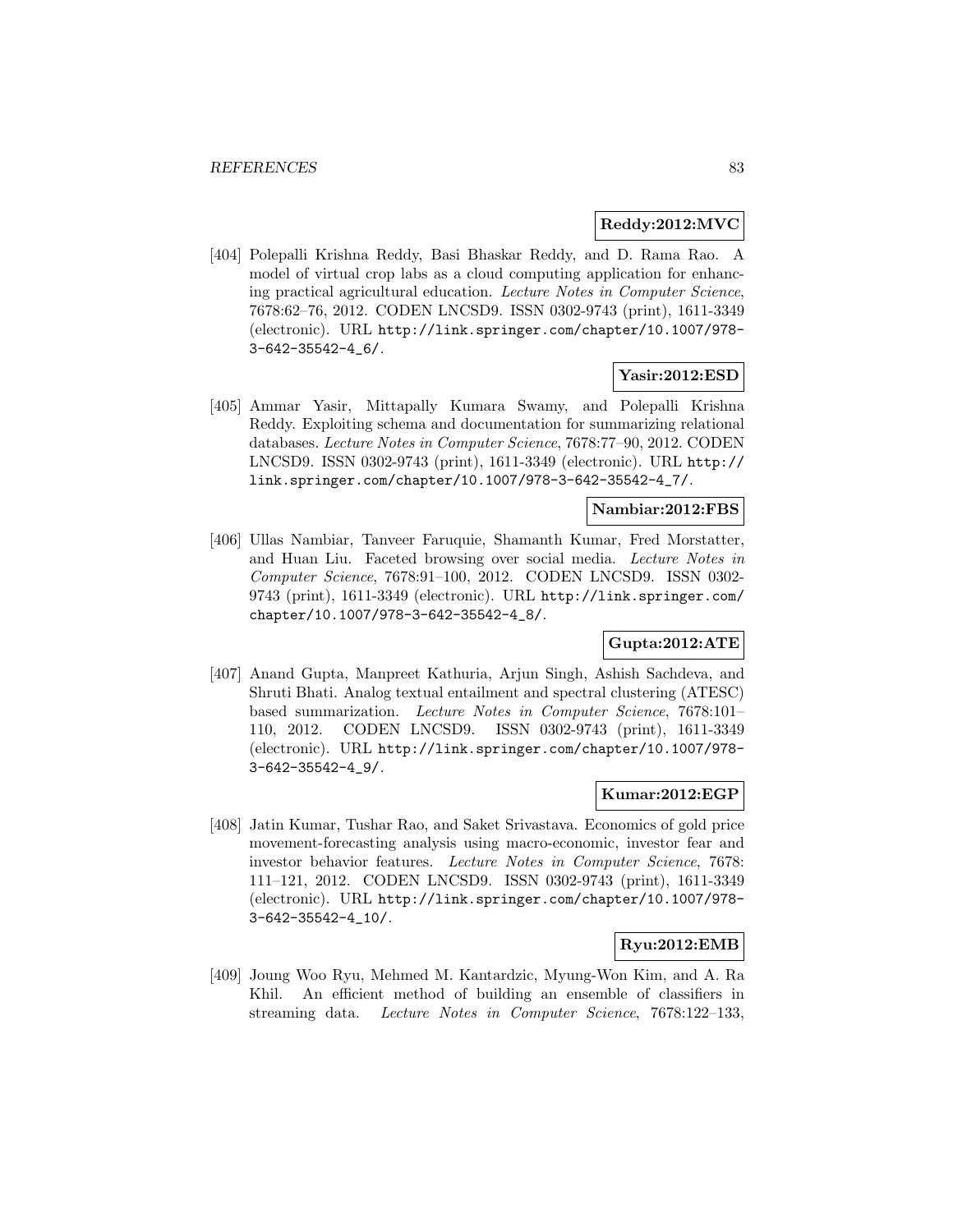2012. CODEN LNCSD9. ISSN 0302-9743 (print), 1611-3349 (electronic). URL http://link.springer.com/chapter/10.1007/978-3- 642-35542-4\_11/.

#### **Mohanty:2012:EAB**

[410] Sraban Kumar Mohanty and Gopalan Sajith. I/O efficient algorithms for block Hessenberg reduction using panel approach. Lecture Notes in Computer Science, 7678:134–147, 2012. CODEN LNCSD9. ISSN 0302- 9743 (print), 1611-3349 (electronic). URL http://link.springer.com/ chapter/10.1007/978-3-642-35542-4\_12/.

# **Gupta:2012:LCT**

[411] Anand Gupta, Prashant Khurana, and Raveena Mathur. Luring conditions and their proof of necessity through mathematical modelling. Lecture Notes in Computer Science, 7678:148–157, 2012. CODEN LNCSD9. ISSN 0302-9743 (print), 1611-3349 (electronic). URL http://link.springer. com/chapter/10.1007/978-3-642-35542-4\_13/.

### **Kim:2012:ERS**

[412] Myung-Won Kim, Eun-Ju Kim, Won-Moon Song, Sung-Yeol Song, and A. Ra Khil. Efficient recommendation for smart TV contents. Lecture Notes in Computer Science, 7678:158–167, 2012. CODEN LNCSD9. ISSN 0302-9743 (print), 1611-3349 (electronic). URL http://link.springer. com/chapter/10.1007/978-3-642-35542-4\_14/.

#### **Kumar:2012:MVS**

[413] T. V. Vijay Kumar and Santosh Kumar. Materialized view selection using simulated annealing. Lecture Notes in Computer Science, 7678: 168–179, 2012. CODEN LNCSD9. ISSN 0302-9743 (print), 1611-3349 (electronic). URL http://link.springer.com/chapter/10.1007/978- 3-642-35542-4\_15/.

### **Anonymous:2012:BMb**

[414] Anonymous. Back matter. Lecture Notes in Computer Science, 7678: ??, 2012. CODEN LNCSD9. ISSN 0302-9743 (print), 1611-3349 (electronic). URL http://link.springer.com/content/pdf/bbm:978-3- 642-35542-4/1.

#### **Anonymous:2012:FMt**

[415] Anonymous. Front matter. Lecture Notes in Computer Science, 7678: ??, 2012. CODEN LNCSD9. ISSN 0302-9743 (print), 1611-3349 (electronic). URL http://link.springer.com/content/pdf/bfm:978-3- 642-35542-4/1.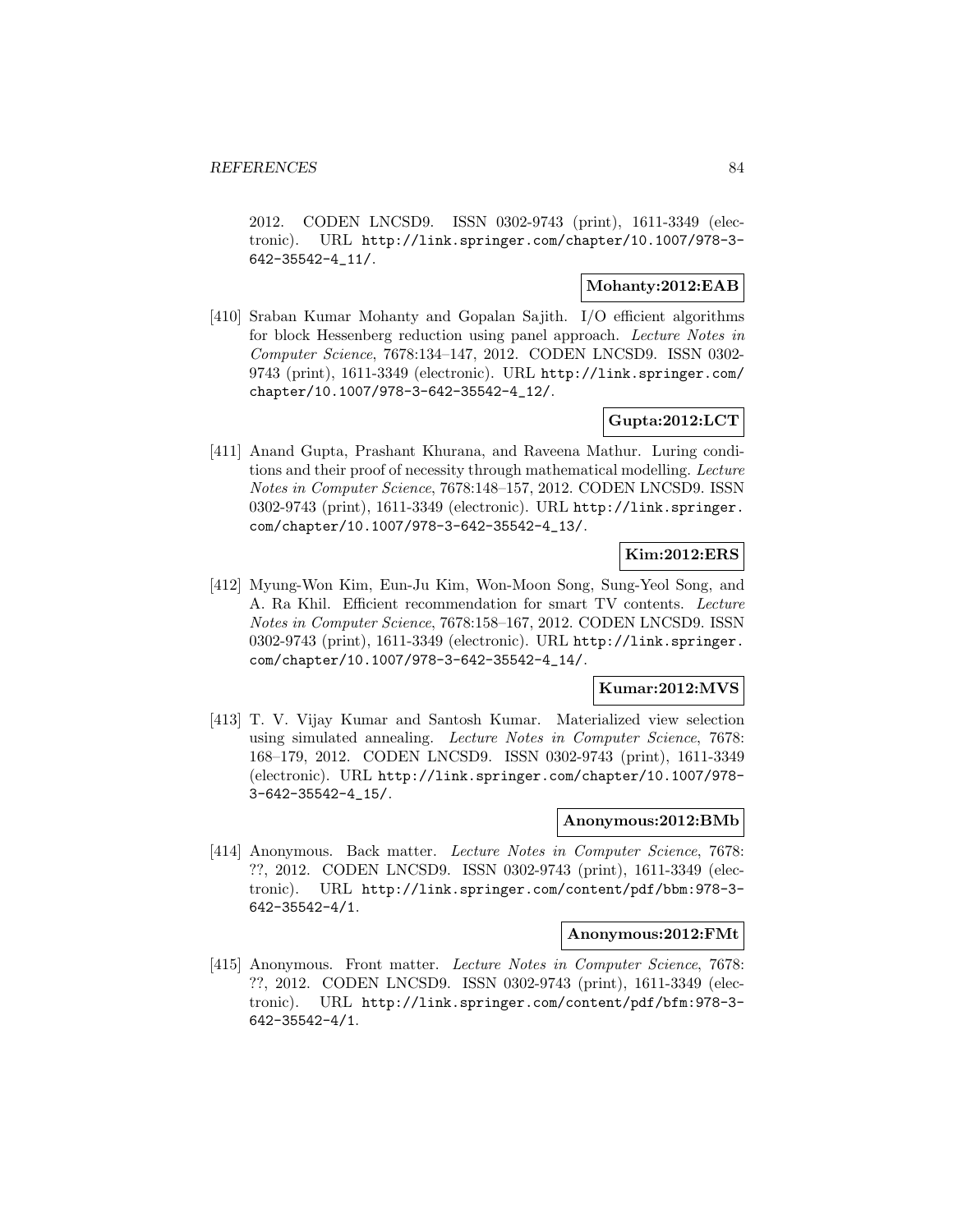#### **Morrisett:2012:SFM**

[416] Greg Morrisett. Scalable formal machine models. Lecture Notes in Computer Science, 7679:1–3, 2012. CODEN LNCSD9. ISSN 0302-9743 (print), 1611-3349 (electronic). URL http://link.springer.com/chapter/10. 1007/978-3-642-35308-6\_1/.

# **Leroy:2012:MSC**

[417] Xavier Leroy. Mechanized semantics for compiler verification. Lecture Notes in Computer Science, 7679:4–6, 2012. CODEN LNCSD9. ISSN 0302-9743 (print), 1611-3349 (electronic). URL http://link.springer. com/chapter/10.1007/978-3-642-35308-6\_2/.

### **Barthe:2012:ACA**

[418] Gilles Barthe, Benjamin Grégoire, and César Kunz. Automation in computer-aided cryptography: Proofs, attacks and designs. Lecture Notes in Computer Science, 7679:7–8, 2012. CODEN LNCSD9. ISSN 0302- 9743 (print), 1611-3349 (electronic). URL http://link.springer.com/ accesspage/chapter/10.1007/978-3-642-35308-6\_3.

### **Kobayashi:2012:PCH**

[419] Naoki Kobayashi. Program certification by higher-order model checking. Lecture Notes in Computer Science, 7679:9–10, 2012. CODEN LNCSD9. ISSN 0302-9743 (print), 1611-3349 (electronic). URL http://link. springer.com/accesspage/chapter/10.1007/978-3-642-35308-6\_4.

#### **Robert:2012:FVA**

[420] Valentin Robert and Xavier Leroy. A formally-verified alias analysis. Lecture Notes in Computer Science, 7679:11–26, 2012. CODEN LNCSD9. ISSN 0302-9743 (print), 1611-3349 (electronic). URL http://link. springer.com/chapter/10.1007/978-3-642-35308-6\_5/.

# **Zhao:2012:MVC**

[421] Jianzhou Zhao and Steve Zdancewic. Mechanized verification of computing dominators for formalizing compilers. Lecture Notes in Computer Science, 7679:27–42, 2012. CODEN LNCSD9. ISSN 0302-9743 (print), 1611-3349 (electronic). URL http://link.springer.com/chapter/10. 1007/978-3-642-35308-6\_6/.

### **Mulligan:2012:COA**

[422] Dominic P. Mulligan and Claudio Sacerdoti Coen. On the correctness of an optimising assembler for the Intel MCS-51 microprocessor. Lecture Notes in Computer Science, 7679:43–59, 2012. CODEN LNCSD9. ISSN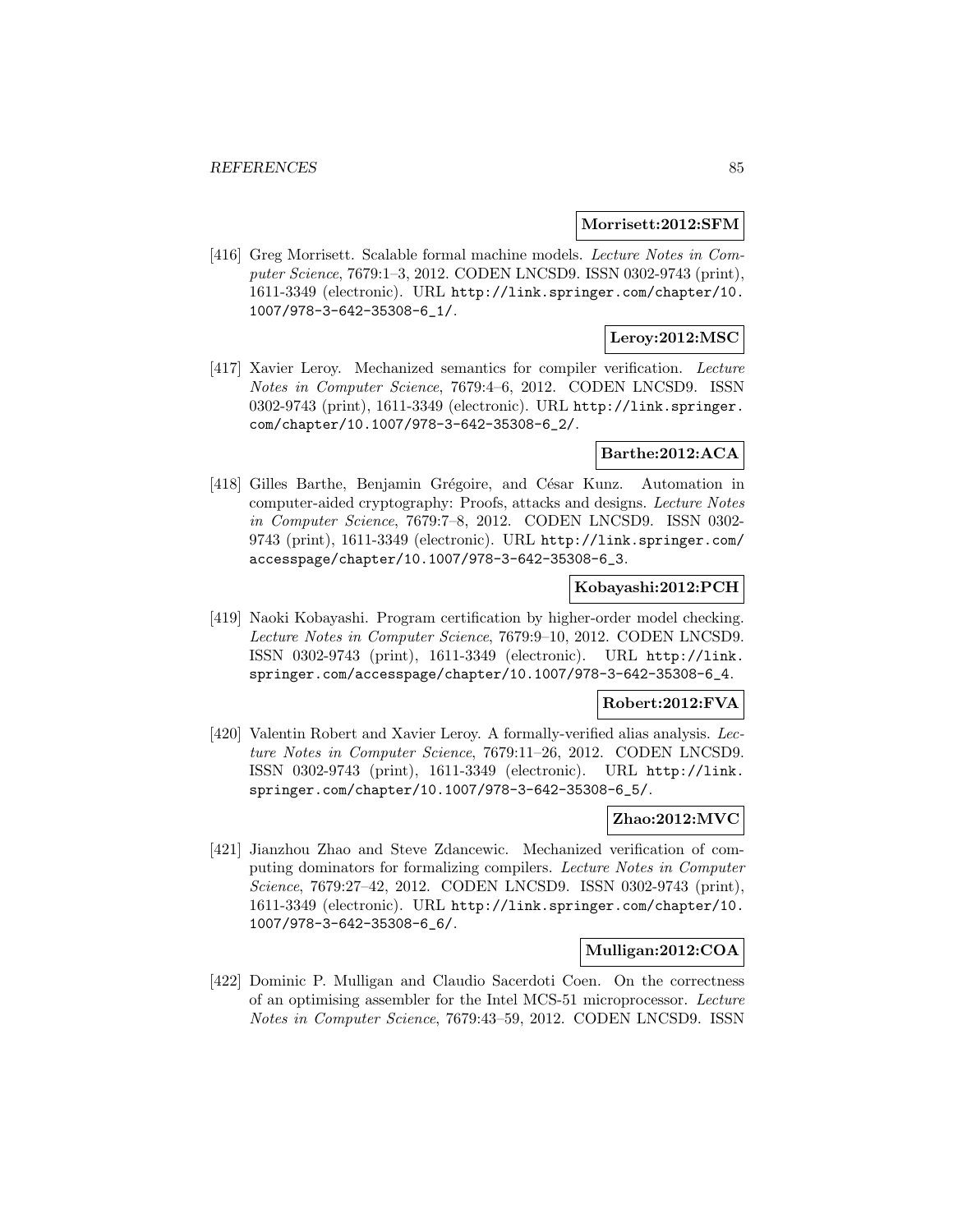0302-9743 (print), 1611-3349 (electronic). URL http://link.springer. com/chapter/10.1007/978-3-642-35308-6\_7/.

### **Campbell:2012:ESC**

[423] Brian Campbell. An executable semantics for CompCert C. Lecture Notes in Computer Science, 7679:60–75, 2012. CODEN LNCSD9. ISSN 0302- 9743 (print), 1611-3349 (electronic). URL http://link.springer.com/ chapter/10.1007/978-3-642-35308-6\_8/.

# **Tollitte:2012:PCF**

[424] Pierre-Nicolas Tollitte, David Delahaye, and Catherine Dubois. Producing certified functional code from inductive specifications. Lecture Notes in Computer Science, 7679:76–91, 2012. CODEN LNCSD9. ISSN 0302- 9743 (print), 1611-3349 (electronic). URL http://link.springer.com/ chapter/10.1007/978-3-642-35308-6\_9/.

### **Bulwahn:2012:NQI**

[425] Lukas Bulwahn. The new Quickcheck for Isabelle. Lecture Notes in Computer Science, 7679:92–108, 2012. CODEN LNCSD9. ISSN 0302- 9743 (print), 1611-3349 (electronic). URL http://link.springer.com/ chapter/10.1007/978-3-642-35308-6\_10/.

#### **Popescu:2012:PCN**

[426] Andrei Popescu, Johannes Hölzl, and Tobias Nipkow. Proving concurrent noninterference. Lecture Notes in Computer Science, 7679:109– 125, 2012. CODEN LNCSD9. ISSN 0302-9743 (print), 1611-3349 (electronic). URL http://link.springer.com/chapter/10.1007/978- 3-642-35308-6\_11/.

#### **Murray:2012:NOS**

[427] Toby Murray, Daniel Matichuk, and Matthew Brassil. Noninterference for operating system kernels. Lecture Notes in Computer Science, 7679: 126–142, 2012. CODEN LNCSD9. ISSN 0302-9743 (print), 1611-3349 (electronic). URL http://link.springer.com/chapter/10.1007/978- 3-642-35308-6\_12/.

# **Vaynberg:2012:CVB**

[428] Alexander Vaynberg and Zhong Shao. Compositional verification of a baby virtual memory manager. Lecture Notes in Computer Science, 7679: 143–159, 2012. CODEN LNCSD9. ISSN 0302-9743 (print), 1611-3349 (electronic). URL http://link.springer.com/chapter/10.1007/978- 3-642-35308-6\_13/.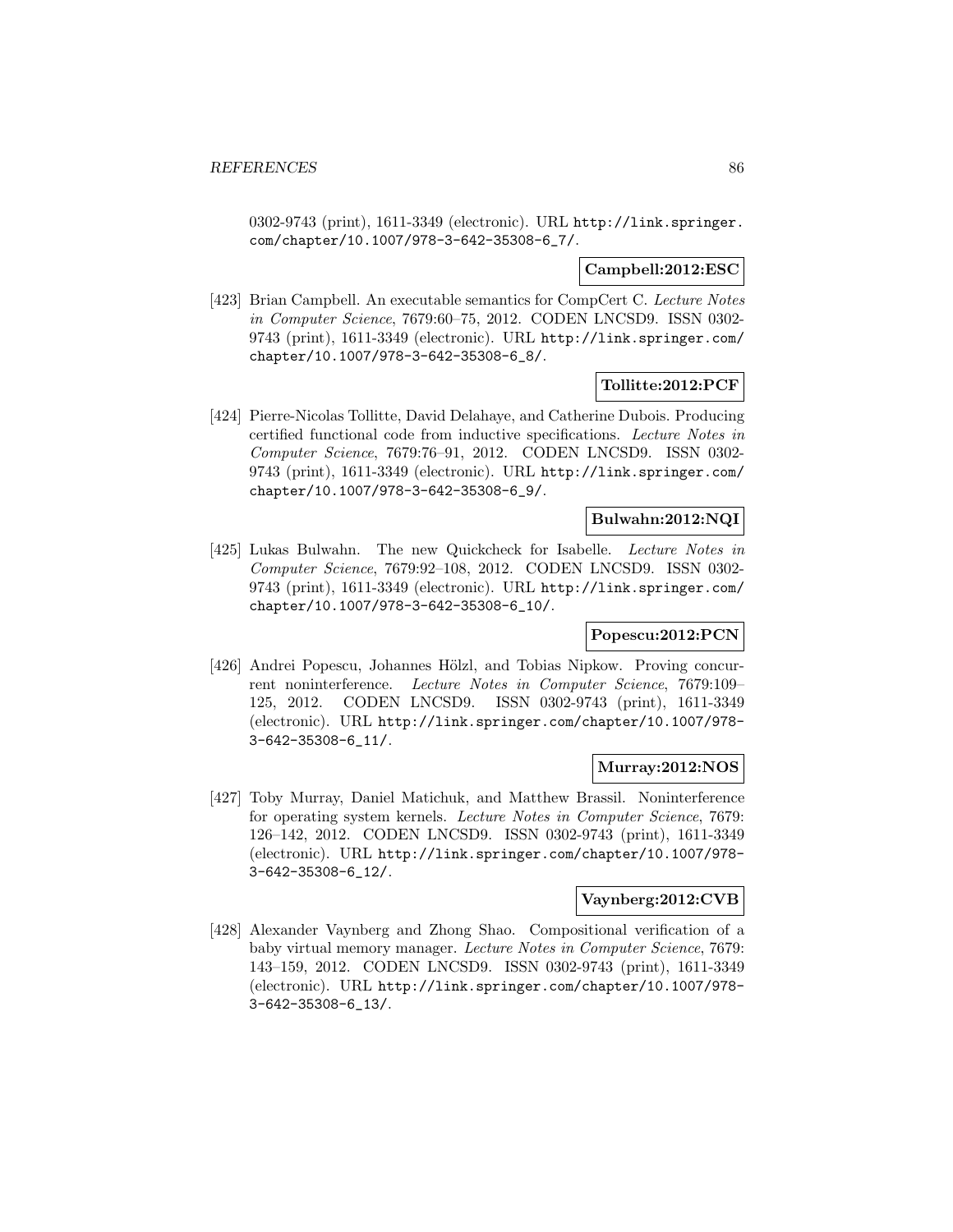#### **Nakano:2012:SWJ**

[429] Keisuke Nakano. Shall we juggle, coinductively? Lecture Notes in Computer Science, 7679:160–172, 2012. CODEN LNCSD9. ISSN 0302- 9743 (print), 1611-3349 (electronic). URL http://link.springer.com/ chapter/10.1007/978-3-642-35308-6\_14/.

### **Accattoli:2012:PPA**

[430] Beniamino Accattoli. Proof pearl: Abella formalization of  $\lambda$ -calculus cube property. Lecture Notes in Computer Science, 7679:173–187, 2012. CODEN LNCSD9. ISSN 0302-9743 (print), 1611-3349 (electronic). URL http://link.springer.com/chapter/10.1007/978-3- 642-35308-6\_15/.

#### **Chan:2012:SPP**

[431] Hing-Lun Chan and Michael Norrish. A string of pearls: Proofs of Fermat's Little Theorem. Lecture Notes in Computer Science, 7679: 188–207, 2012. CODEN LNCSD9. ISSN 0302-9743 (print), 1611-3349 (electronic). URL http://link.springer.com/chapter/10.1007/978- 3-642-35308-6\_16/.

#### **Chaudhuri:2012:CPC**

[432] Kaustuv Chaudhuri. Compact proof certificates for linear logic. Lecture Notes in Computer Science, 7679:208–223, 2012. CODEN LNCSD9. ISSN 0302-9743 (print), 1611-3349 (electronic). URL http://link.springer. com/chapter/10.1007/978-3-642-35308-6\_17/.

### **Doczkal:2012:CCM**

[433] Christian Doczkal and Gert Smolka. Constructive completeness for modal logic with transitive closure. Lecture Notes in Computer Science, 7679: 224–239, 2012. CODEN LNCSD9. ISSN 0302-9743 (print), 1611-3349 (electronic). URL http://link.springer.com/chapter/10.1007/978- 3-642-35308-6\_18/.

#### **Asperti:2012:RDE**

[434] Andrea Asperti and Wilmer Ricciotti. Rating disambiguation errors. Lecture Notes in Computer Science, 7679:240–255, 2012. CODEN LNCSD9. ISSN 0302-9743 (print), 1611-3349 (electronic). URL http://link. springer.com/chapter/10.1007/978-3-642-35308-6\_19/.

### **Neron:2012:FPS**

[435] Pierre Neron. A formal proof of square root and division elimination in embedded programs. Lecture Notes in Computer Science, 7679: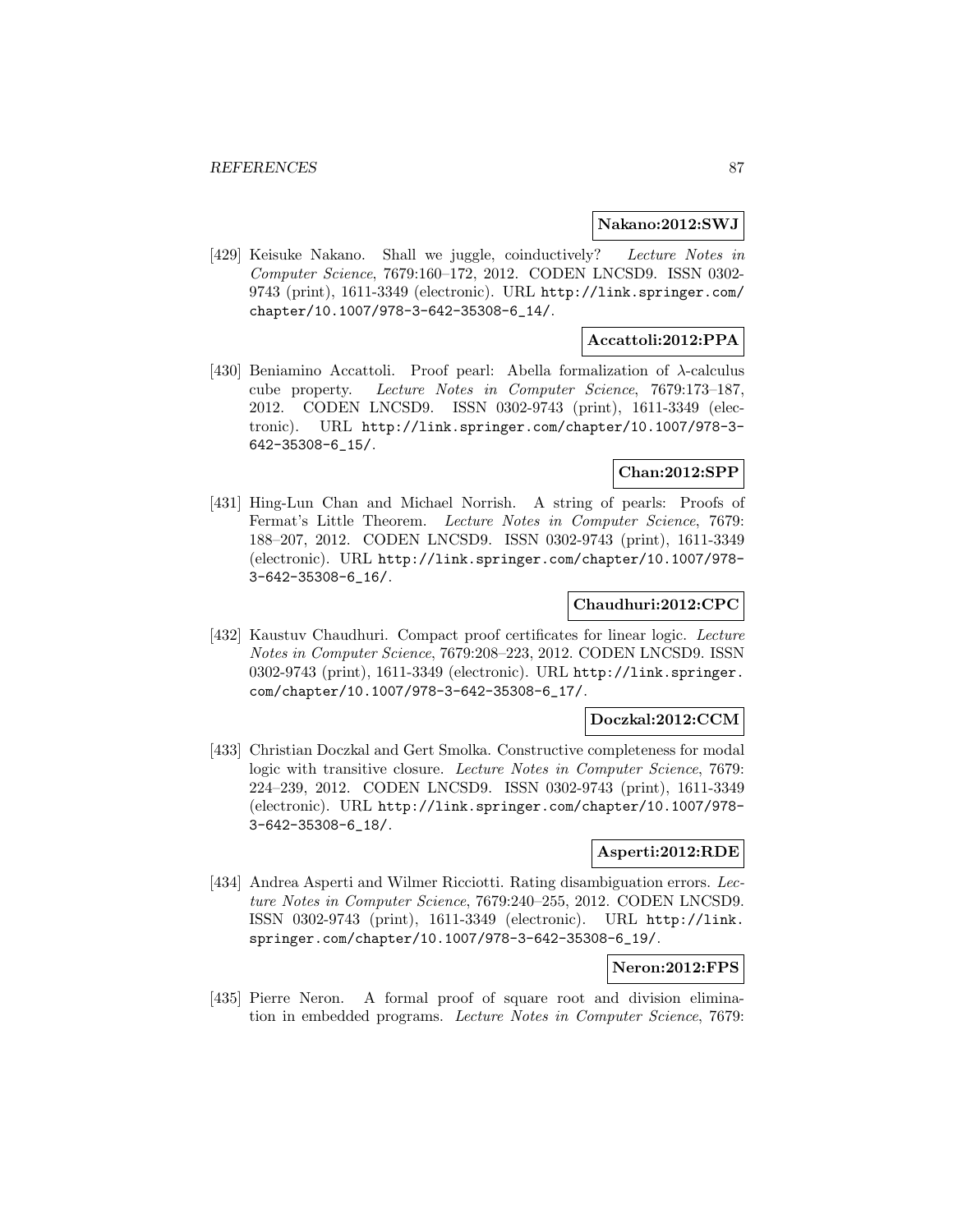256–272, 2012. CODEN LNCSD9. ISSN 0302-9743 (print), 1611-3349 (electronic). URL http://link.springer.com/chapter/10.1007/978- 3-642-35308-6\_20/.

#### **Anonymous:2012:FMu**

[436] Anonymous. Front matter. Lecture Notes in Computer Science, 7679: ??, 2012. CODEN LNCSD9. ISSN 0302-9743 (print), 1611-3349 (electronic). URL http://link.springer.com/content/pdf/bfm:978-3- 642-35308-6/1.

#### **Clarke:2012:MCS**

[437] Edmund M. Clarke and William Klieber. Model checking and the state explosion problem. Lecture Notes in Computer Science, 7682: 1–30, 2012. CODEN LNCSD9. ISSN 0302-9743 (print), 1611-3349 (electronic). URL http://link.springer.com/chapter/10.1007/978- 3-642-35746-6\_1/.

### **Godefroid:2012:PLI**

[438] Patrice Godefroid and Shuvendu K. Lahiri. From program to logic: An introduction. Lecture Notes in Computer Science, 7682:31-44, 2012. CODEN LNCSD9. ISSN 0302-9743 (print), 1611-3349 (electronic). URL http://link.springer.com/chapter/10.1007/978-3- 642-35746-6\_2/.

#### **Paulin-Mohring:2012:ICP**

[439] Christine Paulin-Mohring. Introduction to the Coq proof-assistant for practical software verification. Lecture Notes in Computer Science, 7682: 45–95, 2012. CODEN LNCSD9. ISSN 0302-9743 (print), 1611-3349 (electronic). URL http://link.springer.com/chapter/10.1007/978- 3-642-35746-6\_3/.

#### **Munoz:2012:ATP**

[440] César A. Muñoz and Ramiro A. Demasi. Advanced theorem proving techniques in PVS and applications. Lecture Notes in Computer Science, 7682:96–132, 2012. CODEN LNCSD9. ISSN 0302-9743 (print), 1611-3349 (electronic). URL http://link.springer.com/chapter/10.1007/978- 3-642-35746-6\_4/.

#### **Tschannen:2012:AVA**

[441] Julian Tschannen and Carlo Alberto Furia. Automatic verification of advanced object-oriented features: The AutoProof approach. Lecture Notes in Computer Science, 7682:133–155, 2012. CODEN LNCSD9. ISSN 0302- 9743 (print), 1611-3349 (electronic). URL http://link.springer.com/ chapter/10.1007/978-3-642-35746-6\_5/.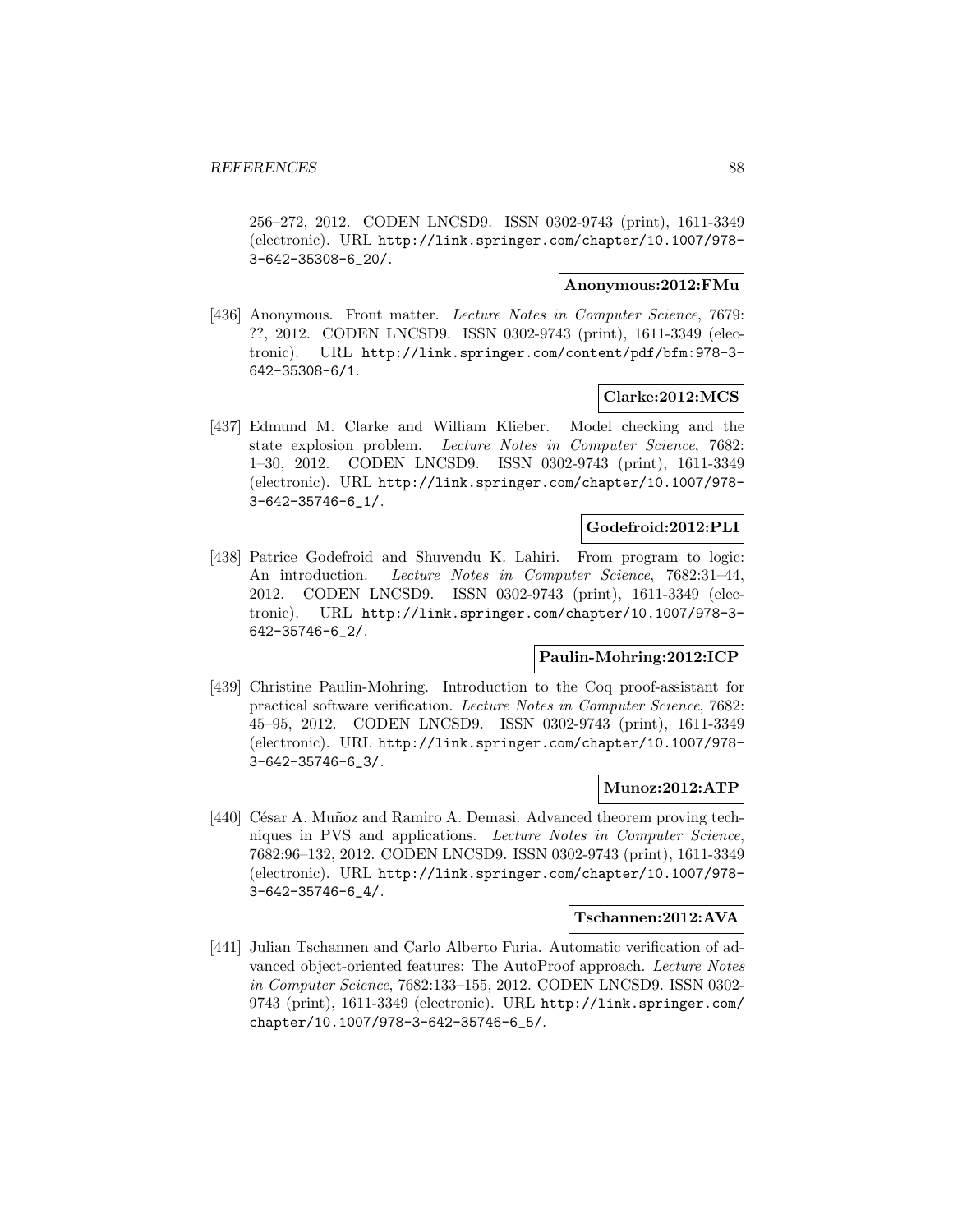#### **Herbert:2012:UDA**

[442] Luke Herbert and K. Rustan M. Leino. Using Dafny, an automatic program verifier. Lecture Notes in Computer Science, 7682:156–181, 2012. CODEN LNCSD9. ISSN 0302-9743 (print), 1611-3349 (electronic). URL http://link.springer.com/chapter/10.1007/978-3- 642-35746-6\_6/.

#### **Anonymous:2012:BMc**

[443] Anonymous. Back matter. Lecture Notes in Computer Science, 7682: ??, 2012. CODEN LNCSD9. ISSN 0302-9743 (print), 1611-3349 (electronic). URL http://link.springer.com/content/pdf/bbm:978-3- 642-35746-6/1.

# **Anonymous:2012:FMv**

[444] Anonymous. Front matter. Lecture Notes in Computer Science, 7682: ??, 2012. CODEN LNCSD9. ISSN 0302-9743 (print), 1611-3349 (electronic). URL http://link.springer.com/content/pdf/bfm:978-3- 642-35746-6/1.

#### **Gjoreski:2012:CBF**

[445] Hristijan Gjoreski, Mitja Luštrek, and Matjaž Gams. Context-based fall detection using inertial and location sensors. Lecture Notes in Computer Science, 7683:1–16, 2012. CODEN LNCSD9. ISSN 0302-9743 (print), 1611-3349 (electronic). URL http://link.springer.com/chapter/10. 1007/978-3-642-34898-3\_1/.

#### **Grosse-Puppendahl:2012:EAB**

[446] Tobias Grosse-Puppendahl, Eugen Berlin, and Marko Borazio. Enhancing accelerometer-based activity recognition with capacitive proximity sensing. Lecture Notes in Computer Science, 7683:17–32, 2012. CODEN LNCSD9. ISSN 0302-9743 (print), 1611-3349 (electronic). URL http: //link.springer.com/chapter/10.1007/978-3-642-34898-3\_2/.

#### **Bongartz:2012:AUI**

[447] Sara Bongartz, Yucheng Jin, Fabio Paternò, Joerg Rett, and Carmen Santoro. Adaptive user interfaces for smart environments with the support of model-based languages. Lecture Notes in Computer Science, 7683: 33–48, 2012. CODEN LNCSD9. ISSN 0302-9743 (print), 1611-3349 (electronic). URL http://link.springer.com/chapter/10.1007/978- 3-642-34898-3\_3/.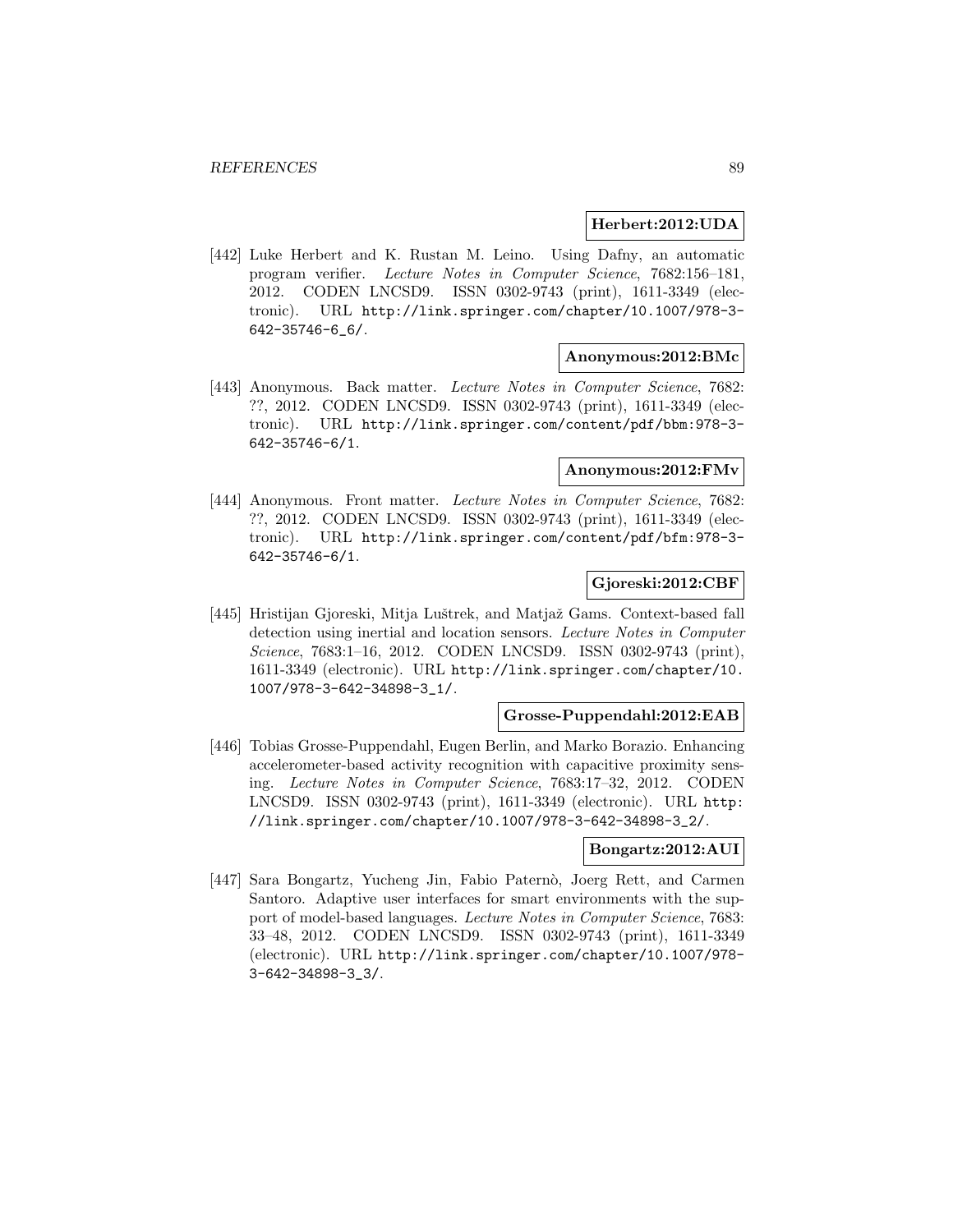#### **Osswald:2012:BSW**

[448] Sebastian Osswald, Alexander Meschtscherjakov, Nicole Mirnig, and Karl-Armin Kraessig. Back of the steering wheel interaction: The car Braille keyer. Lecture Notes in Computer Science, 7683:49–64, 2012. CODEN LNCSD9. ISSN 0302-9743 (print), 1611-3349 (electronic). URL http:// link.springer.com/chapter/10.1007/978-3-642-34898-3\_4/.

# **Struse:2012:PCU**

[449] Eric Struse, Julian Seifert, Sebastian Ullenbeck, Enrico Rukzio, and ¨ Christopher Wolf. PermissionWatcher: Creating user awareness of application permissions in mobile systems. Lecture Notes in Computer Science, 7683:65–80, 2012. CODEN LNCSD9. ISSN 0302-9743 (print), 1611-3349 (electronic). URL http://link.springer.com/chapter/10.1007/978- 3-642-34898-3\_5/.

## **Vaananen-Vainio-Mattila:2012:ENV**

[450] Kaisa Väänänen-Vainio-Mattila, Tomi Haustola, Jonna Häkkilä, and Minna Karukka. Exploring non-verbal communication of presence between Young children and their parents through the embodied teddy bear. Lecture Notes in Computer Science, 7683:81–96, 2012. CODEN LNCSD9. ISSN 0302-9743 (print), 1611-3349 (electronic). URL http:// link.springer.com/chapter/10.1007/978-3-642-34898-3\_6/.

#### **Ijsselmuiden:2012:ABU**

[451] Joris Ijsselmuiden, Ann-Kristin Grosselfinger, David Münch, and Michael Arens. Automatic behavior understanding in crisis response control rooms. Lecture Notes in Computer Science, 7683:97–112, 2012. CODEN LNCSD9. ISSN 0302-9743 (print), 1611-3349 (electronic). URL http:// link.springer.com/chapter/10.1007/978-3-642-34898-3\_7/.

#### **Strasser:2012:CIE**

[452] Ewald Strasser, Astrid Weiss, Thomas Grill, Sebastian Osswald, and Manfred Tscheligi. Combining implicit and explicit methods for the evaluation of an ambient persuasive factory display. Lecture Notes in Computer Science, 7683:113–128, 2012. CODEN LNCSD9. ISSN 0302-9743 (print), 1611-3349 (electronic). URL http://link.springer.com/chapter/10. 1007/978-3-642-34898-3\_8/.

### **Guivarch:2012:CAA**

[453] Valérian Guivarch, Valérie Camps, and André Péninou. Context awareness in ambient systems by an adaptive multi-agent approach. Lecture Notes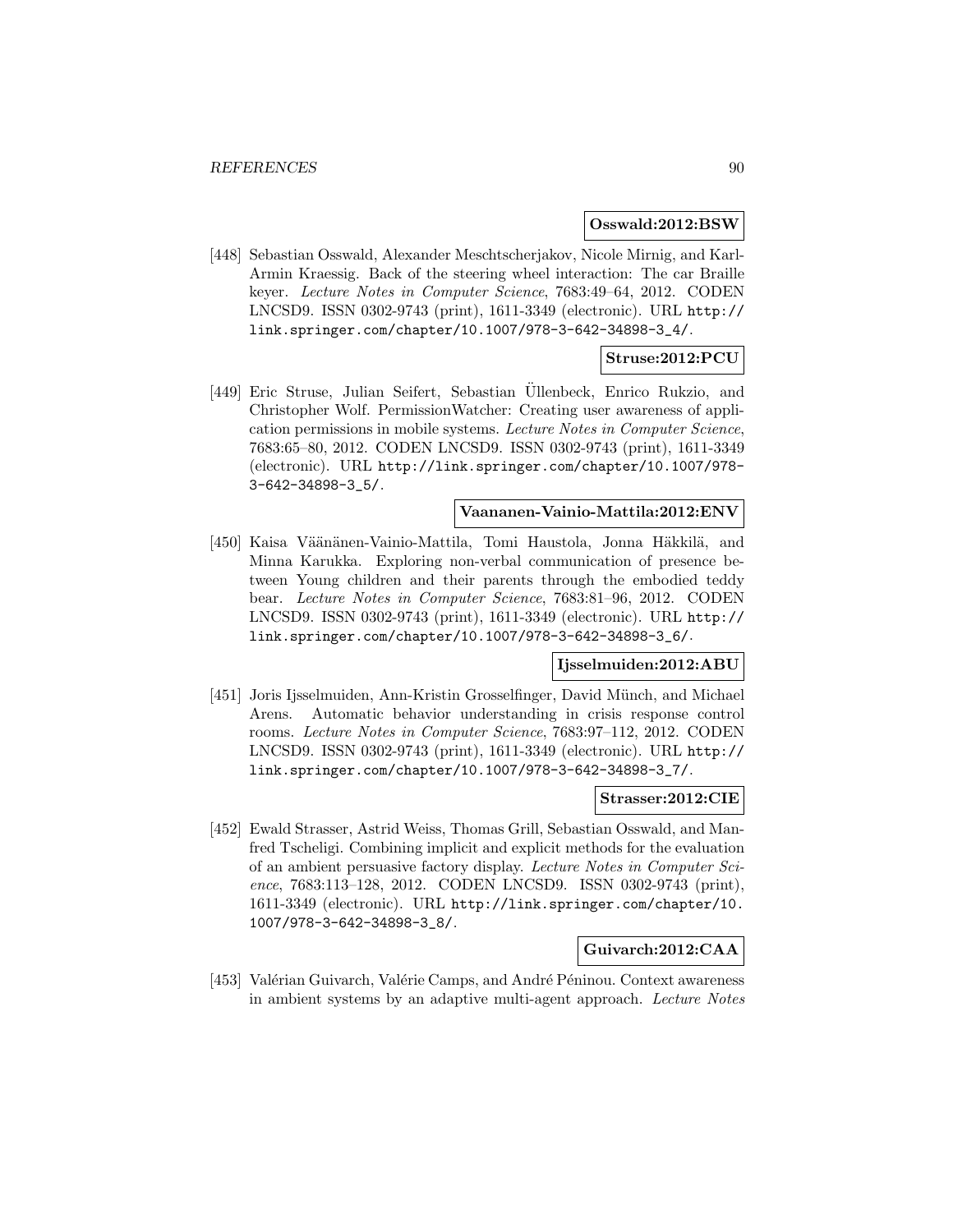in Computer Science, 7683:129–144, 2012. CODEN LNCSD9. ISSN 0302- 9743 (print), 1611-3349 (electronic). URL http://link.springer.com/ chapter/10.1007/978-3-642-34898-3\_9/.

### **Shell:2012:TFT**

[454] Jethro Shell and Simon Coupland. Towards fuzzy transfer learning for intelligent environments. Lecture Notes in Computer Science, 7683: 145–160, 2012. CODEN LNCSD9. ISSN 0302-9743 (print), 1611-3349 (electronic). URL http://link.springer.com/chapter/10.1007/978- 3-642-34898-3\_10/.

## **Vatavu:2012:GPW**

[455] Radu-Daniel Vatavu, Cătălin-Marian Chera, and Wei-Tek Tsai. Gesture profile for Web services: An event-driven architecture to support gestural interfaces for smart environments. Lecture Notes in Computer Science, 7683:161–176, 2012. CODEN LNCSD9. ISSN 0302-9743 (print), 1611- 3349 (electronic). URL http://link.springer.com/chapter/10.1007/ 978-3-642-34898-3\_11/.

### **Chahuara:2012:UML**

[456] Pedro Chahuara, Anthony Fleury, François Portet, and Michel Vacher. Using Markov logic network for on-line activity recognition from nonvisual home automation sensors. Lecture Notes in Computer Science, 7683:177–192, 2012. CODEN LNCSD9. ISSN 0302-9743 (print), 1611- 3349 (electronic). URL http://link.springer.com/chapter/10.1007/ 978-3-642-34898-3\_12/.

#### **Cvetkovic:2012:MCA**

[457] Božidara Cvetković, Boštjan Kaluža, Mitja Luštrek, and Matjaž Gams. Multi-classifier adaptive training: Specialising an activity recognition classifier using semi-supervised learning. Lecture Notes in Computer Science, 7683:193–207, 2012. CODEN LNCSD9. ISSN 0302-9743 (print), 1611- 3349 (electronic). URL http://link.springer.com/chapter/10.1007/ 978-3-642-34898-3\_13/.

# **Sehili:2012:SEA**

[458] Mohamed A. Sehili, Benjamin Lecouteux, Michel Vacher, François Portet, and Dan Istrate. Sound environment analysis in smart home. Lecture Notes in Computer Science, 7683:208–223, 2012. CODEN LNCSD9. ISSN 0302-9743 (print), 1611-3349 (electronic). URL http://link.springer. com/chapter/10.1007/978-3-642-34898-3\_14/.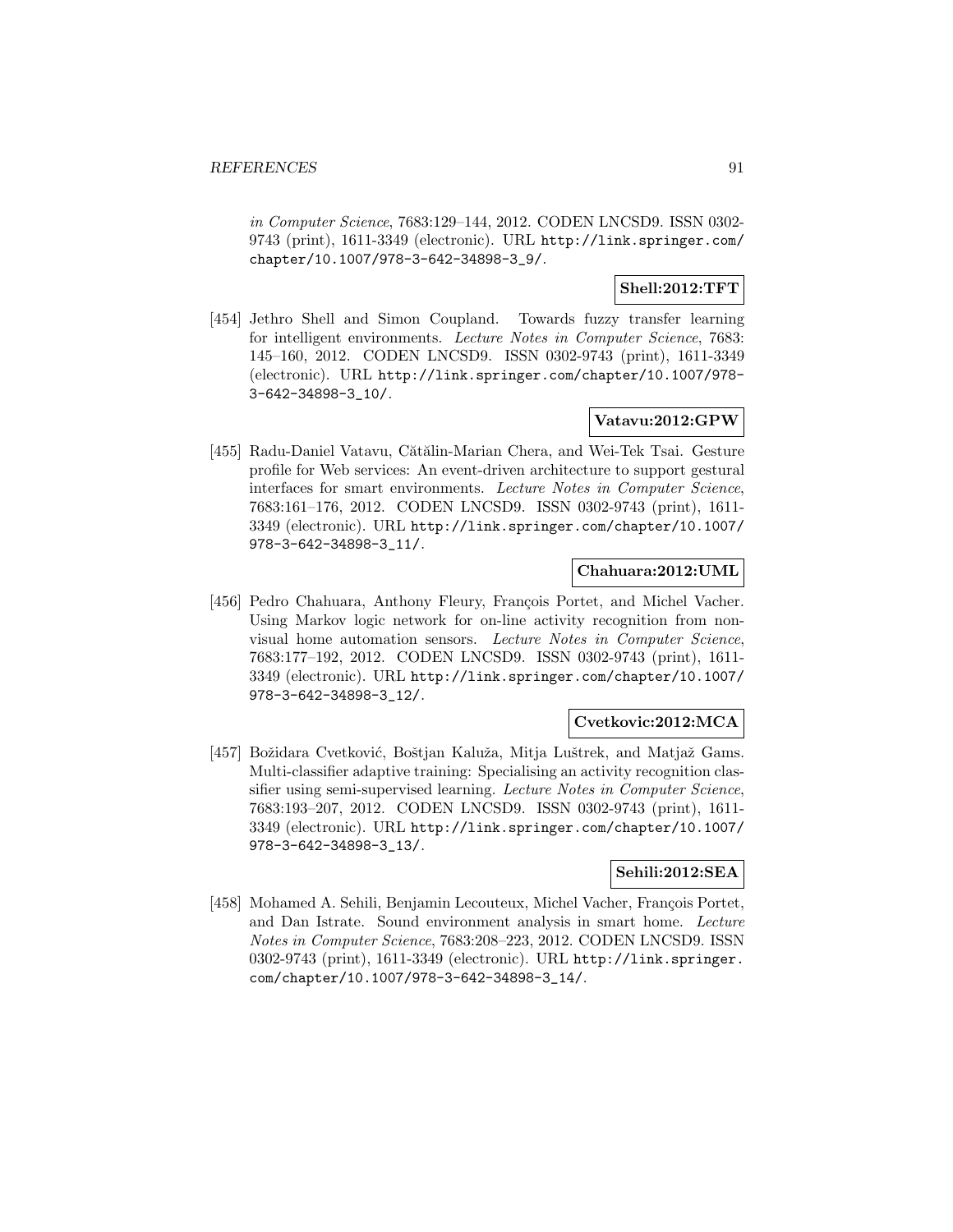### **Zachhuber:2012:CWO**

[459] Doris Zachhuber, Thomas Grill, Ondrej Polacek, and Manfred Tscheligi. Contextual Wizard of Oz. Lecture Notes in Computer Science, 7683: 224–239, 2012. CODEN LNCSD9. ISSN 0302-9743 (print), 1611-3349 (electronic). URL http://link.springer.com/chapter/10.1007/978- 3-642-34898-3\_15/.

#### **DeCarolis:2012:RUS**

[460] Berardina De Carolis, Stefano Ferilli, and Nicole Novielli. Recognizing the user social attitude in multimodal interaction in smart environments. Lecture Notes in Computer Science, 7683:240–255, 2012. CODEN LNCSD9. ISSN 0302-9743 (print), 1611-3349 (electronic). URL http:// link.springer.com/chapter/10.1007/978-3-642-34898-3\_16/.

# **Shafti:2012:EFE**

[461] Leila S. Shafti, Pablo A. Haya, Manuel García-Herranz, and Eduardo Pérez. Evolutionary feature extraction to infer behavioral patterns in ambient intelligence. Lecture Notes in Computer Science, 7683:256– 271, 2012. CODEN LNCSD9. ISSN 0302-9743 (print), 1611-3349 (electronic). URL http://link.springer.com/chapter/10.1007/978- 3-642-34898-3\_17/.

#### **Kurdyukova:2012:PCP**

[462] Ekaterina Kurdyukova, Stephan Hammer, and Elisabeth André. Personalization of content on public displays driven by the recognition of group context. Lecture Notes in Computer Science, 7683:272–287, 2012. CODEN LNCSD9. ISSN 0302-9743 (print), 1611-3349 (electronic). URL http:// link.springer.com/chapter/10.1007/978-3-642-34898-3\_18/.

# **Zaki:2012:TGA**

[463] Michael Zaki and Peter Forbrig. Towards the generation of assistive user interfaces for smart meeting rooms based on activity patterns. Lecture Notes in Computer Science, 7683:288–295, 2012. CODEN LNCSD9. ISSN 0302-9743 (print), 1611-3349 (electronic). URL http://link.springer. com/chapter/10.1007/978-3-642-34898-3\_19/.

### **Robben:2012:RDR**

[464] Saskia Robben, Kyra Bergman, Sven Haitjema, Yannick de Lange, and Ben Kröse. Reducing dementia related wandering behaviour with an interactive wall. Lecture Notes in Computer Science, 7683:296–303, 2012. CODEN LNCSD9. ISSN 0302-9743 (print), 1611-3349 (electronic). URL http://link.springer.com/chapter/10.1007/978-3- 642-34898-3\_20/.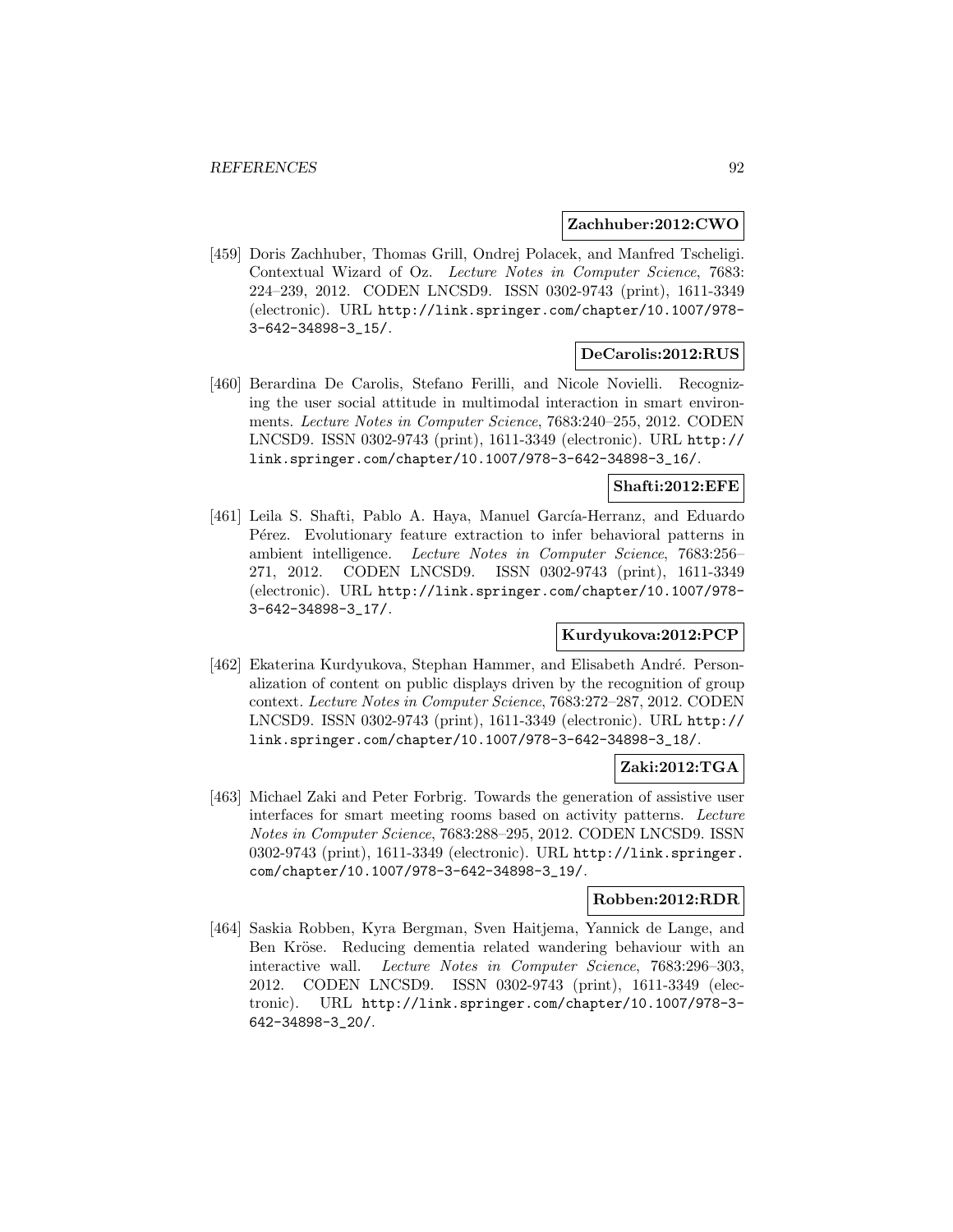#### **Anonymous:2012:FMw**

[465] Anonymous. Front matter. Lecture Notes in Computer Science, 7683: ??, 2012. CODEN LNCSD9. ISSN 0302-9743 (print), 1611-3349 (electronic). URL http://link.springer.com/content/pdf/bfm:978-3- 642-34898-3/1.

# **Wang:2012:SLA**

[466] Yanfeng Wang, Wenling Wu, Xiaoli Yu, and Lei Zhang. Security on LBlock against biclique cryptanalysis. Lecture Notes in Computer Science, 7690:1–14, 2012. CODEN LNCSD9. ISSN 0302-9743 (print), 1611-3349 (electronic). URL http://link.springer.com/chapter/10.1007/978- 3-642-35416-8\_1/.

# **Jia:2012:IID**

[467] Keting Jia and Leibo Li. Improved impossible differential attacks on reduced-round MISTY1. Lecture Notes in Computer Science, 7690: 15–27, 2012. CODEN LNCSD9. ISSN 0302-9743 (print), 1611-3349 (electronic). URL http://link.springer.com/chapter/10.1007/978- 3-642-35416-8\_2/.

### **Tanaka:2012:EPE**

[468] Satoshi Tanaka, Tung Chou, Bo-Yin Yang, Chen-Mou Cheng, and Kouichi Sakurai. Efficient parallel evaluation of multivariate quadratic polynomials on GPUs. Lecture Notes in Computer Science, 7690:28–42, 2012. CODEN LNCSD9. ISSN 0302-9743 (print), 1611-3349 (electronic). URL http:// link.springer.com/chapter/10.1007/978-3-642-35416-8\_3/.

#### **Zhao:2012:EEV**

[469] Wentao Zhao, Xin Hai, Shaojing Fu, Chao Li, and Yanfeng Wang. Enumeration of even-variable Boolean functions with maximum algebraic immunity. Lecture Notes in Computer Science, 7690:43–54, 2012. CODEN LNCSD9. ISSN 0302-9743 (print), 1611-3349 (electronic). URL http:// link.springer.com/chapter/10.1007/978-3-642-35416-8\_4/.

#### **Seo:2012:MPM**

[470] Hwajeong Seo and Howon Kim. Multi-precision multiplication for publickey cryptography on embedded microprocessors. Lecture Notes in Computer Science, 7690:55–67, 2012. CODEN LNCSD9. ISSN 0302- 9743 (print), 1611-3349 (electronic). URL http://link.springer.com/ chapter/10.1007/978-3-642-35416-8\_5/.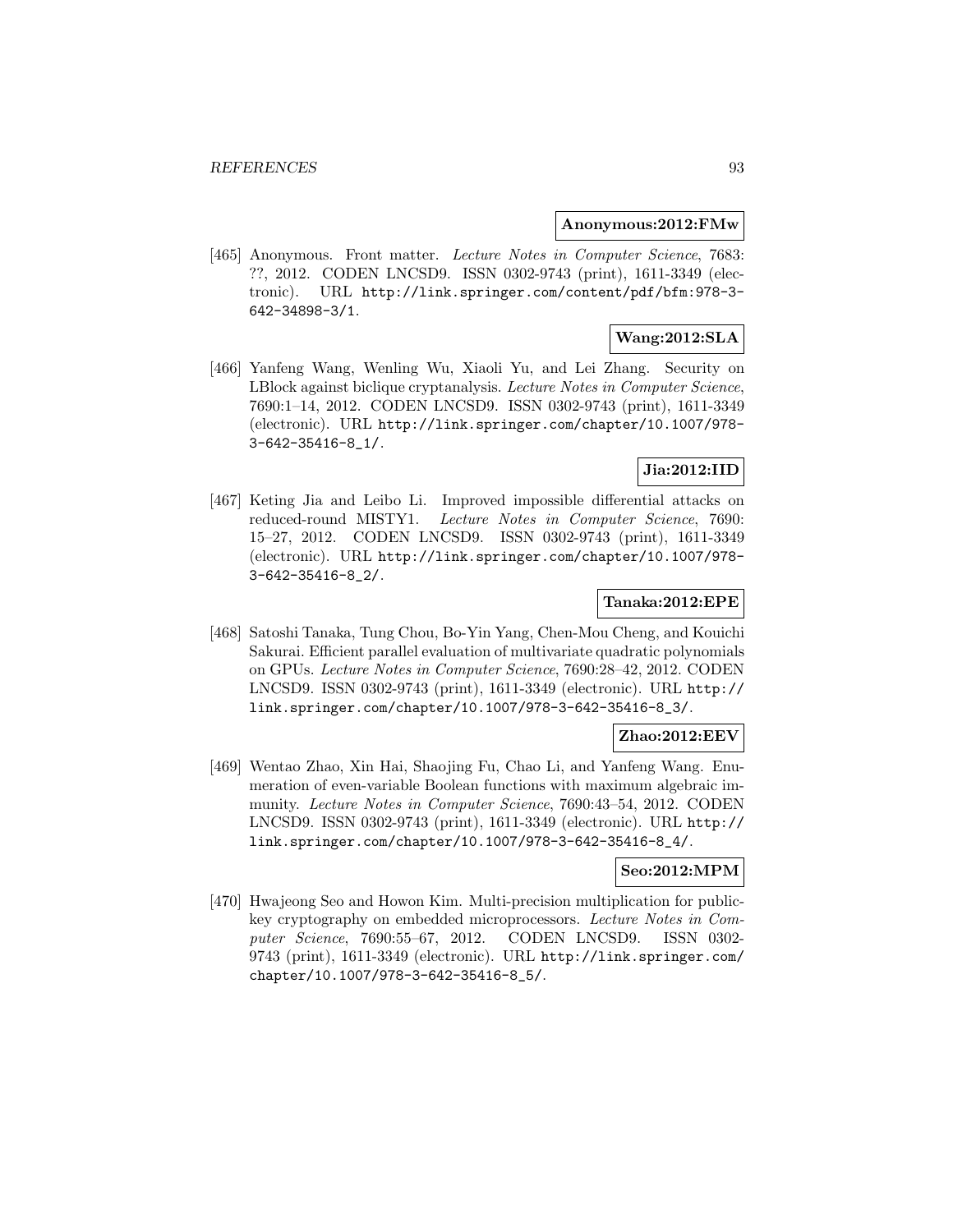### **Kim:2012:TPD**

[471] Hyunmin Kim, Vladimir Rozic, and Ingrid Verbauwhede. Three phase dynamic current mode logic: a more secure DyCML to achieve a more balanced power consumption. Lecture Notes in Computer Science, 7690: 68–81, 2012. CODEN LNCSD9. ISSN 0302-9743 (print), 1611-3349 (electronic). URL http://link.springer.com/chapter/10.1007/978- 3-642-35416-8\_6/.

### **Park:2012:IDF**

[472] JeaHoon Park and JaeCheol Ha. Improved differential fault analysis on block cipher ARIA. Lecture Notes in Computer Science, 7690: 82–95, 2012. CODEN LNCSD9. ISSN 0302-9743 (print), 1611-3349 (electronic). URL http://link.springer.com/chapter/10.1007/978- 3-642-35416-8\_7/.

#### **Thorncharoensri:2012:MLC**

[473] Pairat Thorncharoensri, Willy Susilo, and Yi Mu. Multi-level controlled signature. Lecture Notes in Computer Science, 7690:96–110, 2012. CODEN LNCSD9. ISSN 0302-9743 (print), 1611-3349 (electronic). URL http://link.springer.com/chapter/10.1007/978-3- 642-35416-8\_8/.

# **Li:2012:TPC**

[474] Liangze Li and Fan Zhang. Tate pairing computation on generalized Hessian curves. Lecture Notes in Computer Science, 7690:111– 123, 2012. CODEN LNCSD9. ISSN 0302-9743 (print), 1611-3349 (electronic). URL http://link.springer.com/chapter/10.1007/978- 3-642-35416-8\_9/.

### **Larangeira:2012:RCN**

[475] Mario Larangeira and Keisuke Tanaka. Reduction-centric non-programmable security proof for the full domain hash in the random oracle model. Lecture Notes in Computer Science, 7690:124–143, 2012. CODEN LNCSD9. ISSN 0302-9743 (print), 1611-3349 (electronic). URL http://link.springer. com/chapter/10.1007/978-3-642-35416-8\_10/.

## **Kang:2012:AKM**

[476] Hyun-Sun Kang and Chang-Seop Park. An authentication and key management scheme for the proxy mobile IPv6. Lecture Notes in Computer Science, 7690:144–160, 2012. CODEN LNCSD9. ISSN 0302-9743 (print), 1611-3349 (electronic). URL http://link.springer.com/chapter/10. 1007/978-3-642-35416-8\_11/.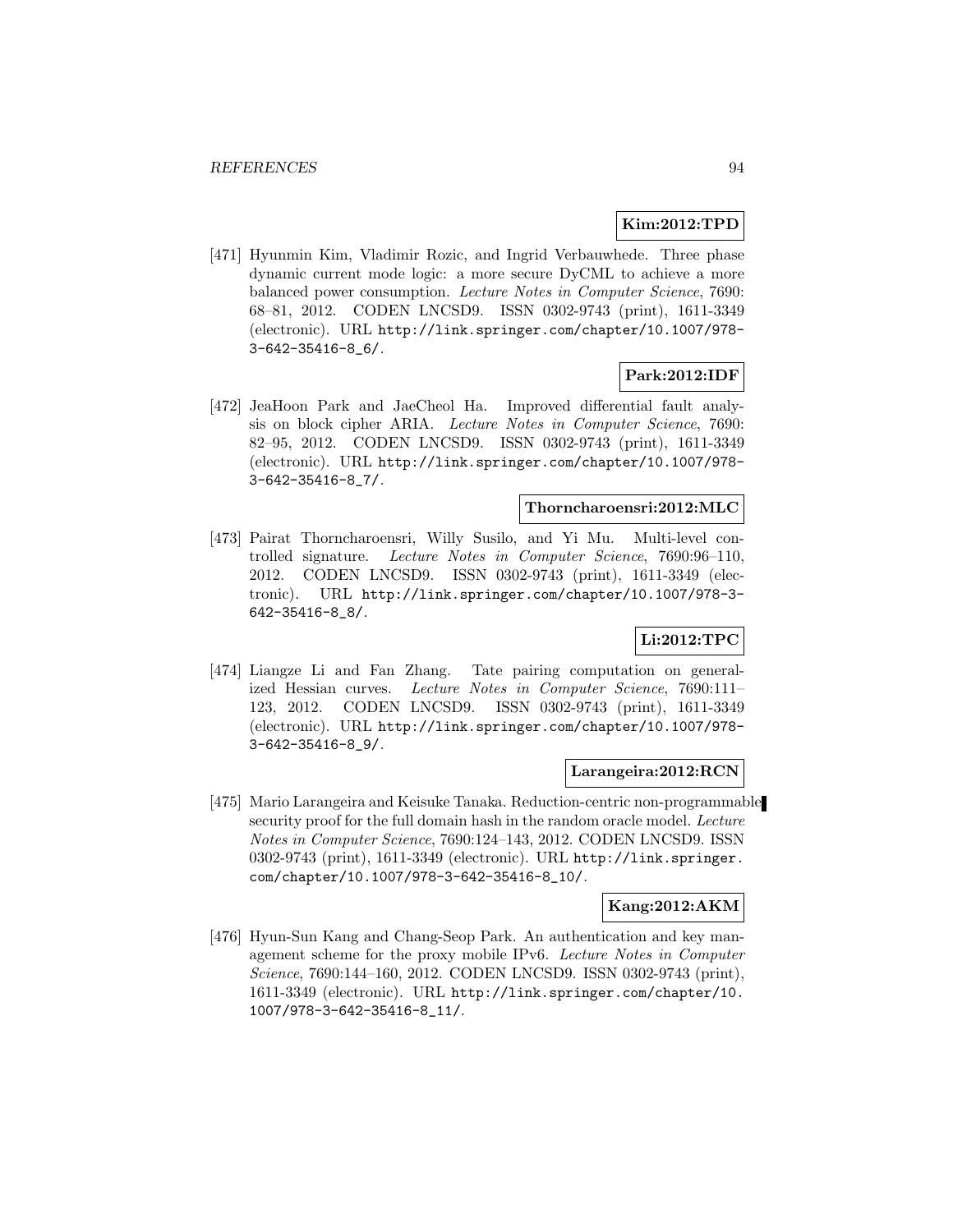#### **Aszalos:2012:PAP**

[477] László Aszalós and Andrea Huszti. Payment approval for PayWord. Lecture Notes in Computer Science, 7690:161–176, 2012. CODEN LNCSD9. ISSN 0302-9743 (print), 1611-3349 (electronic). URL http://link. springer.com/chapter/10.1007/978-3-642-35416-8\_12/.

### **Hwang:2012:ABA**

[478] Jung Yeon Hwang, Sungwook Eom, Ku-Young Chang, Pil Joong Lee, and DaeHun Nyang. Anonymity-based authenticated key agreement with full binding property. Lecture Notes in Computer Science, 7690: 177–191, 2012. CODEN LNCSD9. ISSN 0302-9743 (print), 1611-3349 (electronic). URL http://link.springer.com/chapter/10.1007/978- 3-642-35416-8\_13/.

### **Oh:2012:SCW**

[479] Junghoon Oh, Namheun Son, Sangjin Lee, and Kyungho Lee. A study for classification of Web browser log and timeline visualization. Lecture Notes in Computer Science, 7690:192–207, 2012. CODEN LNCSD9. ISSN 0302-9743 (print), 1611-3349 (electronic). URL http://link.springer. com/chapter/10.1007/978-3-642-35416-8\_14/.

### **Durvaux:2012:IPP**

[480] François Durvaux, Benoît Gérard, Stéphanie Kerckhof, and François Koeune. Intellectual property protection for integrated systems using soft physical hash functions. Lecture Notes in Computer Science, 7690: 208–225, 2012. CODEN LNCSD9. ISSN 0302-9743 (print), 1611-3349 (electronic). URL http://link.springer.com/chapter/10.1007/978- 3-642-35416-8\_15/.

#### **Liu:2012:VAD**

[481] Shun-Te Liu, Yi-Ming Chen, and Hui-Ching Hung. N-victims: An approach to determine N-victims for APT investigations. Lecture Notes in Computer Science, 7690:226–240, 2012. CODEN LNCSD9. ISSN 0302- 9743 (print), 1611-3349 (electronic). URL http://link.springer.com/ chapter/10.1007/978-3-642-35416-8\_16/.

#### **Choi:2012:EFM**

[482] Jaeun Choi, Gisung Kim, Tae Ghyoon Kim, and Sehun Kim. An efficient filtering method for detecting malicous Web pages. Lecture Notes in Computer Science, 7690:241–253, 2012. CODEN LNCSD9. ISSN 0302- 9743 (print), 1611-3349 (electronic). URL http://link.springer.com/ chapter/10.1007/978-3-642-35416-8\_17/.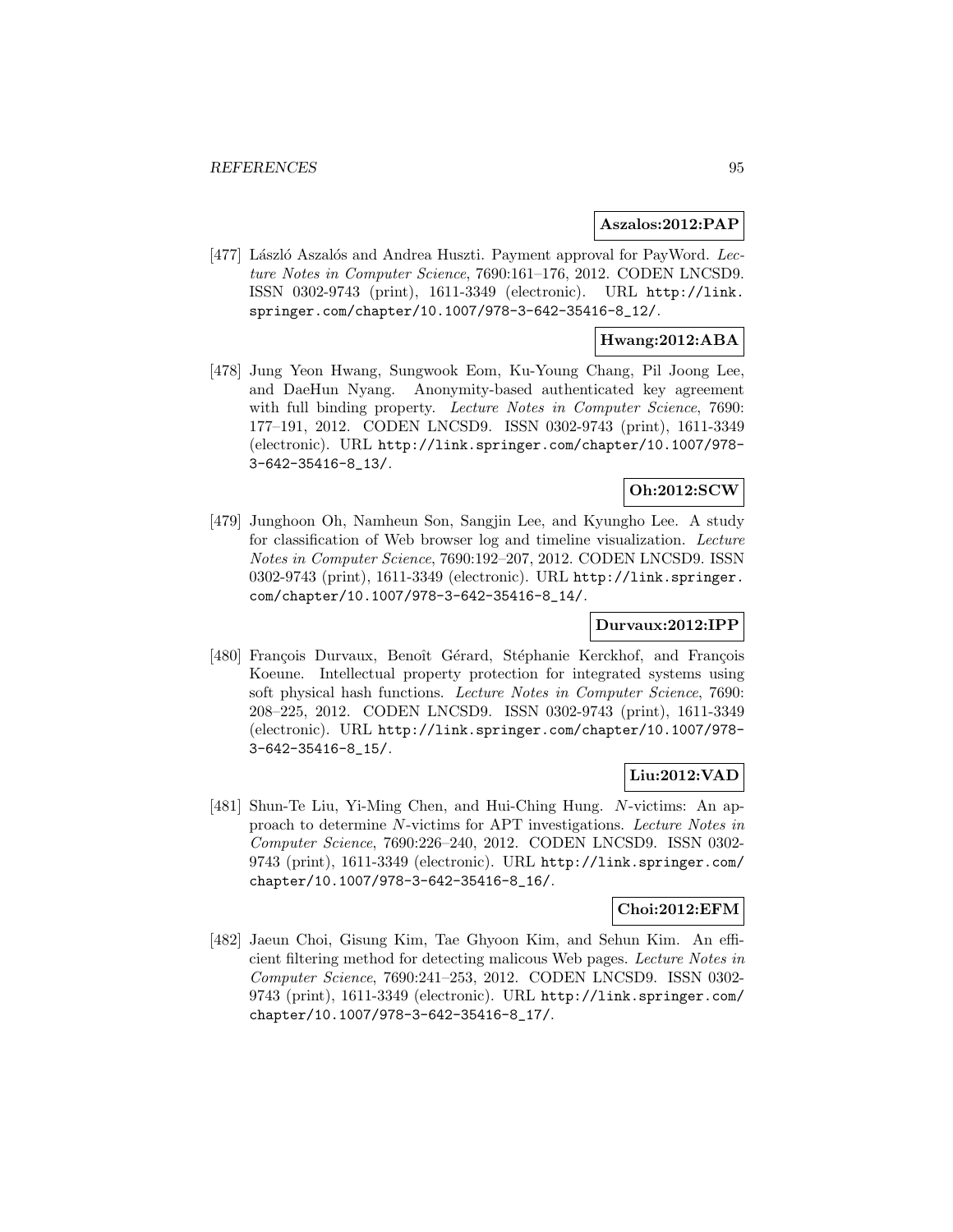# **Lin:2012:LCS**

[483] Eric Lin, John Aycock, and Mohammad Mannan. Lightweight client-side methods for detecting email forgery. Lecture Notes in Computer Science, 7690:254–269, 2012. CODEN LNCSD9. ISSN 0302-9743 (print), 1611- 3349 (electronic). URL http://link.springer.com/chapter/10.1007/ 978-3-642-35416-8\_18/.

### **Choi:2012:ATB**

[484] Yang seo Choi, Ik-Kyun Kim, Jin-Tae Oh, and Jong-Soo Jang. AIGG threshold based HTTP GET flooding attack detection. Lecture Notes in Computer Science, 7690:270–284, 2012. CODEN LNCSD9. ISSN 0302- 9743 (print), 1611-3349 (electronic). URL http://link.springer.com/ chapter/10.1007/978-3-642-35416-8\_19/.

### **Kim:2012:IGW**

[485] Hyunjoo Kim, Byoungkoo Kim, Daewon Kim, Ik-Kyun Kim, and Tai-Myoung Chung. Implementation of GESNIC for Web server protection against HTTP GET flooding attacks. Lecture Notes in Computer Science, 7690:285–295, 2012. CODEN LNCSD9. ISSN 0302-9743 (print), 1611- 3349 (electronic). URL http://link.springer.com/chapter/10.1007/ 978-3-642-35416-8\_20/.

# **Anonymous:2012:FMx**

[486] Anonymous. Front matter. Lecture Notes in Computer Science, 7690: ??, 2012. CODEN LNCSD9. ISSN 0302-9743 (print), 1611-3349 (electronic). URL http://link.springer.com/content/pdf/bfm:978-3- 642-35416-8/1.

#### **Nguyen:2012:CCIa**

[487] Ngoc-Thanh Nguyen, Kiem Hoang, and Piotr Jędrzejowicz, editors. Computational Collective Intelligence. Technologies and Applications: 4th International Conference, ICCCI 2012, Ho Chi Minh City, Vietnam, November 28–30, 2012, Proceedings, Part I, volume 7653 of Lecture Notes in Computer Science. Springer-Verlag Inc., New York, NY, USA, 2012. CODEN LNCSD9. ISBN 3-642-34629-4 (print), 3-642-34630-8 (e-book). ISSN 0302-9743 (print), 1611-3349 (electronic). LCCN ???? URL http: //www.springerlink.com/content/978-3-642-34630-9.

### **Nguyen:2012:CCIb**

[488] Ngoc-Thanh Nguyen, Kiem Hoang, and Piotr Jędrzejowicz, editors. Computational Collective Intelligence. Technologies and Applications: 4th International Conference, ICCCI 2012, Ho Chi Minh City, Vietnam,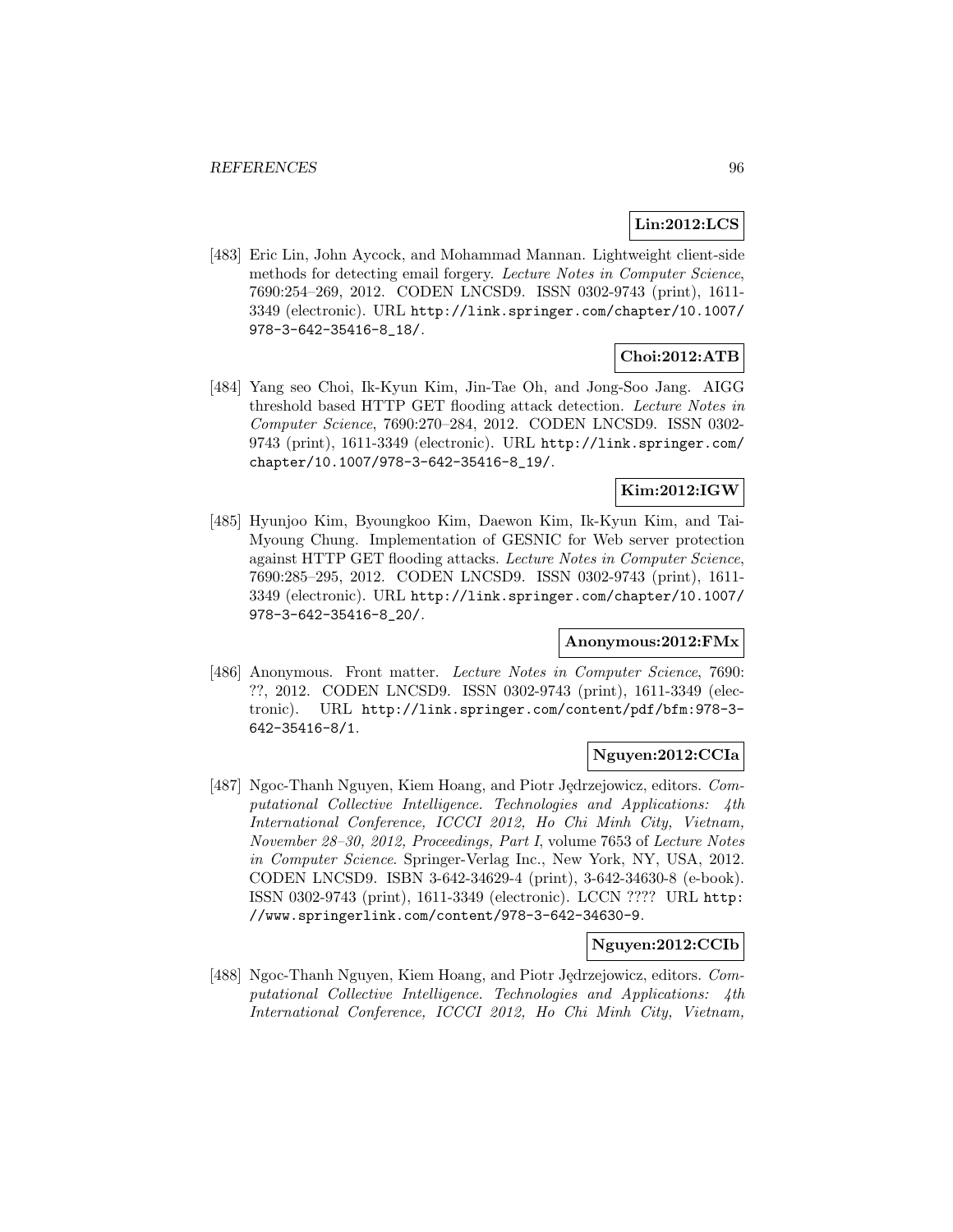November 28–30, 2012, Proceedings, Part II, volume 7654 of Lecture Notes in Computer Science. Springer-Verlag Inc., New York, NY, USA, 2012. CODEN LNCSD9. ISBN 3-642-34706-1 (print), 3-642-34707-X (e-book). ISSN 0302-9743 (print), 1611-3349 (electronic). LCCN ???? URL http: //www.springerlink.com/content/978-3-642-34707-8.

# **Barneva:2012:CIA**

[489] Reneta P. Barneva, Valentin E. Brimkov, and Jake K. Aggarwal, editors. Combinatorial Image Analaysis: 15th International Workshop, IW-CIA 2012, Austin, TX, USA, November 28–30, 2012. Proceedings, volume 7655 of Lecture Notes in Computer Science. Springer-Verlag Inc., New York, NY, USA, 2012. CODEN LNCSD9. ISBN 3-642-34731-2 (print), 3-642-34732-0 (e-book). ISSN 0302-9743 (print), 1611-3349 (electronic). LCCN ???? URL http://www.springerlink.com/content/978-3-642- 34732-0.

# **Wang:2012:ACA**

[490] Xiaoyun Wang and Kazue Sako, editors. Advances in Cryptology — ASI-ACRYPT 2012: 18th International Conference on the Theory and Application of Cryptology and Information Security, Beijing, China, December 2–6, 2012. Proceedings, volume 7658 of Lecture Notes in Computer Science. Springer-Verlag Inc., New York, NY, USA, 2012. CODEN LNCSD9. ISBN 3-642-34960-9 (print), 3-642-34961-7 (e-book). ISSN 0302-9743 (print), 1611-3349 (electronic). LCCN ???? URL http:// www.springerlink.com/content/978-3-642-34961-4.

# **Even:2012:DAA**

[491] Guy Even and Dror Rawitz, editors. *Design and Analysis of Algorithms:* First Mediterranean Conference on Algorithms, MedAlg 2012, Kibbutz Ein Gedi, Israel, December 3–5, 2012. Proceedings, volume 7659 of Lecture Notes in Computer Science. Springer-Verlag Inc., New York, NY, USA, 2012. CODEN LNCSD9. ISBN 3-642-34861-0 (print), 3-642-34862-9 (ebook). ISSN 0302-9743 (print), 1611-3349 (electronic). LCCN ???? URL http://www.springerlink.com/content/978-3-642-34862-4.

### **Chen:2012:FIS**

[492] Li Chen, Alexander Felfernig, Jiming Liu, and Zbigniew W. Ras, editors. Foundations of Intelligent Systems: 20th International Symposium, ISMIS  $2012$ , Macau, China, December  $4-7$ ,  $2012$ . Proceedings, volume 7661 of Lecture Notes in Computer Science. Springer-Verlag Inc., New York, NY, USA, 2012. CODEN LNCSD9. ISBN 3-642-34623-5 (print), 3-642-34624- 3 (e-book). ISSN 0302-9743 (print), 1611-3349 (electronic). LCCN ???? URL http://www.springerlink.com/content/978-3-642-34624-8.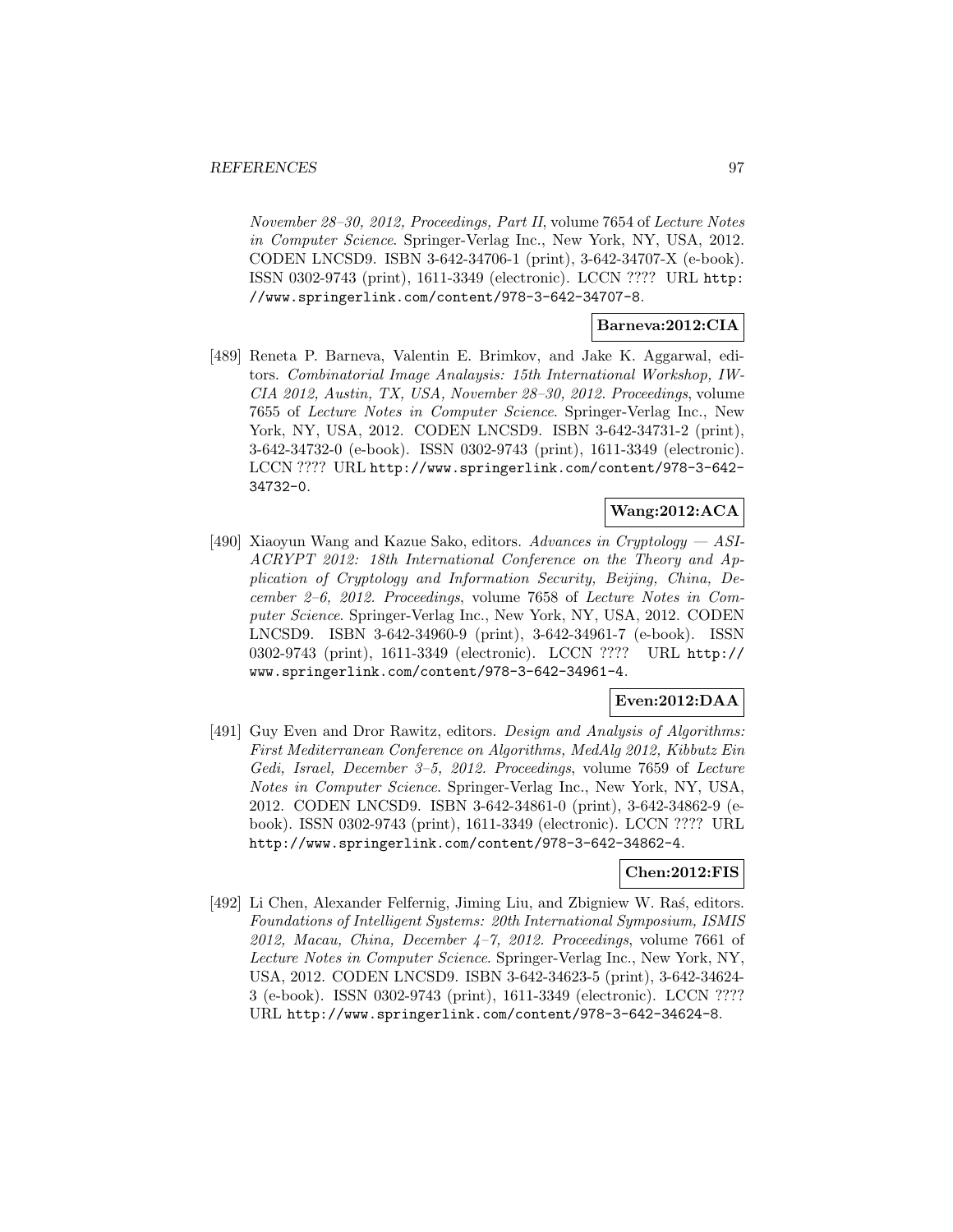#### **Huang:2012:NIPa**

[493] Tingwen Huang, Zhigang Zeng, Chuandong Li, and Chi Sing Leung, editors. Neural Information Processing: 19th International Conference, ICONIP 2012, Doha, Qatar, November 12–15, 2012, Proceedings, Part I, volume 7663 of Lecture Notes in Computer Science. Springer-Verlag Inc., New York, NY, USA, 2012. CODEN LNCSD9. ISBN 3-642-34474-7 (print), 3-642-34475-5 (e-book). ISSN 0302-9743 (print), 1611-3349 (electronic). LCCN ???? URL http://www.springerlink.com/content/ 978-3-642-34475-6.

#### **Huang:2012:NIPb**

[494] Tingwen Huang, Zhigang Zeng, Chuandong Li, and Chi Sing Leung, editors. Neural Information Processing: 19th International Conference, ICONIP 2012, Doha, Qatar, November 12–15, 2012, Proceedings, Part II, volume 7664 of Lecture Notes in Computer Science. Springer-Verlag Inc., New York, NY, USA, 2012. CODEN LNCSD9. ISBN 3-642-34480-1 (print), 3-642-34481-X (e-book). ISSN 0302-9743 (print), 1611-3349 (electronic). LCCN ???? URL http://www.springerlink.com/content/ 978-3-642-34481-7.

# **Huang:2012:NIPc**

[495] Tingwen Huang, Zhigang Zeng, Chuandong Li, and Chi Sing Leung, editors. Neural Information Processing: 19th International Conference, ICONIP 2012, Doha, Qatar, November 12–15, 2012, Proceedings, Part III, volume 7665 of Lecture Notes in Computer Science. Springer-Verlag Inc., New York, NY, USA, 2012. CODEN LNCSD9. ISBN 3-642-34486-0 (print), 3-642-34487-9 (e-book). ISSN 0302-9743 (print), 1611-3349 (electronic). LCCN ???? URL http://www.springerlink.com/content/ 978-3-642-34487-9.

#### **Huang:2012:NIPd**

[496] Tingwen Huang, Zhigang Zeng, Chuandong Li, and Chi Sing Leung, editors. Neural Information Processing: 19th International Conference, ICONIP 2012, Doha, Qatar, November 12–15, 2012, Proceedings, Part IV, volume 7666 of Lecture Notes in Computer Science. Springer-Verlag Inc., New York, NY, USA, 2012. CODEN LNCSD9. ISBN 3-642-34477-1 (print), 3-642-34478-X (e-book). ISSN 0302-9743 (print), 1611-3349 (electronic). LCCN ???? URL http://www.springerlink.com/content/ 978-3-642-34478-7.

## **Huang:2012:NIPe**

[497] Tingwen Huang, Zhigang Zeng, Chuandong Li, and Chi Sing Leung, editors. Neural Information Processing: 19th International Conference,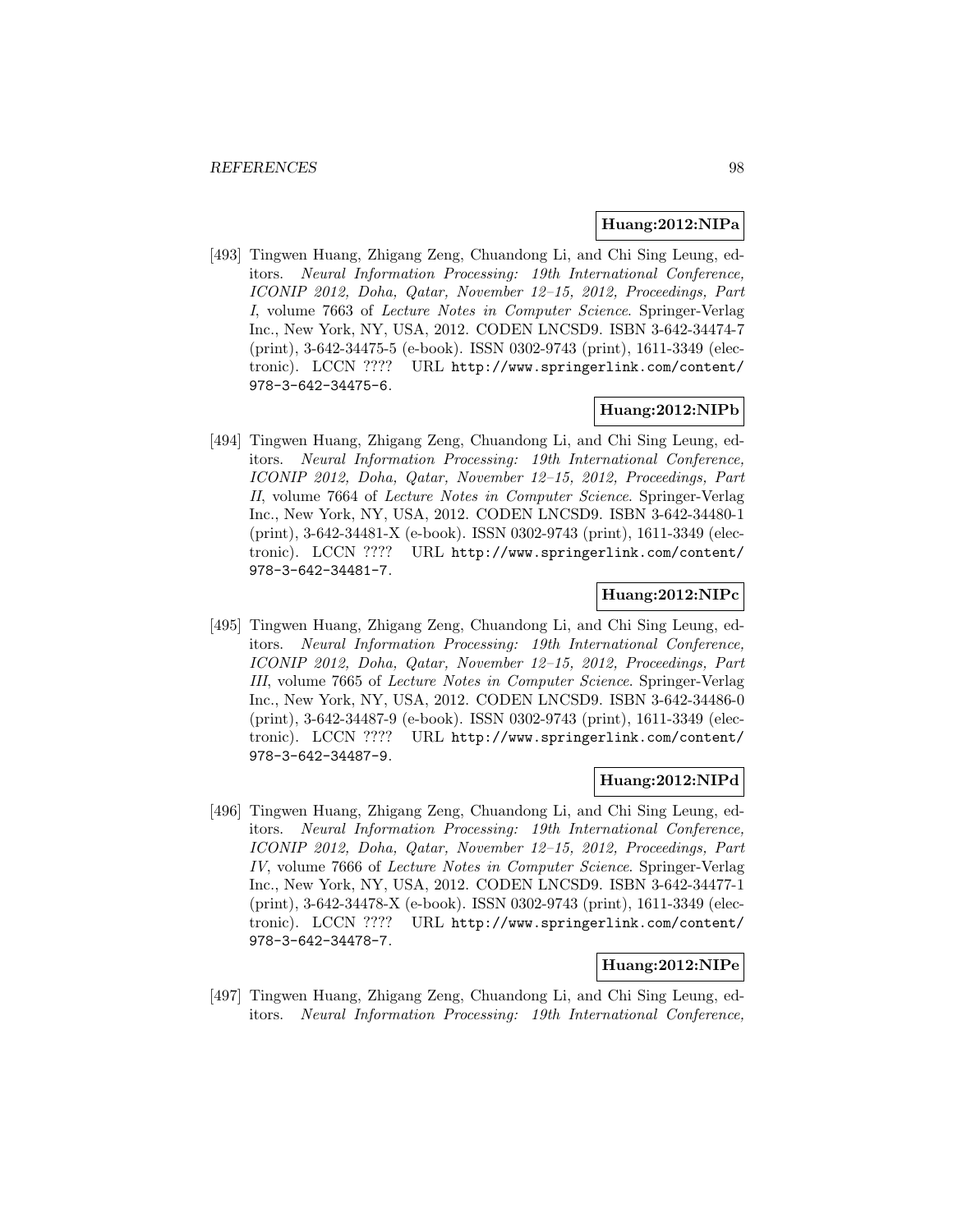ICONIP 2012, Doha, Qatar, November 12–15, 2012, Proceedings, Part V, volume 7667 of Lecture Notes in Computer Science. Springer-Verlag Inc., New York, NY, USA, 2012. CODEN LNCSD9. ISBN 3-642-34499-2 (print), 3-642-34500-X (e-book). ISSN 0302-9743 (print), 1611-3349 (electronic). LCCN ???? URL http://www.springerlink.com/content/ 978-3-642-34500-5.

# **Galbraith:2012:PCI**

[498] Steven Galbraith and Mridul Nandi, editors. Progress in Cryptology — INDOCRYPT 2012: 13th International Conference on Cryptology in India, Kolkata, India, December 9–12, 2012. Proceedings, volume 7668 of Lecture Notes in Computer Science. Springer-Verlag Inc., New York, NY, USA, 2012. CODEN LNCSD9. ISBN 3-642-34930-7 (print), 3-642-34931- 5 (e-book). ISSN 0302-9743 (print), 1611-3349 (electronic). LCCN ???? URL http://www.springerlink.com/content/978-3-642-34931-7.

### **Zanzotto:2012:BII**

[499] Fabio Massimo Zanzotto, Shusaku Tsumoto, Niels Taatgen, and Yiyu Yao, editors. Brain Informatics: International Conference, BI 2012, Macau, China, December  $\angle 4-7$ , 2012. Proceedings, volume 7670 of Lecture Notes in Computer Science. Springer-Verlag Inc., New York, NY, USA, 2012. CODEN LNCSD9. ISBN 3-642-35138-7 (print), 3-642-35139-5 (e-book). ISSN 0302-9743 (print), 1611-3349 (electronic). LCCN ???? URL http: //www.springerlink.com/content/978-3-642-35139-6.

#### **Venkatakrishnan:2012:ISS**

[500] Venkat Venkatakrishnan and Diganta Goswami, editors. Information Systems Security: 8th International Conference, ICISS 2012, Guwahati, India, December 15–19, 2012. Proceedings, volume 7671 of Lecture Notes in Computer Science. Springer-Verlag Inc., New York, NY, USA, 2012. CODEN LNCSD9. ISBN 3-642-35129-8 (print), 3-642-35130-1 (e-book). ISSN 0302-9743 (print), 1611-3349 (electronic). LCCN ???? URL http: //www.springerlink.com/content/978-3-642-35130-3.

### **Xiang:2012:CSS**

[501] Yang Xiang, Javier Lopez, C.-C. Jay Kuo, and Wanlei Zhou, editors. Cyberspace Safety and Security: 4th International Symposium, CSS 2012, Melbourne, Australia, December 12–13, 2012. Proceedings, volume 7672 of Lecture Notes in Computer Science. Springer-Verlag Inc., New York, NY, USA, 2012. CODEN LNCSD9. ISBN 3-642-35361-4 (print), 3-642-35362- 2 (e-book). ISSN 0302-9743 (print), 1611-3349 (electronic). LCCN ???? URL http://www.springerlink.com/content/978-3-642-35362-8.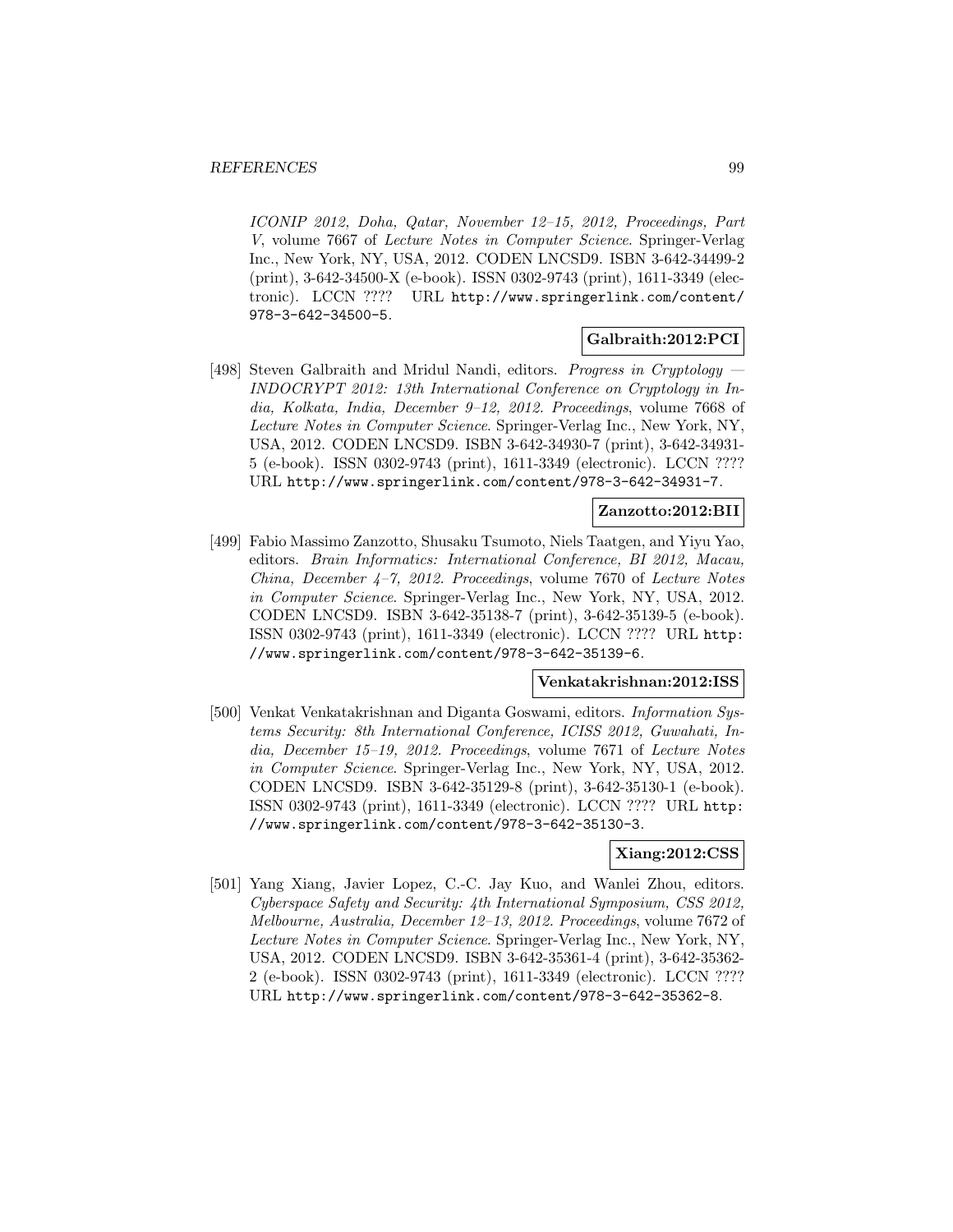# **Bui:2012:SEL**

[502] Lam Thu Bui, Yew Soon Ong, Nguyen Xuan Hoai, Hisao Ishibuchi, and Ponnuthurai Nagaratnam Suganthan, editors. Simulated Evolution and Learning: 9th International Conference, SEAL 2012, Hanoi, Vietnam, December 16–19, 2012. Proceedings, volume 7673 of Lecture Notes in Computer Science. Springer-Verlag Inc., New York, NY, USA, 2012. CODEN LNCSD9. ISBN 3-642-34858-0 (print), 3-642-34859-9 (e-book). ISSN 0302-9743 (print), 1611-3349 (electronic). LCCN ???? URL http:// www.springerlink.com/content/978-3-642-34859-4.

# **Lin:2012:AMI**

[503] Weisi Lin, Dong Xu, Anthony Ho, Jianxin Wu, Ying He, Jianfei Cai, Mohan Kankanhalli, and Ming-Ting Sun, editors. Advances in Multimedia Information Processing — PCM 2012: 13th Pacific-Rim Conference on Multimedia, Singapore, December 4–6, 2012. Proceedings, volume 7674 of Lecture Notes in Computer Science. Springer-Verlag Inc., New York, NY, USA, 2012. CODEN LNCSD9. ISBN 3-642-34777-0 (print), 3-642-34778- 9 (e-book). ISSN 0302-9743 (print), 1611-3349 (electronic). LCCN ???? URL http://www.springerlink.com/content/978-3-642-34778-8.

#### **Hou:2012:IRT**

[504] Yuexian Hou, Jian-Yun Nie, Le Sun, Bo Wang, and Peng Zhang, editors. Information Retrieval Technology: 8th Asia Information Retrieval Societies Conference, AIRS 2012, Tianjin, China, December 17–19, 2012. Proceedings, volume 7675 of Lecture Notes in Computer Science. Springer-Verlag Inc., New York, NY, USA, 2012. CODEN LNCSD9. ISBN 3-642- 35340-1 (print), 3-642-35341-X (e-book). ISSN 0302-9743 (print), 1611- 3349 (electronic). LCCN ???? URL http://www.springerlink.com/ content/978-3-642-35341-3.

#### **Panigrahi:2012:SEM**

[505] Bijaya Ketan Panigrahi, Swagatam Das, Ponnuthurai Nagaratnam Suganthan, and Pradipta Kumar Nanda, editors. Swarm, Evolutionary, and Memetic Computing: Third International Conference, SEMCCO 2012, Bhubaneswar, India, December 20–22, 2012. Proceedings, volume 7677 of Lecture Notes in Computer Science. Springer-Verlag Inc., New York, NY, USA, 2012. CODEN LNCSD9. ISBN 3-642-35379-7 (print), 3-642-35380- 0 (e-book). ISSN 0302-9743 (print), 1611-3349 (electronic). LCCN ???? URL http://www.springerlink.com/content/978-3-642-35380-2.

# **Srinivasa:2012:BDA**

[506] Srinath Srinivasa and Vasudha Bhatnagar, editors. Big Data Analytics: First International Conference, BDA 2012, New Delhi, India, De-